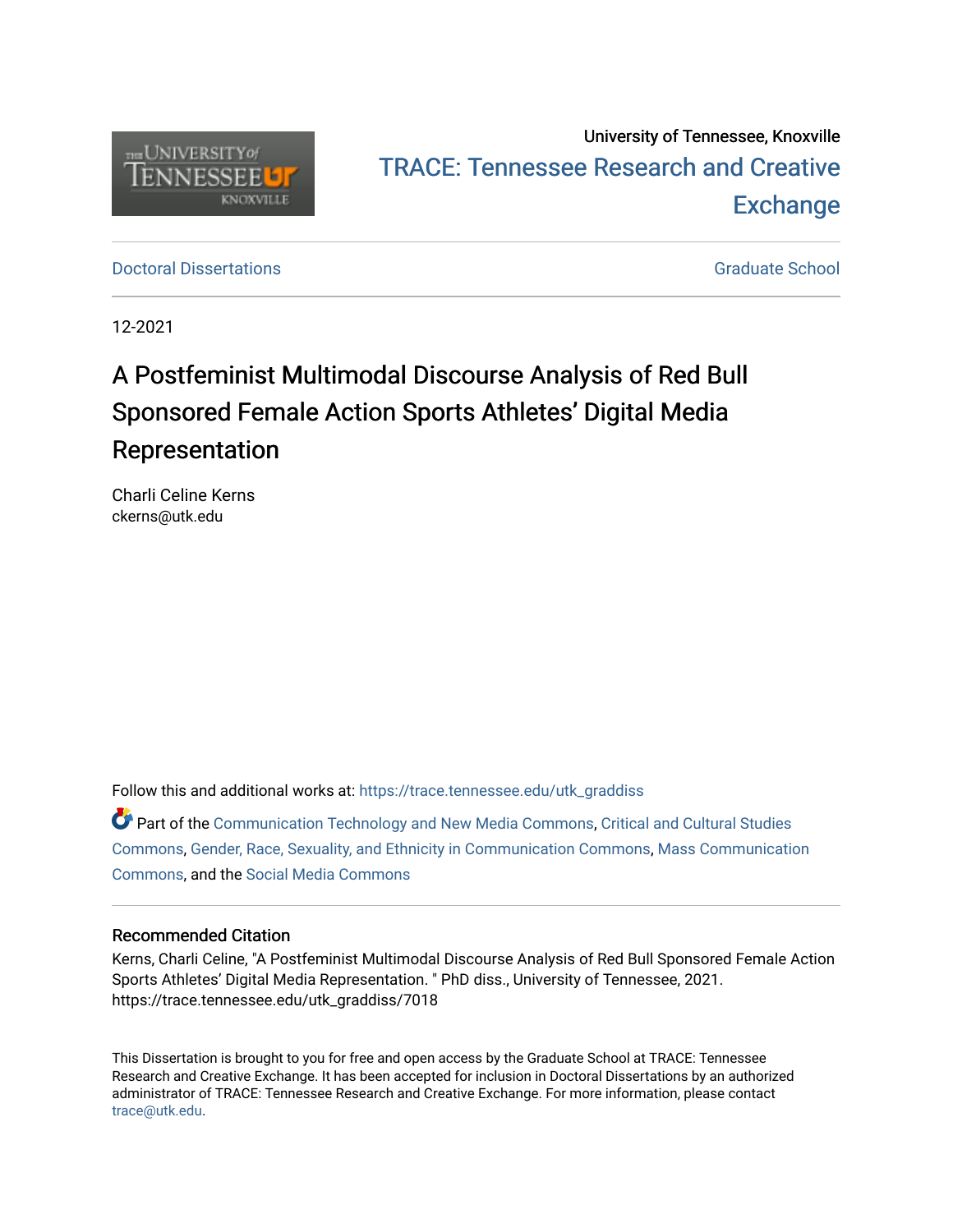To the Graduate Council:

I am submitting herewith a dissertation written by Charli Celine Kerns entitled "A Postfeminist Multimodal Discourse Analysis of Red Bull Sponsored Female Action Sports Athletes' Digital Media Representation." I have examined the final electronic copy of this dissertation for form and content and recommend that it be accepted in partial fulfillment of the requirements for the degree of Doctor of Philosophy, with a major in Communication and Information.

Erin E. Whiteside, Major Professor

We have read this dissertation and recommend its acceptance:

Accepted for the Council:

Dixie L. Thompson

Vice Provost and Dean of the Graduate School

(Original signatures are on file with official student records.)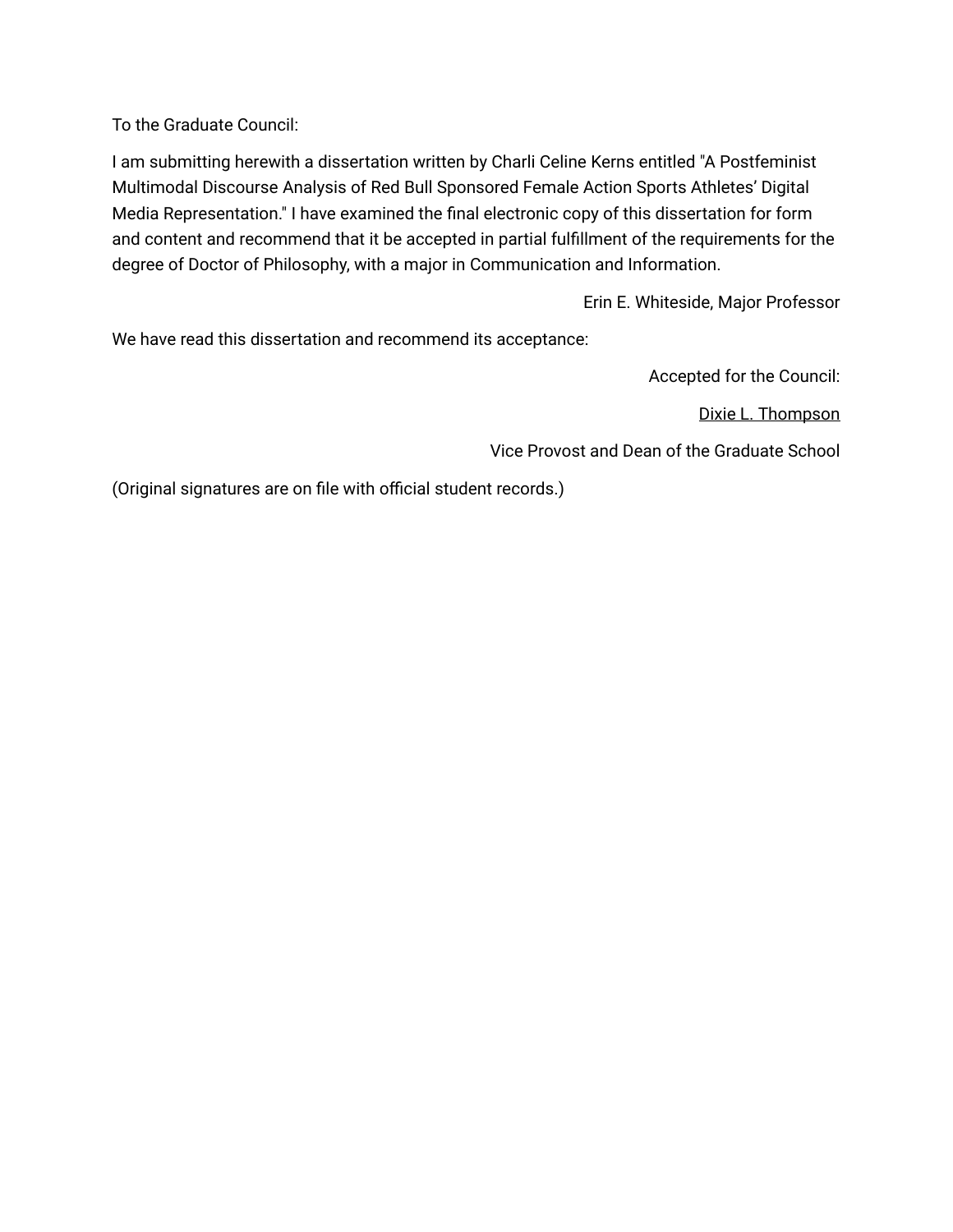A Postfeminist Multimodal Discourse Analysis of Red Bull Sponsored Female Action Sports

Athletes' Digital Media Representation

A Dissertation Presented for the

Doctor of Philosophy

Degree

The University of Tennessee, Knoxville

Charli Celine Kerns

December 2021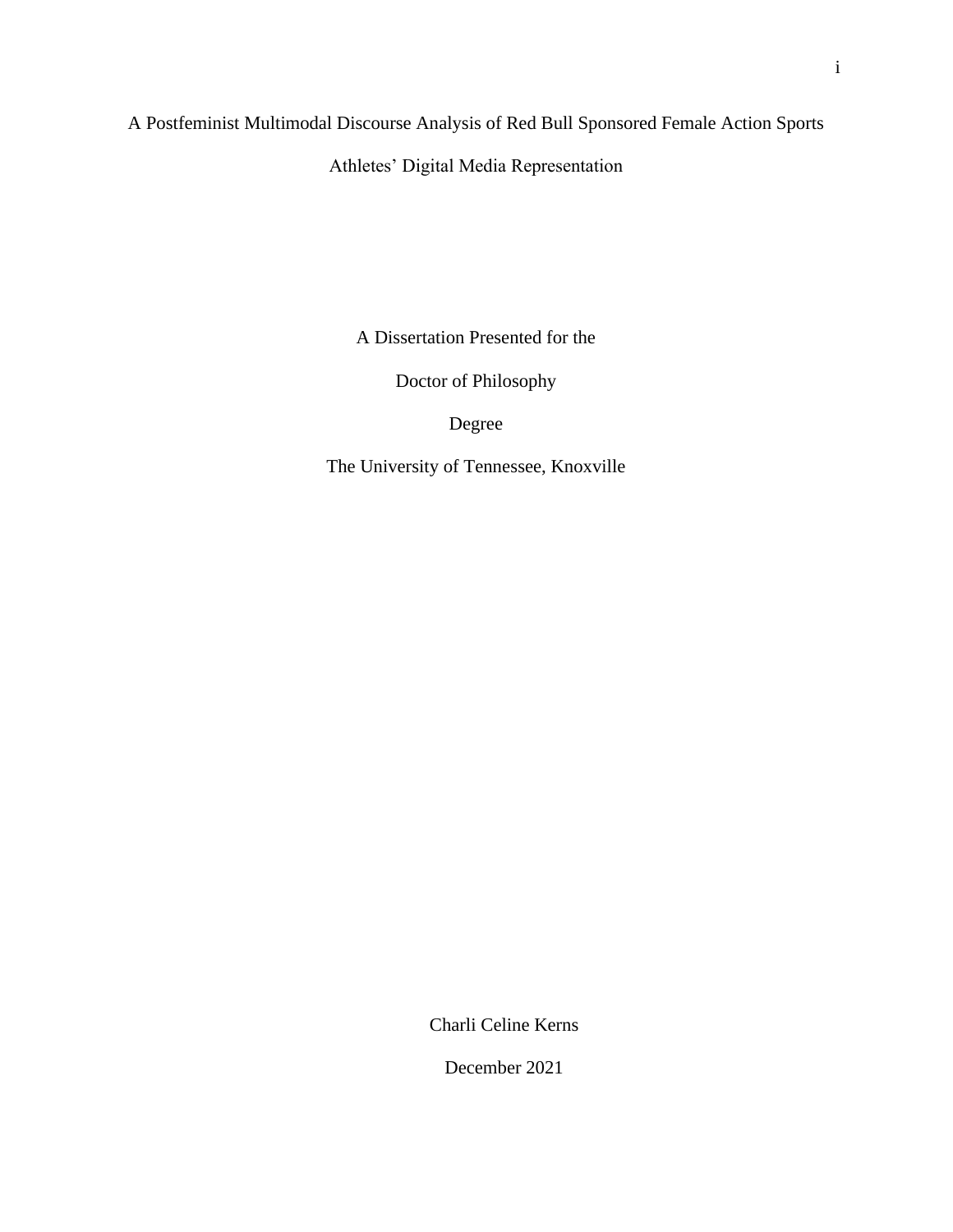#### Abstract

This study applies a multimodal discourse analysis to social media content produced by Red Bull Media House. The aim of the research is to determine what postfeminist sensibilities discourses are used and how in the framing of the female action sports athletes the energy drink company sponsors. Specifically, Instagram posts, YouTube videos, and the biographical web pages about the 23 athletes were analyzed using multimodal discourse analysis. The findings revealed that while action sports have the potential to disrupt dominant discourses around femininity in sports contexts, ultimately Red Bull repackaged the discourses into different narratives. *Keywords*: postfeminism as a sensibility, red bull, action sports, multimodal discourse analysis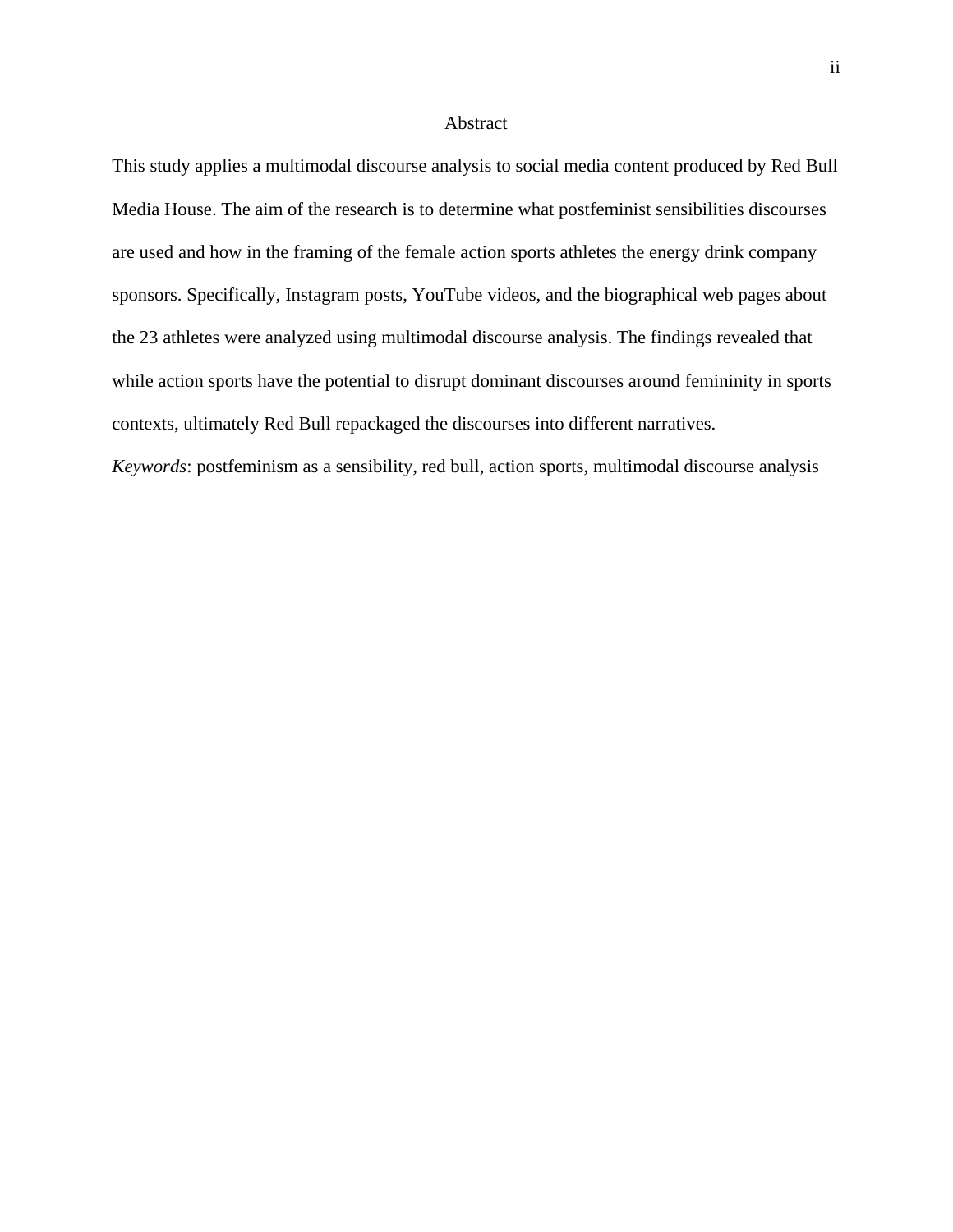|                                                                            | 20 |
|----------------------------------------------------------------------------|----|
|                                                                            |    |
|                                                                            |    |
|                                                                            |    |
|                                                                            |    |
| PHILOSOPHICAL FOUNDATIONS AND JUSTIFICATION OF QUALITATIVE METHODOLOGY  29 |    |

# Table of Contents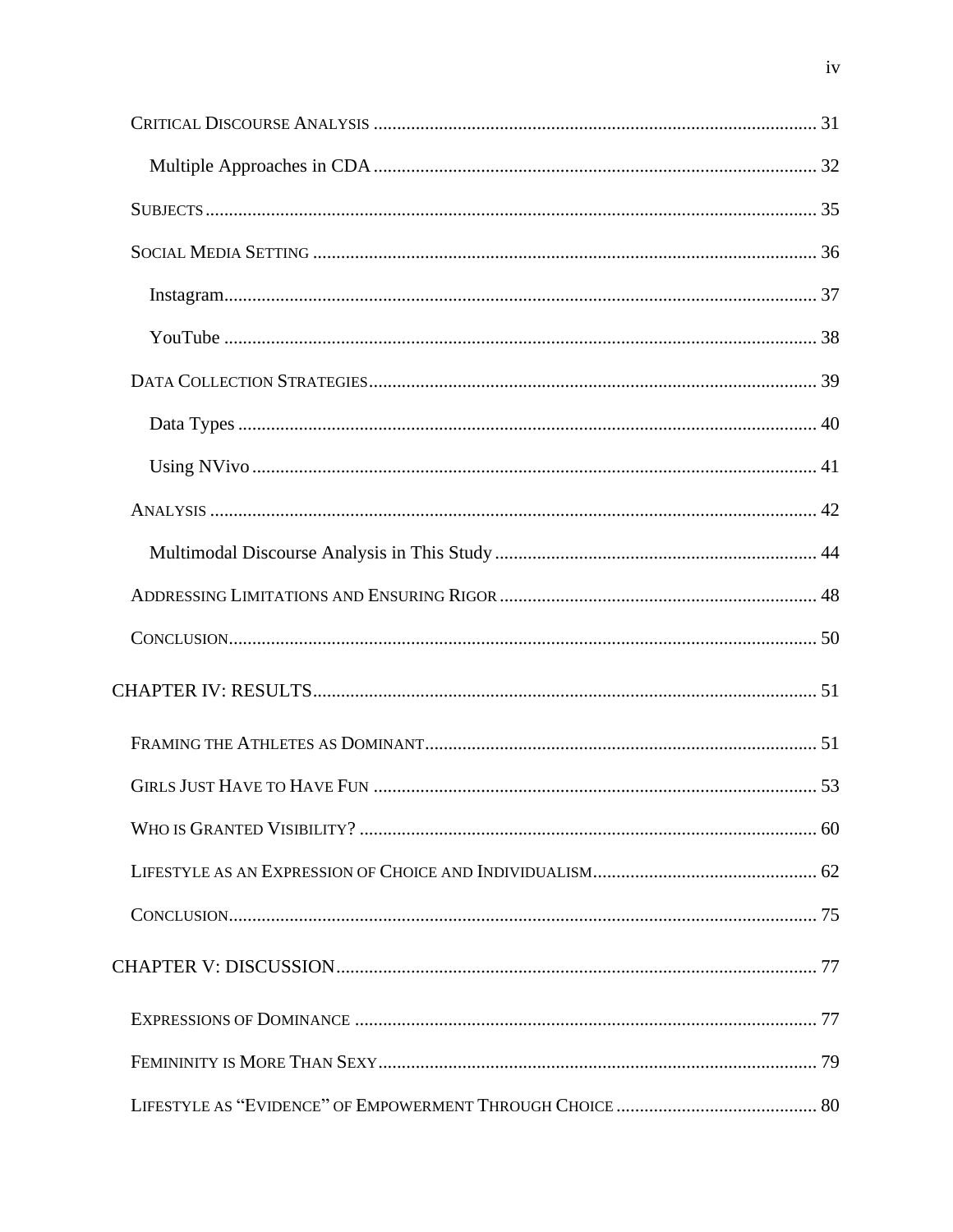| FOCUS ON EMPOWERED SISTERS DETRACTS FROM OPPRESSIVE STRUCTURES  86 |  |
|--------------------------------------------------------------------|--|
|                                                                    |  |
|                                                                    |  |
|                                                                    |  |
|                                                                    |  |
|                                                                    |  |
|                                                                    |  |
|                                                                    |  |
|                                                                    |  |
|                                                                    |  |
|                                                                    |  |
|                                                                    |  |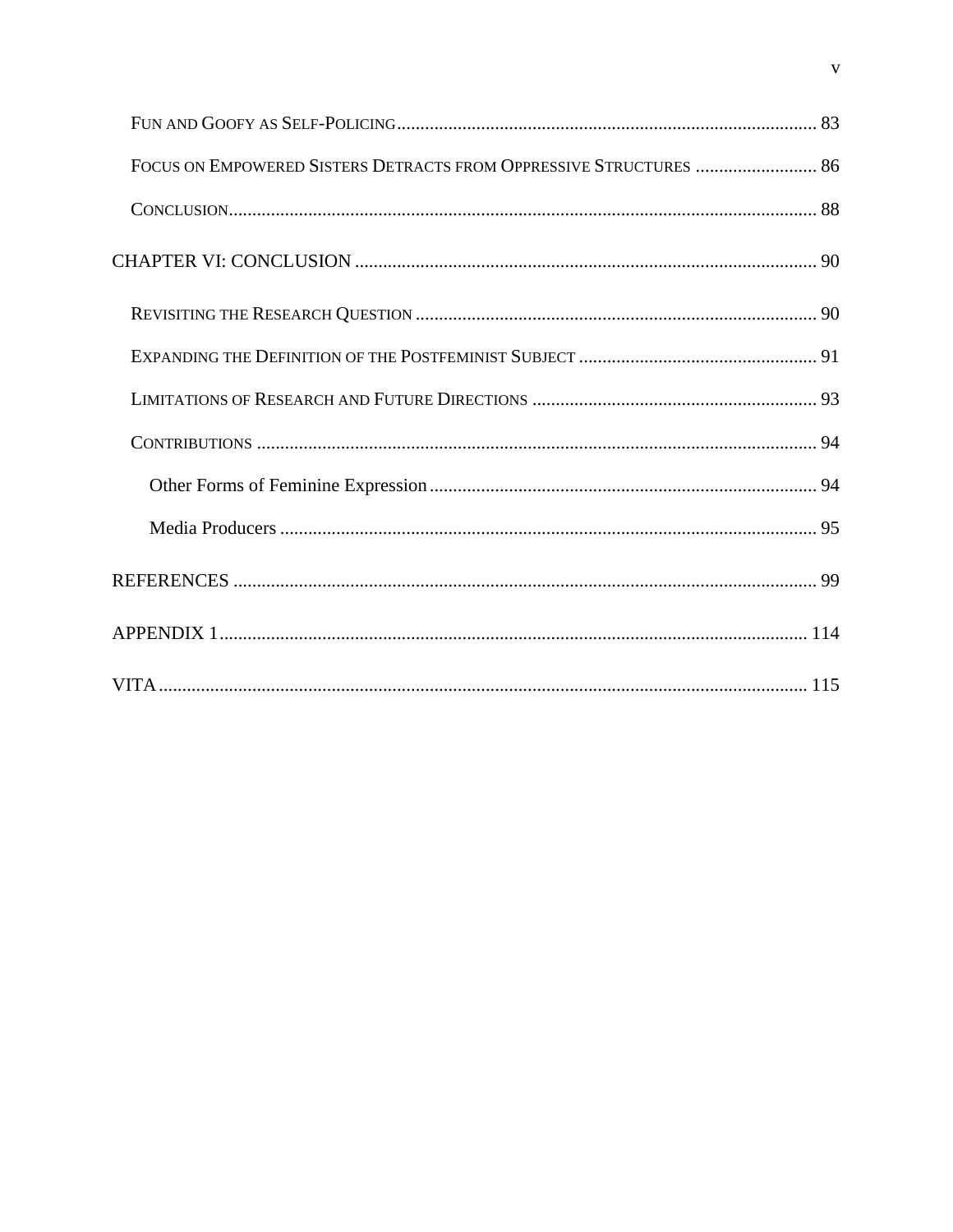# List of Figures

<span id="page-7-0"></span>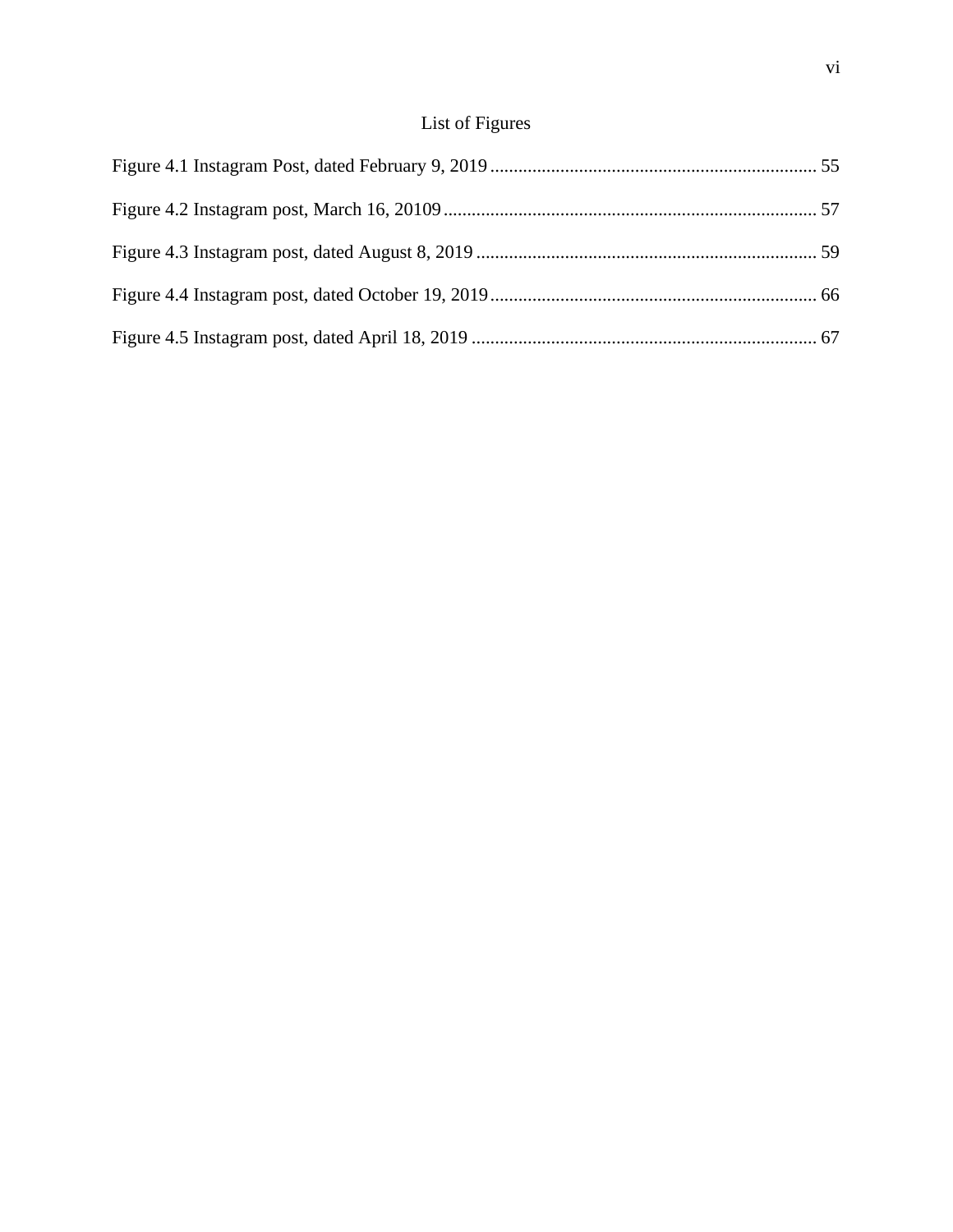#### Chapter I: Introduction

The purpose of this study is to expand the application of Gill's (2007) postfeminism as a sensibility in sports media research by investigating its utility for examining social media depictions of women in action sports. To date, feminist sports scholars have increasingly used female athletes' personal social media profiles to identify how new structural and cultural conditions become the prevailing logic by which women self-police themselves. These criteria such as the cultural emphasis on difference, the self-discipline, and consumerism as ways to reach self-actualization—operates "in the context of neoliberalism and late-capitalism to frame women as no longer objects under patriarchy but as active subjects responsible for their own self-making" (Thorpe et al., 2017, p. 370). The ways in which postfeminism as a sensibility functions in social media content from outlets other than sports women's personal profiles has largely gone unidentified until this study.

#### <span id="page-8-0"></span>**Background of the Study**

A rich body of feminist sports and media literature documents the ways in which female athletes are underrepresented and misrepresented in sports media. The history of research has marked the trivialization of women athletes through overt sexualization and extreme objectification in the early days of sports media to ambivalence and respectful, gender-bland framing of women athletes that is uninspiring and lackluster—sexism today (Bruce, 2016; Fink, 2015; Kane, 2013; Musto, Cooky, & Messner, 2017). However, the rise of social media platforms, such as Instagram, and the newly emerging forms of femininity that adopt both pretty and powerful (Thorpe et al., 2017). It is a new moment in the sports media culture where objectification becomes subjectification, sexualization blends with empowerment, the appearance of choice belies ongoing self-surveillance, and feminism intertwines with anti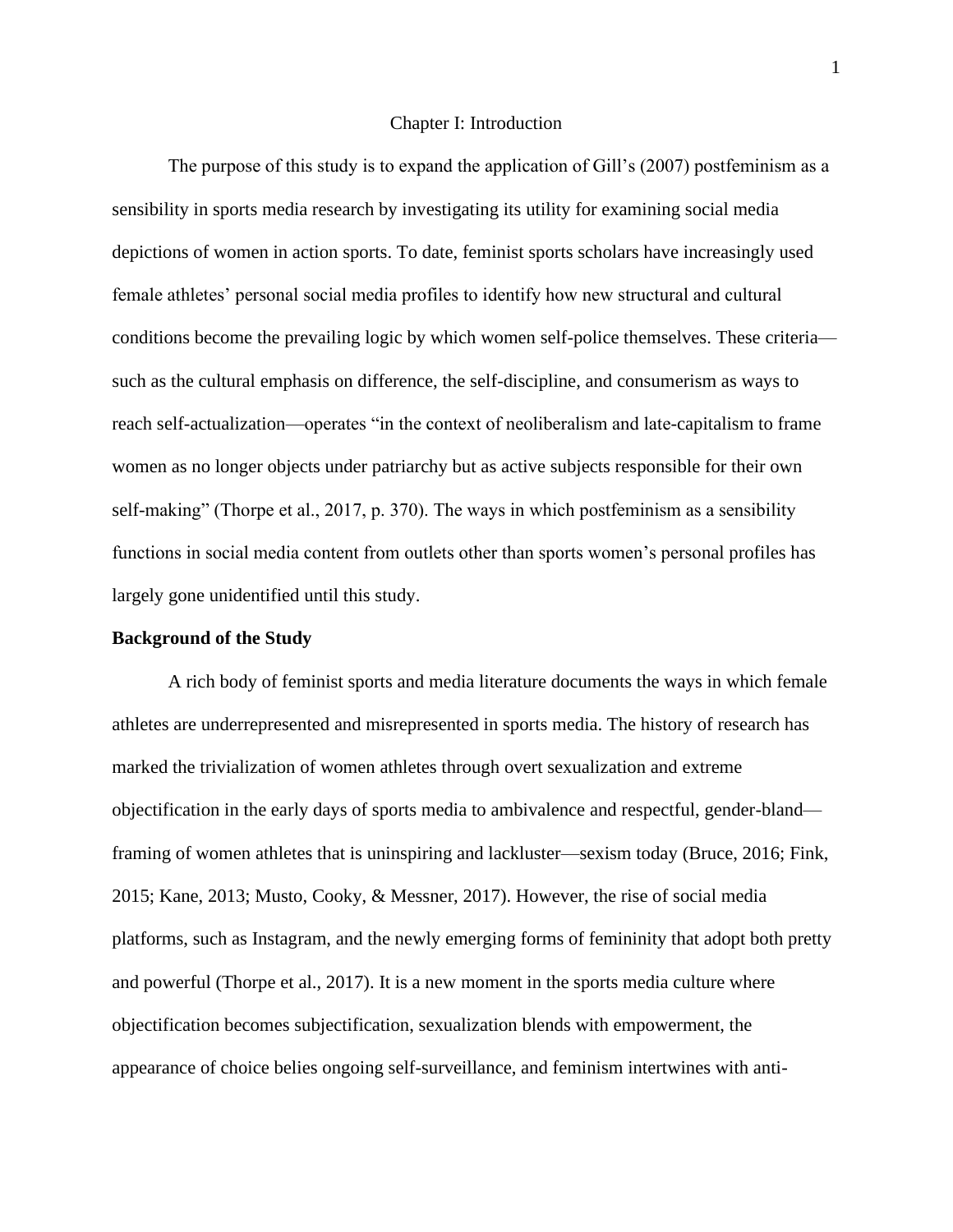feminism (Gill, 2007). Taking root in the contemporary sports media landscape, this convergence between social media and multiplicities of femininity complicates the traditional theorizations of how framings of female athletes are created, circulated, and consumed. It is a time marked by what Gill (2007) refers to as postfeminism as a sensibility and requires an update to the traditional conceptualizations of power and gender dynamics. In a postfeminist media culture, women are framed as no longer passive objects but as active agents, and their success, choices, and empowerment serve as the prevailing logic through which normative femininity, and the subsequent (hetero)sexism, and other inequalities are reproduced and reinforced (Thorpe et al., 2017). According to Gill (2007), postfeminist media culture is the critical object of inquiry, and the aim of the analysis is to understand "what is distinct about contemporary articulations of gender in media" (p. 148). Informed by constructivist and postmodernist perspectives, this approach can help feminist media researchers interpret how the conditions resulting from latecapitalist, neoliberal societies shape understandings and attitudes toward gender, identity, and politics (Thorpe et al., 2017).

Despite the growing influence of postfeminist critiques in a wide range of fields, including media studies, sociology, cultural and gender studies, the analytical framework remains largely absent in sports media research (Thorpe et al., 2017). It is this field that the study seeks to engage with by considering what and how discourses are used in social media content about female action sports athletes to legitimize new articulations of desirable femininity, which include promotion of one's bodily capital; choice, individualism, and empowerment; and selfdiscipline, among others.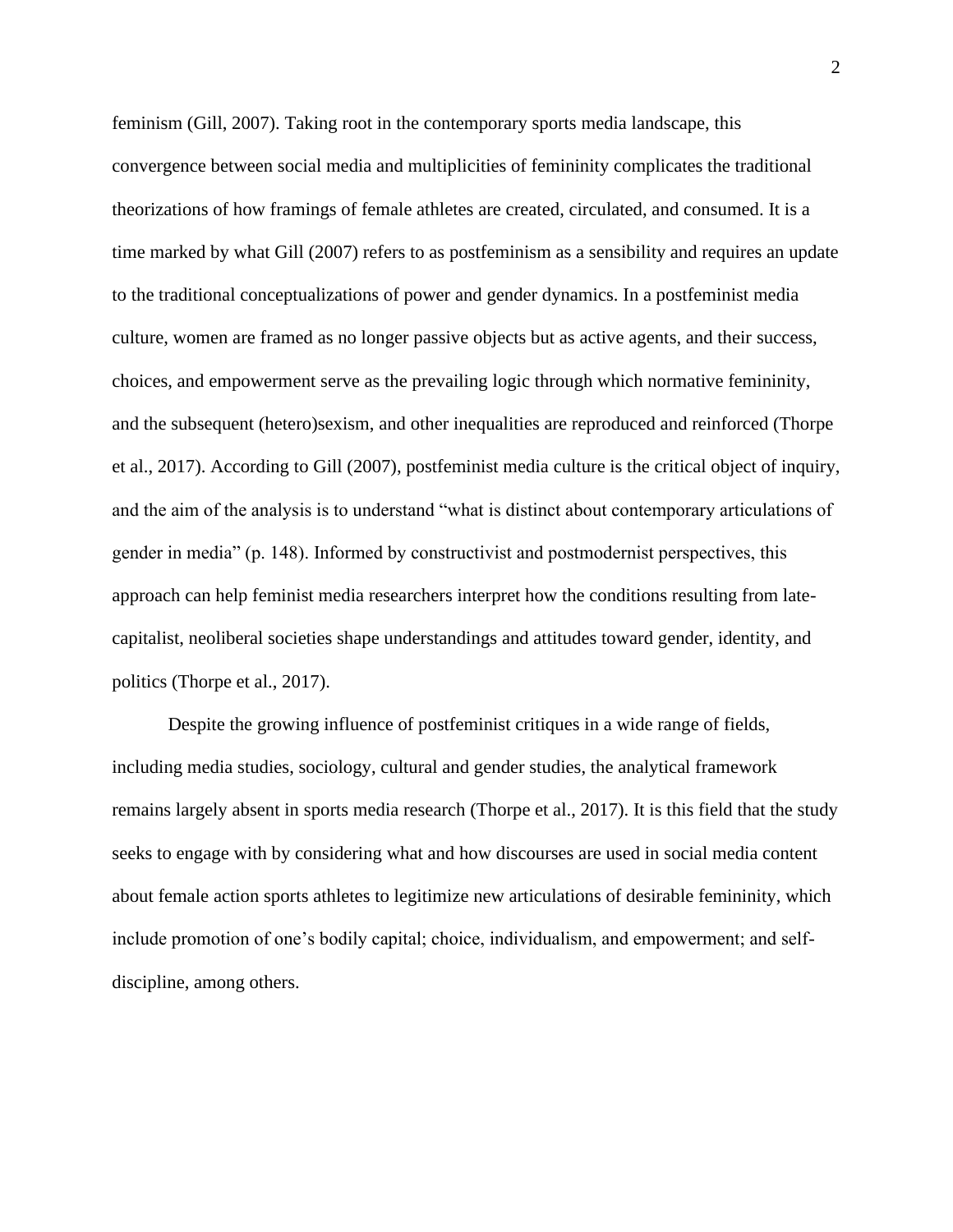# <span id="page-10-0"></span>**The What and Why of Action Sports**

Defined more fully in the literature review, action sports are defined briefly in this section as sports that are unorganized, participant-led, active pursuits of risk and creativity in largely unaltered spaces, either in nature (ocean, river, forest) or urban areas (buildings, benches, drained pools) (Thorpe, 2017; Wheaton, 2015; Van Bottenburg & Salome, 2010). There are two key reasons why I chose to study postfeminist media culture in the context of action sports. First is their massive rise in popularity in both participation and media viewership, particularly in the context of the decline in mainstream sports' participation and viewership (Foundation, 2013; Kaufman, 2001; U.S. Department of the Interior, 2016; Thorpe, 2017; Wheaton & Thorpe, 2018). Second, scholars over the years have suggested that the anticompetitive, pleasure-seeking, and unorganized nature of action sports provides opportunities "for more progressive gendered power relations than many of the traditional, institutionalized sex-segregated sports" (Wheaton & Thorpe, 2018, p. 318; see also Huybers-Withers & Livingston, 2010; Rinehart, 2005). However, the continued growth and increasing commercialization and institutionalization of these pursuits—such as through the inclusion of surfing, sport climbing, BMX freestyle, and skateboarding into the Tokyo Olympics—mark major structural changes across the local and global levels and require an updated examination into the possibilities and obstacles for women and girls as athletic and feminine subjects (Thorpe & Wheaton, 2011; Wheaton & Thorpe, 2018).

<span id="page-10-1"></span>**Positionality.** Understanding how those involved in action sports and media specifically make sense of female action sports athletes is rooted in my personal experiences as an action sports journalist and participant for more than a decade. As an online editor and editor-at-large, I often was frustrated by both the absence of female athletes in sports I covered, like whitewater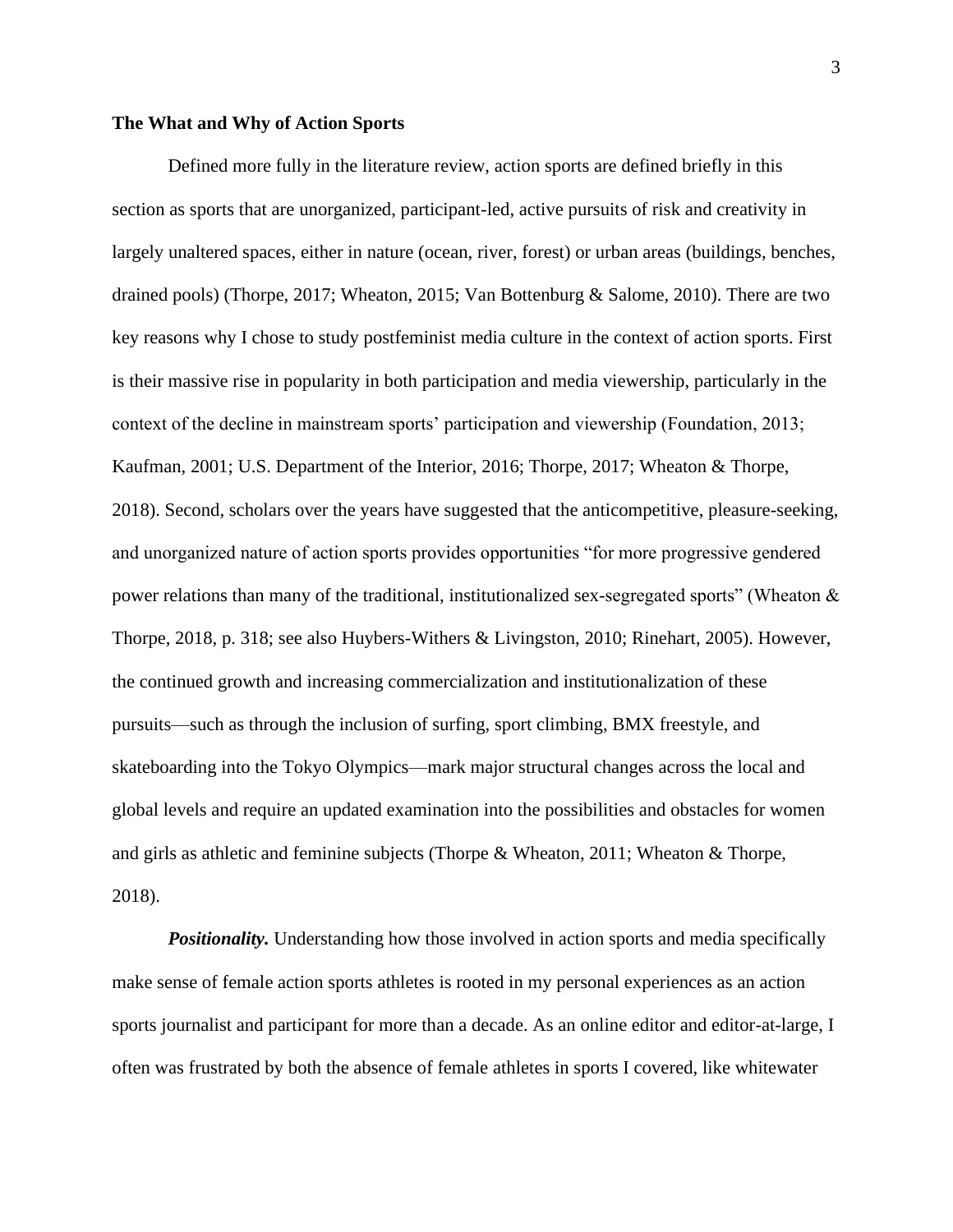paddling, motocross, and mountain biking and also by what I perceived as the token stories of female empowerment that I was often assigned to produce—and did. These stories were then shared on outlets' social media platforms, where I engaged with our audiences in conversations, whose interpretations ranged from excitement to outrage over the content we produced. What I took from these experiences was that, almost inevitably, stories about female athletes were complicated. What is more, they were complicated and scrutinized in ways that men's stories were often not (Thorpe, 2008). As a participant, I have had many conversations about female representation in sports media and social media, particularly with fellow paddlers and mountain bikers. These conversations were and still are complicated about ideas regarding femininity, athleticism, empowerment, marginalization, respect, and disregard (Thorpe et al., 2017).

Therefore, this study is grounded in my personal experiences and feminist literature related to the articulation of female action sports athletes in a postfeminist sports media culture. Many feminist sports scholars already approached this object of inquiry by using the social media profiles of sportswomen such as Alana Blanchard, Serena Williams, and others to highlight the distinctive ways in which postfeminism as a sensibility functions in the sports context (Thorpe et al., 2017, Toffoletti, 2016, Toffoletti & Thorpe, 2018a/b). Specifically, they focused on the ways in which sportswomen represented themselves via their social media accounts and used that focus to argue that women's abilities to self-represent on social media are impacted—and ultimately limited—by wider structural and cultural conditions under which heteronormative femininity articulates with neoliberalism to (re)produce a depoliticized feminism.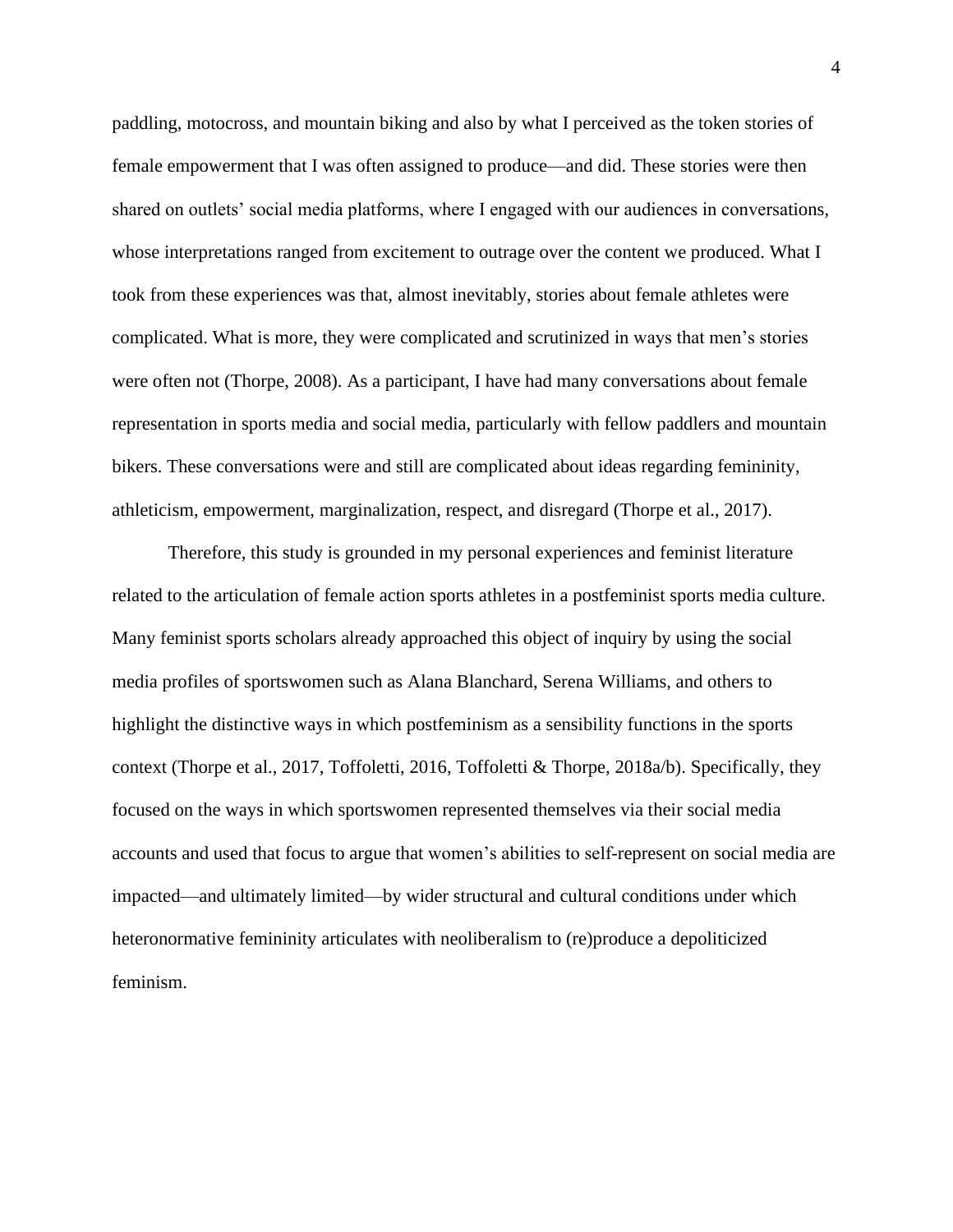# <span id="page-12-0"></span>**Red Bull Media House**

To understand how contemporary sporting cultures operate today, it is becoming increasingly imperative to examine the structure, strategy, and culture of international enterprises (Du Gay et al., 2013), such as Red Bull Media House. Since posting its first video in 2008, the energy drink company's marketing department has built a following of 10 million YouTube million subscribers, compared to the ESPN channel's 7.8 million and 918,000 followers that Fox Sports has. In addition, Red Bull's top-viewed YouTube video of all time garnered 151 million views compared with Fox Sports and ESPN's top, at a mere 19 million and 28 million views, respectively. Some of their other content include Red Bull TV and the Red Bulletin lifestyle magazine, which has a monthly circulation of 3.1 million per month globally (Red Bull Media House). Another unique aspect to Red Bull is that, rather than pitching its content to companies like many other brands, they license media, including contracts with Netflix, Discovery Channel, Nintendo, among others. The company also sells its own advertising space to other big companies, including Dodge, Patagonia, and Nike. Finally, Red Bull sells sponsorship and advertising campaigns for its action sports TV series, which is broadcast by NBC and sells advertisements for the program itself. One of the keys to the company's success in garnering so many companies willing to pay for advertising with it is that it has tapped into that "coveted and elusive young demographic across the globe," (Benkoil, 2014, p. 4).

The emblematic consumption of brands such as Red Bull can assist in constituting and circulating sociocultural norms around gender, age, and social status. This level of consumption can also reinforce subcultural values such as the making of one's authenticity within those action sports cultures (Wheaton & Beal, 2003). In this context, authenticity is an iterative process wherein the consumption of Red Bull Media by core sports participants establishes it as part of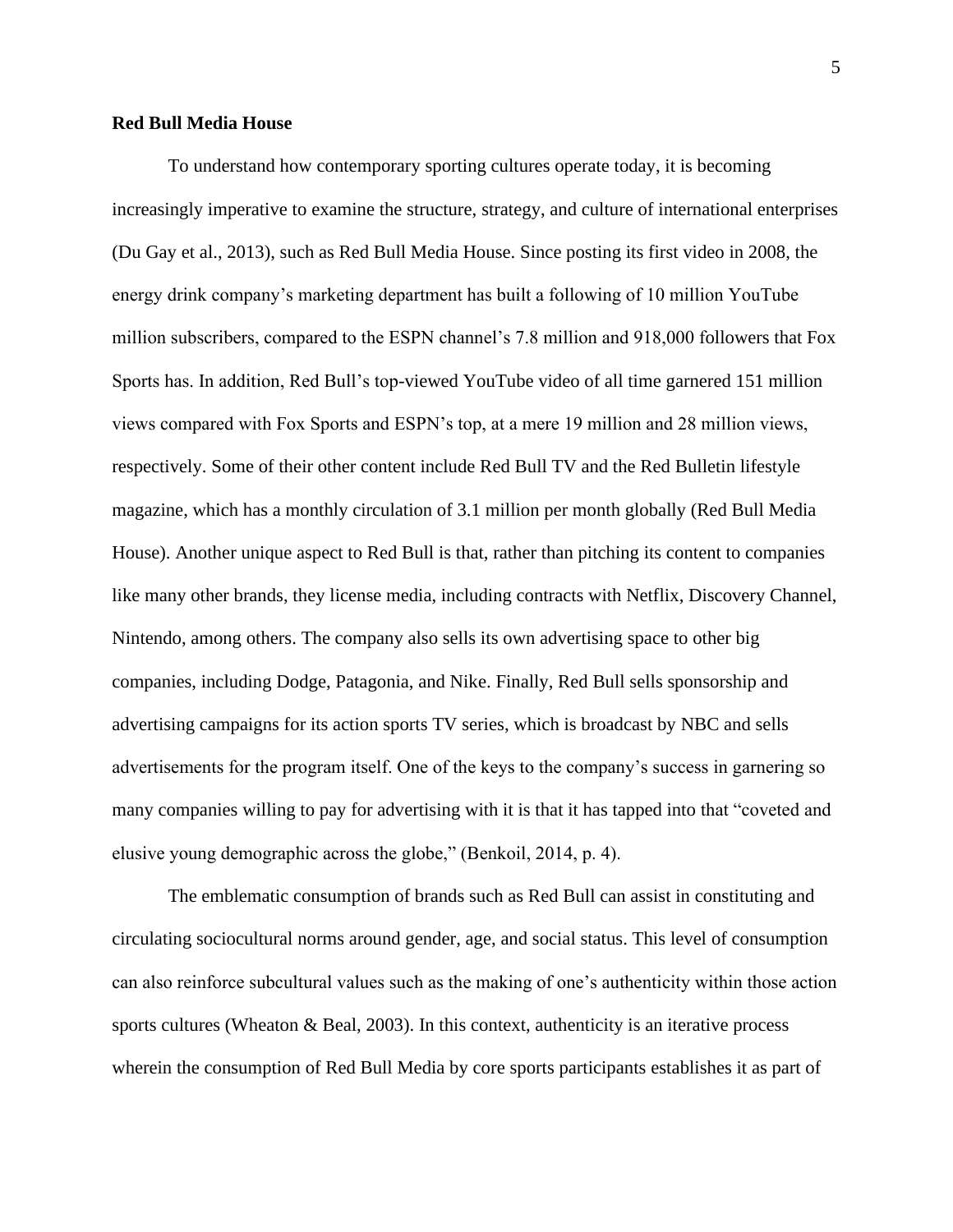the dialectical relationship in the broader production of cultural meaning. Therefore, exploring how contemporary action sports cultures work requires consideration of questions posed by Wheaton (2015). How are contradictions within action sports cultures working in tandem to produce new athletic subjectivities and gendered subjectivities? Are action sports cultures in a moment of postfeminism, and, if so, is Red Bull contributing to narratives that these postfeminist ideas are popular?

# <span id="page-13-0"></span>**Purpose of the Study**

The primary purpose of this study is to develop a means of studying the gendered nature of a postmodern action sports media 'culture' using Red Bull Media House content of its sponsored female action sports athletes as a case study. This study seeks to answer the questions above by examine how power shapes the contemporary articulations of the female action sports athletes as a cultural product, using Red Bull Media House content. I chose to use the term "action sports athletes" in the plural form to emphasize that my focus is not on the athletes themselves, which other researchers have done by analyzing their specific social media profiles. Rather, my focus is on how the other moments that structure culture—specifically production constitute the social and structural conditions under which postfeminist sensibilities emerge and become the governing logic used to determine how female action sports athletes receive media attention. I also use the category of "action sports athletes" to argue that while subjects are constituted by discourse, they also enact discourses that contradict in ways that could challenge and transform dominant discourses. Finally, by expanding analysis of the sensibilities of postfeminism into an action sports context, this study will explore how the conditions of a neoliberal, postmodern society shape the analyses of the following question: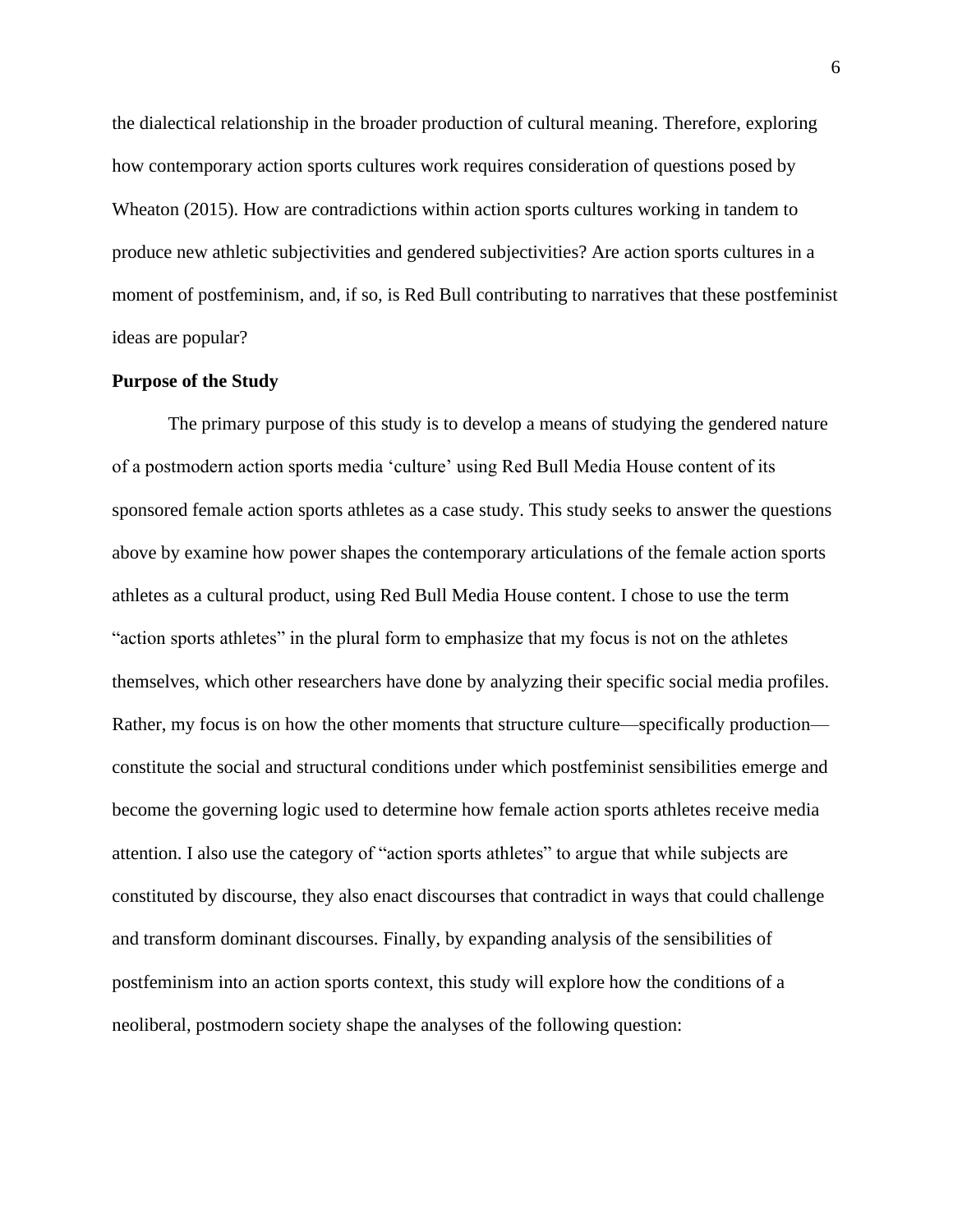*RQ1: What postfeminist discourses are expressed about the action sports athletes in Red Bull Media House's social media content?*

#### <span id="page-14-0"></span>**Significance of Research**

This research is important in the context of Red Bull Media House because it speaks to a pervasive sense that entrepreneurialism, self-discipline, and consumerism are indicative of female empowerment in sports. This study responds to this postfeminist discourse by squarely interrogating Red Bull Media House's role in constituting "the distinctive cultural condition(s) that invite and legitimate new articulations of desirable and acceptable femininity, and produces new mechanisms by which sexism and gender injustice flourish" (Thorpe et al., 2017, p. 369; see also McRobbie, 2004, 2008; Gill, 2011). By exploring the ways in which discourses of feminism and anti-feminism become entangled in other media about female athletes, as opposed to simply by female athletes, my dissertation updates the traditional conceptualizations of power and gender dynamics in sports media and sports culture. This study also offers applied significance in its findings to offer different narrative frameworks for journalists and sports media practitioners.

#### **Conclusion**

<span id="page-14-1"></span>This chapter has outlined the research goals, namely to investigate the complexities of postfeminist discourses that connect feminism and anti-feminism in action sports media contexts, such as Red Bull Media House social media content. I noted the limitations of applications of postfeminist sensibility to athletes' personal social media profiles in terms of illuminating the degree to which structural and cultural conditions impact sportswomen's visibility in sports media. The chapter also reviewed the research significance to update traditional conceptualizations of power and gender dynamics in sports media and sports culture. I want this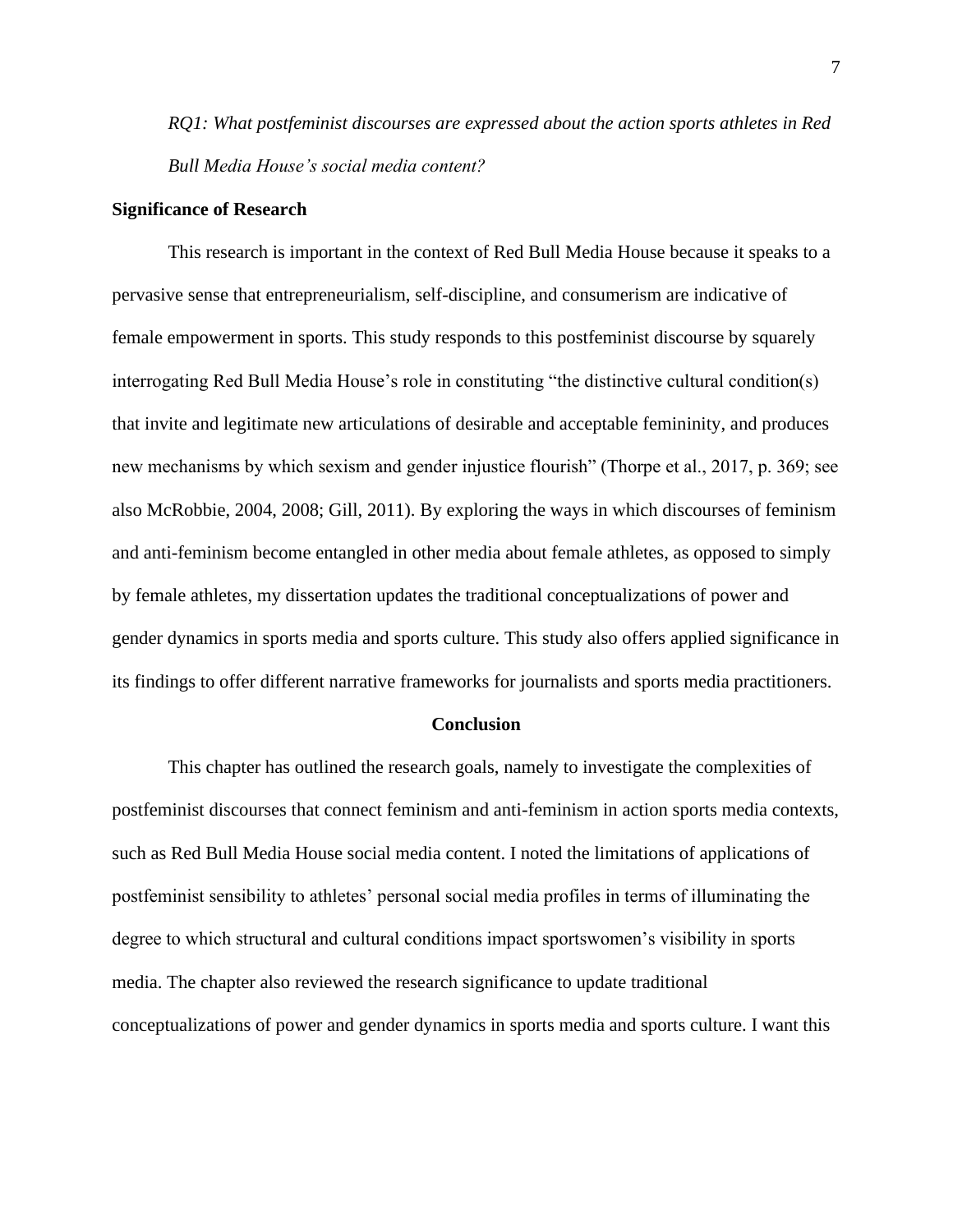study to offer insight and clarity to these challenges and also solutions to my fellow journalists. The chapter also noted the role of positionality in guiding the research.

This study will apply a postfeminist sensibility lens to explore how the female action sports athlete gains meaning through the articulation of social processes found in a neoliberal, late-capitalist society. Three more chapters of the proposal follow. In chapter two, the literature review details how those theories will be used to expand the boundaries of sports media analysis, using Red Bull Media House as a case study. Topics of chapter three include the philosophical foundations underlying the qualitative methodology, followed by the applicability of critical discourse analysis in this case study. The research plan, including the method, data used, procedure, analytical approach, and ethical concerns are also outlined in this chapter. Chapter four provides the results, and chapter five is the discussion chapter, where the findings are contextualized with theory and connected to the literature. Chapter six serves as the conclusion section, which includes future research directions.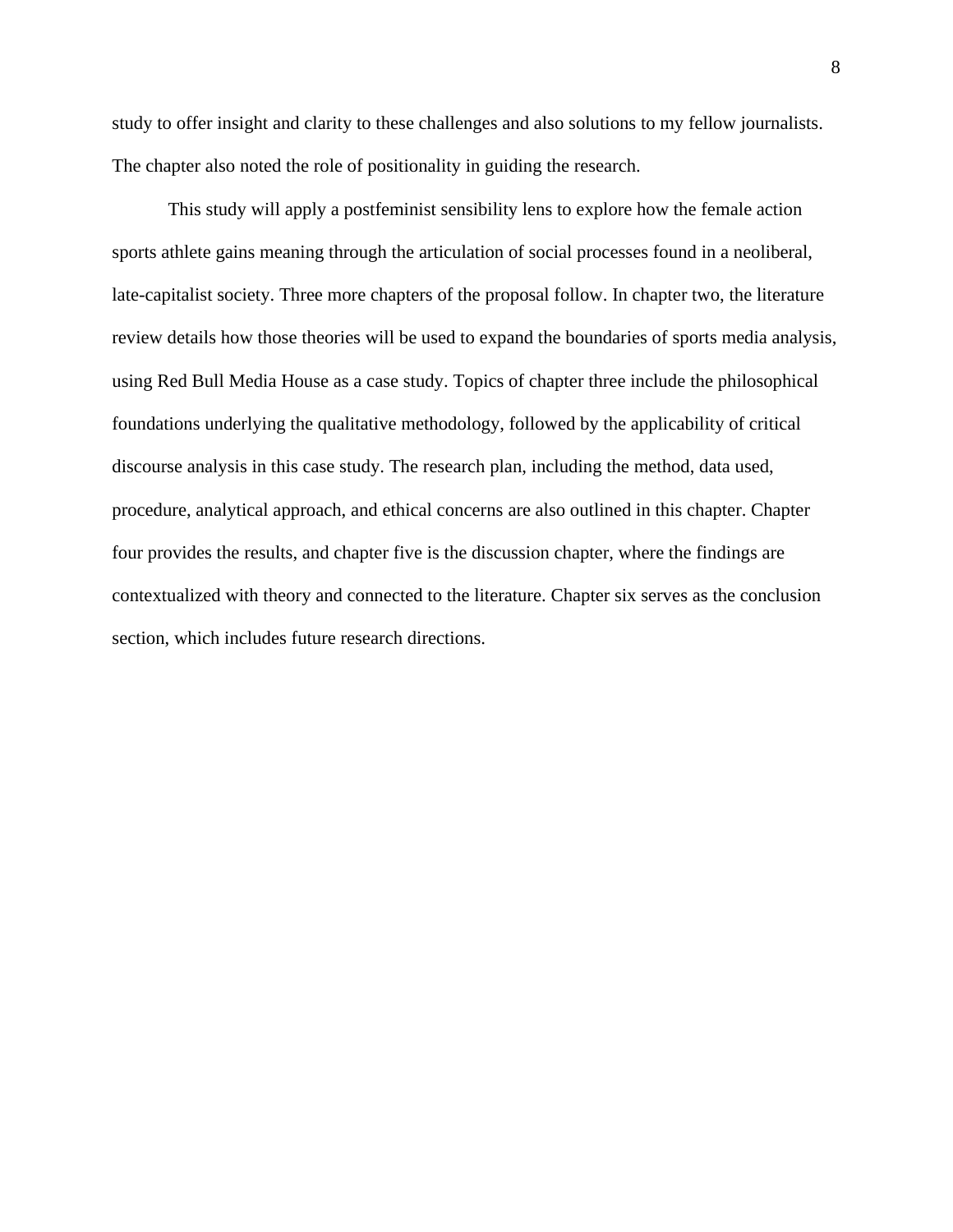#### Chapter II: Literature Review

<span id="page-16-0"></span>While the historical contributions to feminist understandings of sport and the media cannot be understated, concepts of hegemonic masculinity and gender order are proving too dualistic and reductionist in explaining gender (in)equality in these contemporary sporting cultures (Thorpe, 2008). In working to theorize the dynamic, fluid, and often contradictory productions of female athletes as sexualized and empowered, I concur with other feminist communication and sports scholars, that "(s)ome of the older critical languages seem to have lost their purchase as a means of grasping gender in the media" (Gill, 2011, p. 63; Thorpe et al., 2017). Therefore, the goal of this study is to expand current thinking of gender in sport and media in new directions concurrent with a neoliberal, late-capitalist society.

The review of the literature consists of three main parts. First will be summarizing how feminist scholars historically have theorized issues of power and gender in sports culture and sports media's role in that discourse, followed by an argument for using postfeminist sensibility to update theorizing the complexities of challenges sportswomen face today. The second part will explicate how doing so will require examining action sports because unlike mainstream sports, they not only have been free from the institutional and historical segregations of gender but also appear confined to particular patterns of analyses by feminist scholars both in sociology and in media research. The third and final section of the literature review will be a discussion of how Red Bull Media House (Red Bull) will serve as the case study to examine the social processes by which the female action sports athlete gains meaning as a cultural product of a postfeminist sports culture.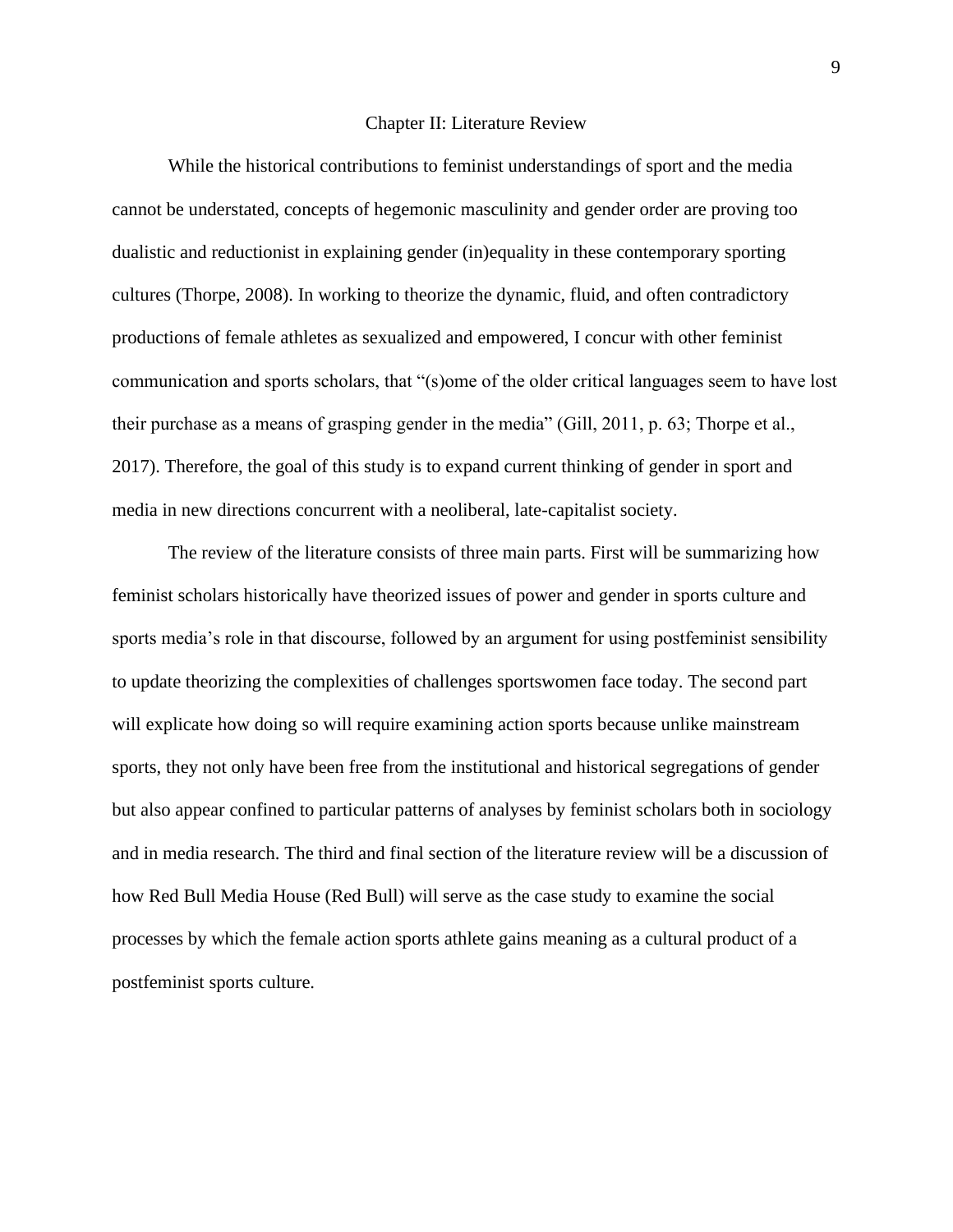#### **Traditional Theorizations of Gender and Power in Sports**

<span id="page-17-0"></span>Sport has been a major definer of masculinity in western societies, where traditional sports such as hockey, football, and basketball are recognized and celebrated for their aggression, power, competition, and courage (Fink, 2015). In turn, such characterizations serve to reinforce cultural notions of sport as belonging to what has historically been theorized as hegemonic masculinity (Fink, 2015; Keon Yoo, Smith, & Kim, 2013). Gramsci (1971) described hegemony as the domination by the ruling class through manipulation of a society's culture—the norms, attitudes, and beliefs—so that the worldviews of that dominant group become the accepted cultural norm. This dominant ideological structure is presented as commonsense and serves to justify the social, political, and cultural hierarchy that privileges some groups while oppressing others as normal and inevitable (Hardin et al., 2005). When ideological-discursive practices legitimize particular traits and behaviors as masculine and ascribe them with meanings of superiority over traits and behaviors associated with femininity, they create a cultural hierarchy in which men maintain social dominance over women. Conceptualized as hegemonic masculinity, this set of ideological practices constitutes the most socially prized type of masculinity to which man can aspire, whether or not it represents the lived identities of any men (Connell & Messerschmidt, 2005). Hegemonic masculinity is one such way of organizing people according to gender categories by signifying ideological practices that reify men's power over women in society (Connell  $\&$ Messerschmidt, 2005; Keon Yoo, Smith, & Kim, 2013).

#### <span id="page-17-1"></span>**Sports Media and Hegemonic Masculinity**

There also exists a comprehensive body of literature on how sports media function as a conduit for the expression of hegemonic masculinity. For example, sports media exert social, cultural, political, and economic influence over the way people are organized within society as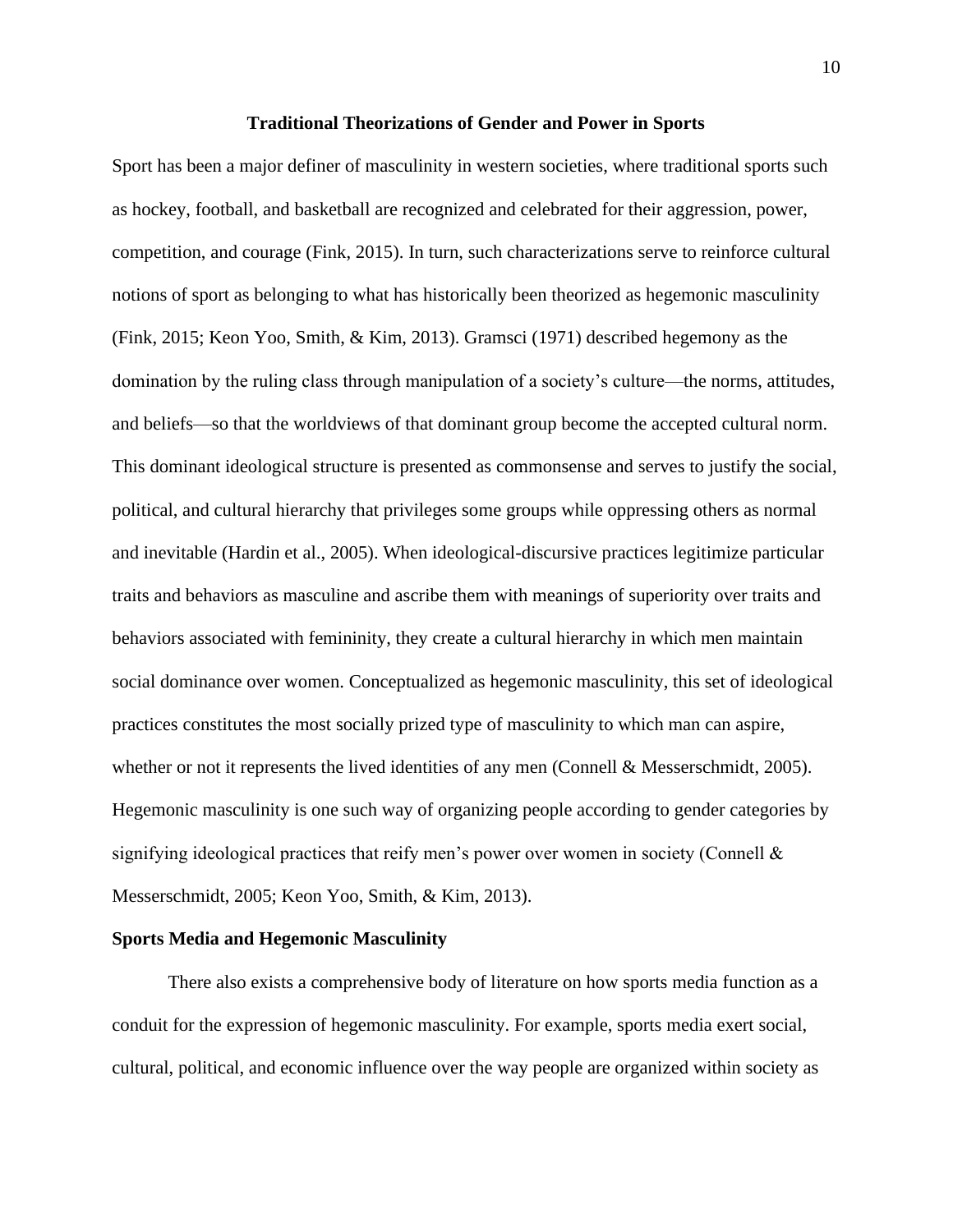they constitute, reflect, reinforce, and alter a particular "reality" (Barker & Jane, 2016; Fink, 2015; Hardin, 2005; Kane, 2013). The research has tended to emphasize how hegemonic masculinity operates in sports media in two ways. One way is through what Tuchman (1978) referred to as the symbolic annihilation in media, where coverage of male players overwhelmingly dominates different platforms from across decades and levels of sport (e.g. Billings, Angelini, MacArthur, Bissell, & Smith, 2014; Billings & Young, 2015; Coche & Tuggle, 2016; Cooky, Messner, & Musto, 2015). Not only is national coverage of women in mainstream sports media low, but in many instances is also *declining*, from fewer cover shots in *Sports Illustrated* to the lowest broadcast coverage by ESPN's SportsCenter since the 1980s (Cooky, Messner, & Musto, 2015; Weber & Carini, 2013). Moreover, despite the possibility the internet era has in bringing about equality for sports coverage, Billings and Young (2015) found that sports media such as Fox Sports 1 and ESPN SportsCenter chose instead to increase the depth of coverage on male athletes as opposed to airing more inclusive coverage. As the researchers concluded, "when it comes to sports media, the landscape may be flatter than ever before, yet a hierarchy of sports interests has never been more entrenched" (p. 13).

While national sports media often reduce sportswomen to near invisibility, the trend is not constant across all context and media. For example, women have been near half or more of the total Olympic coverage in recent summer and winter games, aligning with advocate goals for inclusive coverage (Coche & Tuggle, 2017; Billings & Angelini, 2019). A similar story exists at the local level, where community news outlets cover high school female athletes and sports much more frequently than at the collegiate or professional level (Whiteside & Rightler-McDaniels, 2013). However, these examples are not quite as emancipatory as they seem. Prep sports are not currently the money makers collegiate or pro sports are, but according to Hardin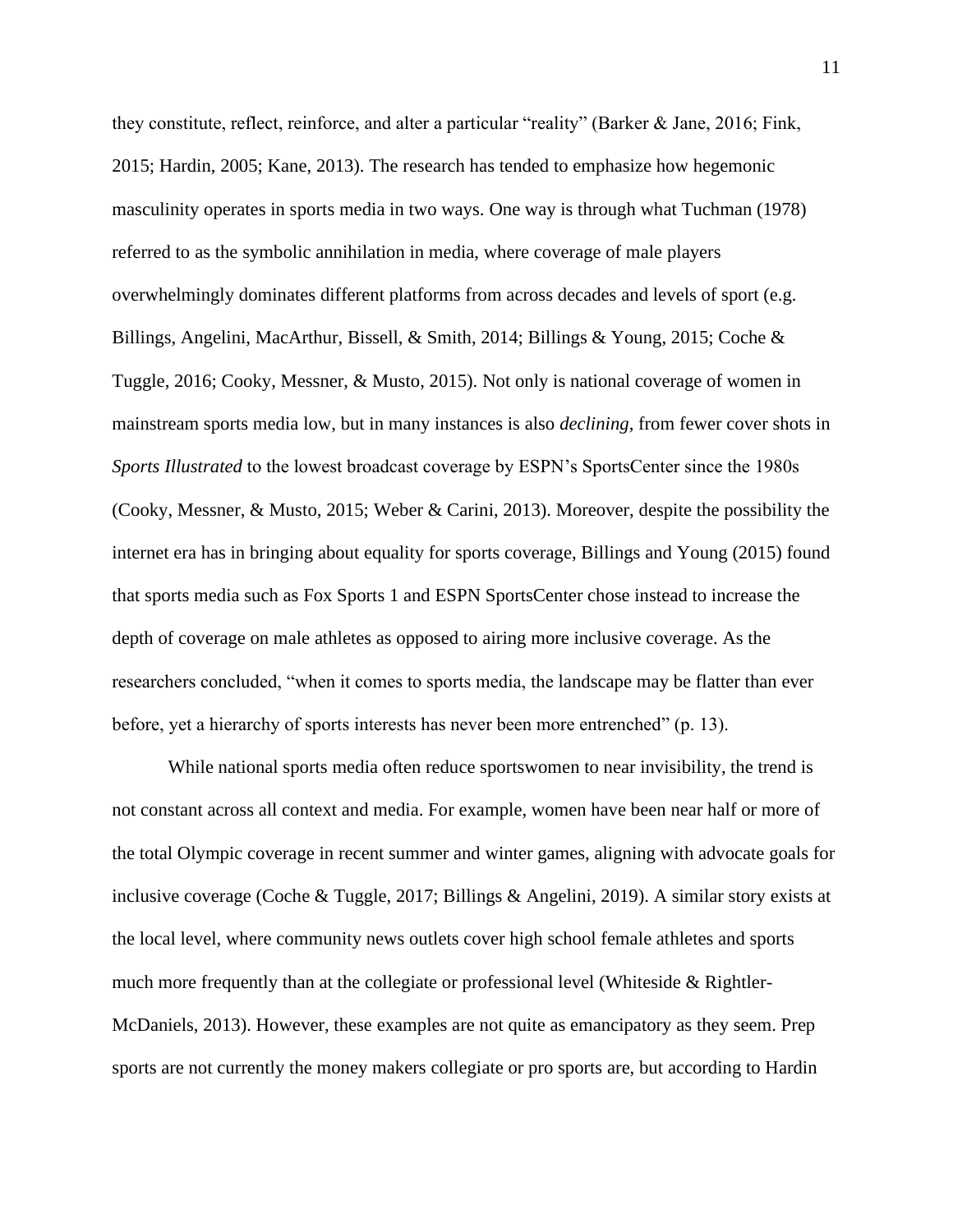and Corrigan (2008), that is changing and so, too, may the trend toward gender equity in coverage at the high school level. The other example suffers from what the literature summarizes as misrepresentation of female athletes, which is the second way in which hegemonic masculinity operates in sports media.

Researchers have argued that, throughout a range of sport contexts, not only do sportswomen face symbolic annihilation from an absence of representation in the media, but also the majority of coverage they do receive often reinforces the gendered social order of sport and, most importantly, their low place within it (Angelini, MacArthur, & Billings, 2012; Fink, 2015). Looking at the Olympics, most of what women have received in NBC coverage since they became equally represented in the 2012 Olympics has been constrained within "socially acceptable," "gender-appropriate" sports (Coche & Tuggle, 2016; Hardin & Greer, 2009). These include gymnastics and figure skating, which are individual, non-impact sports that judge aesthetics such as grace and flexibility, which are deemed "natural to women" (Coche & Tuggle, 2016, p. 123). For spaces where women receive far less coverage, they have historically been framed as inauthentic athletes through infantilization, gender marking, gender-bland sexism, compulsory hetero-femininity, lower production values, and differential framing, among others (Bruce, 2016; Fink, 2015; Kane, 2013). These journalistic practices bolster the notion of sexual difference and reinforce the notion of male superiority in sport and society overall.

#### <span id="page-19-0"></span>**The Times, They are a Changin'**

The contributions of hegemonic masculinity and gender to critical feminist sports communication cannot be overstated, particularly in theorizing female athletes' representation in sports media. This feminist theorizing that has guided much of the existing sports literature starts from the position that female athletes are bound to a small set of discursive opportunities,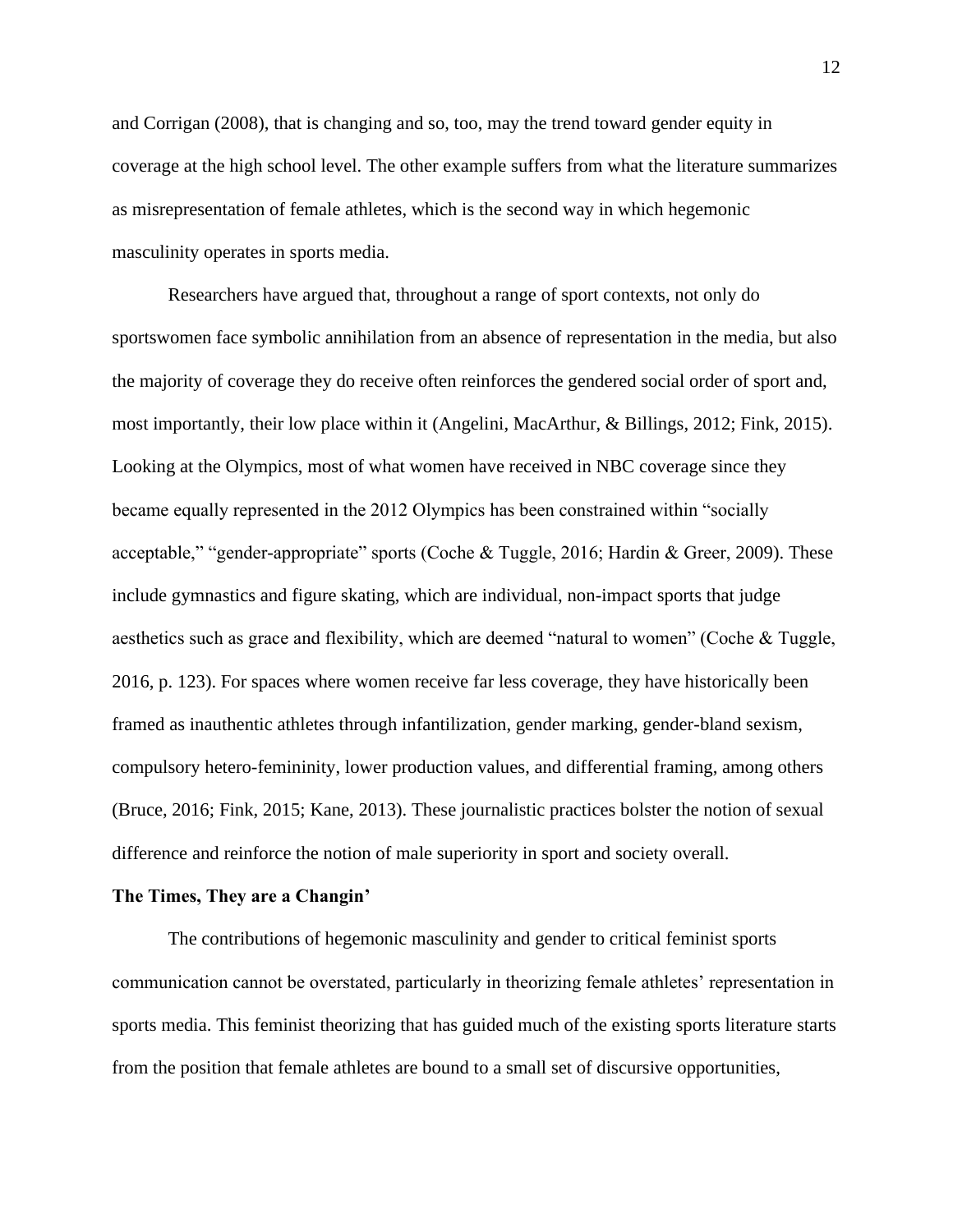grounded by cultural notions of hegemonic masculinity and sports that play a key function in creating media content that privileges male athletes and men's sports (Bruce, 2016; Fink 2015; Kane, 2013). These naturalized ideologies also foster a newsroom environment in which sports media professionals struggle to represent female athletes and women's sports within the standards of news coverage (Bruce, 2016). As important as this conceptualization has been, and the multitude of published articles since the 1970s it has informed, the increasingly dynamic and fluid nature of femininity that embraces "pretty and powerful" (Bruce, 2016, p. 361) coupled with the explosion of digital media and social media platforms such as Instagram have substantially changed how representations of action sports athletes are produced, circulated, and consumed.

Arguably the biggest change has been the birth of social media and the internet. With those tools, female athletes have found a way to create space for themselves, bypassing gatekeepers that have a stranglehold on mainstream media content, build a sustainable and passionate following, and essentially "prove interest to mainstream media gatekeepers" (Bruce & Hardin, 2014, p. 781). Because social media are decentralized, instantaneous, and interactive communication spaces, they may offer opportunities for feminist challenges to the dominant representational narratives by enabling athletes to take agency over their own representation and to develop new and even bigger followings (Antunovic & Hardin, 2012; Bruce & Hardin, 2014; Thorpe et al., 2017). What's more, social media enables conversations to take place between producers and consumers throughout the world, fundamentally changing the media landscape (Pegoraro, 2010). This increasingly popular way for female athletes to attract coverage in certain contexts raises new questions about why and how sportswomen find visibility in sports media.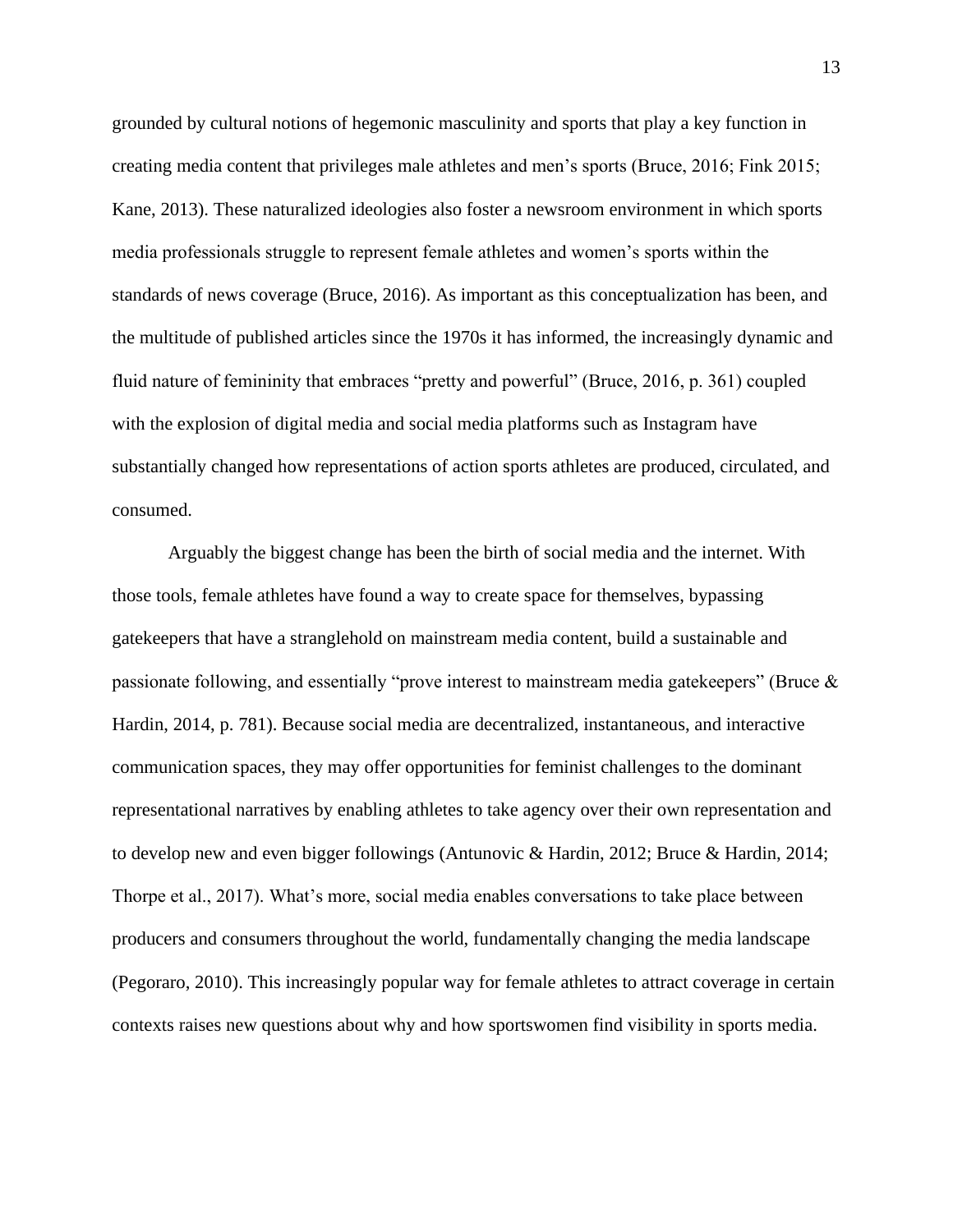In addition, what Gill (2007) argues makes media today so different from the print, radio, and broadcast of the last half century is that "feminism is now part of the cultural field" (p. 161). Feminist ideas are now part of the collective discourses, whether it is TV conversations about growing beauty pressures on girls to magazine stories on date rape to radio programs on anorexia (Anonymous, 2019; Donevan, 2017; Henson, 2018). Indeed, according to Karlyn (2010), "popular culture infuses the world in which today's young women live, and the face of feminism today, for better or worse, is being written across media culture" (p. 178). These evolutions particularly complicate and challenge the current sports communication literature on female athlete representation as objectified, sexualized, and oppressed. Sports media has shifted significantly its representations of female athletes toward what Bruce (2015) calls "hot and hard discourses," where women are depicted as powerful and active while at the same time highly sexualized (p. 383). For example, how do scholars rectify the media capturing American surfer's Lakey Peterson's dominating aerial performances in the ASP world tour—using photos of her bikini-clad backside? To attempt to do so, Thorpe, Toffoletti, and Bruce (2017) challenge feminist sports and media scholars to focus on new questions:

In an evolving media landscape where seemingly contradictory messages about women athletes as highly sexualized while strong and empowered proliferate, how do we understand the workings of gender (in)equality in sport? How might we theorize the ambiguities and multiplicities encompassed in the production of contemporary sporting femininities? (p. 360)

In a context where female athletes are becoming increasingly seen and recognized as active, autonomous, and visible while discriminations regarding race, sexuality, gender and class still exist across sporting practices, this dissertation is motivated by the understanding "that (s)ome of the older critical languages seem to have lost their purchase as a means of grasping gender in the media" (Gill, 2011, p. 63; see also Gill, 2007, 2016; Thorpe et al., 2017).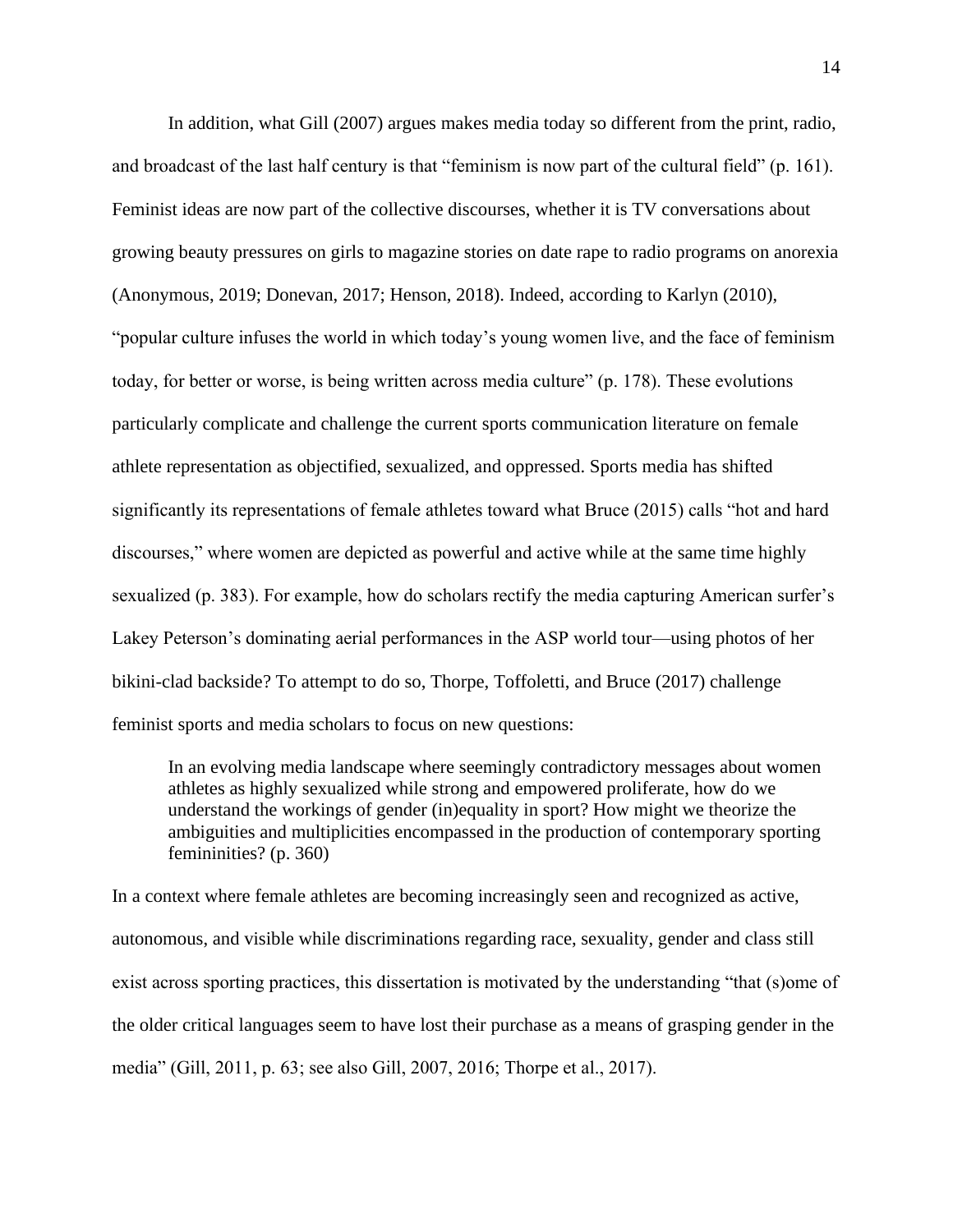That increased visibility offered through social media is serving as fertile ground for new, evolving, and dynamic discourses of femininities that position female athletes as pretty *and*  powerful, which are argued to be challenging the hegemonic framing of them as passive objects for male consumption (Bruce, 2015; Thorpe et al., 2017). Once considered exploitative of women by sports media, representations of sexualization and the body are now seen as women's expression of agency and empowerment in the context of late-capitalism and neoliberalism (Thorpe et al., 2017). These seemingly contradictory messages crafted about and by sportswomen as both highly sexualized and empowered complicate the established theorized representations of female athletes as passively marginalized, exploited, sexualized, and oppressed, and compelling feminist sports researchers to advance theoretical frameworks for making sense of the "ambiguities and multiplicities encompassed in the media coverage of contemporary sporting femininities" (p. 360).

Among the emerging feminist theories seeking to explain how the discourses of female empowerment become articulated with neoliberalism and late capitalism to uphold articulations of idealized femininity is postfeminist sensibility, which enables the researcher to explore what media representations can reveal about the structural and cultural conditions that legitimize such articulations. Postfeminism has been theorized in many different ways, most notably as an epistemological framework, a backlash against feminism, and as a distinct wave or phase of the feminist movement, all of which Gill (2007) argues are limited in their ability to identify and understand postfeminist texts. Instead, postfeminism should be conceptualized as a sensibility, which enables analyses of texts to address the increasingly complex representational practices, by which "the contradictory nature of postfeminist discourses and the entanglement of both feminist and anti-feminist themes within them" (p. 147) become an emblematic feature of media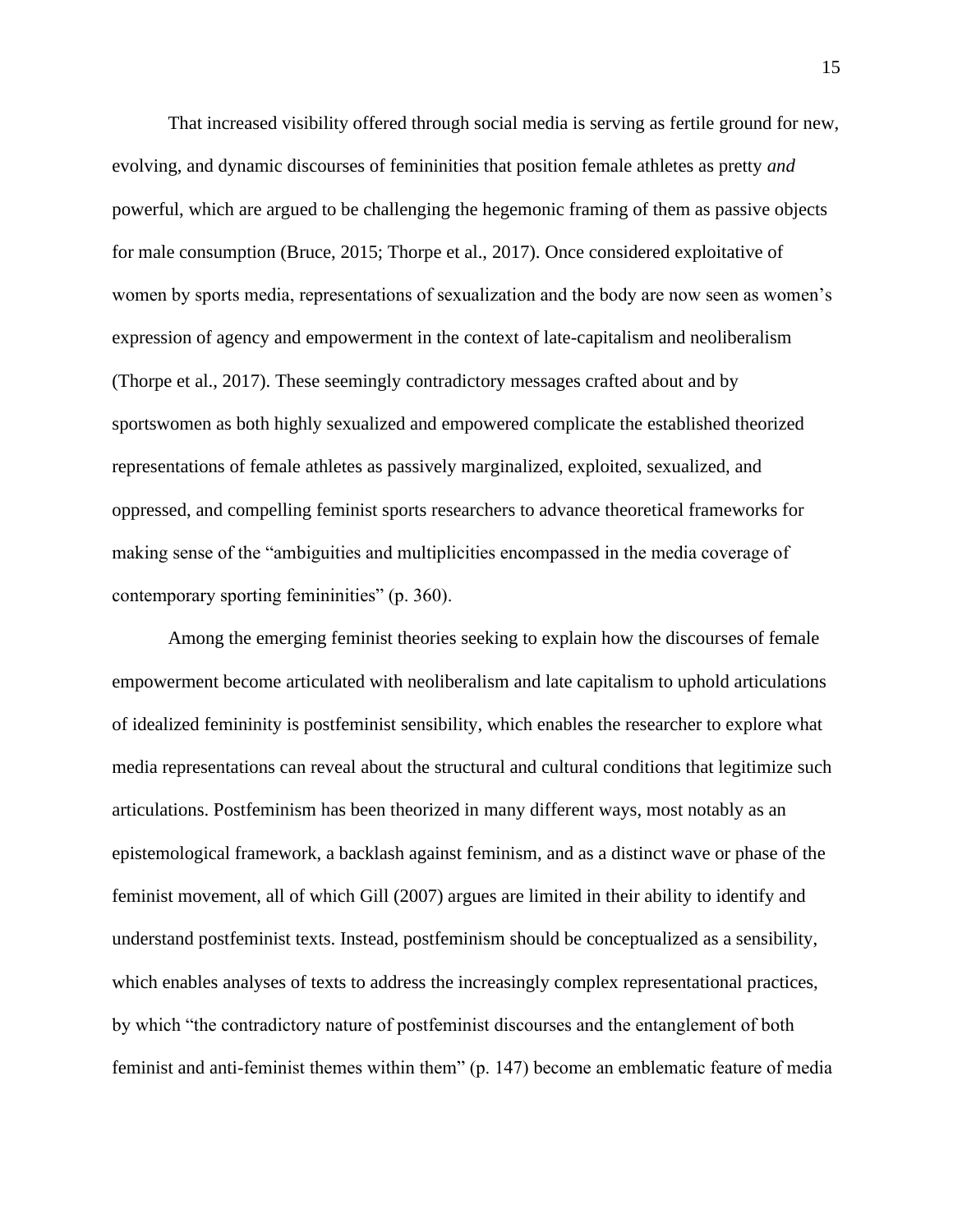narratives about sportswomen. According to Gill (2007), postfeminist sensibility moves beyond examination of the representation of women in media and instead argues that "postfeminist media culture should be the critical object" (p. 148). Discourses of postfeminist sensibility are characterized by the rearrangement from objectification to subjectification; stress on choice, individualism, and empowerment; the idea that femininity is bodily property; a focus on selfsurveillance and discipline, a marked sexualization of culture; a revival of beliefs in natural sexual difference; and the commodification of that sexual difference as well as a focus on consumerism more broadly (Gill, 2007). Informed by constructivist and postmodernist perspectives, the approach can help feminist media researchers interpret how the conditions resulting from a late-capitalist, neoliberal society shape understandings and attitudes toward gender, identity, and politics (Thorpe et al., 2017).

Despite its influence as an interpretative lens in other disciplines such as cultural and media studies, education, and sociology, postfeminism as a sensibility has been underutilized in feminist sports research (Thorpe et al., 2017). Only just recently is work being done to consider in what ways postfeminism sensibility can be applied to examine sport practices, and cultures as points in postfeminist media objects for critical inquiry (Toffoletti, 2016). One example is Thorpe, Toffoletti, and Bruce's (2017) application of a postfeminist sensibility critique to the Instagram account and posts of 29-year-old, heterosexual, white, former professional surfer who self-identifies as a bikini model, Alana Blanchard. In so doing, the researchers argued,

critiquing the workings of a postfeminist sensibility allows us to identify new forms of media sexism that function via neoliberal logics to deflect attention away from wider structural and cultural conditions that sustain gender inequalities (p. 369).

However, their analysis, as well as the theoretical mapping of postfeminism as a sensibility overall, remains limited by analyzing only the representations and self-representations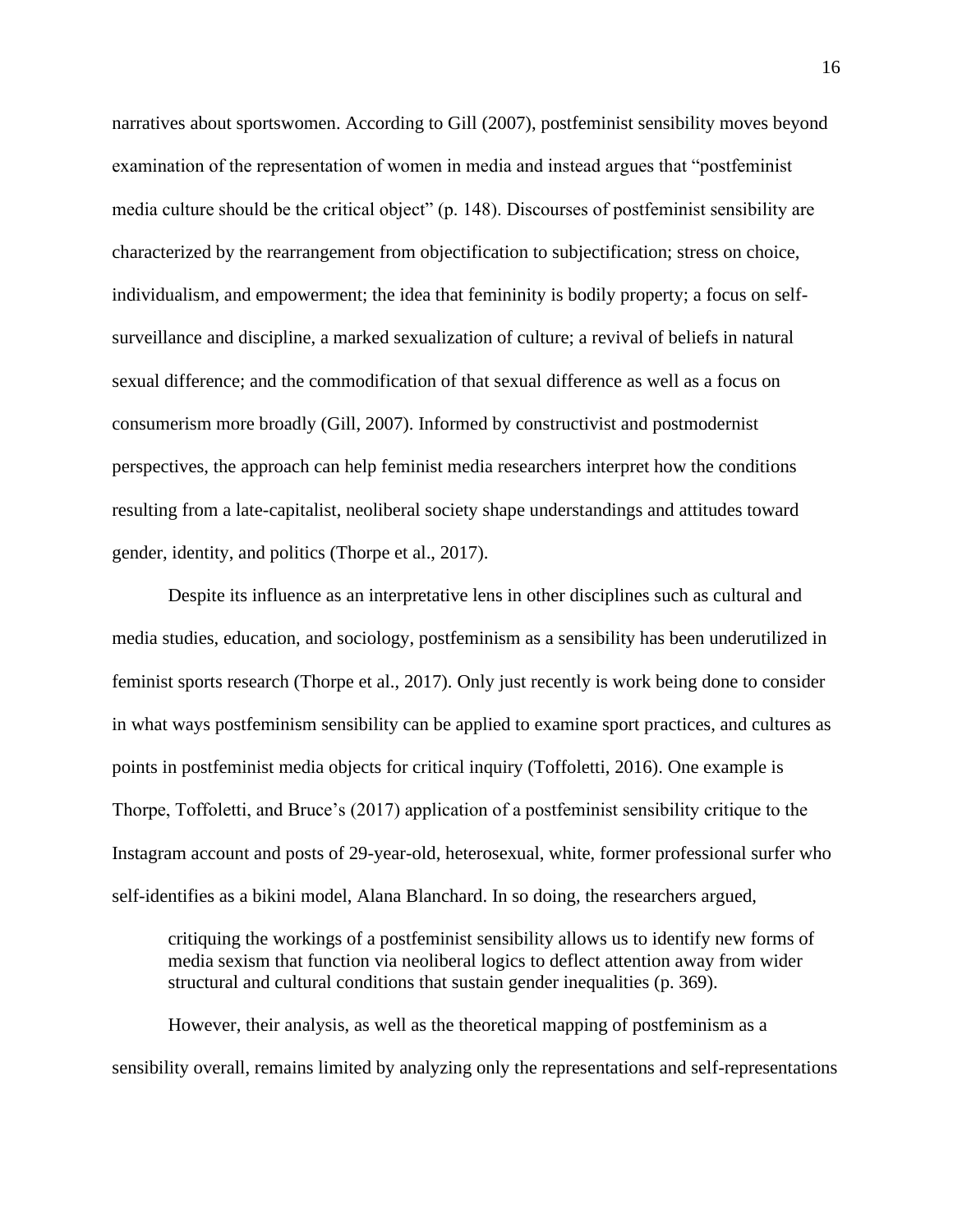of sportswomen. Yet self-representation by the athletes themselves is just one way of understanding how meaning is made and constraining analyses to just that limits the potential for a fuller understanding of the social and structural conditions by which sports cultures come to make sense of and respond to female action sports athletes. To address this limitation, this study will examine how the female action sports athlete gains meaning through the articulation of cultural conditions through media production about action sports athletes. Because in postmodern societies, the "economic" and the "cultural" are interwoven, we must also understand the ways in which female action sports athletes are framed by sports media according to postfeminist discourses (Leve, 2012). That is the object of this study—interrogate the gendered nature of specifically postfeminist action sports media culture, using Red Bull content of their sponsored female action sports athletes as a case study.

# <span id="page-24-0"></span>**Action Sports Culture(s)**

As mainstream sports become more structured and controlled by adults, more young people are seeking alternatives to allow them to engage more freely in physical activities on their own (Thorpe, 2008; Thorpe & Wheaton, 2011). Alternative sports are those that are not bound by the same organizational structures as mainstream sports such as basketball, football, among others. They are, quite literally, the alternative to mainstream sports in Westernized societies. Because organized sports are the most visible and accepted settings for children's sports participation, these participant-directed, unstructured sports are referred to as alternative sports (Thorpe, 2008).

Within that wide umbrella is action sports, which this study defines as those that are conducted in unorganized settings such as nature or urban spaces and are self-directed or participant-controlled and individualistic. Action sports also differ from mainstream sports in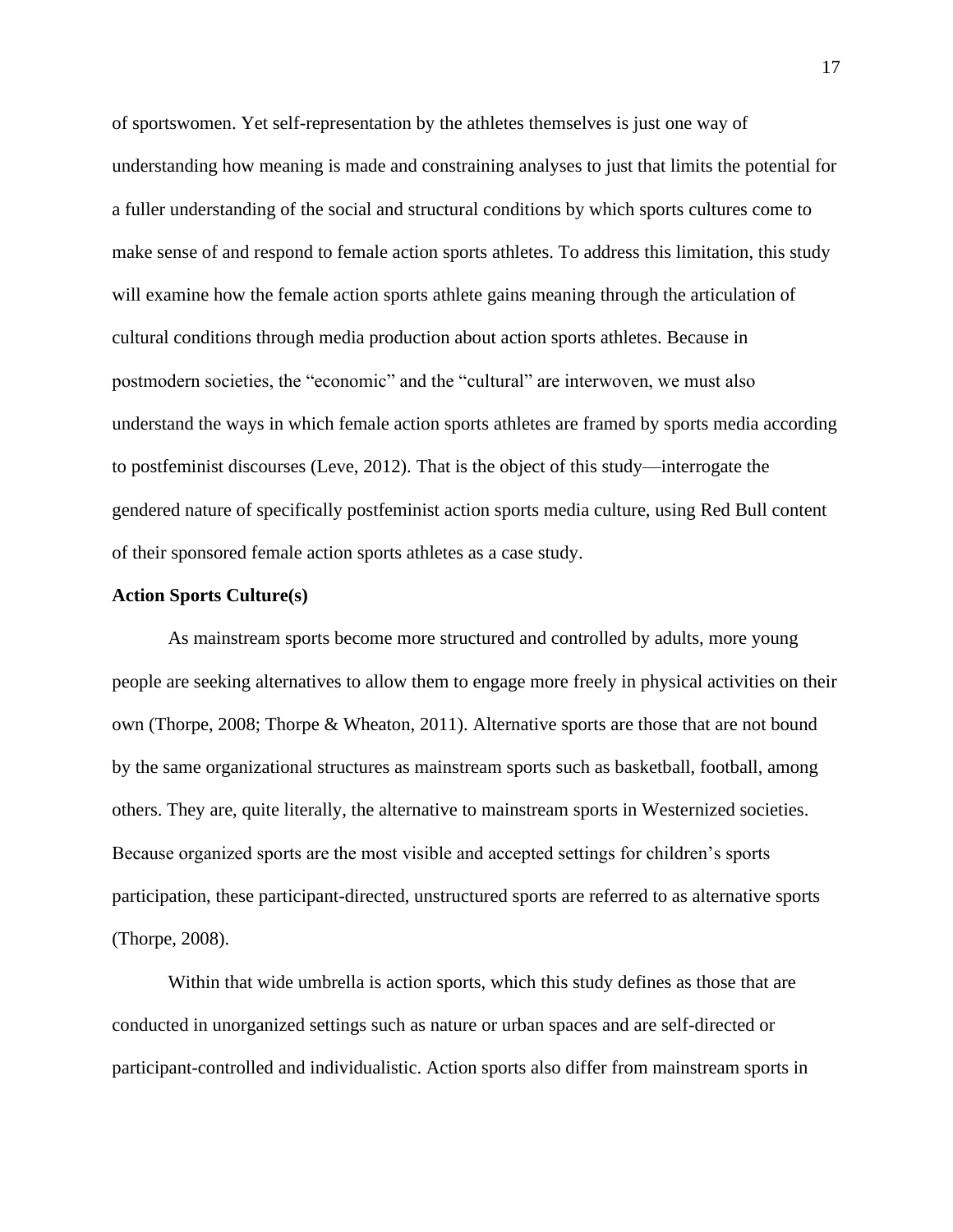that they are not centered around competition with winning as the primary objective. Rather, the engagement in and enjoyment of the sports themselves are the ultimate pursuits of their participants (Wheaton, 2015; Van Bottenburg & Salome, 2010). Finally, action sports are characterized by the participants' relationship with what Laurendeau (2008) called edgework, the intentional seeking of danger while keeping control over themselves, their gear, and their mental game. The edge, as Laurendeau (2008) described it, is the point at which action sports participants are at risk of losing control, and edgework is the process by which individuals test the limits of their capabilities (and gear being used) while maintaining enough control to not go over the edge: "edgework most typically involves an effort to define the performance limits of some form or object and, in the process, explore the line between form and formlessness" (Lyng 1993, 111).

This relationship differs from mainstream sports, particularly high-impact sports such as football and hockey, where risk is an accepted part of the game. In action sports, risk is, to some extent, *the* game (Laurendeau, 2008). Following Donnelly (2004) and Laurendeau's (2008) critical social constructivist position, I argue that individuals engage in the risk-taking aspects of action sports as part of the exploration and development of their social identity, where "the kinds of material and emotional rewards to be found in particular risk-culture formations are worth the investment in and of themselves" (Laurendeau, 2008, p. 300). Action sports provide a space for the development of social arrangements that "value character, a shared identity, and comradeship," (Donnelly, 2004, p. 47). Examples of action sports defined with these characteristics include mountain biking, snowboarding, whitewater paddling, surfing, skateboarding, BASE jumping, and rock climbing, among others (Brymer & Schweitzer, 2013; Laurendeau, 2008; Thorpe, 2008, 2010).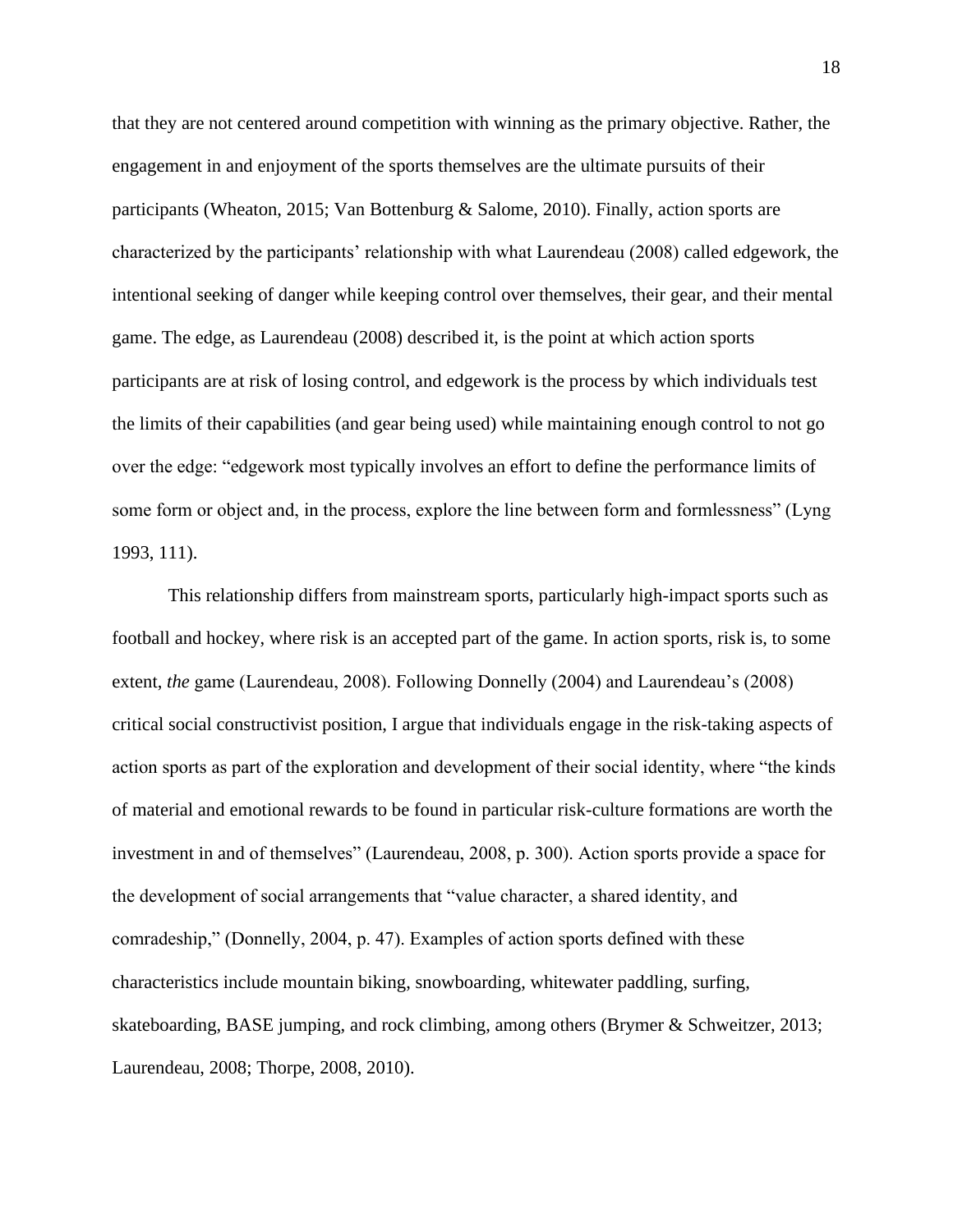# <span id="page-26-0"></span>*Significance of Action Sports Culturally: Exploding Growth*

While exact numbers regarding the degree to which people participate in action sports are hard to quantify, available sources such as market research, gear sales, and participation surveys verify that numbers of participants in many types of action are increasing rapidly and even outperforming the growth of many mainstream sports in Western societies (Gilchrist and Wheaton, 2011; Wheaton, 2015). For example, Kaufman (2001) found that in 2000, 100 million people around the world had participated in mountain biking, snowboarding, bouldering and rock climbing, skateboarding, snowmobiling, and whitewater kayaking and canoeing. Over ten years, whitewater kayaking grew 10% in participation from just over 828,000 participants in 2006 to 2.6 million in 2016 (Outdoor Foundation, 2017; U.S. Department of the Interior, 2016). Other examples include mountain biking's increase of 7.5% to 2.7 million, adventure racing 10% to 2.9 million, snowboarding 1% to 7.7 million, and trail running 11% to 8.1 million, among other sports. Also, while much of action sports research relates to young adults (Millennials and Gen Z), studies have also shown that once people become interested in participating and consuming action sports, they tend to remain participants and consumers throughout their lives (Thorpe & Wheaton, 2011).

#### <span id="page-26-1"></span>*Significance of Action Sports Culturally: Reimagining Gender*

Many action sports emerged in the 1960s and 1970s such as snowboarding, windsurfing, skateboarding, and whitewater paddling (Wheaton, 2015; Wheaton & Tomlinson, 1998) during the counter-cultural movements of the era at a significant moment when the increase in female participation defied the cultural notions of organized sports as exclusively male territory. According to Thorpe and Olive (2016), women were actively involved in many action sports from their nascence, including surfing, skateboarding, rock climbing, and snowboarding.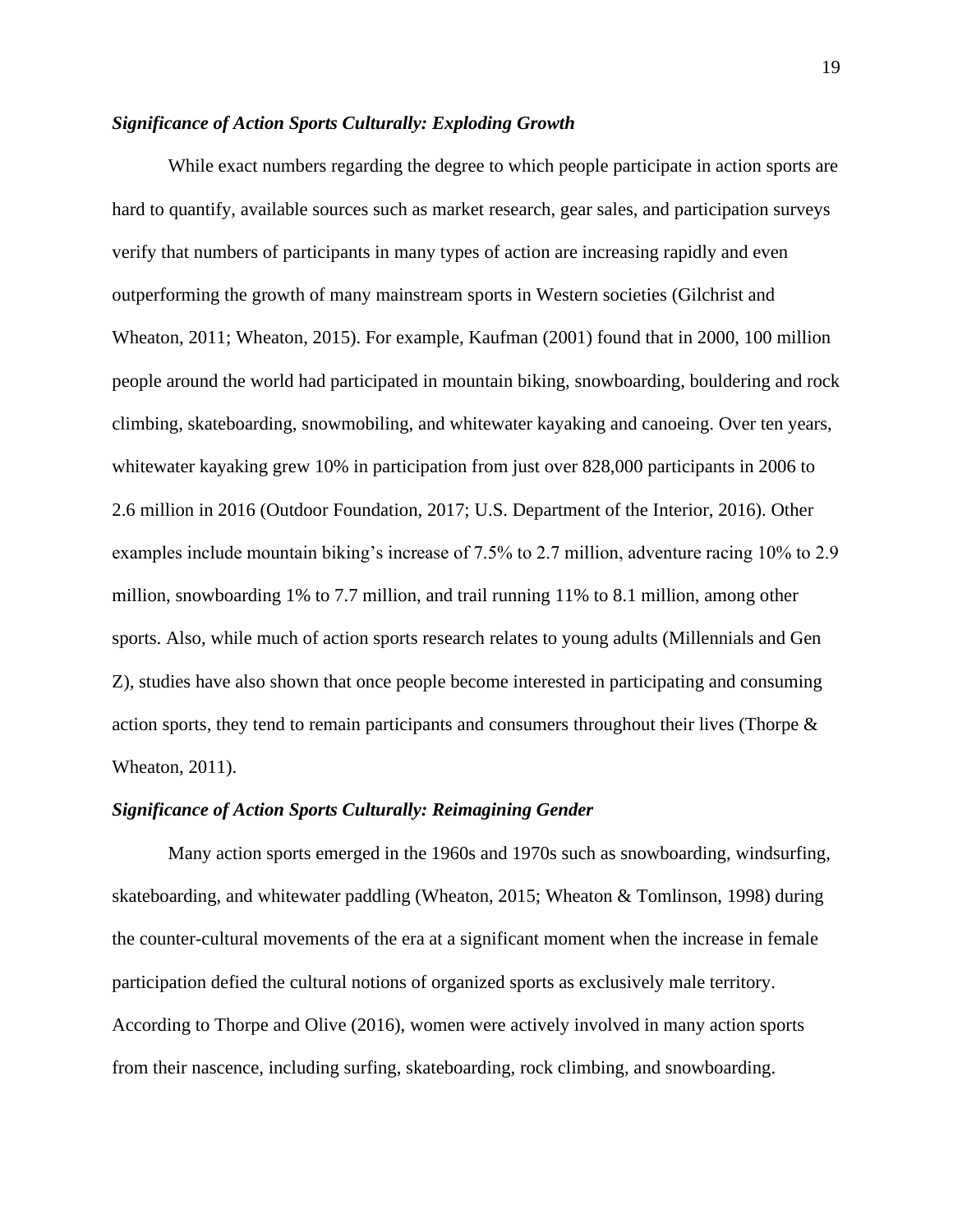Because relatively speaking, action sports appeared only recently and are unorganized and participant-led, they are not often constrained by the institutionalized and historical gender segregation that plagued many of the traditional sports. For example, unlike in the mainstream sports, women usually have historically and continue to engage in their sports together with men, which functions to destabilize wider cultural notions of sexual difference and male superiority in mainstream sports. Thus, scholars have argued that action sports offer the possibility for inclusive sporting cultures (Thorpe, 2008; Thorpe & Olive, 2016, Thorpe & Wheaton, 2019). Research has shown that along with the rise in participation in action sports has been the increase of women participating in them, especially among the upcoming generation (Foundation 2017; U.S. Department of the Interior, 2016). By 2016, 49% of overall action sports recreationalists from 6 to 24 years old were girls and women (Outdoor Foundation, 2017), and the majority (62%) of whitewater kayaking participants from 18 to 24 years old were female.

Therefore, action sports may offer a critical framework for examining the theoretical and methodological paths and challenges of the contemporary sporting landscape. These alternative pursuits that negotiate between performance and freedom offer insightful cultural arenas to map how the sporting landscape, including dynamic gender identities, is transitioning from modernity to postmodernity. As Wheaton (2015) writes,

Are these sport sites where traditional sporting identities, discourses and forms of embodiment, are reproduced, or challenged? Do these 'reflexive life projects', forms of identity management and lifestyles surrounding these cultures 'hold potentially emancipatory potential' (Carrington, 2007, p. 51) confronting what sport is, or could be? (p. 636).

#### <span id="page-27-0"></span>**Action Sports Media Culture**

This alternative way of imagining gender relations is particularly important in a developing media landscape where ostensibly opposing narratives about sportswomen as both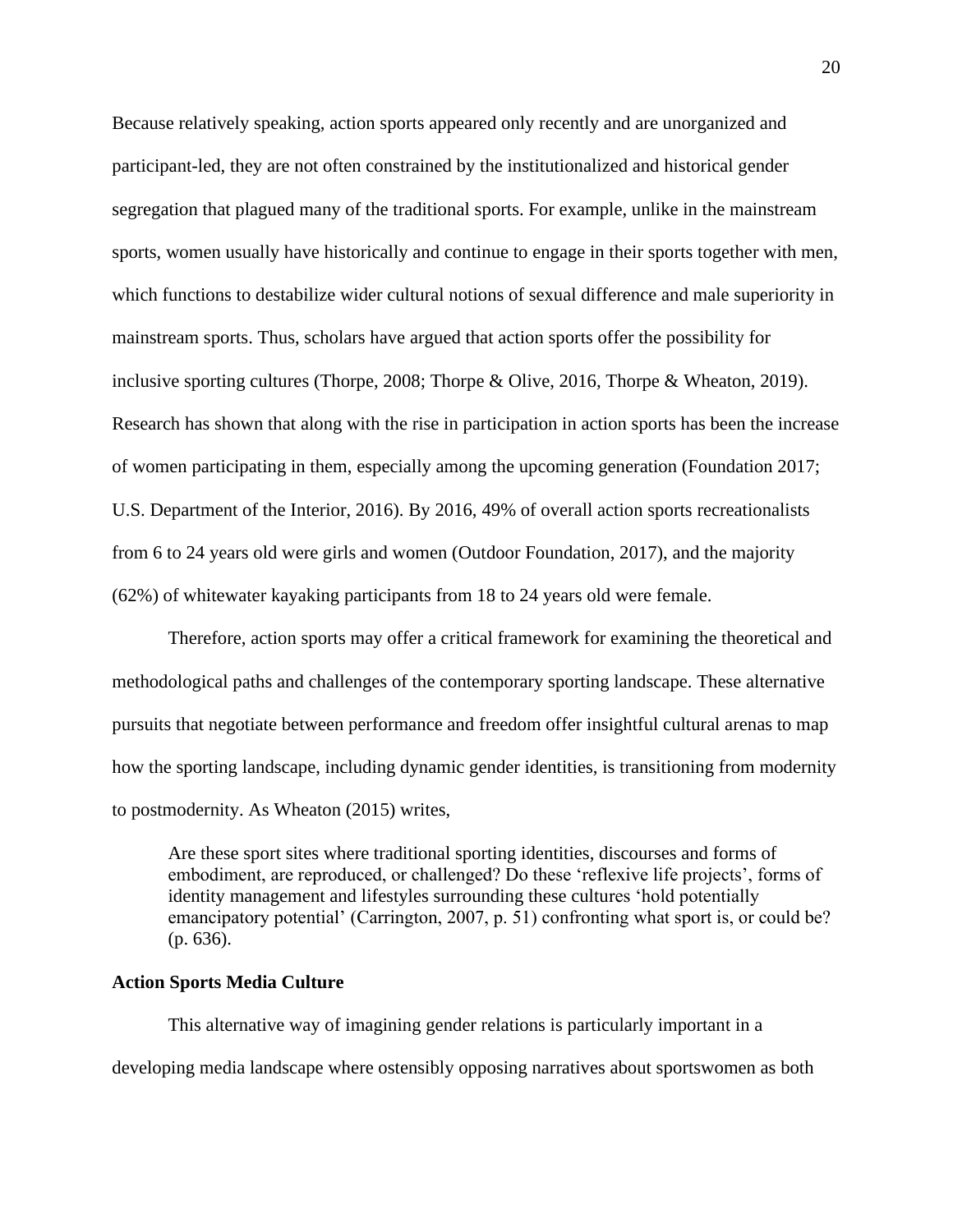incredibly sexualized and empowered thrive (Thorpe et al., 2017). The excitement and allure of action sports have become so widespread that media companies and corporations wishing to recruit new consumers are sponsoring competitive forms of these "extreme" sports, such as in the X Games (Wheaton & Thorpe, 2019). The ESPN-sponsored event's viewership grew to 50 million audience members worldwide within only eight years since its inauguration in 1995 (Thorpe & Wheaton, 2011). Contrast with this boom in action sports media viewership with the bust of mainstream sports numbers such as billions lost in television contracts of the Big 3—U.S. football, basketball, and baseball—for North American networks and a 30% drop in 18-34-yearold TV viewers between London and Rio of the world's most-viewed sporting spectacle, the Olympic Games (Wenner & Billings, 2017; Wheaton & Thorpe, 2019).

Much of this viewership transfer from mainstream over to action sports can be attributed to Millennials and especially to Generation Z, whose viewership patterns differ from earlier generations (Wheaton & Thorpe, 2018). And while traditional sports such as basketball and football might still dominate cable, it is the digital media spaces such mobile and computer technologies where Millennials and Generation Z are and action sports dominate (Dougherty, 2015). With increasing opportunities for alternative forms of leisure to compete with such as the internet, video games, and music, broadcast-based sports are working harder and harder to capture their attention, particularly the prized sports viewership of teenage boys. The rising media backing for action sports such as in the Olympic Games through inclusion and coverage of snowboarding, mountain biking, BMX, and more is emblematic of their capability to transition from 'lifestyle' sports to achievement sports and appeal to the much-desired youth market. Despite the continued growth of the action sports market both in the United States and throughout the world, there remains a dearth of mass communication and media studies research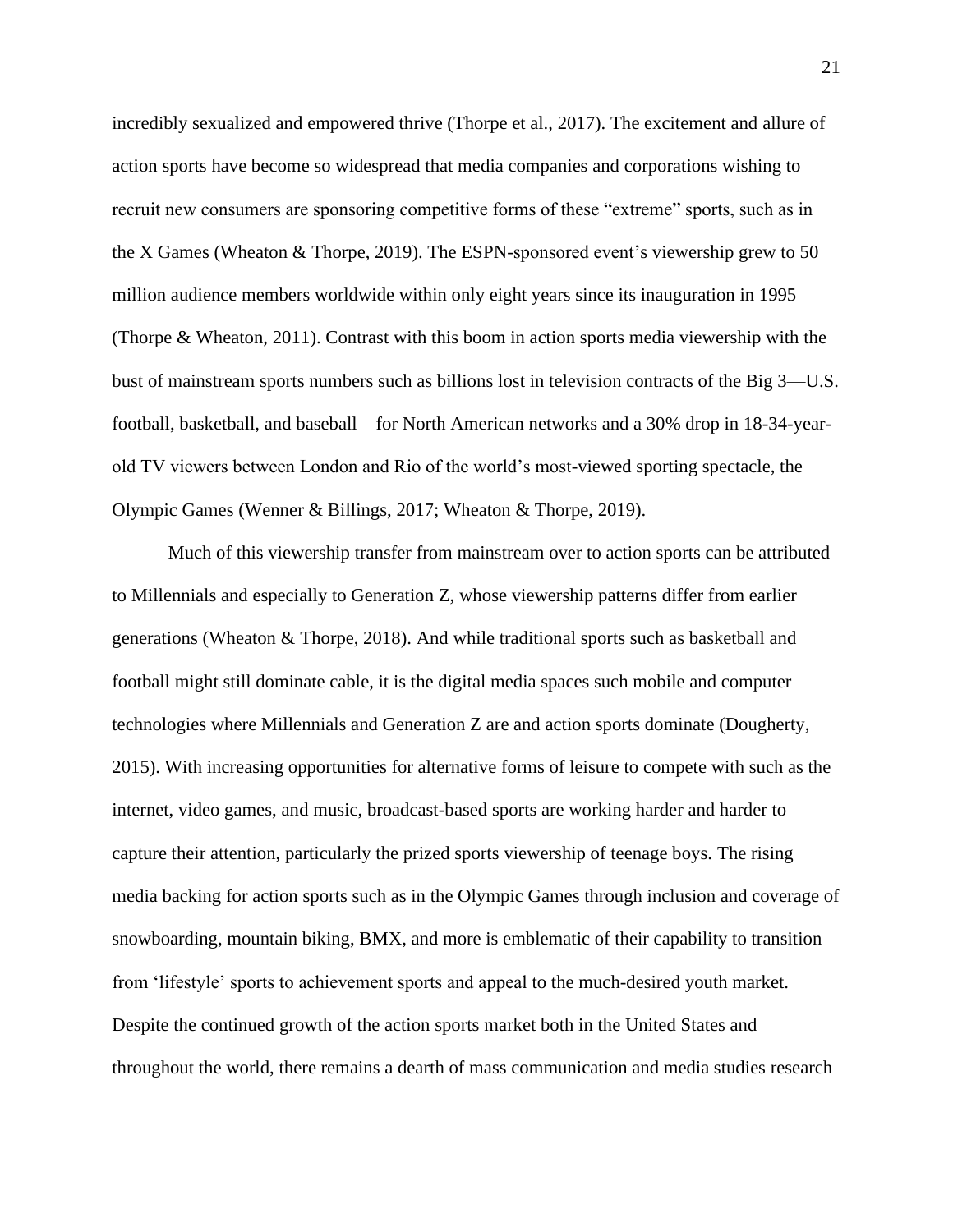exploring the ways in which this increased visibility comes at a cultural cost. For example, though offering more exposure to athletes, these events are also transforming them to conform to organized competition and media production models, particularly along gender lines. Research that has begun looking into this comes from sociology.

As one example, Wheaton and Beal (2003) argued the incorporation of action sports cultures into mainstream discourse and subsequent commercialization has, in some contexts, also brought on an increase of sexism in some action sports cultures such as skateboarding and windsurfing. They found that by framing white hegemonic heterosexual masculinity as a standard for acceptance, media positioned such values as 'generic' characteristics that are required of any person (read, male) to be considered accepted. What is more, incorporation of mainstream sports media values seems to be contributing to what Henderson (2001, p. 326) calls the "hardening process" of certain action sports, which reinforces patriarchal ideology and eventually forms a sort of "hyper-masculinity" that demonstrates courage, aggression, skill and a reluctance to give women space within the sports. Specifically, Henderson refers to the hardening as a specifically

postmodern form of masculinity that is "an exaggerated version of the traditional hegemonic model [which] is transfigured in the nexus of the increased commodification of the male body, the advances made by feminism, and the omnipresence of the capitalist image culture industries (of which sport is an integral part) (p. 326).

#### <span id="page-29-0"></span>**Action Sports, Postmodernism, and the Rise of Red Bull**

To understand how action sports gained such popularity over the last few decades and operate in the present day, it is becoming increasingly imperative to examine the structure, strategy, and culture of enterprises that sponsor them (Du Gay et al., 2013). As one of the premier purveyors of action sports content, Red Bull offers a prime case for such inquiry. Red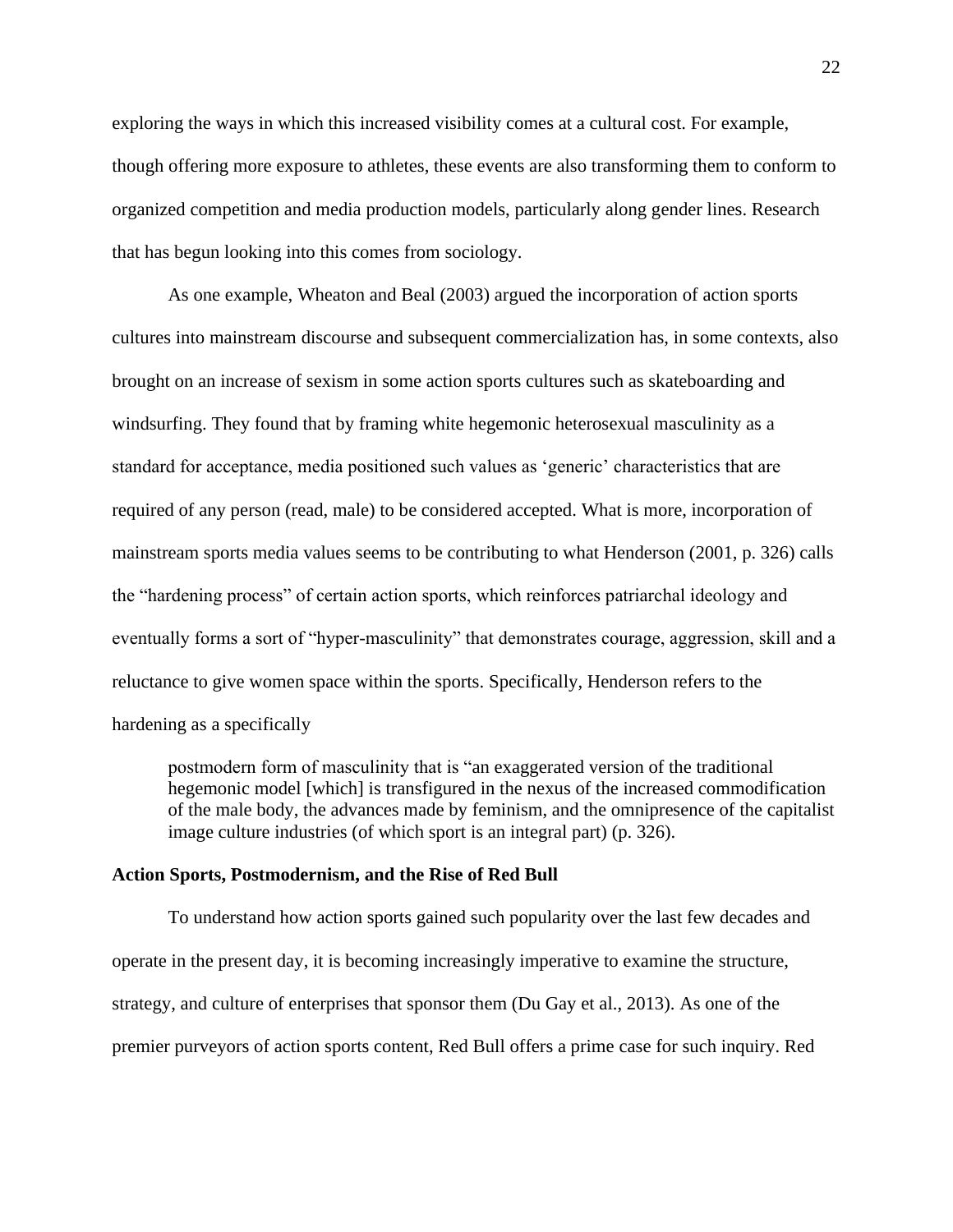Bull's involvement in action sports is not accidental, and the historical context in which that connection evolved is culturally significant.

Neoliberalism is a specific way of organizing individual conduct and social relations based on the rationality of the free market (Simon, 2002). In neoliberal, late-capitalist societies such as the United States, individuals build their identities largely through reflexive projects of highly personalized consumer lifestyle choices, which produces a subjectivity believed to be and considered by others as capable of acting on or wielding power over their own lives (Simon, 2002). Red Bull as the energy drink company entered the marketplace partway through this societal shift in the mid-1980s. After learning about various energy and health drinks made in east Asian countries, Austrian Dietrich Mateschitz was inspired to create a new product for the western market. Between 1984 and 1987, Mateschitz worked on the Red Bull's formula as well as the packaging, marketing, and branding of the company.

Then on April 1, 1987, Mateschitz officially launched the Red Bull energy drink in Austria, which marked the beginning of an entirely new category of product: energy drinks (Red Bull Media House; Tierney, 2019). The following year saw Red Bull's next major milestone, the company's creation of a landmark sports event that would give Red Bull a presence in the action sports scene. The brainchild of world-renown downhill skier Werner "Grizzly' Grissmann and organized by Red Bull, the Dolomitenmann "extreme" 4-*man* relay race of uphill mountain running, hangliding, mountain biking, and whitewater kayaking (Tierney, 2019). Back in 1988, the Dolomitenmann was noteworthy not just in itself but also in its timing with the rising popularity of action sports, which exemplify neoliberal ideas of individualism, pleasure, risk, consumerism, and lifestyle, ideas that were seductive to America's youth (Binkley, 2007; Simon, 2002). Of particular interest for Red Bull was the notion of lifestyle, which is understood in the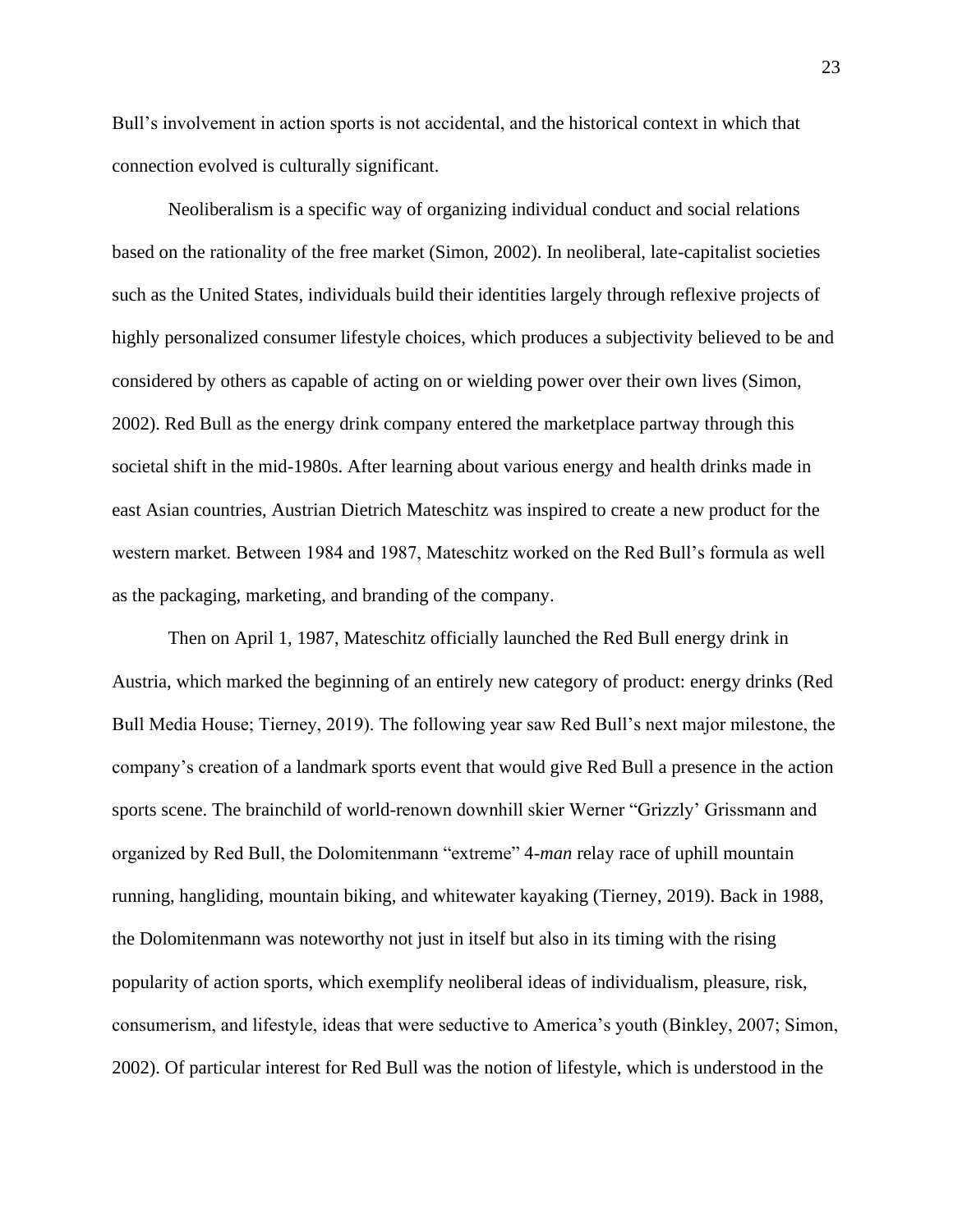context of neoliberalism as the expression of an individual's identity through the seemingly unconstrained but patterned daily choices they make (Binkley, 2007). The Dolomitenmann legitimized Red Bull as *the* consumer choice of the action sports culture. For the next 20 years, it fostered that association by creating and organizing more than 90 international, distinctly branded action sports events and competitions (e.g., the Red Bull X-Fighters and the Red Bull Rampage). In addition, Red Bull hired or contracted some of the most renowned photographers and cinematographers in the world to shoot these events (Red Bull Media House; see also Thorpe, 2017).

# <span id="page-31-0"></span>*Red Bull Media House*

Almost 20 years after selling its first drinks, Red Bull founded Red Bull Media House (Red Bull) as an umbrella for its extensive production of online, print, feature film, and TV content (Thorpe, 2017). Since 2007, Red Bull has grown to become "an award-winning, globally distributed multi-platform media company on a mission to inspire with 'beyond the ordinary' stories—both direct-to-consumer and through partnerships" (Red Bull Media House). What makes Red Bull stand out among the competition as a consumer brand, is that it does not follow traditional marketing strategies focused on its product (Long, 2019). Rather, Red Bull creates many of its media to stand alone, as real media, for audiences to consume and engage with for information or entertainment. It is an approach that works. Since posting its first video in 2008, Red Bull has since built a following of 8.3 YouTube million subscribers, almost double that of ESPN's channel and more than 13 times the followers that Fox Sports. Red Bull's top-viewed video garnered 116 million views compared with Fox Sports and ESPN's top, at a mere 19 million and 18 million views respectively. Some of its other content include Red Bull TV and the Red Bulletin lifestyle magazine, which has a monthly circulation of 3.1 million per month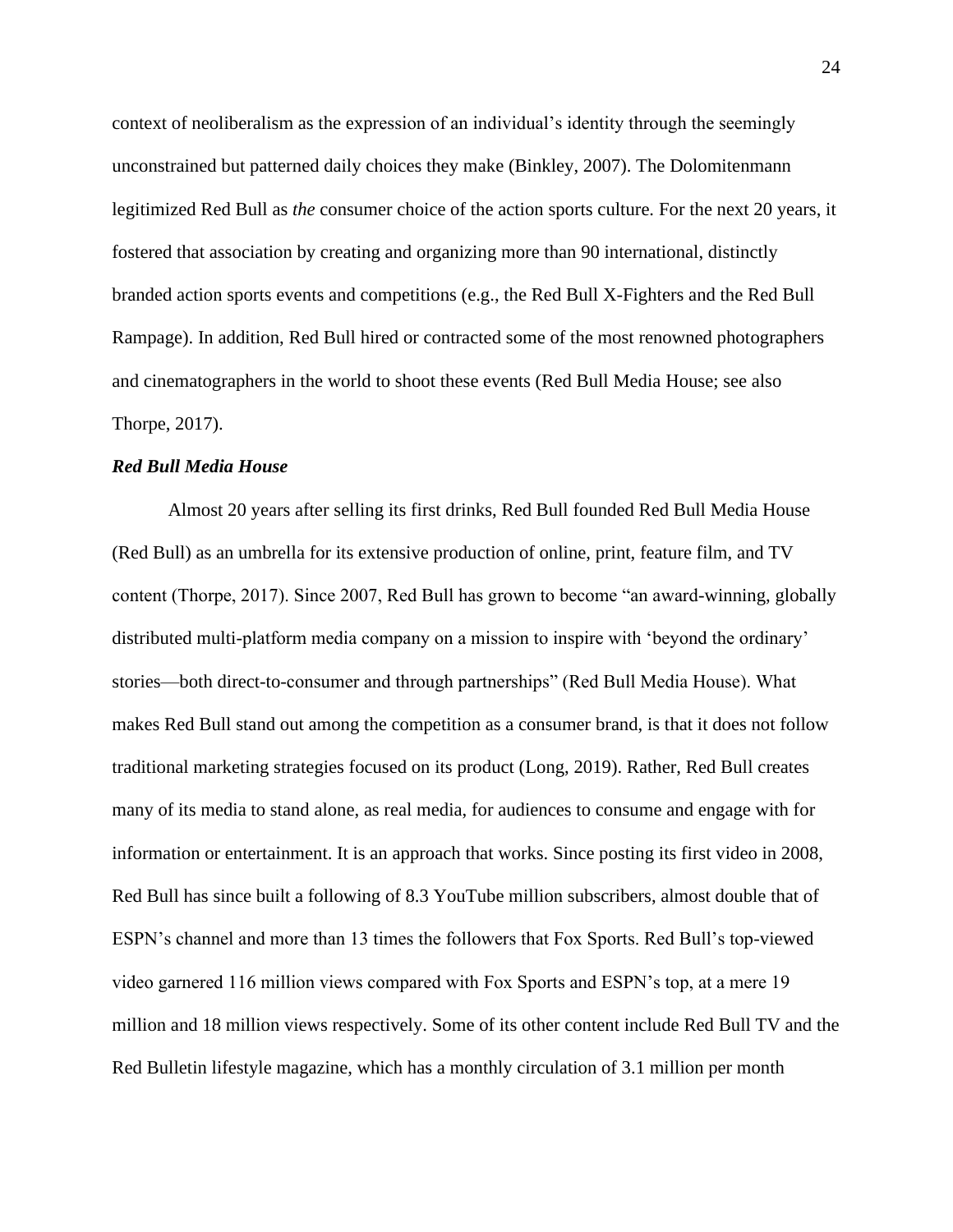globally (Red Bull Media House). Another unique aspect to Red Bull is that, rather than pitching its content to companies like many other brands, it licenses media, and this includes contracts with Netflix, Discovery Channel, Nintendo, among others. They also sell their own advertising space to other big companies including Dodge, Patagonia, and Nike. Finally, Red Bull sells sponsorship and advertising campaigns for its action sports TV series, which is broadcast by NBC and sells advertisements for the program itself. One of the keys to its success in garnering so many companies willing to pay for advertising with them is that they have tapped into that "coveted and elusive young demographic across the globe," (Benkoil, 2014, p. 4).

Probably the most famous example of what the energy drink company does in terms of content creation is the world record-breaking Red Bull Stratos Project back in 2012, where skydiver Felix Baumgartner became the first human to break the sound barrier after leaping from a helium balloon in the stratosphere. The stunt earned 45 million views on YouTube, secured a licensing contract with BBC for a documentary project. At the time, it was the latest in a long history of projects showcasing elite athletic performances in the emerging genre of action sports such as BASE jumping, cliff diving, and more dating back to that 1988 Dolomitenmann Relay Race in the company's own Austrian Alps. And Red Bull has continued to combine innovative media with action sports over the last seven years since the Stratos Project, maintaining its legacy as the adrenaline-fueled "publishing empire that also happens to sell a beverage" (Bacon, 2017). In describing how they worked to become known as the action-sports media mogul, Gerrit Meier, chief executive of Red Bull Media Network and Red Bull's managing director, said,

I think what we've managed to do successfully is [to get involved in] so many sports whether it's urban sports or other local or niche sports—that have long, deep traditions in specific countries…That is where the model is a little bit different…and that has allowed us to do a lot of sports over the years that now have become Olympic or bigger sports (Long, 2019, p. 4)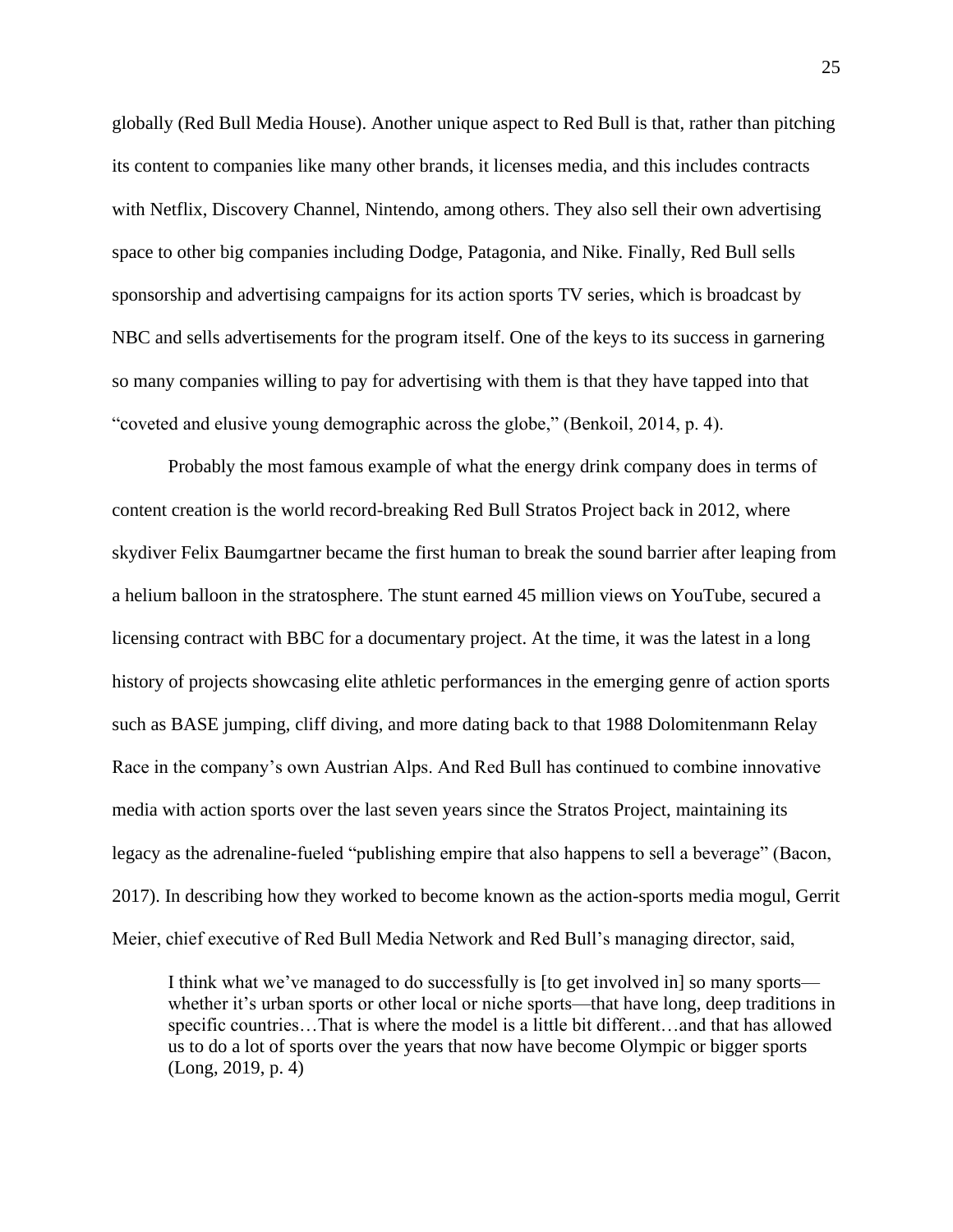Such involvement with sports and ownership rights raise critical questions for the impacts Red Bull has on constituting and legitimizing certain sporting femininities (white, heterosexual, high-class, young) over others. For example, three of the sports Red Bull has sponsored for decades have made their way into the upcoming Olympics in Tokyo: skateboarding, sport climbing, and surfing. According to the IOC president, Thomas Bach, one of the reasons for bringing the sports into the Olympics was for increasing gender equity in the international institution of sport (Thorpe & Wheaton, 2018). Given that emblematic consumption of Red Bull as a lifestyle brand can assist in constituting and circulating sociocultural forms such as gender, age, and social status in sports Red Bull sponsors and advertises itself through associations with, it could be possible that the drink company's decades of marketing these sports played some role in that idea they would foster gender equity in an institution so harshly criticized for the lack of it.

This process can happen in part by using media content to reinforce subcultural values such as the making of authenticity and one's definition of what authenticity looks like within those action sports cultures (Wheaton & Beal, 2003). In this context, authenticity is an iterative process wherein consumption of Red Bull by core sports participants serves to establish it as part of the dialectical relationship in the wider production of cultural meanings. Examining Red Bull media content about its sponsored action sports athletes to interrogate the relationship between neoliberalism and feminism, then, requires a consideration of questions posed by Wheaton (2015) in the context of a postfeminist sports media culture. Rather than discourses of either/other, challenging/reinforcing, or emancipation/appropriation**,** scholars must ask instead how are contradictions in media content about action sports cultures working in tandem to produce new athletic subjectivities and gendered subjectivities? Are there postfeminist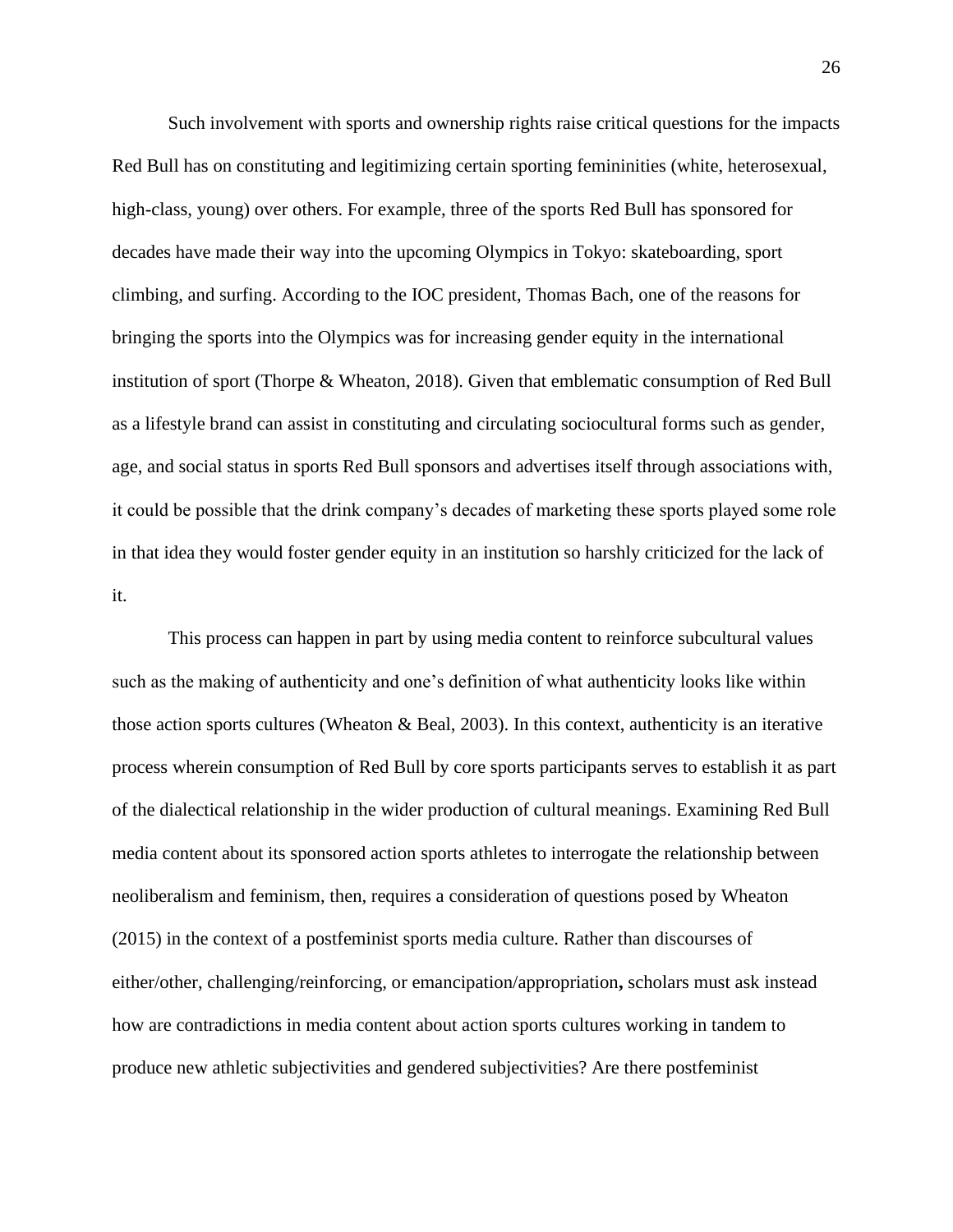sentiments in Red Bull content? This alternative way of imagining gender relations is particularly important in a rapidly changing media landscape where ostensibly opposing narratives about as sportswomen both incredibly sexualized and empowered thrive (Thorpe et al., 2017).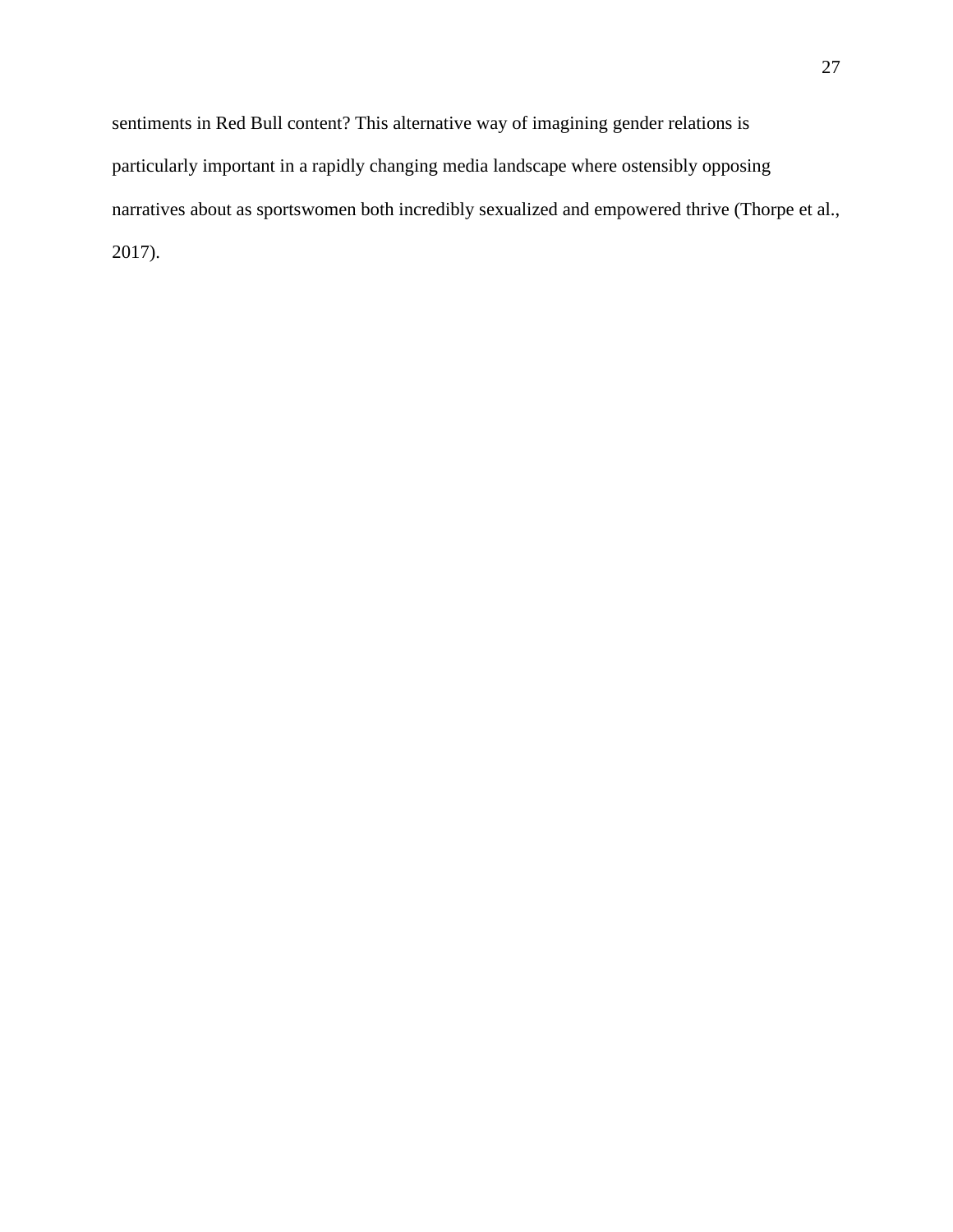#### Chapter III: Methodology

<span id="page-35-0"></span>The chapter begins with the philosophical foundations underlying qualitative methodology and how it enables the exploration of the human meaning-making process. Then, I describe Critical Discourse Analysis broadly and how multimodal discourse analysis specifically informs my analysis. I will then provide an outline of the study's methodological approach and the tools for data collection that I used in my analysis. Next, the chapter will describe the data that I examined. I also go over the time frame and the reasoning behind my data selection and coding. Ethical concerns and assurances of rigor are also outlined in this chapter.

#### <span id="page-35-1"></span>**Restating the Research Purpose**

The primary goal of this research is to explore the ways Red Bull contributes to the construction of female action sports athletes as products of a postfeminist media culture. To do this, I examine how discourses in Red Bull's social media posts about its sponsored athletes use postfeminist ideologies to construct them "as free to choose how they present their feminine and sporting subjectivities that paradoxically becomes evidence that sexism in sports media no longer exists" (Toffoletti, 2016, p. 205). In studying Red Bull's social media content of athletes, I aim to explore the entanglement of feminist and anti-feminist discourses in this influential site and understand the ways visual and textual language shape the contemporary articulations of female action sports athletes. This study will explore in what ways the conditions resulting from a latecapitalist, neoliberal society shape the analyses of the following research question:

*RQ1: What postfeminist discourses are expressed about the action sports athletes in Red Bull Media House's social media content?*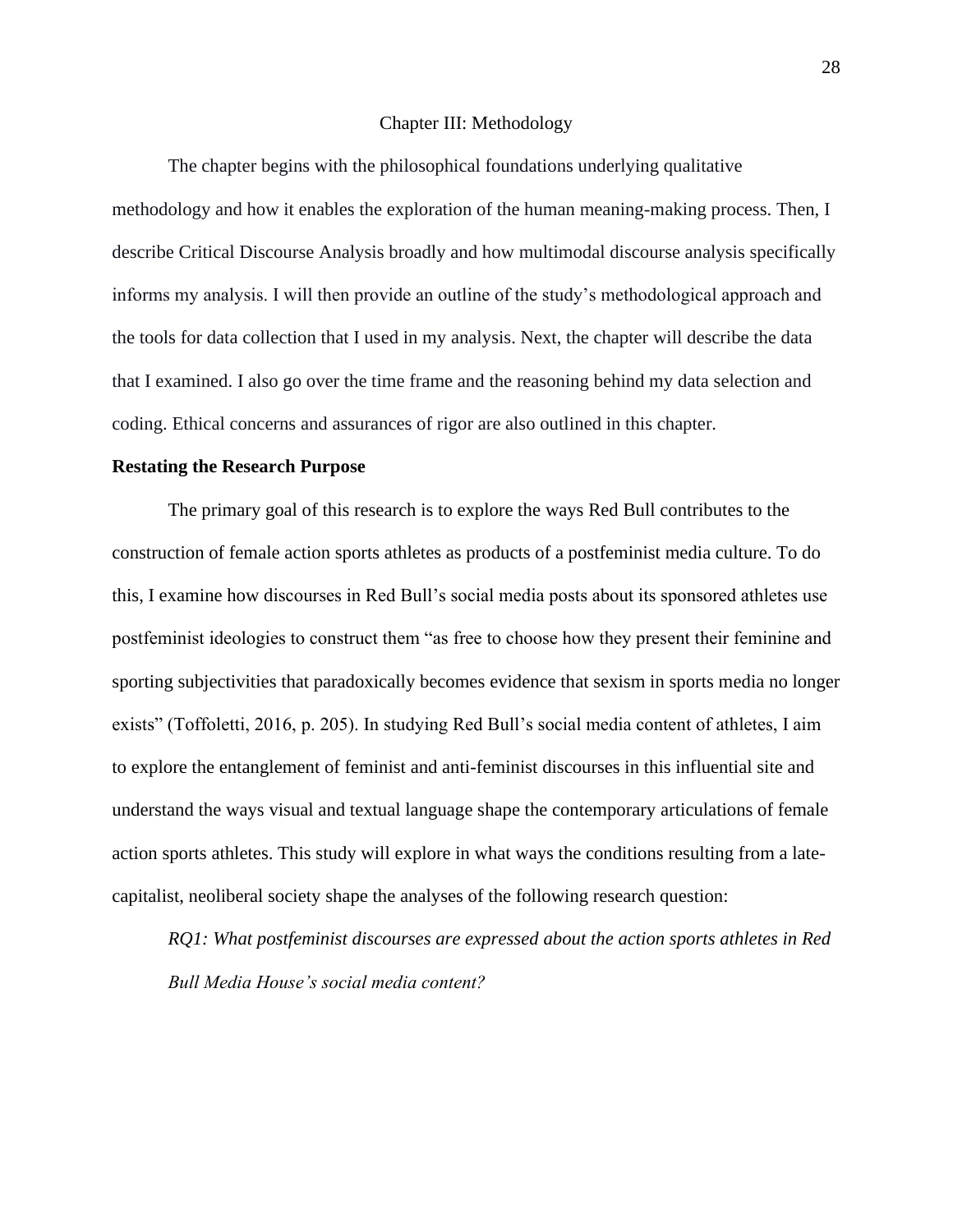## **Philosophical Foundations and Justification of Qualitative Methodology**

According to Creswell and Creswell (2020), particular philosophical traditions guide an individual's decision on which methodology to choose for conducting research, including beliefs about the nature of reality (ontology) and about how that reality can be known (epistemology). These assumptions serve as the foundation on which communication scholars build their research. Because this study examines the social processes by which the female action sports athlete becomes culturally meaningful through the production of Red Bull Media House content, constructivism was the appropriate epistemological assumption. Constructivism, along with interpretivism and hermeneutic empiricism, emerged in the 1970s and 1980s as a departure from and challenge to the positivist and postpositivist epistemological assumptions of communication scholars (Lindlof & Taylor, 2017). For positivist and postpositivist researchers, the purpose of inquiry lies in discovering knowledge to explain human behavior, with the ultimate goal of predicting or controlling it (Jackson, Drummond, & Camara, 2007). However, a shortcoming of positivism and post-positivism is that they have "the elements of being reductionistic, logical, an emphasis on empirical data collection, cause-and-effect oriented, and deterministic based on a priori theories" (Creswell 2007 & Poth, p. 20). Their resulting methodology, quantitative research, is necessary but insufficient for detailing the reflective and contextual human experience, where statistical generalizations use random samples representational and generalizable (Tracy, 2010). Furthermore, quantitative research often employs data divorced from any specific context or event and demands a separation between the researcher and the researched (Creswell & Creswell, 2020). Quantitative measures provide a broad picture of associations, relationships, and trends, but in their generality, they miss the context for why people respond or act as they do in various contexts and interactions.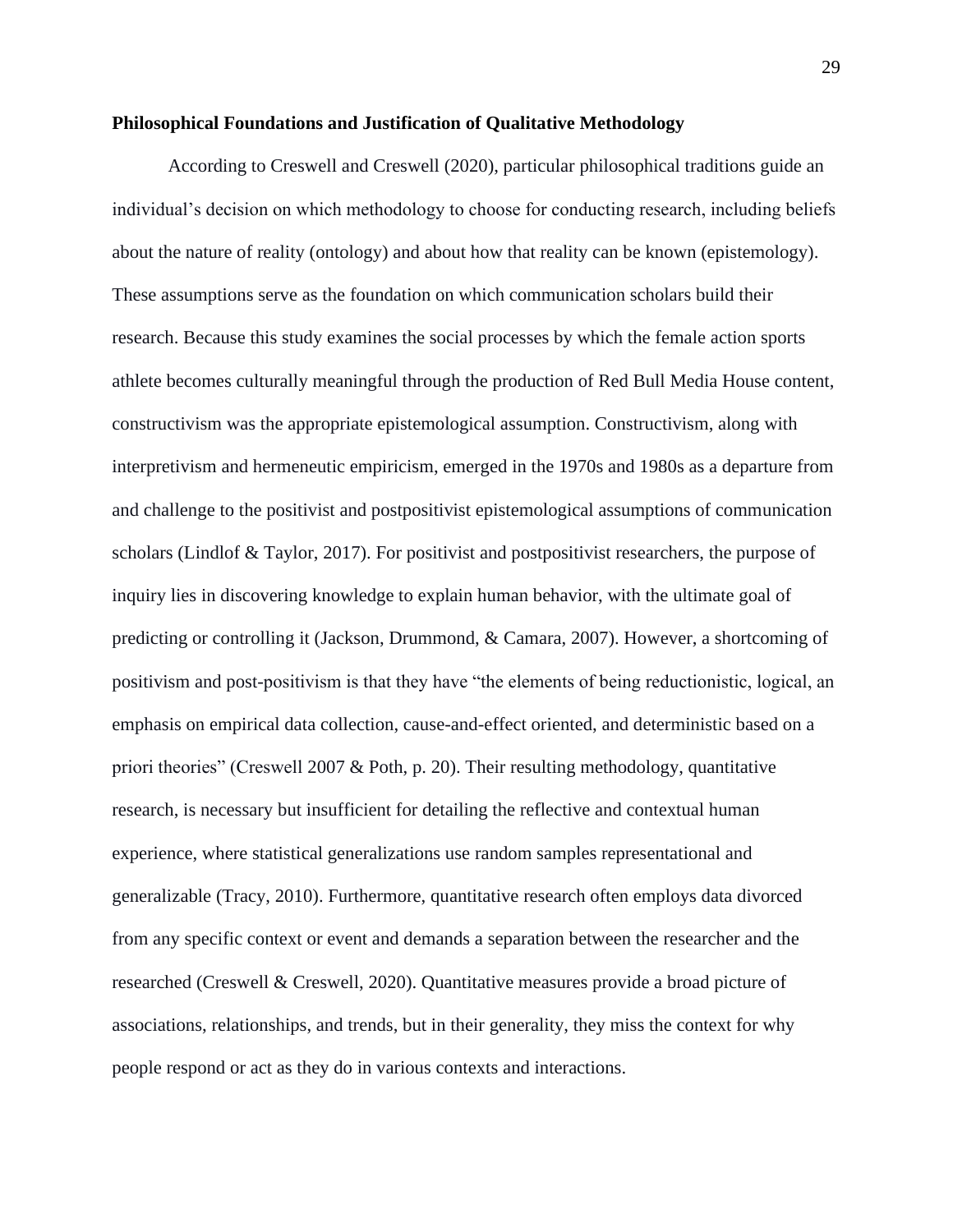By contrast, constructivism underscores humans' roles in actively using symbol systems to create, express, interpret, and share meaning in their environments and their existence. Thus, meaning is not assumed to be stable, singular, or passively received but rather depends on human actors using cultural stocks of knowledge (Creswell & Creswell, 2020; Fairclough, 2010; Lindlof & Taylor, 2017) to create an emergent, shared social reality. Thus, social reality emerges through collaboration and discourse, and meaning is negotiated historically and socially. These meanings are many and diverse, which drives the researcher to seek a multiplicity of views as opposed to constraining them into a few simplified categories, variables, or concepts (Creswell & Poth, 2007).

Because of this philosophical assumption of emergent realities, the primary purpose of a constructivist inquiry is to gain a meaningful interpretation of human thoughts, feelings, and motives, which requires the use of qualitative methodology (Creswell & Creswell, 2020; Lindlof & Taylor, 2017). Qualitative researchers must reveal how humans develop and exchange shared meanings through language to interpret and make sense of their world. Qualitative research must also provide evidence of different perspectives and accept possible contradictions in the narratives. Achieving these ends requires the researchers to examine how understanding social reality develops from a necessary interdependence between the researchers and their study data. Because of this, qualitative researchers do not employ methodological instruments such as surveys or statistical software. Instead, they *are* the instruments developing analysis through the lens of their positionalities, and they must, therefore, reduce the distance or objective separateness between themselves and their data (Guba & Lincoln, 1994). Finally, qualitative methodology is an approach where researchers must dedicate to developing theory inductively, repeatedly testing exploratory explanations against knowledge gained from ongoing analysis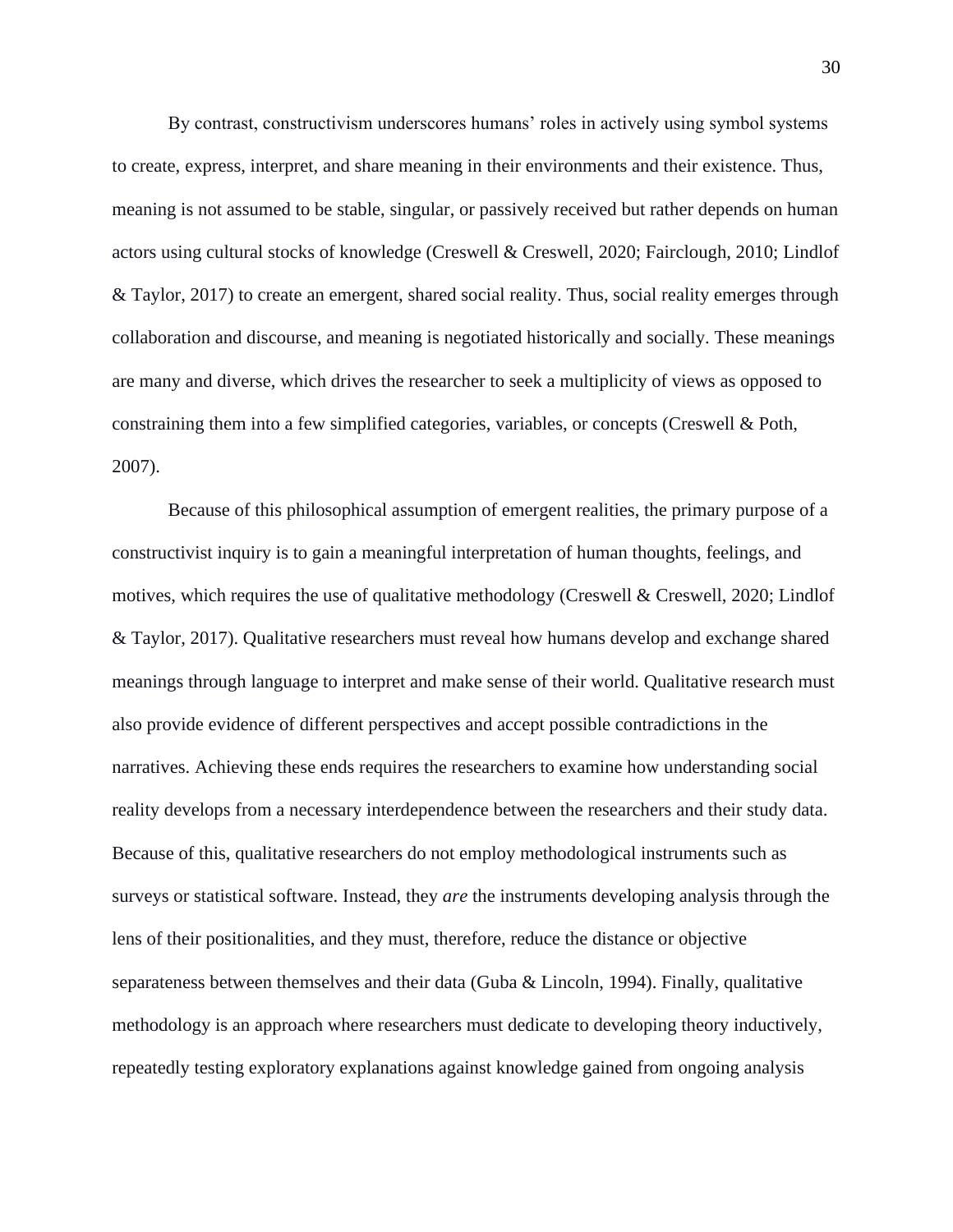with data, in this study, analysis of various forms of media visual and written texts (Lindlof  $\&$ Taylor, 2017).

### **Critical Discourse Analysis**

This study was conducted using critical discourse analysis (CDA) because this tradition in discourse is centered around the political and ethical relationships among ideology, discourse, and power created in cultural and historical struggle (Hall, 2001; Wodak, 2002). Before I delve into detailing multimodal discourse analysis, I describe the fundamental principles that generally inform CDA as they inform this dissertation.

CDA is predicated on the argument that social reality is not determined outside of the discursive but rather is structured and restructured, articulated and re-articulated, through processes of ideological struggle (Laclau, 1977). Many disciplines and fields have used CDA, such as sociology, communication, and media studies, to produce insights into how discourse shapes social and political inequality, power abuse, or domination. Scholars generally agree CDA is not just one method but actually "an approach, which constitutes itself at different levels and each level a number of selections have to be made" (Meyer, 2001 p. 14). The general tenet of the approach has been its use in examining language as a type of social practice tied to particular historical contexts. Second, CDA examines how existing social relations are constituted, reinforced, or challenged. Using CDA requires one to recognize the historical determination of how cultural objects are given meaning and how this meaning-making process is constrained within dominant discourses. Third, in CDA, scholars can consider the visual, verbal, and written, which for the study will include the company's website, posts, photos, and videos. Finally, CDA should be considered a methodology in a dialectical relationship with other social methods and theories; CDA is a methodology with an agenda. In CDA, scholars work to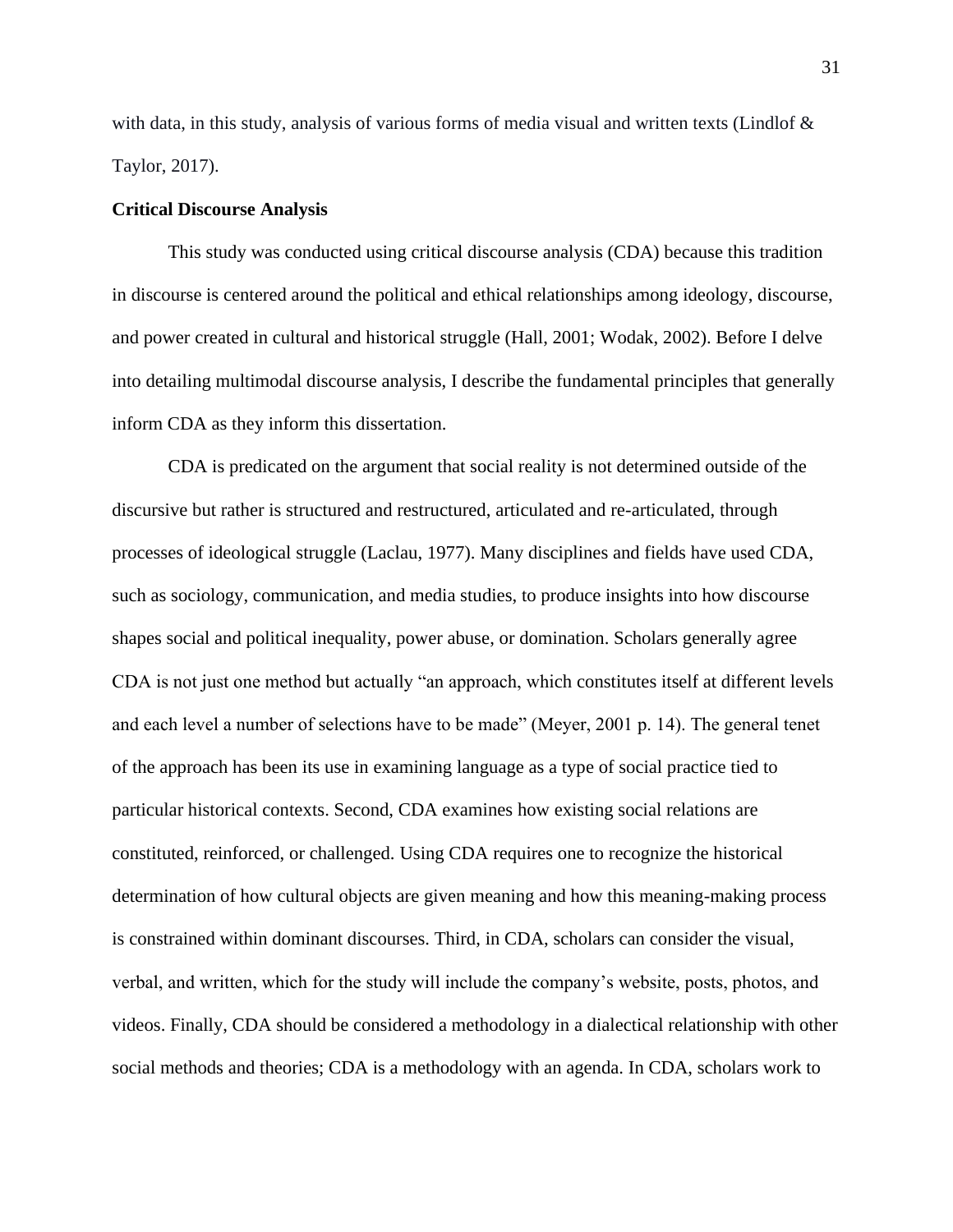destabilize naturalized ideologies, the taken-for-granted understandings that establish and maintain the power of some groups and subordination of others (Fairclough, 2010). A central aim when using CDA analysis is to engage with and deconstruct the various aspects of the communication process. For this study, that was the moments of Red Bull's social media and web page production of its sponsored female action sports athletes.

## *Multiple Approaches in CDA*

CDA is composed of a series of approaches bound by a particular theoretical framework and related research questions. This key characteristic of CDA becomes most apparent in the lack of consistency regarding data collection across research projects, where some scholars make no mention of their data collection process while other researchers extensively use approaches outside of the linguistic field wherein CDA is camped (Wodak  $\&$  Meyer, 2015). Though many scholars have used and adapted different approaches for CDA, I outline three of the most wellknown theorists: Fairclough, van Dijk, and Wodak.

Informed by ideas of discourse, ideology, and power, Fairclough (1992) conceptualized CDA as a three-dimensional framework that interweaves three distinct types of analysis together: the study of language texts (written and spoken), the examination of discursive practice (the acts producing, distributing, and consuming text), and investigation into how discursive events represent occurences of broader socio-cultural practices. Analysis of text involves examining the relationship between the 'micro' events—such as language use, communication and interactions—and the 'macro' structures—such as social hierarchy and inequality—and scholars can view the second as both the conditions for and products of the first. In this way, Fairclough (2010) rejected the rigid barrier that separates the two. In addition, Fairclough was concerned with the meso-level—discursive practice level—which includes examining matters regarding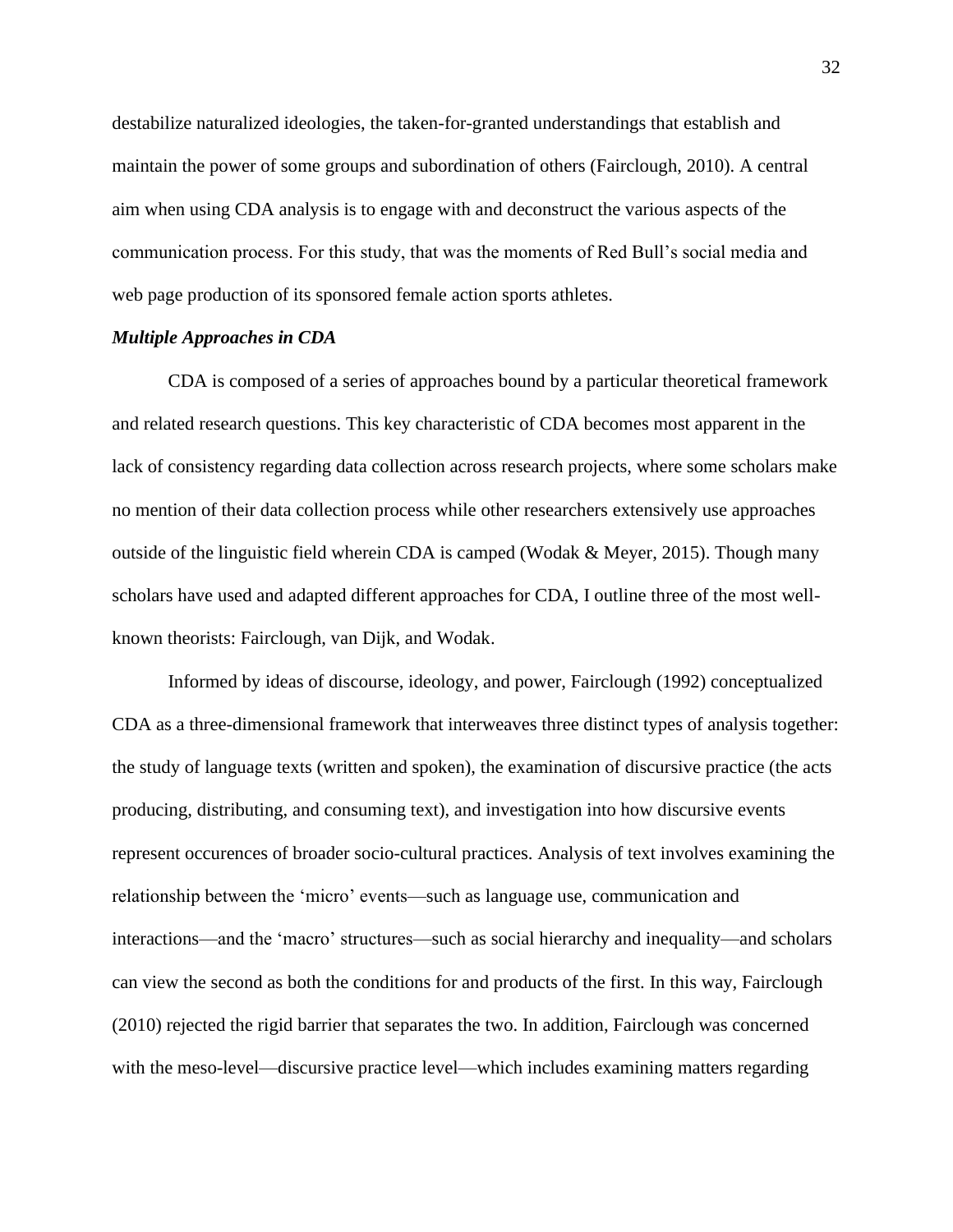production and consumption (i.e. who created a text, who are the target consumers). Another major influence in CDA is work by van Dijk's approach, which merges social and linguistic theories with cognitive theories to explore the relationship between discourse, cognition, and society (Dijk, 2008). Using a cognitive approach enables researchers to investigate how wider social phenomena are underpinned by everyday common discourse, though some scholars critique this CDA approach for overlooking potential transformations of ideologies. Finally, Wodak (2002) conceptualizes CDA as a collection of various texts on a topic in order to illuminate the systemic interconnections between discourses coalescing around that topic. By focusing analysis on the ideologies that are implicated in a collection of discourses, Wodak's macro-level approach highlights the ways in which macro-structures of power circulate via discursive practices across various sites and texts.

Multimodal Discourse Analysis is the primary analytical framework for this study because it involves an examination of the evolving patterns of discourse traceable across multiple forms of media (e.g. websites, social media, magazines, videos) as opposed to focusing on the details of only of verbal or written texts (O'Halloran, 2011). While research on discourse often refers to written or verbal communication, MDA's approach to discourse enables me to consider how the visual (images and videos), verbal (voice-overs, interviews), and written (captions, web page posts) operate as *modes* that work in tandem to produce, circulate, and potentially transform ideologies and power (Han, 2015; Norris, 2019; O'Halloran, 2011). MDA draws from Halliday's (1978) work on semiotics because this views language as one of a multitude of semiotic resources such as images, gestures, and so on that people use to communicate, or make meaning with each other.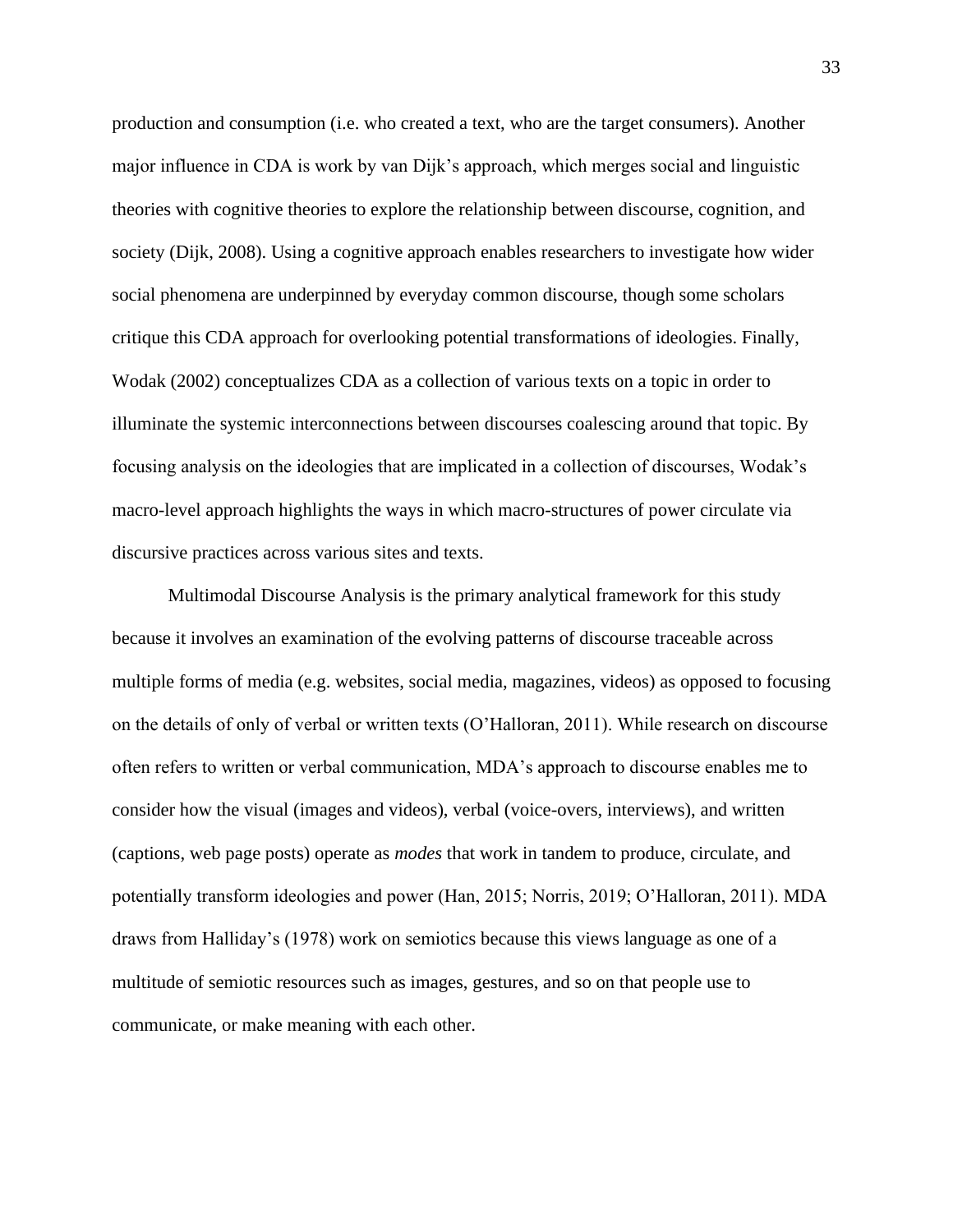What is more, I do not use MDA to find a singular objective representation of female action sports athletes but rather to explore the multiple, competing, and often contradictory discourses of femininity that are being produced by Red Bull Media House. By accounting for how meaning arises from various semiotic resources deployed in multiple media, MDA enables me to chart broader trends across the different media as well as athletes. My choice in MDA aligns with the increasing agreement among language scholars that communication is inherently multimodal and that language—and the power it carries—must be studied at the integration with other semiotic resources (O'Halloran, 2011). Specific to this study, performing MDA requires an understanding of *partiality of language*: that all modes (e.g. images, text, web pages) contribute to the making of meaning of a particular ensemble (Kress, 2012). In addition to partiality of language, there is a concern for "explicit" and "implicit" meanings. A common misconception in the social world is that writing or speech offer explicit information and that other modes, such as images, provide implicit information; such a misconception functions as an ideological barrier toward transparency and discourses of power (Kress, 2012). However, *all* modes in MDA provide explicit meanings even if the vocabulary available to describe one mode, such as photos, is limited. As an example, Kress (2012) writes in relation to different storefront signs,

Instead of writing or saying (what would, at the moment at least, be unspeakable or impossible to write) 'here in this store we appeal to a more discerning class of customers, the middle classes' or 'we appeal to a class of customers of coarser tastes or to people who do not care, the lower classes', these messages are given explicitly, but in modes that, for the moment. are less subject to social policing. This ensures that power of certain kinds is much more difficult to challenge (p. 41).

I detail the steps I took with the MDA approach below after describing the subjects, online setting, and the data collection strategies.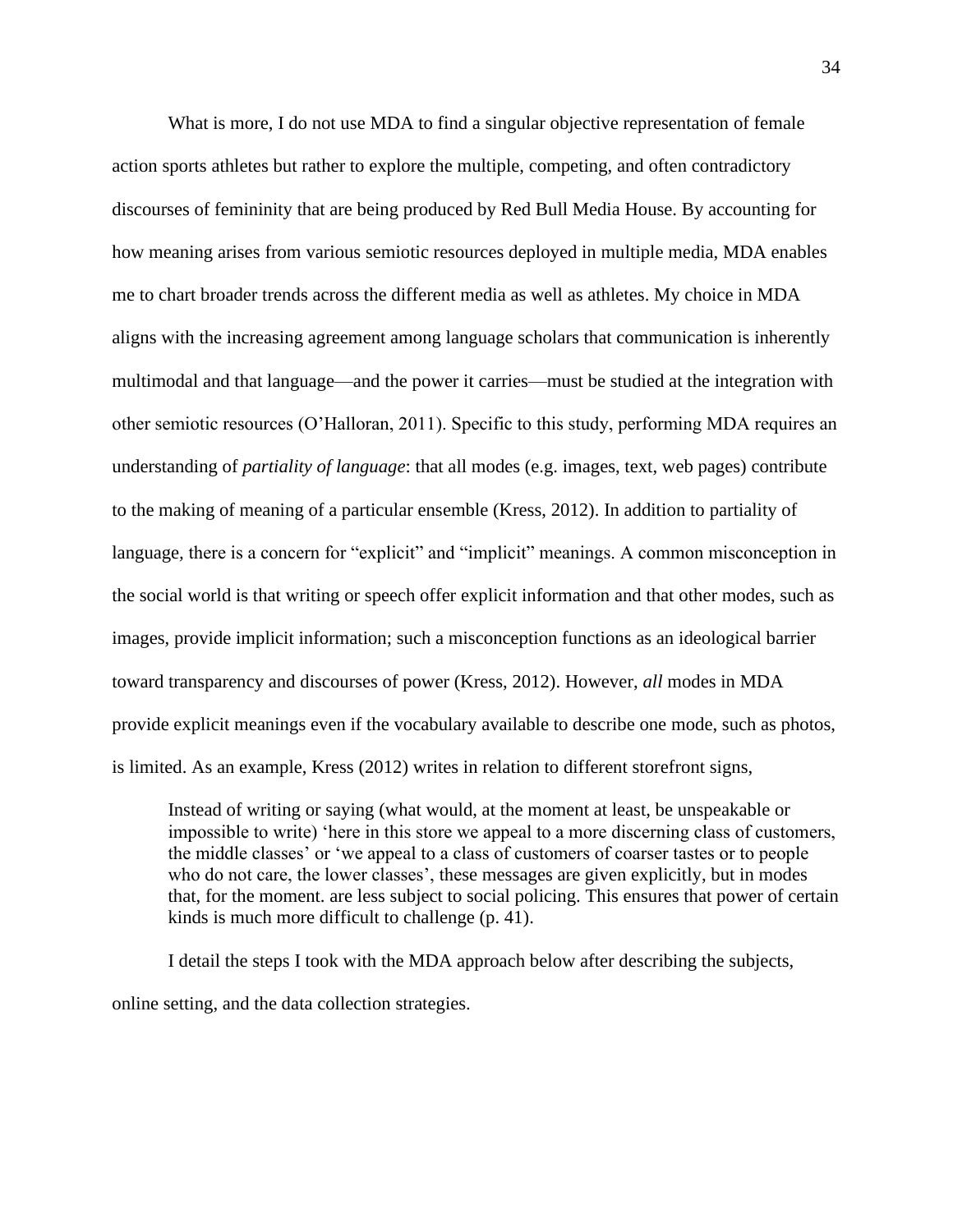## **Subjects**

This dissertation examines the ways Red Bull Media House produces social media content about 23 female action sports athletes it sponsors. I selected these 23 athletes after an initial review of the 2019 Instagram posts and YouTube videos because they were the only female action sports athletes who were seen in the content. An athlete sponsorship is a partnership between an athlete and a company, where a company pays an athlete to do their sport in exchange for the company using their image to build brand awareness and gain customer loyalty through that association (Baylis, 2021). Commonly known examples of what entails a sponsorship include athletes wearing a company's logo on their clothes and using the company's gear so that any media exposure of the athlete means media exposure of the company. More contemporary examples include the athlete posting social media content about themselves while not only wearing the logoed clothes or using the company's gear but also  $\omega$  tagging the company in the caption. In particular to this study, Red Bull receives ownership of all media assets related to the athletes' major achievements in exchange for funding them to train, travel, compete, or explore the geographic or conceptual boundaries of their sport (Thorpe, 2017).

Because Red Bull Media House also sponsors other individuals such as mainstream sports athletes, dancers, and musicians and, therefore, posts those types of content on its social media platforms, I selected female action sports athletes based on the characteristics described in the literature review. To restate, these are sports that are not mainstream and often include unconventional rules and techniques. They are unorganized and participant-controlled, and while they can include competitions, competing is not the primary goal of the sport. Rather, a creative engagement with risk and the environment (note, environment can be natural or urban) is the primary objective in action sports (Kotler, 2014). Fitting this description and appearing in Red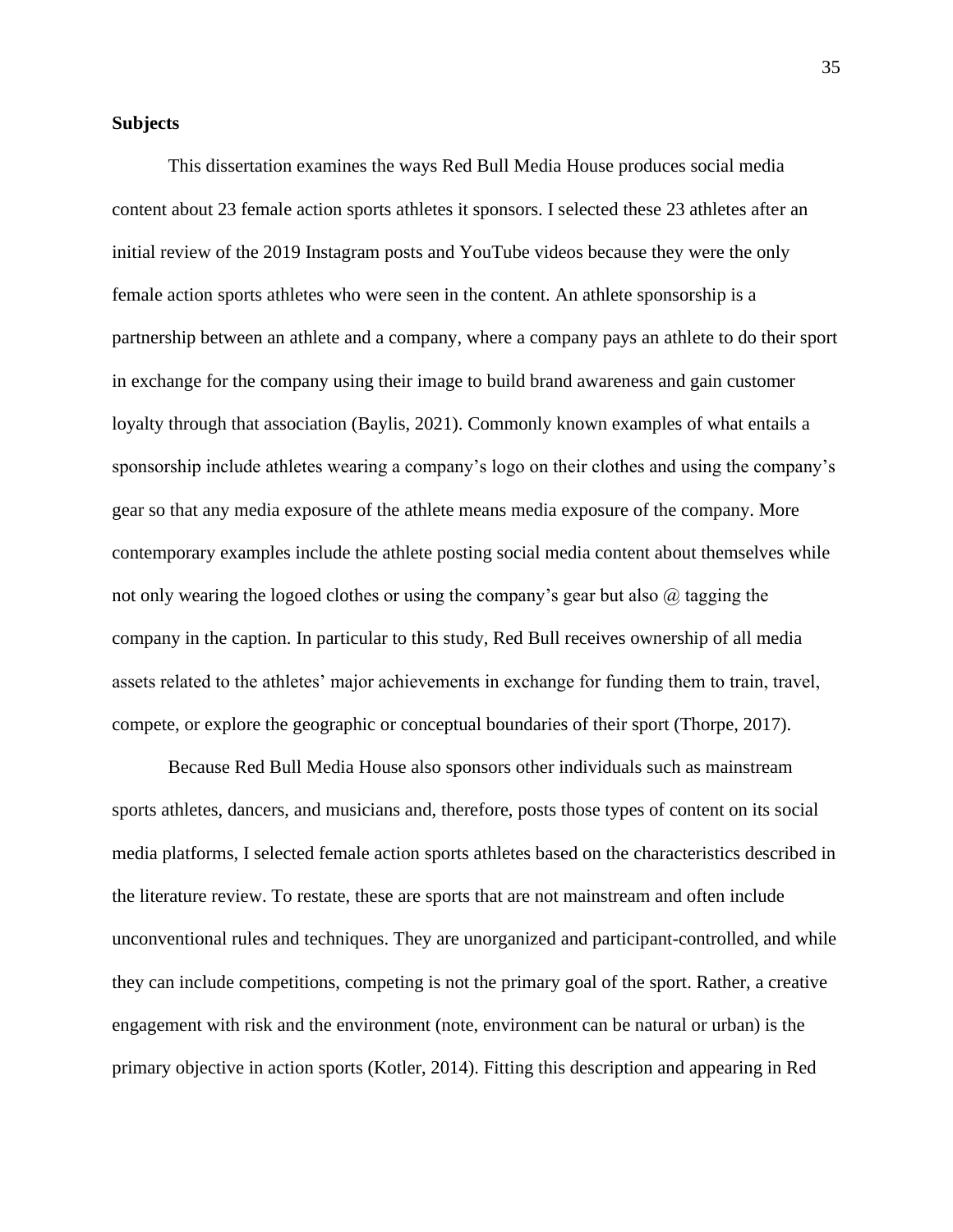Bull Media House's social media posts and YouTube videos from 2019 (process described in more detail below) are the 23 action sports athletes. Their gender was determined by the pronouns Red Bull used in describing the athletes (in social media or web pages), and ages ranged from 18 to 51. Four were snowboarders, three were skiers, three were surfers, six were mountain bikers, two were skateboarders, two were climbers/boulderers, one was a skydiver, one was a wakeboarder, and one was a whitewater kayaker. Eleven were from the United States, one from Austria, one from Italy, three from France, four from England, two from Brazil, and one from Poland (see Table 1 for details of athletes). These features reflect a wider cultural trend of action sports being predominantly composed of and represented by those from affluent, western European and North American countries (Thorpe & Wheaton, 2011).

I chose this population because of their situation as female action sports athletes with a particularly high level of media visibility by Red Bull, a company that carries important cultural weight in regards to defining gender and action sports ideas for wider audiences. Although the purpose of this qualitative research is not to make generalizations about action sports, action sports media, or female athletes, the thematic patterns I interweave through Red Bull's social media posts about its sponsored female athletes can illuminate patterns of meaning produced by this specific company. In turn, these systems could indicate how wider cultural and social patterns of postfeminist sensibilities operate in the context of action sports and society more broadly.

## **Social Media Setting**

Unlike mainstream media, social media are "decentralized, immediate, and interactive," which has so far provided fertile ground for feminist scholars examining how "athletes to create and circulate content with audiences globally, potentially transforming the nature of sport media"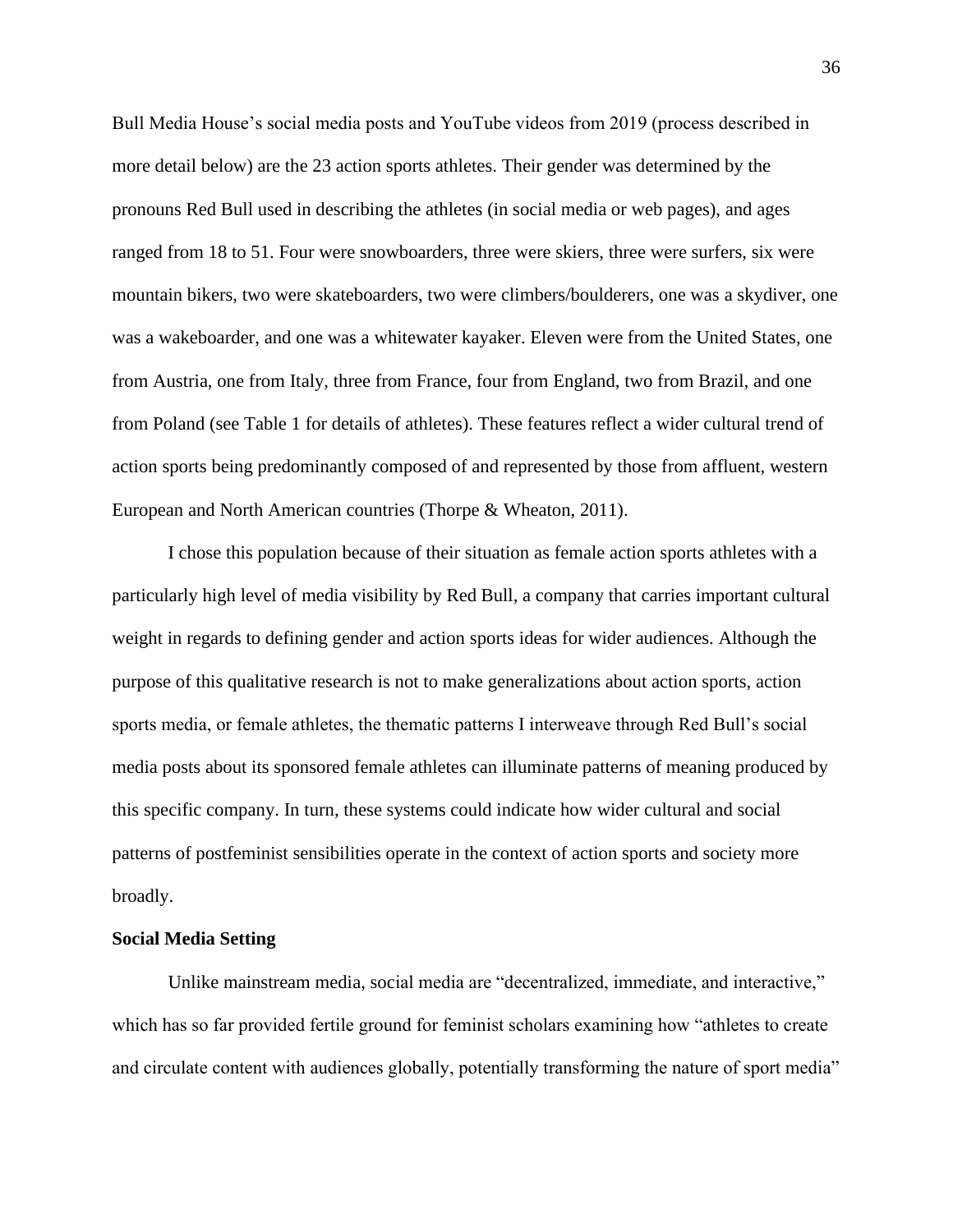(Thorpe et al., 2017, p. 361; see also Pegoraro, 2010, Thorpe, 2017). But what about media producers? I wanted to examine the possibilities of influence that action sports media producers might have, and for this venture I specifically chose to Instagram posts and YouTube videos as my data for analysis.

#### *Instagram*

Launched in 2010, Instagram is a mobile photo and short video sharing social media platform that grew to hit 1 billion active users worldwide in 2019 (Taher, 2019). Unlike Facebook, which centers more on text and requires rather structured profiles as a computer-based platform, Instagram's popularity stems from giving users a moderately open-ended, highly visual communication tool, "suggesting that individuals could choose to represent themselves using a range of techniques" (Marwick, 2015, p. 138, emphasis added). In reality, Instagram is designed for self-promotion by requiring users to create individual profiles and promoting visual display through the sharing of photos and video (Toffoletti & Thorpe, 2018b). Photos take up the entire phone screen, while two tiny lines of text appear below; anything extra is hidden and must be clicked on to see the rest of the caption. People can also post quick videos, which appear in the same format as images. Toffoletti and Thorpe (2018b) argued Instagram's heavy focus on user appearance has enabled it to reshape consumer culture because

it has become a notable feature of individual and corporate branding and marketing strategies, with private citizens, celebrities and businesses using Instagram to strategically merge 'intimacy, access and authenticity with promotion and branding'. (p. 300; Jerslev and Mortensen, 2016, 249)

In regards to corporate branding, I chose Red Bull's Instagram posts (images and videos) for several reasons. First, because it is a platform that is visually driven and focuses on appearance and self-promotion, Instagram is an incredibly useful space to explore how and why some bodies are highlighted and made more visible than others (Toffoletti & Thorpe, 2018a,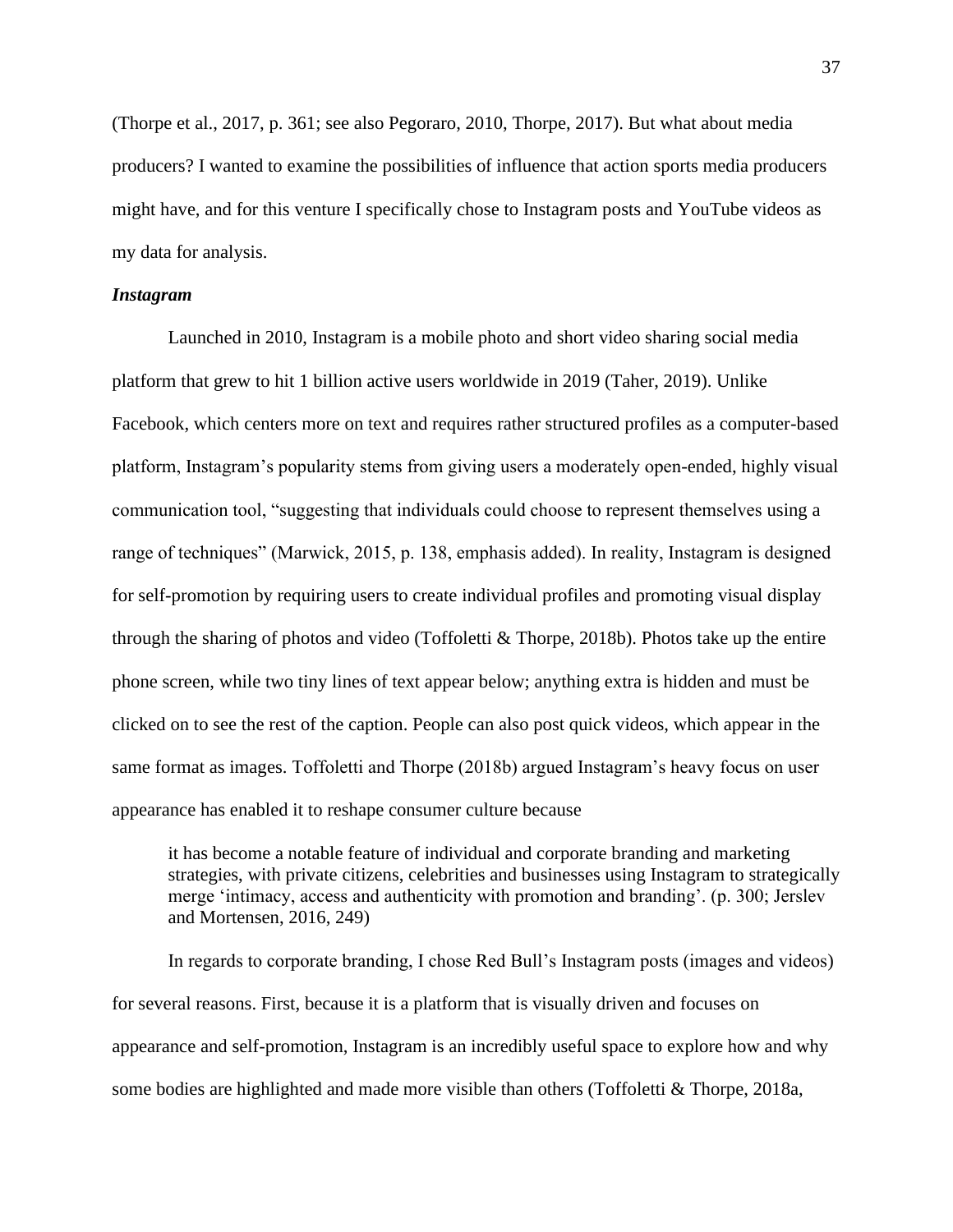2018b). Banet-Wieser (2012) argued that typically these are bodies that are more easily brandable because they represent dominant forms of femininity (white, heterosexual, young, slender, sexy) Sports scholars have increasingly documented how young athletes who frequently post "hot" body images and promote their heterosexuality attract the most attention online through likes, follows, shares, and comments (Toffoletti, 2016; Toffoletti, Thorpe, & Bruce, 2017). This research seeks to determine whether they are also the ones who might gain the most attention by corporate sponsors by examining Red Bull's strategic selection of posts.

## *YouTube*

I also collected YouTube videos because of its soaring popularity and the surprising lack of research about its use in the sports context. Founded in 2005, YouTube has since grown to have 2 billion logged-in users worldwide monthly, and because no account is required to use the app, the number of actual monthly viewers is estimated much higher (Newberry, 2021). As of 2019, approximately three-quarters of Americans used YouTube, which makes it the county's most popular online platform in front of Facebook (68% of Americans) and Instagram (40% of Americans) (Kessel, 2019). Initial research has shown a few trends in the general use and effects of YouTube regarding gender. For example, work done by Maloney et al. (2017) argued that while the potential of YouTube to counteract gender stereotypes, there remained an unequal visibility of the genders on the video platform. Besides the general lack of representation of women on YouTube, when they are present, they tend to represent themselves according to heteronormative standards of femininity (Döring & Mohseni, 2018; Molyneaux, O'Donnell, S., Gibson, & Singer, 2008; Wotanis & McMillan, 2014). They also often receive more hostile comments than men and are more likely to quit posting videos as a result of such hostility (Döring & Mohseni, 2018). Possibly the most interesting—and pertinent to this study— gender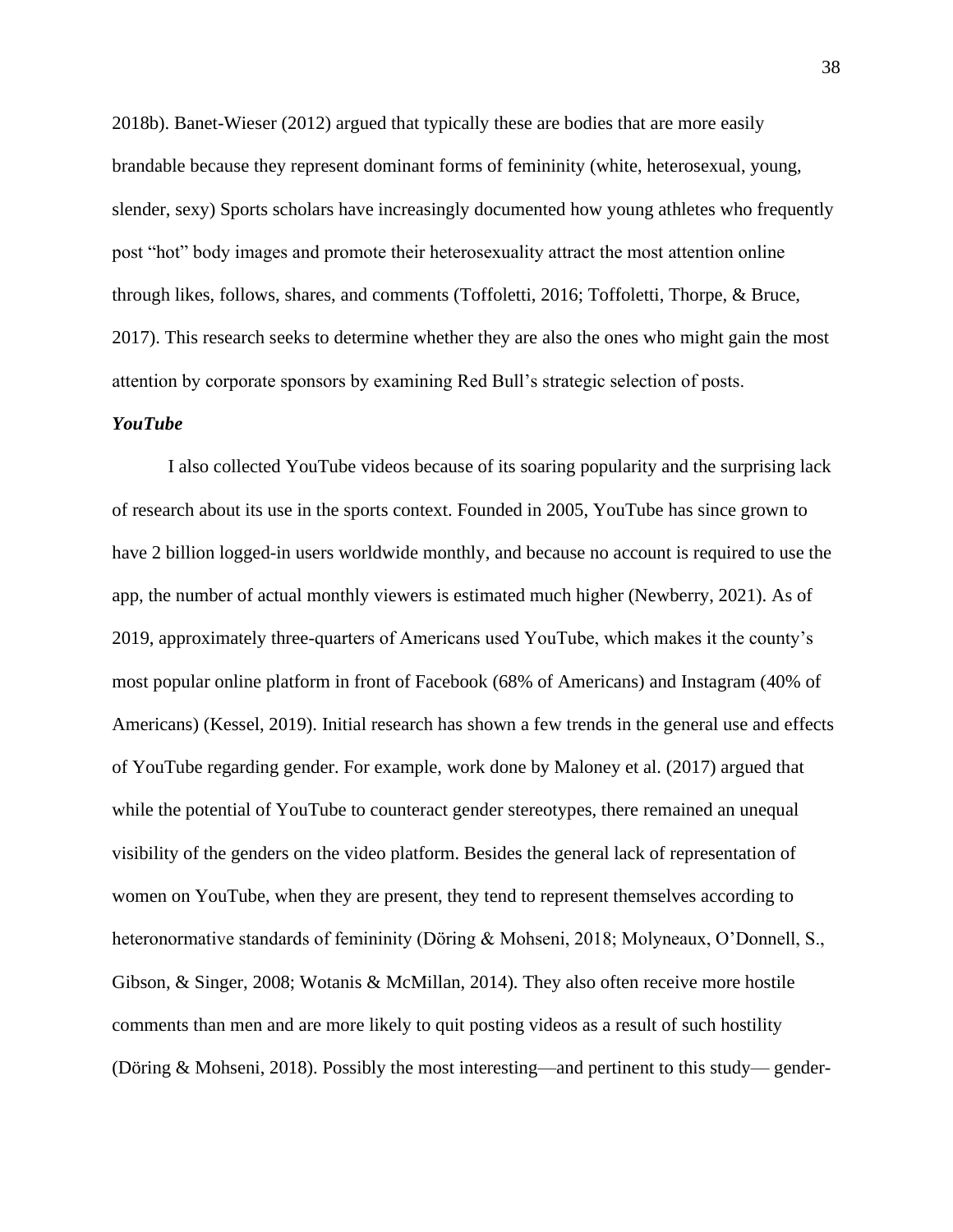specific differences found with YouTube is that while male YouTub producers tend to share tips, opinions, and other information, female YouTubers focus more on private matters and interact more often with their users (Molyneaux et al., 2008). Despite these important findings, the research is limited to individuals' own YouTube profiles and has not yet explored those differences in the sports context. Scholars have highlighted how postfeminist sensibilities operate through content production in—and to a lesser extent consumption of—athletes' personal Instagram profiles (Toffoletti, 2016; Toffoletti, Thorpe, & Bruce, 2017). However, ignoring other massive social media platforms such as YouTube and the content produced by major corporate brands risks overlooking other ways postfeminist sensibilities normalize the rearticulation of desirable femininity as neoliberal, apolitical, entrepreneurial, and still heteronormative.

#### **Data Collection Strategies**

For the analysis, I collected three main types of data: 1) all YouTube videos produced by Red Bull that feature female action sports athletes during 2019, 2) all Instagram posts produced by Red Bull that feature female action sports athletes during 2019, and 3) all of the biographical web pages on Red Bull Media House's website about the female action sports athletes who were featured at all in either or both the YouTube videos and Instagram posts during 2019. I selected 2019 because critical-cultural analysis focuses upon the political and power dynamics of *contemporary* culture (Du Gay et al., 2013), and I chose the entire year to make sure all major action sports, which are mostly seasonal, were included. For example, snowboarding and skiing are typically featured in winter and early spring, while surfing could be year-round and whitewater kayaking in late spring to summer. I define all of the ways I collected data.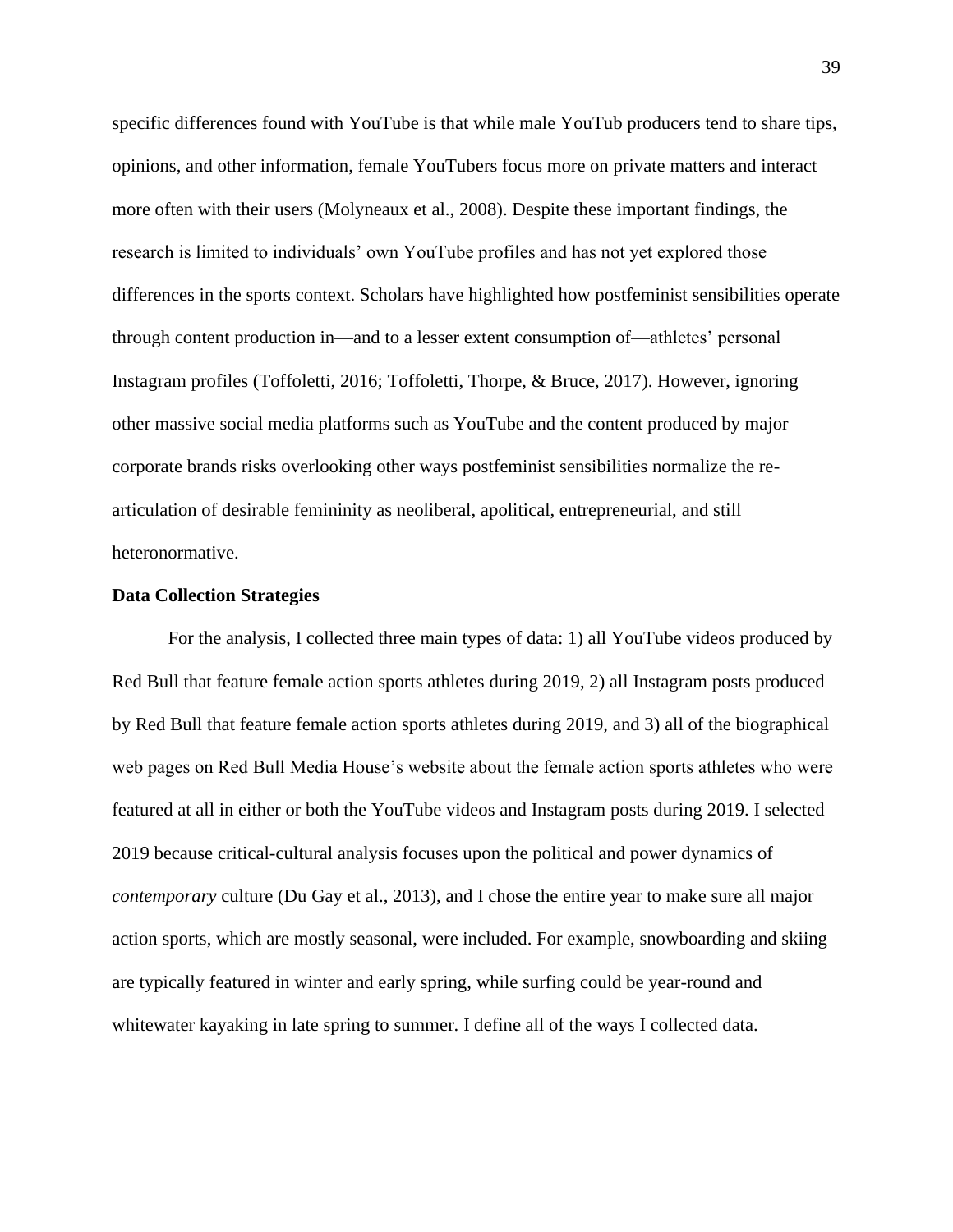# *Data Types*

From November 6, 2019 to January 15, 2020, I went onto Red Bull's Instagram profile page and YouTube channel and scrolled through all of the posts and videos that were posted over the 2019 year. I catalogued all of the posts and videos that had a female action sports athlete in them, whether by herself or in addition to male athletes, in a Google spreadsheet, which served as a master map. The spreadsheet included three tabs, one for all of the Instagram posts, one for all of the Youtube posts, and profile information about the athletes as described in Red Bull's "about" bio web pages about the athletes. The profile pages Google spreadsheet tab included the following data information: 1) athlete name, 2) sport, 3) country 4) age 5) career start 6) style of sport (eg. big air vs. slopestyle snowboarding), 7) athlete's bio quote (eg. "I'm definitely a lucky girl to be living the life I live"), and 8) subhead of bio (eg. "Austrian snowboarder Anna Gasser is the shooting star of a new generation of female freestylers."). The YouTube and Instagram tabs included the following columns of data information: the date Red Bull posted it, the link to the post, the female athlete or athletes featured in it, the caption (as well as title for YouTube videos), the number of likes and views the video or post received, and any initial thoughts I had upon viewing the post or video. As an example, I wrote the following comment during an initial review of the 2019 Instagram posts:

*In looking at Lindsey Vonn's Instagram photo from February 1, I am struck by how often I see her, and she's wearing makeup. She's blonde, beautiful, seemingly always smiling, and represents the "perfect package of sexy and strong, pretty and powerful." (memo dated February 17, 2020).*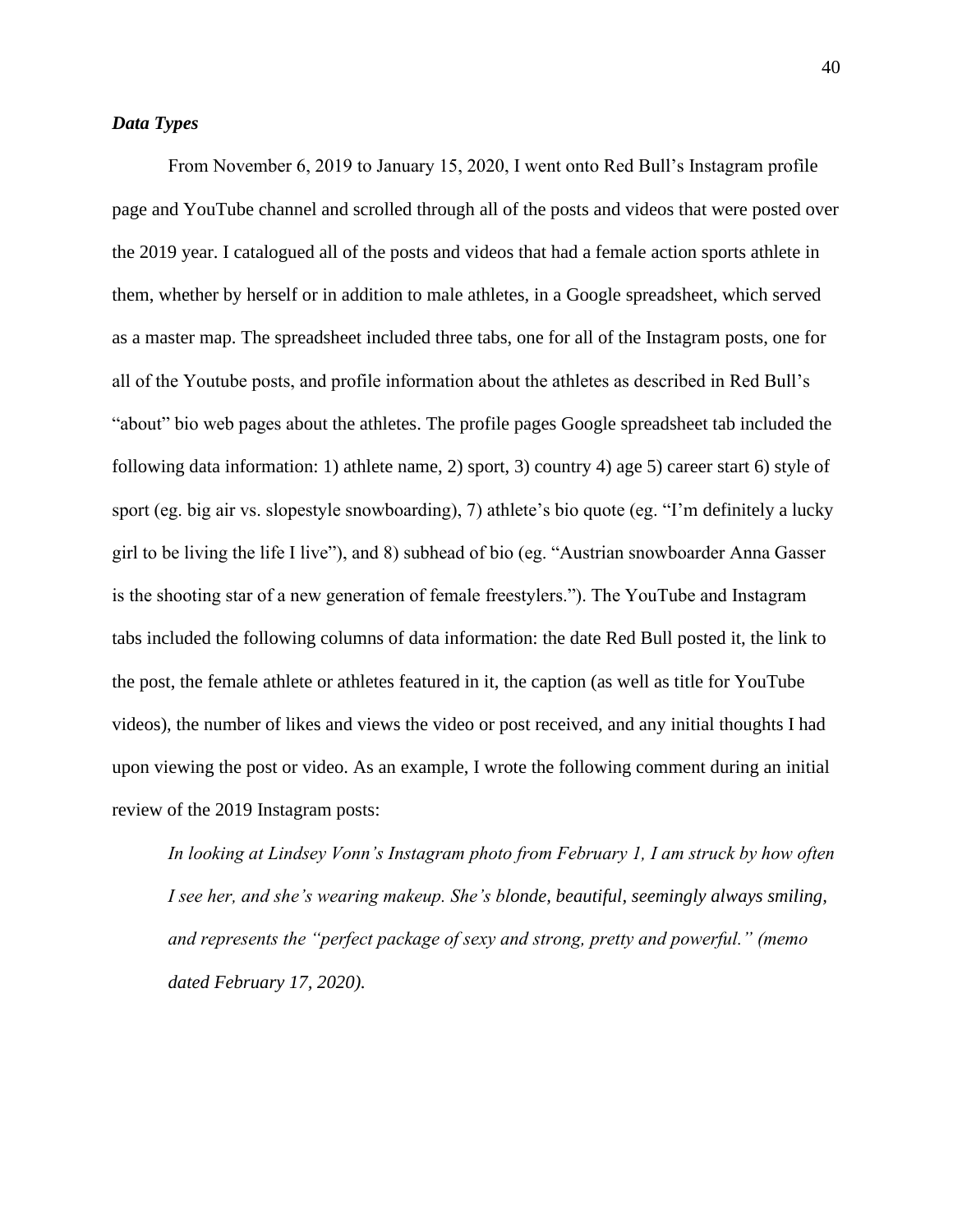The initial memo notes in my research operate under Lindloff and Taylor's (2017) conception that data analysis occurs throughout the course of the research and demonstrates the iterative nature of qualitative theorization and analysis.

Captions often included hashtags, @ tags of athletes, and emojis, which were also included in the spreadsheet. The total data collected included 132 Instagram posts, 12 YouTube videos, and 23 bio web pages. Of the 132 Instagram posts, 116 were short videos, which averaged 531,375 views per post. The remaining 15 Instagram posts were photos only and averaged 62,840 likes per post. The average length of the YouTube videos was 10 minutes and 43 seconds, and they averaged 623,308 views, 2,934 likes, and 140 dislikes.

#### *Using NVivo*

After collecting the data, I loaded them into the qualitative data analysis computer software package NVivo for analysis. NVivo provides a lot of organizational and analytical strength, particularly in its ability to collate multiple types of data (text and visual). At this time, it is important to note that data collection for CDA—and qualitative methodology more generally—does not happen at one specific phase that must be completed before analysis can begin. Rather, it is an iterative process between data collection and analysis, and more collection should happen if the results of the previous round of analysis require it. Similar to other modes of analysis (Braun & Clarke, 2006; Glaser & Straus, 1967), each round of CDA analysis works to find indicators for specific concepts and broaden those concepts into categories that may elicit more, different, or expansive questions, which may be answered only through more data collection. As such, during this process of uploading and cataloguing the data to NVivo, I performed two initial coding steps.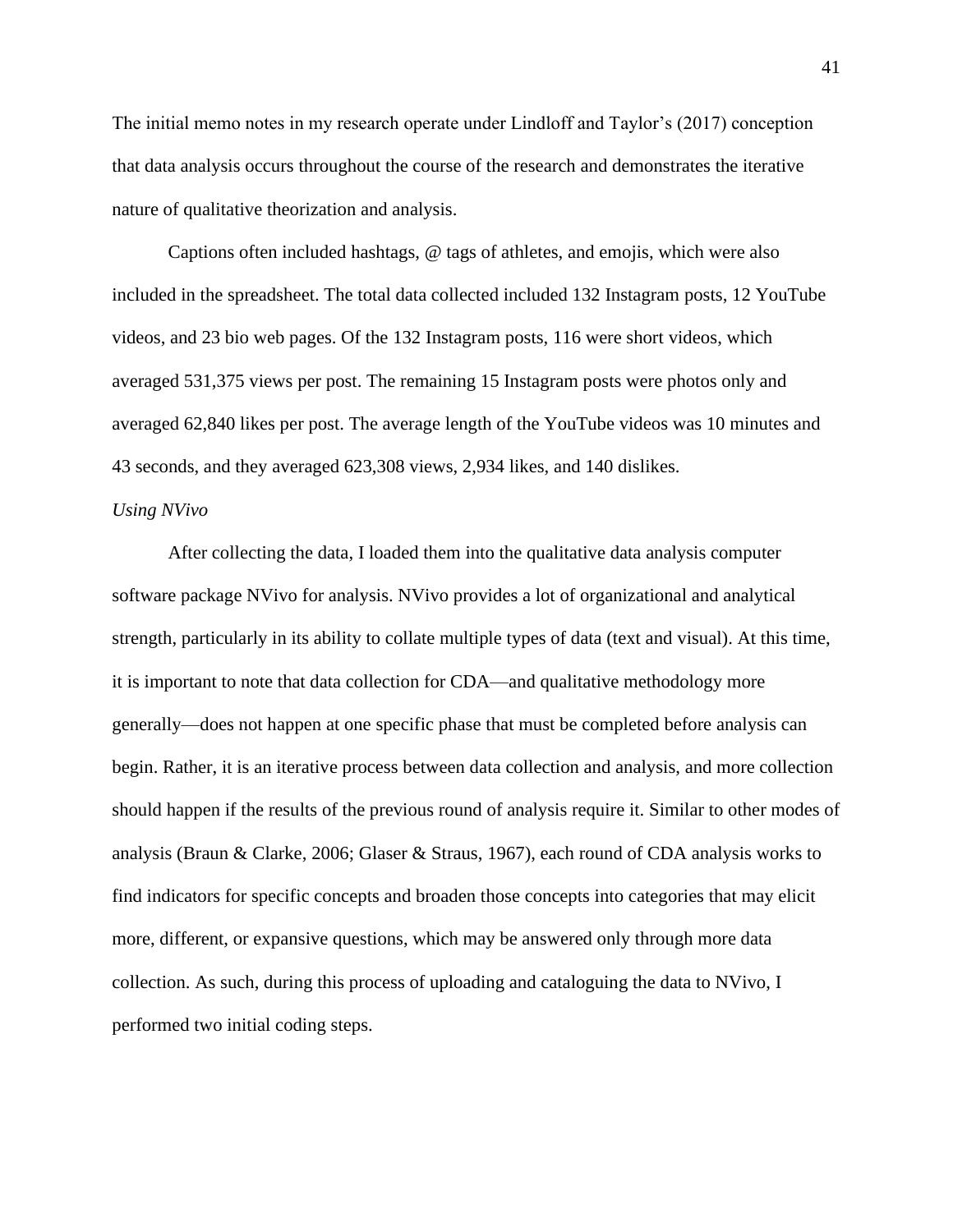Step 1, I conducted and wrote up the attribute coding. Serving as a data-management tool, attribute coding was a catalog of all essential data information and contexts for interpretation and analysis for all of the cases of the entire data corpus. This included documenting generic attributes such as the post's social media platform, date of posting, whether it was a photo or video, the caption that went with the visual, the total number of engagements (views, shares, and comments), main sport, and athletes involved (Altheide & Schneider, 2013). Along with data management, attribute coding served as a useful tool for comparing the other cycles of coding and allowing for possible systematic investigation and even basic statistical analysis, if need be.

Step 2, I also generated a fourth type of data, analytic memos, following Saldaña's (2015) argument that "the best approach for analyzing visual data is a holistic, interpretive lens guided by intuitive inquiry and strategic questions" (p. 57). I carefully reflected on each image and video as I loaded it into NVivo, employing "thick-descriptive" detail through rich, dynamic words that, in turn, functioned as "language-based data that *accompany* the visual data" (p. 57). Using thick descriptions in analytic memos was key for me to be able to record and detail the degree to which postfeminism as a sensibility is reified through media practices that articulate athleticism and dominant femininity in the content produced by Red Bull. More details on analytic memos follow in the analysis section below. NVivo also enables cross linking of analytic memos and "thick descriptive" notes with each other, with themes that become developed, and with the data files themselves.

#### **Analysis**

Spencer (2011) posits that interpreting visual data requires using "sociological lens with a critical filter through 'thick description' analytic narratives: the 'craft' of visual research requires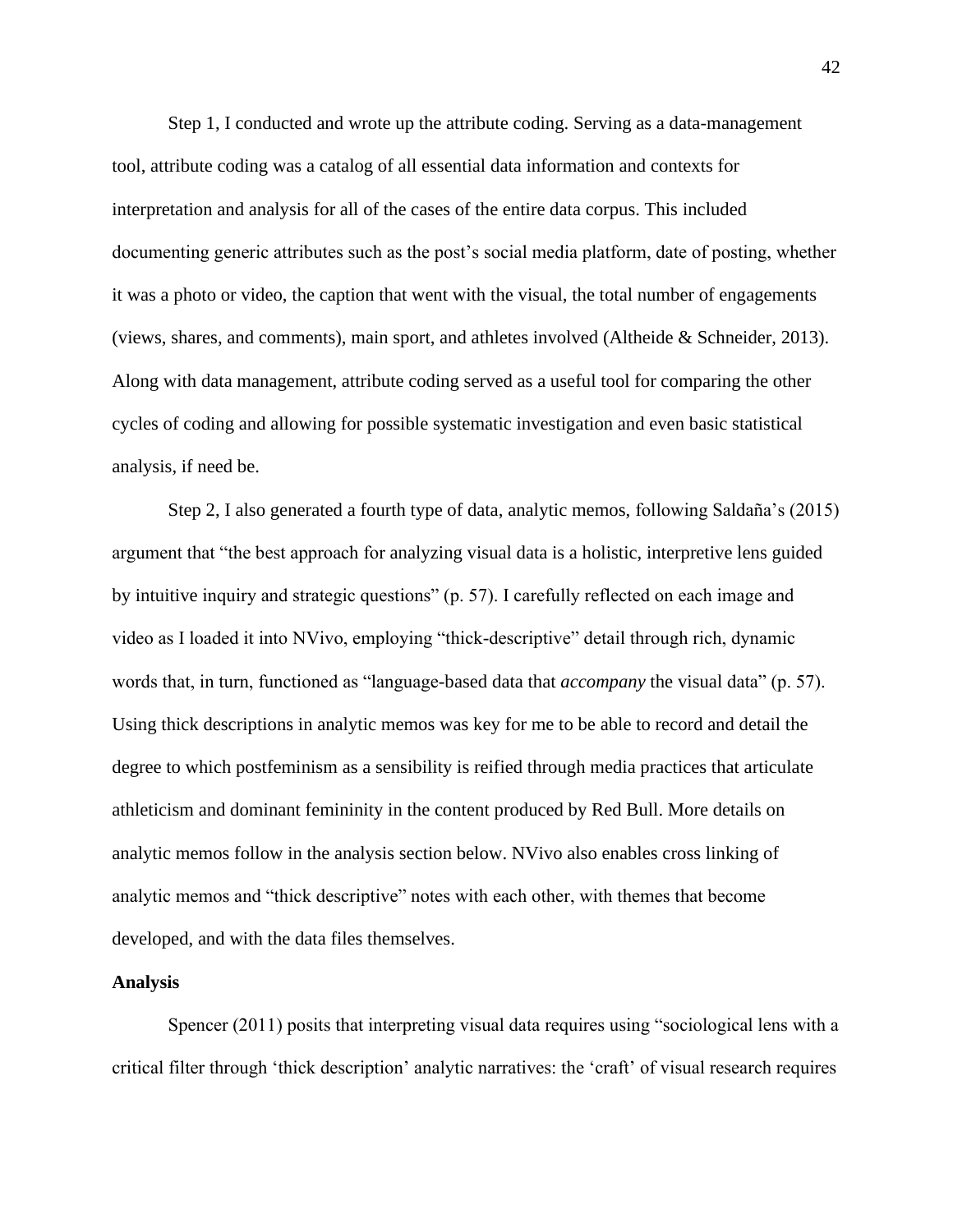a balance between inductive forces—allowing the collected data to speak for itself, and deductive forces—structuring, ordering, principles derived from theoretical models and concepts" (p. 132). Analytic memos are key in coding and analyzing this type of data. The first step of writing analytic memos involved a denotative reading of all of the data I had already collected and catalogued (Nash, 2018, Pauwels, 2011). Again, these are all of Red Bull Media House's 2019 Instagram posts and YouTube videos that featured its sponsored female action sports as well as their athlete bio pages on its website. My analytic memos include an inventory of the web pages, posts, and YouTube video web pages' features and content, and I considered how visual signifiers (e.g., photos and videos) were composed (e.g., colors used, genre of music if used, the position(s) of Red Bull's logo). I also wrote down characteristics of the posts that were "meaningfully absent" (Pauwels, 2011, p. 576).

As an example of this process, I wrote initial reflections of the denotative aspects while coding \_\_\_\_\_\_ for the first time:

*Skier Michelle Parker is in the right third of the bio header image, looking as though she is about to jump right out of the picture. Snow is everywhere, and she is jumping between two evergreen trees. She wears full winter gear, goggles, and a helmet, the only her long, brown hair is visible. It is an action shot. On the left bottom half of the image is her name in big, bold, and white lettering, the word freeskiing in tiny block all caps above her name, and a quote beneath her name that reads, "It's a goal of mine to feel confident and comfortable in big-mountain terrain." The quote on the left compositionally balances with the image of her physically moving through big-mountain terrain, jumping between the two trees.*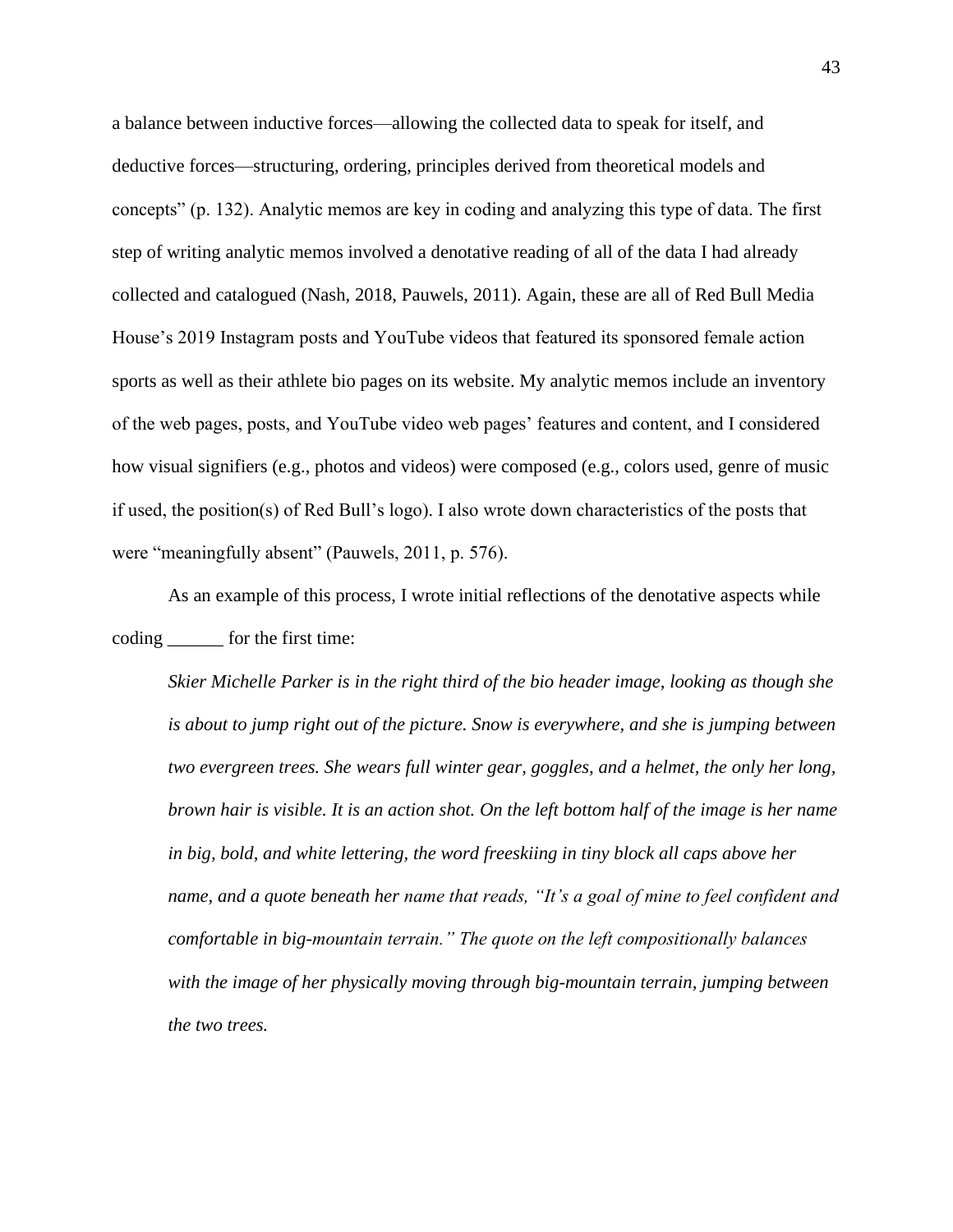Finally, I wrote broader reflections on the overall composition of the posts and web pages: for example, how the visual (image or video) might align with or contradict the text (caption, title, or verbal). In terms of the amount of analytic memo data, I typed 119 analytic memos—on the computer, iPad, and on my phone, synced and backed by iCloud—between December 2019 and December 2020. Coding systems for the videos, detailed below, included not only the content but also the film-making techniques (e.g. POV, voice-over, zoom, etc.) employed to assess their artistic impacts.

### *Multimodal Discourse Analysis in This Study*

Having given an overview of multimodal discourse analysis, I now expand the process I used to adjust the framework for my analysis in this study. I developed themes from comprehensive semantic areas that are relevant to postfeminist discourses to illustrate my data coding procedure for this study (Machin & Mayr, 2012). Because discourses are composed of a variety of texts and thematic elements, using only one text or one topic to examine a discourse would diminish its complexity and scope (Wodak  $\&$  Meyer, 2015). In addition, a theme does not "emerge" based on its prevalence in the dataset but rather is developed by the researcher through its connection to the research questions (Braun & Clarke, 2006). Thus, the study's theory guides its analysis. The following paragraphs describe how I reflected on developing themes that related to the study's research question from all of the gathered data.

**Coding Process.** After the first two steps (attribute coding and analytic memo writing), to determine thematic areas in Red Bull's content from the large corpus of social media posts, YouTube videos, web pages, and analytic memos, I then distinguished *modalities* (strings of visual images and/or written and spoken text) that presented references and suggestions of dominance *(step 3)*. If women being equal to men is an indicator of feminism's success, then the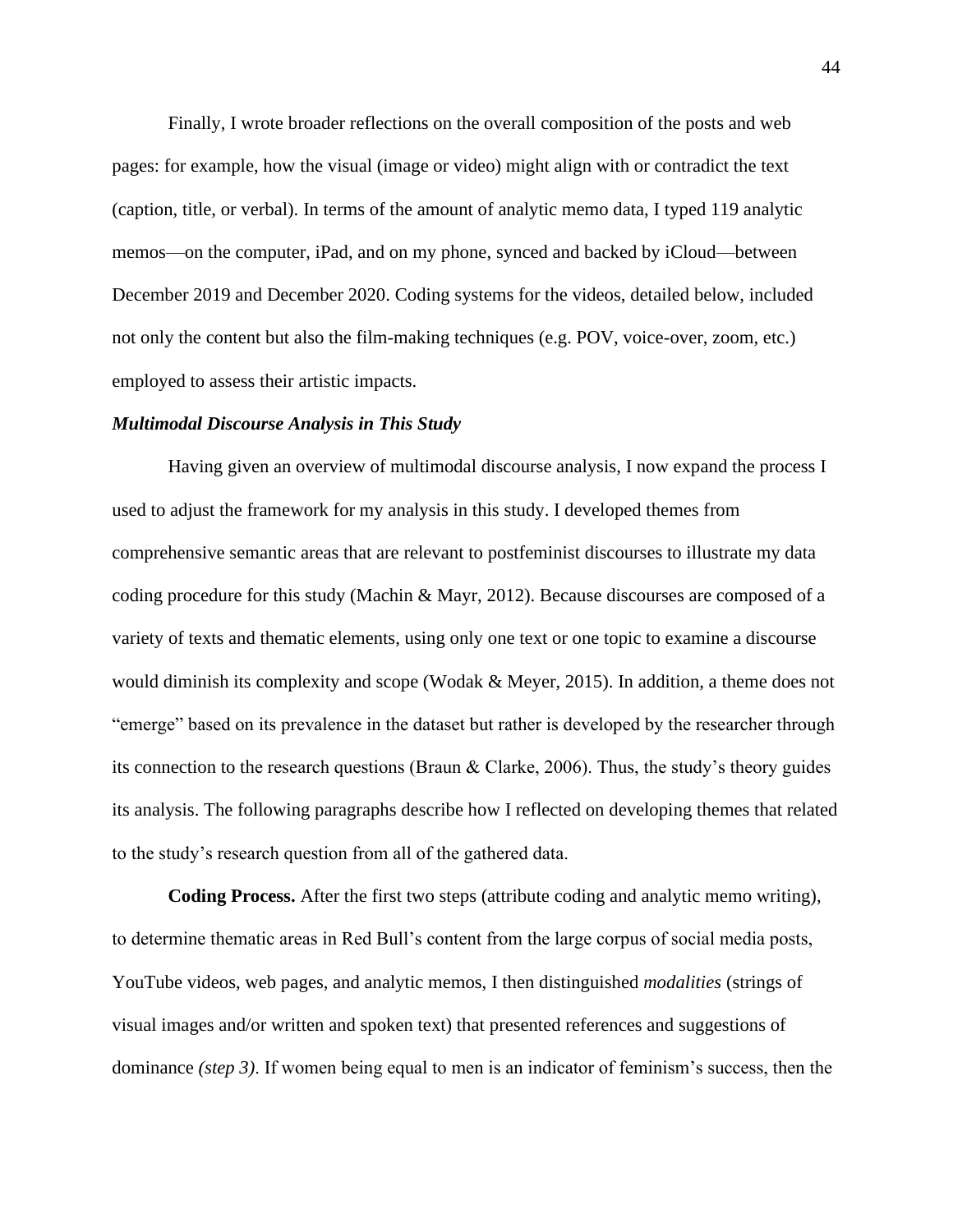framing of female athletes as dominating in their sports is suggestive of feminism's success in these contexts. While it can be argued that most if not all of the data could portray some idea of dominance, I specifically noted instances where it was more easily identifiable because I was less concerned with discourses of dominance than with how such discourses compose part of the whole of postfeminist discourses—that tension between feminist and anti-feminist discourses *(step 4)*. As part of the third step in analysis, the data comprising this type of dominance formed the initial collection of codes and included groups of data extracts, called modes or modalities (e.g., text, photos and videos, emojis, hashtags, layout/color). In multimodal analysis, there are five modes that make up a collective of semiotic resources to shape the intended meaning.

According to Kress (2012),

Each mode has a specific role: writing tells, image shows, color frames and highlights; layout and font are used in part for reasons of compositional arrangements, and, as the other modes, too, always for reasons of 'taste'" (Kress, 2012, p.39).

As an example, in one of my analytic memos dated August 22, 2020, I wrote the following about the header image of surfer Carissa Moore on her biographical web page:

*Carissa Moore is powerful AF in this image. The image is of Moore carving her surfboard at the top of the wave and away from the camera. She is in mid-turn, her tan and toned body coiled away from the camera, while her eyes remain fixed on it. The header image juxtaposes the powerful movement of a surfer on her board in the ocean with the cool stillness of Moore's eyes looking into the camera. In this way, Moore is making a powerful challenge to the male gaze.*

I then established how the references and claims mobilized sensibilities of postfeminism. To continue with the example of Carissa Moore, I further developed the analytic memo upon returning to it in step four of the coding process: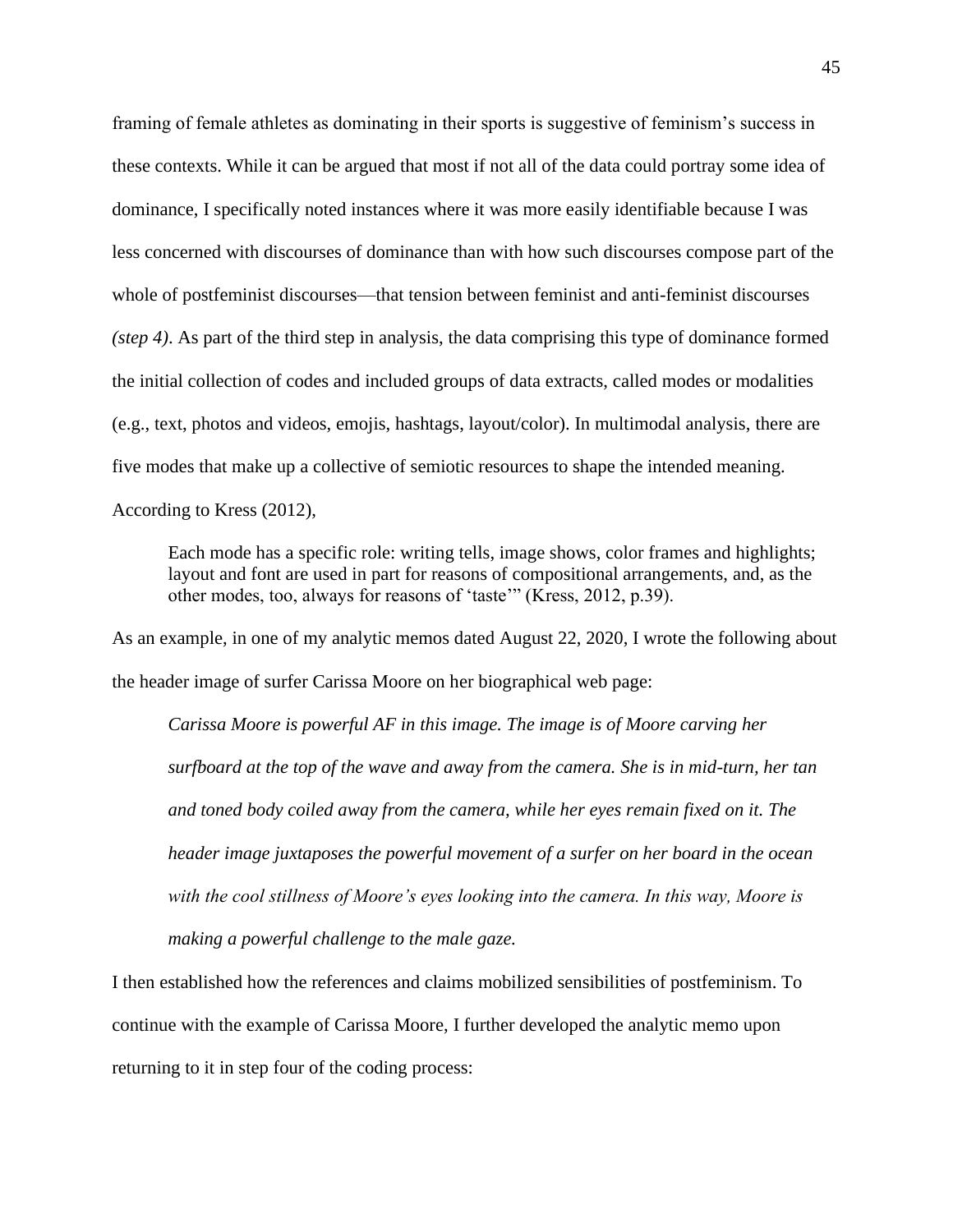*But in front of this image is a quote in white text by Moore that says, "I'm a lucky girl to be alive." The image with the quote is an example of O'Halloran (2011)'s notion of intersemiotic expansions of meaning, which are the interactions of semiotic choices (modes) that give rise to different potential meanings based on the ways in which they are accessed and integrated, in this example, through text-image relations. Logical, textual, experiential, and interpersonal meanings interact across different modes, and the subsequent multiplication of meaning leads to "a complex multidimensional semantic space where there may be a compression of, divergent, and even conflicting meanings" (O'Halloran, 2011, p. 9; see also Baldry & Thibault, 2006; Liu & O'Halloran, 2009) In other words, here, Moore's quote in front of her image signifies the infantilization of herself. This right here seems to be an example of where the sports media are able to shift the responsibility for sexism onto the women themselves. Look to other examples of athletes doing this through quotes and other ways (Toffoletti, 2016).*

The observations about the header image and quote of Moore resulted in the development of an initial code called "self-trivialization." After reaching saturation from coding step 4, the initial codes were then grouped into broader discursive topical categories within the context of action sports *(step 5)*. As another example, in my analysis, I observed the commonly used hashtag #fitnesshacks, generally used in posts that featured women sharing ideas about how to exercise and what to eat to achieve certain fitness goals. I coded it by its same name and after reflecting on the codes holistically, grouped it with similar codes into a topical area I called "selfdiscipline." In this fifth step, I analyzed how common meanings and values were attached to both dominance and femininity. Additionally, I addressed what was absent in the discourses about the action sports athletes. In doing so, I sought to address how my findings at the types of modes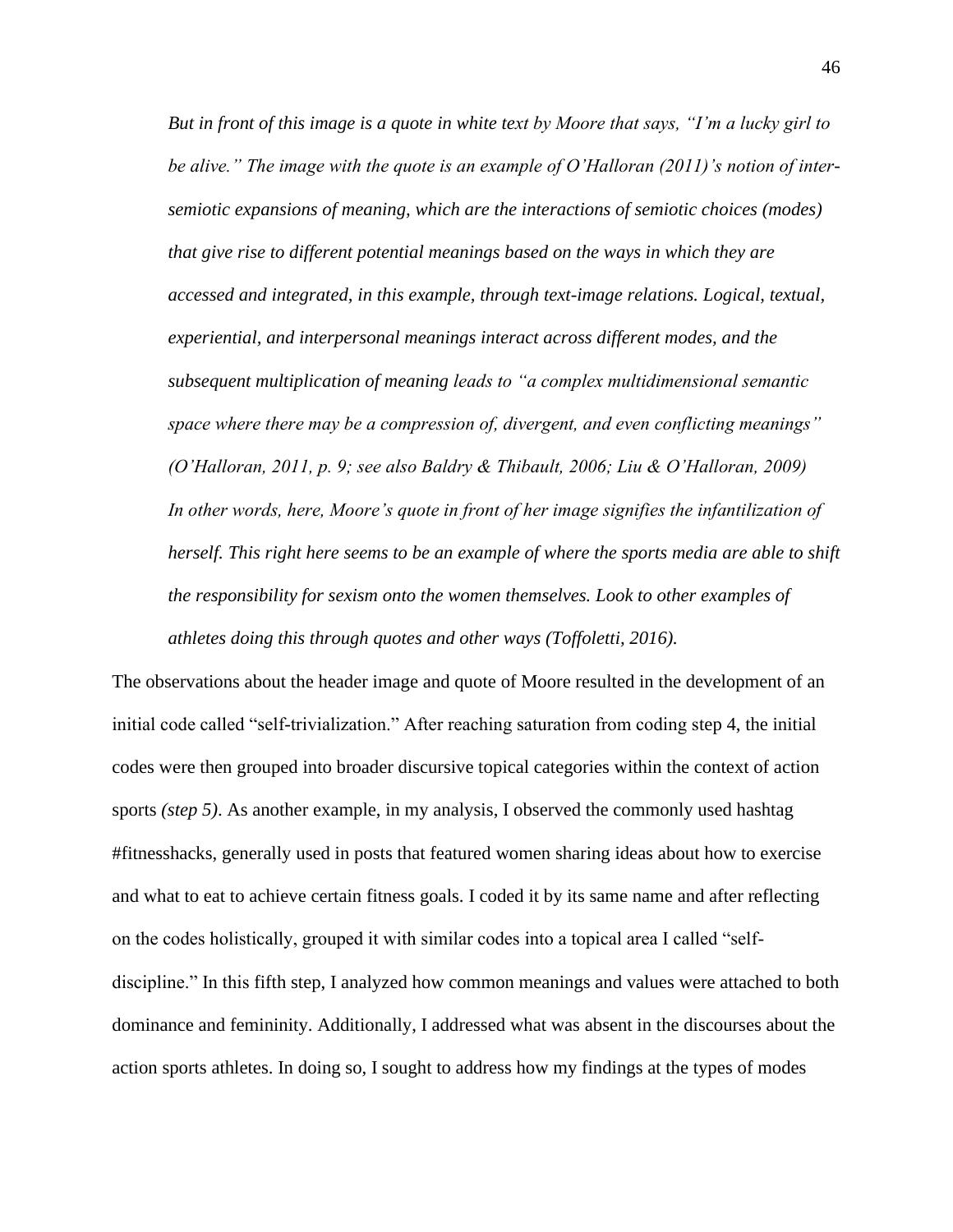(visual and verbal) fit "into a broader cultural and historical context" (Jette, 2006, p. 346). This part of the analysis had me asking several questions, including "what information (e.g. about the athletes, about the sports) is omitted?" and "who benefits from this?" In so doing, I determined the construction of the "ideal" Red Bull female action sports athletes "and the classed, racialized, gendered, sexualized identities they were assigned and how they were represented" (Nash, 2018,

p. 284).

An instance of step 5 of the analysis was when I noted that textual references often used neoliberal discourses to describe the athletes overcoming some type of adversity. For example, I wrote an analytical memo about the details that skateboarder Leticia Bufoni was "breaking down barriers in women's skateboarding" on her biographical page:

Red Bull gives examples of what this barrier breaking looks like: winning huge contests like the Mystic Sk8 Cup and the Street League Skateboarding, becoming the first female cover start of the Skateboard Mag, and the first woman to be on the Nike SB Team roster. By referencing her accomplishments as indicators of gaining equality for women, Red Bull is contributing to a cultural notion that feminism is an individual pursuit and responsibility, leaving hidden the structural and cultural barriers that prevent such equality. Absent from this narrative is Red Bull's acknowledgement of the fact that it has been the media outlets, event organizations, and product companies at least up to this point actively barring women from representation. In this way, Red Bull ultimately contributes to the maintenance of women's marginalization, to the benefit of patriarchal interests.

The end result of my analysis indicated Red Bull constructs the "ideal" female action sports athletes as neoliberal entrepreneurs who rise above adversity on their way to the top of their sport, and, once there, receive the reward of money, media visibility. The sixth and final process involved developing theoretical connections between the topical categories, which I call themes and are reflected in the heading and subheadings in the findings chapter.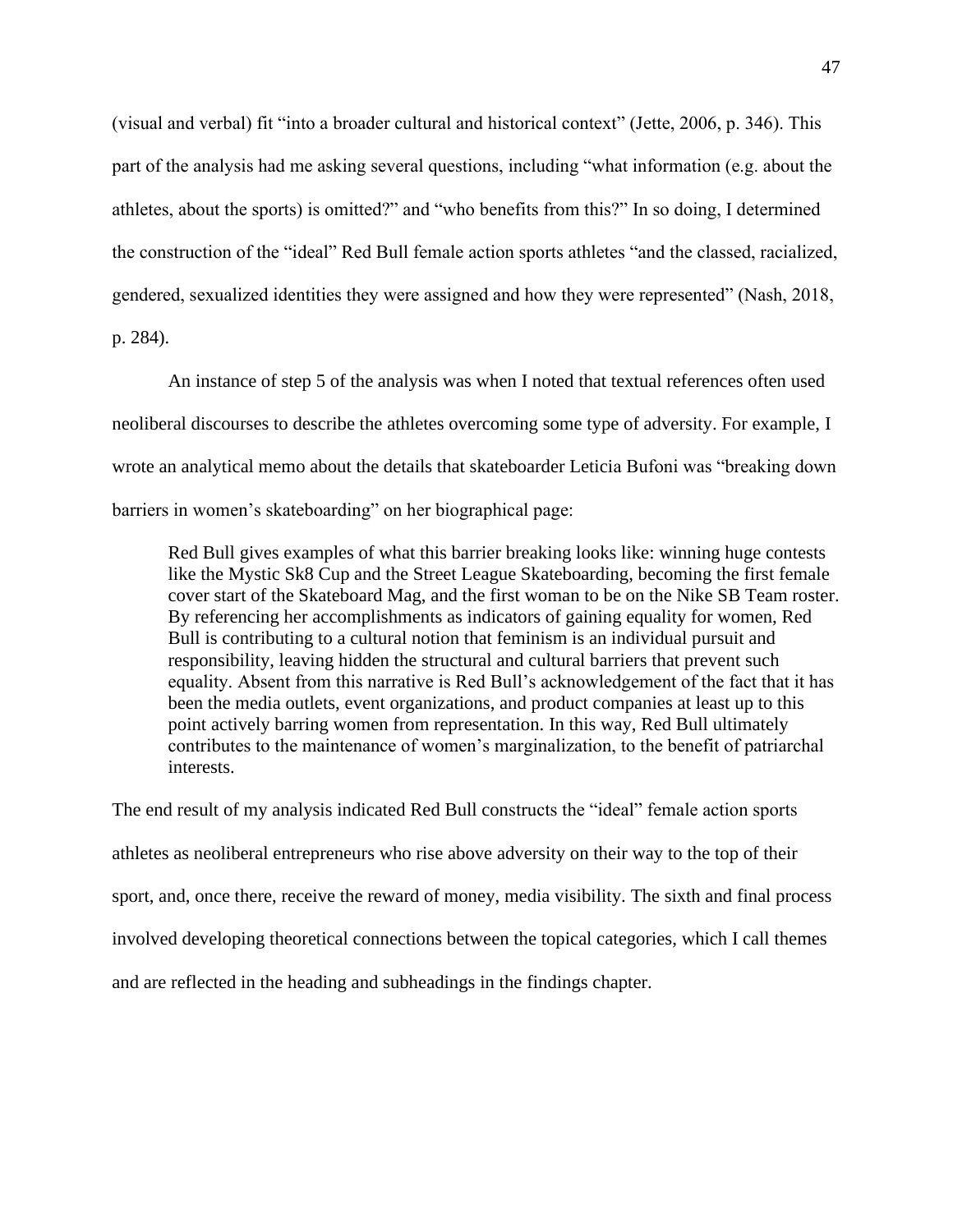#### **Addressing Limitations and Ensuring Rigor**

The word "critical" in CDA is emblematic of a paradigmatic position regarding the social world. As opposed to methodologies and theories that work to describe the social world as an objective reality that is fixed and outside of human knowledge or as otherwise, if multiple, neutral realities, the critical position problematizes taken-for-granted assumptions about the world that make it appear objective, and thus exposes dynamics of power (Wodak & Meyer, 2015). Because of its grounding in the political, CDA requires the disclosure of positionality. Acknowledging one's own positionality makes transparent the process by which power is understood and made visible, thus opening up potentially new avenues for liberation. Thus, I located myself throughout my data collection and coding process by 1) situating myself as a former sponsored action sports athlete; 2) pulling from my professional and cultural experience as an action sports journalist drawing from my work experiences for research ideas and questions; 3) drawing from my work experiences for research ideas and questions; and 4) applying an explicitly feminist analysis to my interpretations.

Because CDA is limited to the messages encoded by producers and decoded by consumers, it is unable to fully analyze the impact of media messages on audiences. No amount of CDA, when divorced from interviews, can provide adequate evidence for the thoughts and motivations in people's heads (Wodak & Meyer, 2015). Despite this limitation, CDA can still illuminate how specific actors construct ideologies and the ways those ideologies fit into wider social practices. The study will still be able to also highlight in what ways certain discourses become naturalized as common sense, and how those discourses are reinforced as well as challenged, in the communication process through engagement with social media and YouTube posts. Another criticism of CDA, as with many qualitative methodologies (Lindlof & Taylor,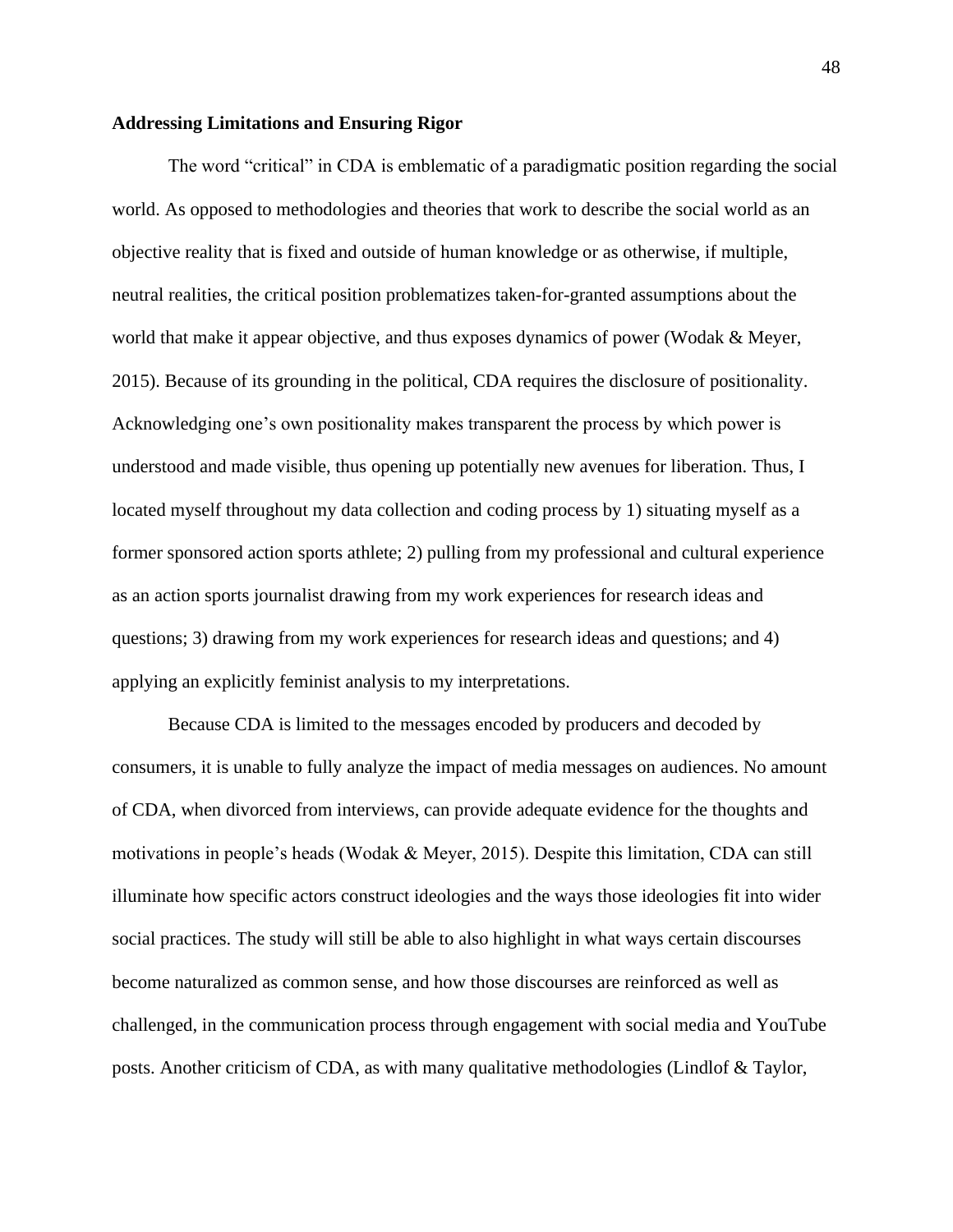2017; Tracy, 2010), is the prioritization of context over text, of choosing and using a small sample of data and leading to concerns over researcher bias in data collection and analysis. (Sriwimon & Zilli, 2017). This study aimed for ensuring rigor primarily by addressing the concern of cherry-picking data over selecting data randomly (Widdowson, 1998).

Maintaining rigor in CDA characterized by an abundance of detailed descriptions and explanations for the rich complexity of human experience. Richness is created by having "requisite variety" (Weick, 2007, p. 16), of samples, theories and frameworks, sources of data, and contexts. The term pulls from cybernetics and references the requirement for the method to be at least as complex, dynamic and flexible as the phenomenon being examined. There is no magic amount of time in data collection; however, the critical point to address to ensure proper rigor is to consider whether or not the data will provide and validate meaningful and significant claims (Tracy, 2010). Rigor is also determined by the great amount of care one takes regarding data collection and analysis practices. In this way, rigorous data collection and analysis are also noted by transparency, which includes a detailed description about the procedures used to collect, transform, and organize the raw data into the final research report. To ensure the transparency of my research, this study detailed every step in the process—including steps taken backward or sideways based on findings that require it.

Creswell and Poth (2007) also counts rigor to mean that the researcher applies one or more measures such as triangulation or crystallization, member checking, employing peer or external auditors of accounts. Tracy (2010) also refers to these procedures as a means of gaining credibility of the work. Credibility is the plausibility and transparency of the research results and discussion. While quantitative research determines credibility via replicability, reliability,

49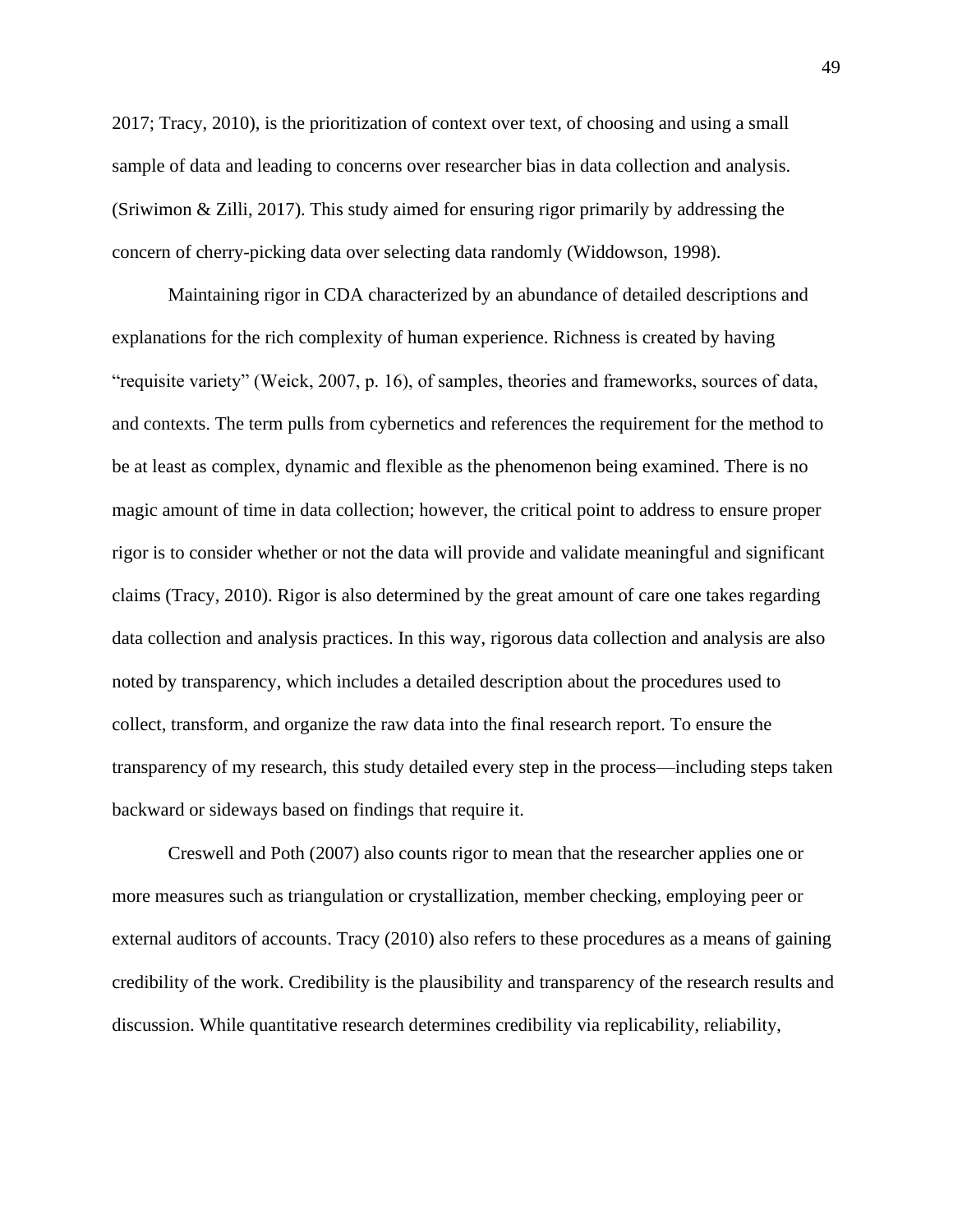accuracy and consistency (Golafshani, 2015), qualitative credibility is accomplished by procedures such as crystallization and thick description.

Among the most essential measures for establishing credibility and demonstrating rigor in qualitative research is *thick description*, which is the thorough illustration that illuminates culturally specific meanings (Geertz, 1973) as well as a variety of distinct detail (Bochner, 2000). Because any one action, when separated from its context, could represent any and all sorts of things, thick description demands that the researcher explicate the dynamicism, specificity and circumstantial nature of their data (Geertz, 1973). Another measure of maintaining rigor and credibility is through crystallization, which is the means of using a variety of data sources and frameworks. The process posits that the goal of providing this variety is not to support a singular, external truth, but to open up to a more comprehensively developed, yet still recognized as impartial understanding of the phenomenon.

#### **Conclusion**

The goal of this chapter was to outline the research method used to answer the research question. A discussion of philosophical assumptions regarding qualitative methodology served to justify its applicability to examining the social practices that make Red Bull Media House's female action sports athlete meaningful in action sports cultures. The chapter then outlined how postfeminist sensibility squared with critical discourse analysis. I also focused on explicating how multimodal discourse analysis was applied to examine how the circumstances that arise out of a neoliberal, late-capitalist society as laid out by postfeminist sensibility shape how the female action sports athletes become meaningful to those given cultures. The following chapter will provide the study results.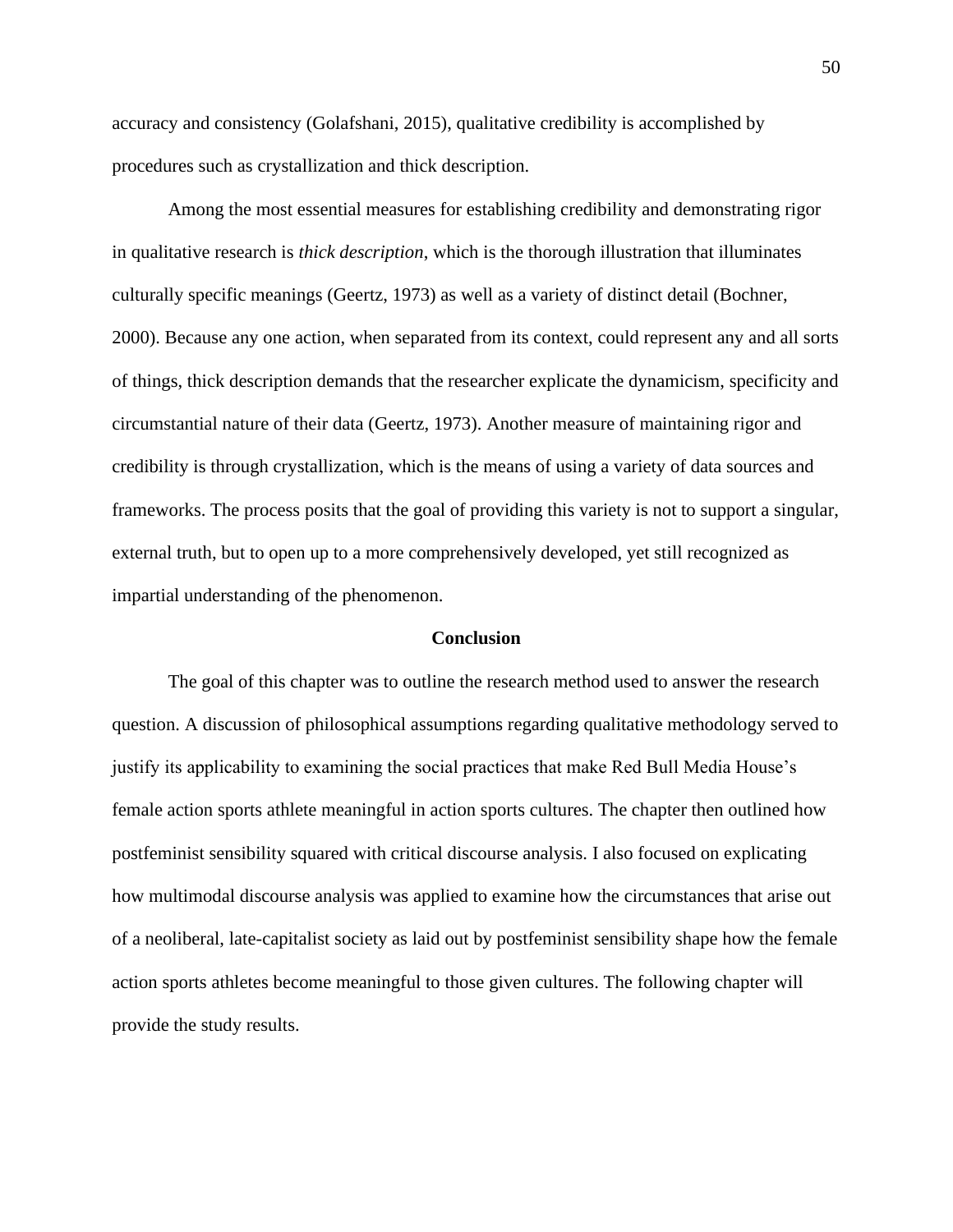#### Chapter IV: Results

The purpose of this dissertation was to examine Red Bull Media House's content that focuses on its sponsored female action sports athletes to interrogate the role sports media producers play in postfeminist media cultures. This chapter includes a discussion of major findings. While I feature similar representations and common themes among athletes and media platforms, I also foreground specific representative examples.

## **Framing the Athletes as Dominant**

In reviewing my third step of analysis, I was concerned with the following question: how is the discourse of dominance realized in Red Bull's content about the female action sports athletes it sponsors? The biographical web pages of the female athletes in the dataset provide one way to answer this question. Therefore, I was particularly interested in the combination between header images and the biographical text for these biographical web pages.

22 out of the 23 of the athletes' header photos feature them actively participating in their sport. All but one of the athletes are looking away from the camera in a display of what neurologists call the "quiet eye." This type of enhanced visual perception enables the removal of distractions from the line of sight before making a move, and it considered an essential skill that elite athletes use, whether it is to win a competition or race or make a first descent or land a new trick (Kohn, 2015; Robson, 2020). For example, mountain bikers Rachel Atherton, Tahnée Seagrave, Pauline Ferrand-Prevot, Myriam Nicole, Jill Kintner, Rebecca Rusch, and Kate Courtney are all have their eyes fixed on the trail as they jump their bikes in the air, cut tight corners, and descend technical, rock-and-root filled terrain. Snowboarders Anna Gasser, Hailey Langland, and Maddie Mastro have their gaze fixed on their landings as the header photos capture them airborne mid-trick.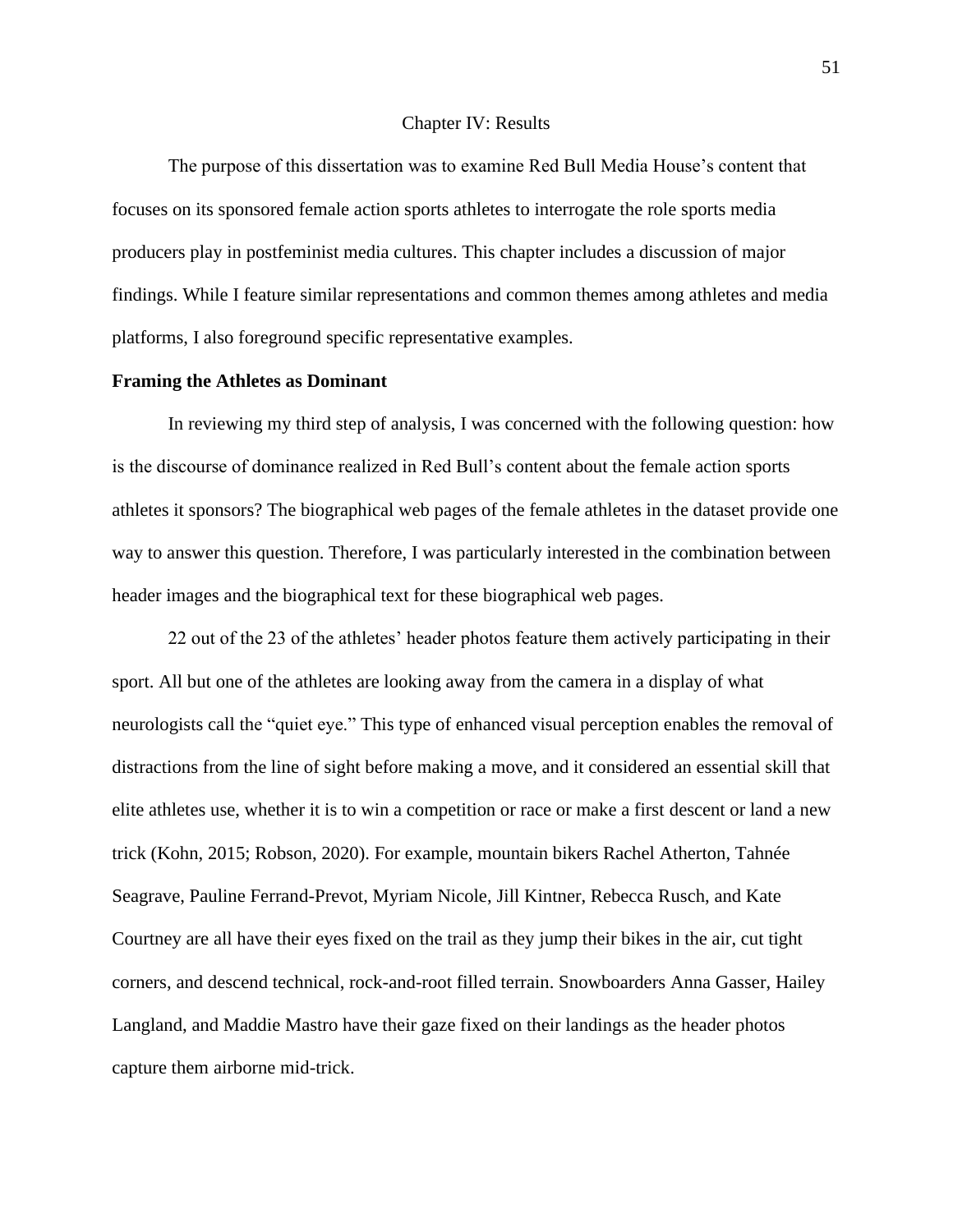While the viewer does not know the specific details of what is happening in these header shots, their display alongside the biographical text of the athletes' accolades by Red Bull produce the idea that these athletes dominate their sport. As an example, the header image of freeskier Arianna Tricomi is composed of her mid-carve on a steep snow-covered slope. The background is simple; half of it is a light blue sky, and the other half white. Tricomi's angled figure cuts through the middle of the image, surrounded by the glistening powder her skis just flung into the air. Snow goggles, a helmet, and a neck gaiter hide any feminine markers that Tricomi might otherwise display. Her gaze is angled just down from the center and directly in front of her skis, giving the impression that Tricomi is less interested in challenging the male gaze than in skiing.

Beneath the header image were the words that composed her athlete biography, starting with the following sentence in big bolded letters: "This Italian skier is a dominant force on the freeride scene." The remaining biography highlights Tricomi's accomplishments in slopestyle skiing, placing third in 2016 and 2017 in the European Tour and first in 2018. This focus on wins exemplifies a general sentiment woven throughout the coverage Red Bull gives its female action sports athletes: they are elite. Other illustrative examples include Kate Courtney as the "the current Elite XCO World Champion," (March 16, 2019 Instagram post), while downhill mountain biker Rachel Atherton "dominates the highland hills" when she wins the World Cup championships (Instagram post, June 5, 2019). In addition, big-wave surfer Justine Dupont "makes headline-grabbing performances" (bio page, para. 10), and Katie Omerod's command of big-air tricks marked her "as one of the brightest talents in world snowboarding" (bio page, par. 6). In fact, throughout the dataset, I found no mention of the loss of competitions, which was an important finding that led to the development of the following themes on Red Bull's media content when analyzed in the context of postfeminism as a sensibility.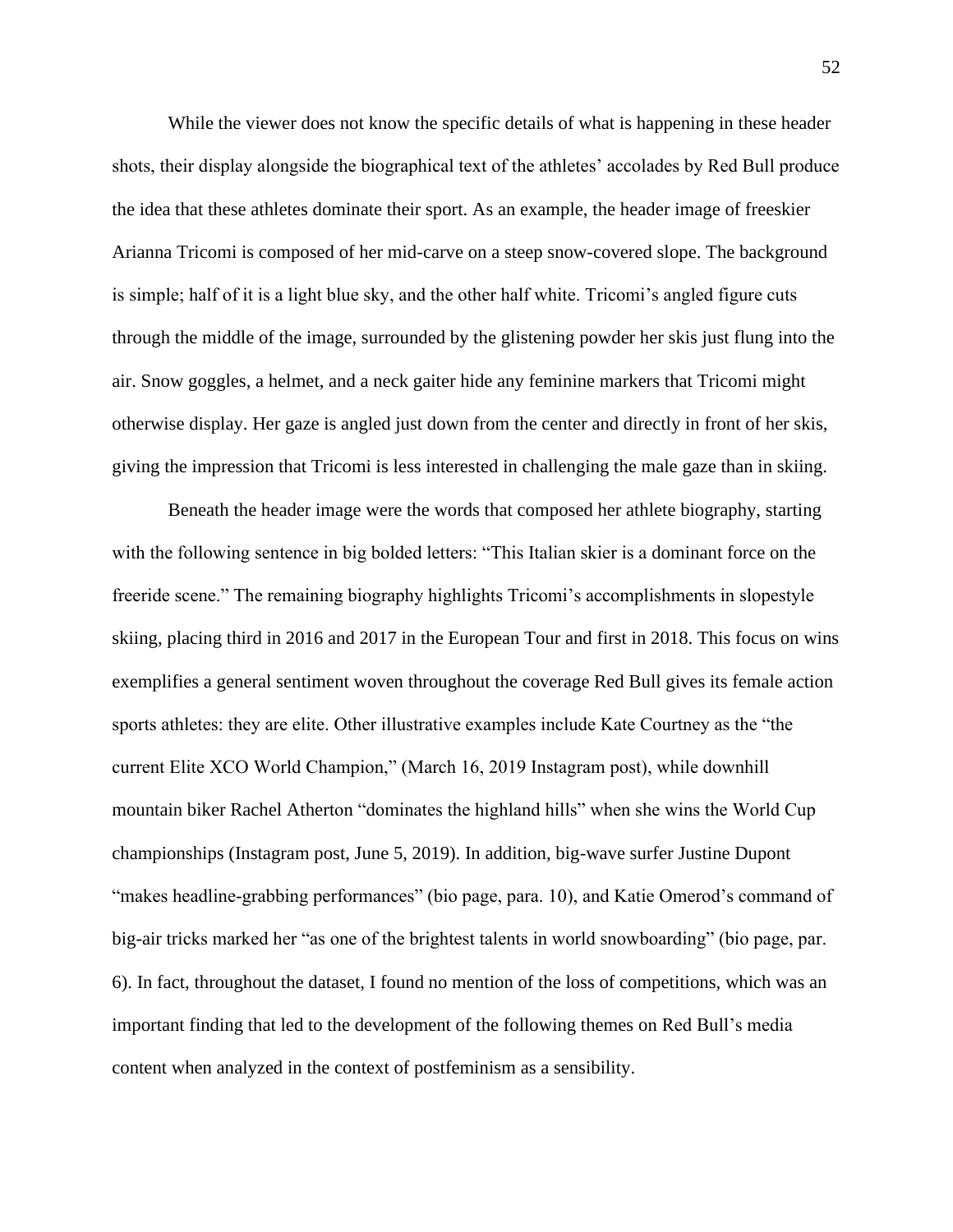## **Girls Just Have to Have Fun**

While it can be argued that domination also is a standard narrative in posts about male athletes, it is this particular narrative operating *in combination* with the discourses of postfeminism that is noteworthy for this analysis. As such, I returned to the data for step four of the analysis to determine how different modes might provide explicit information on the ways in which postfeminist discourses exist simultaneously with discourses of dominance in the Instagram posts, YouTube videos, and bio web pages of the athletes. In doing so, I noticed the postfeminist tension between feminist and anti-feminist discourses was particularly prominent in many Instagram posts through the interrelationship between captions (text modality) that suggested elite athleticism and videos that displayed goofy and fun (visual modality). Below are a few illustrative examples of what this interrelationship looks like.

One Instagram post marked February 9, 2019, has a video of Shauna Coxsey climbing a particularly challenging boulder problem without using her feet, seemingly for fun and play. For those who have never climbed before, the most critical aspect of performance is using one's feet and legs because they are far stronger than the arms and hands (Claassen et al., 2019). That the video shows Coxsey using only her hands signifies her raw strength and skill. She hangs for a second before swinging her legs back and forth to build sideways momentum toward the next blue hold. She swings and makes a dramatic thrust in the air to the left higher hold, catching it with her left arm as the momentum rotates her body counterclockwise away from the wall. Deftly and with a smile, she uses the turn to her advantage and continues the rotation until her body again faces the wall. Another blue hold sits approximately two feet above her, difficult to reach for many even if they could use their feet. With a forceful pull of her arms and thrusting of her body, she lunges upward and grabs the third hold with her left hand, making one final push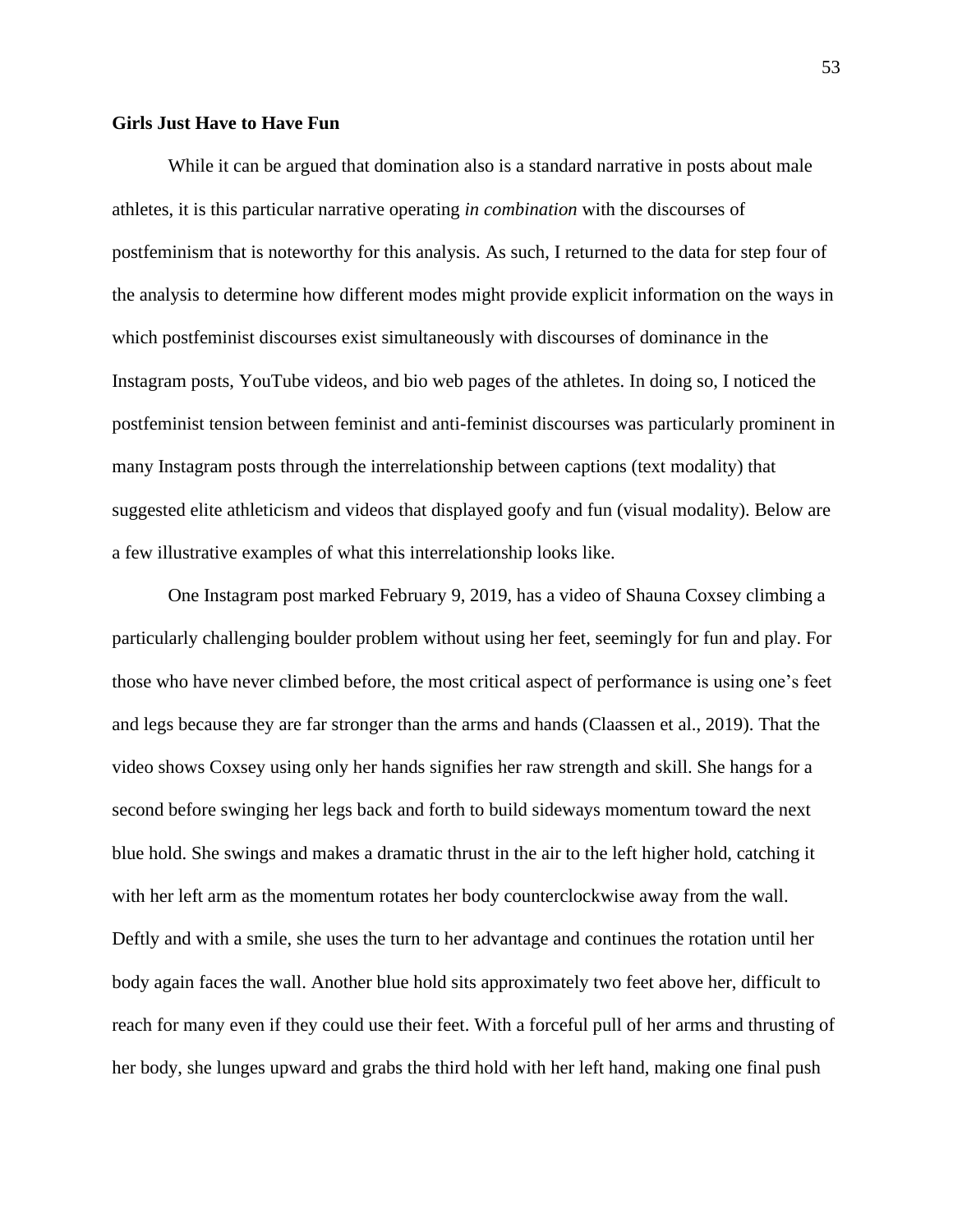off the second one with her right hand then bringing it up to meet her left. One last hold to go, again about two and a half feet above and slightly to the left of Coxsey's current hold. She hangs only a second before gently swinging her left leg out for momentum. Coxsey then makes a slight pullup off the third hold, reaches her left hand up—and falls. The camera lags a moment before catching Coxsey's final drop to the floor. After an initial landing on her feet, she falls backward and onto her back, right leg swung across her body and arms sprawled outward with a laugh. Red Bull's caption accompanying the Instagram video is shown in Figure 4.1. In the caption, the emoji of the brain explosion is called "exploding head" and serves as the visual form of the expression "mind blown" ( *Shocked Face with Exploding Head Emoji*, 2017). In semiotics, the  $\circled{r}$  is a sign between the words "mind blown" and the definition, which is to be astounding. The combination of this sign with the text "imagine how she'd do if she used her feet, too" and hashtags #strength and #skill further signifies Coxsey as powerful and skilled athlete.

Returning to Kress's (2012) argument, all modes carry explicit meaning even if little or no vocabulary exists to describe them. As such, the caption and video of Coxsey attempting a difficult boulder problem with only her hands could only suggest that what Red Bull posted was empowering. Fortunately, Gill's (2017) articulation of postfeminist sensibilities provides such a vocabulary to explore the other explicit meanings embedded in the post. For example, the video also features multiple shots of Coxsey smiling, suggesting friendliness, and her jumping around, which conveys fun and energy (Machin & Mayr, 2012). While she has a high fall onto the landing pad from her last jump, the impressiveness of the shot is weakened by the silliness of her landing on her back with her legs and arms all splayed out like a fallen puppy and giggling. The concept that Coxsey is *having fun* as she performs feats of astounding skill and strength is further signified using the hashtag #fun in between #skill and #strength (Chandler, 2017).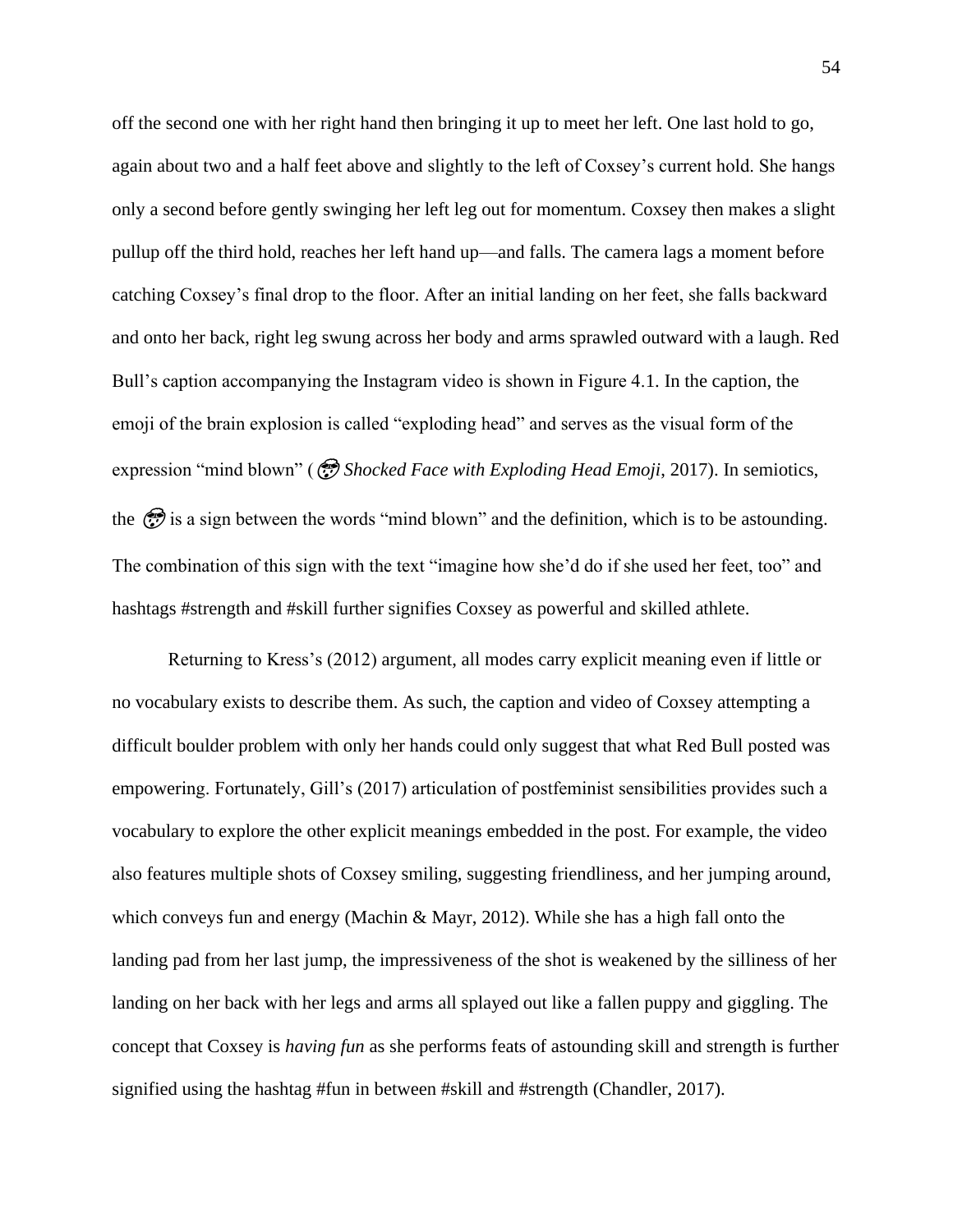

redbull **\*** Imagine how she'd do if she used her feet too. 义: @shaunacoxsey #footless #climbing #bouldering #indoor #strength #fun #skill #redbull

**121w** 

# **Figure 4.1 Instagram Post, dated February 9, 2019**

*Red Bull's Instagram post of Shauna Coxsey, date February 9, 2019*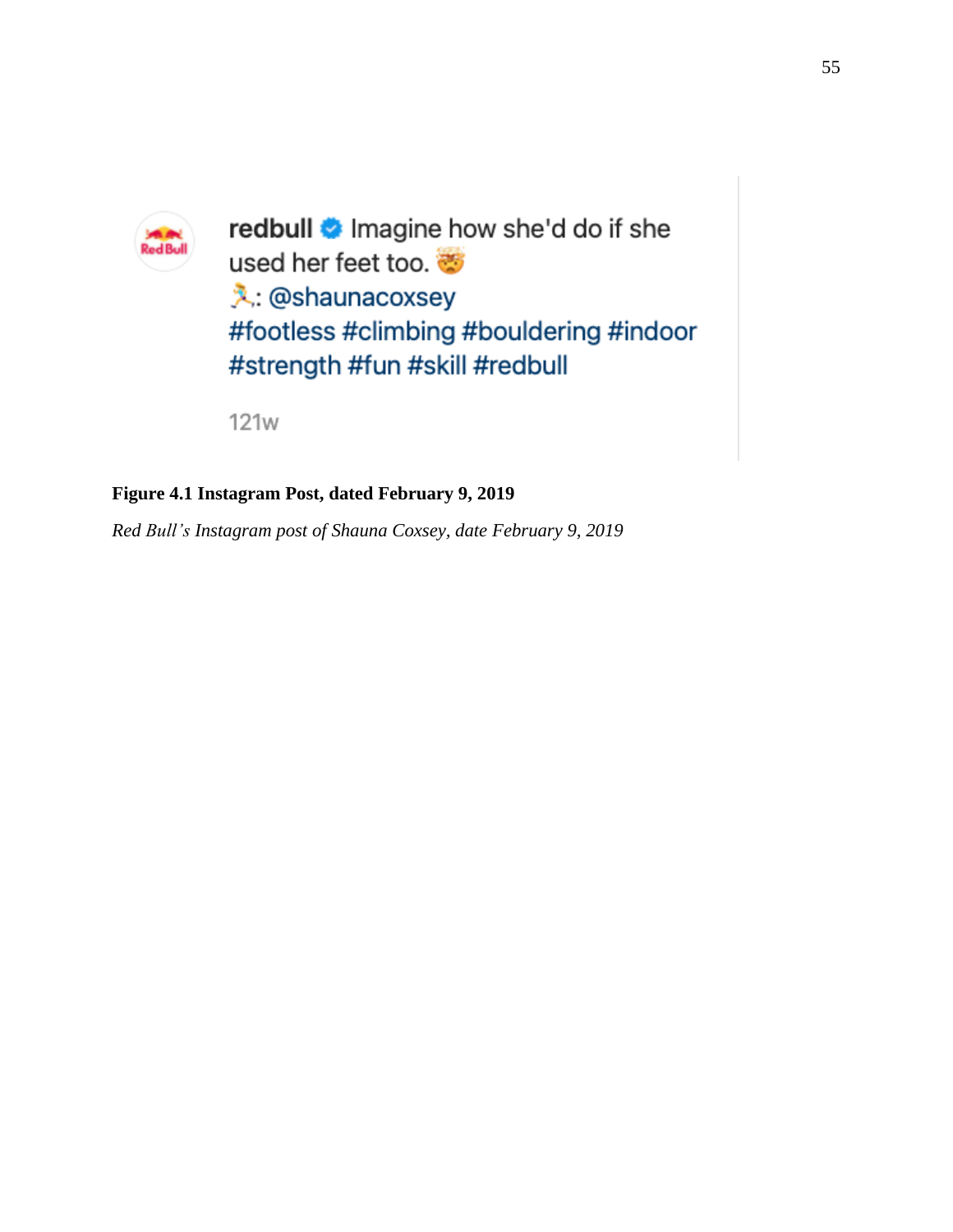Fun was used as a hashtag in various other forms across Instagram posts—#keepitfun in a training video of cross-country mountain biker Kate Courtney, #fastisfun in photo series, also of Courtney, during a mountain biking race, #skateboardingisfun of skateboarder Yndiara Asp, and #fun in other climbing and bouldering videos of Coxsey. In all of these posts but the video of Raasp, the athletes are similarly smiling or laughing. These posts depicting training and competition as fun collide powerfully with a lack of engagement by Red Bull with the unpleasant aspects of sports participation among its female athletes. The path toward elite athleticism, whether that be measured in Olympic medals, prize money, podium placements, or other appraisals, is fraught with injuries, frustrations, doubt, losses, and other forms of adversity. Yet, similar to the absence of mentions regarding any losses Red Bull's female action sports athletes had, I also noted how the less-than-fun aspects of sports and training were meaningfully absent from the dataset. The most notable use of fun in a hashtag was in regards to a post of crosscountry mountain biking champion Kate Courtney, shown in Figure 4.2.

In another example of fun Instagram post is marked March 16, 2019. Courtney (23 years old at the time of the post), "shares her Fitness Hacks @kateplusfate," according to Red Bull Media House. Except for few second-long shots of her pedaling her bike while wearing a racing uniform, most of the video itself has Kate standing in a gym. Over the course of 1 minute, and 20 seconds, Kate answers three "this-or-that" types of questions related to training and fitness: 1) "On the bike, what is the best source of fuel? Carbs or fat?", 2) "When is the best time to have caffeine in a race? Before race or right before the end?", and 3) "Is muscle best built on the bike or in the gym?" The video juxtaposes Kate's elite-level answers to training questions with a production that is fun and lighthearted. Graphics abound such as white question marks and squiggles, giving a cartoonish effect. Upbeat music plays over all of the B-roll, including when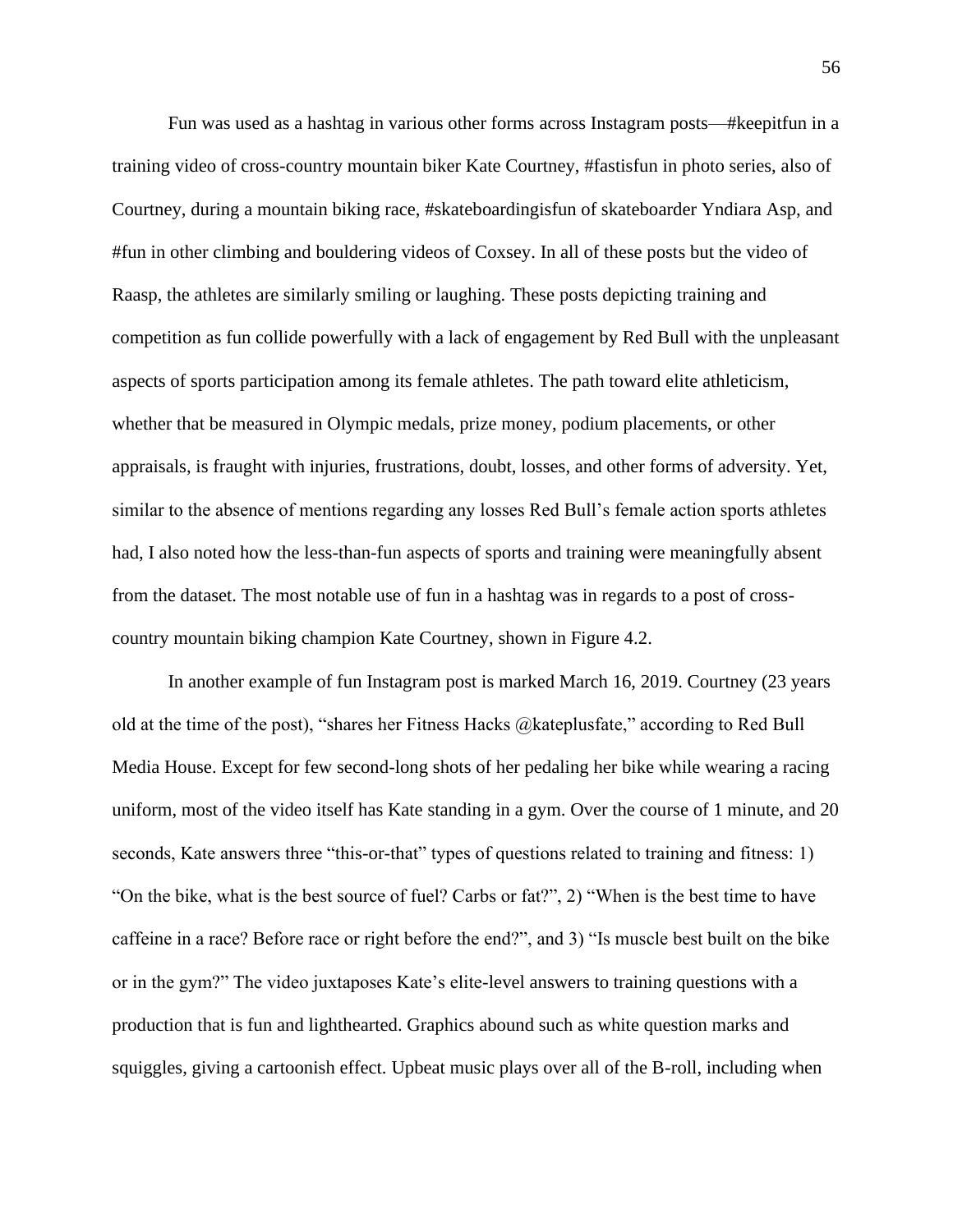

redbull World Champ Racer Kate Courtney shares her Fitness Hacks @kateplusfate

Fitness Hacks from professional mountain bike racer and the current Elite XCO World Champion, Kate Courtney. @kateplusfate #FitnessHacks #Fitness #Train #MTB #Workout

# **Figure 4.2 Instagram post, March 16, 20109**

*Red Bull's Instagram post of cross-country mountain biker Kate Courtney, date March 16, 2019.*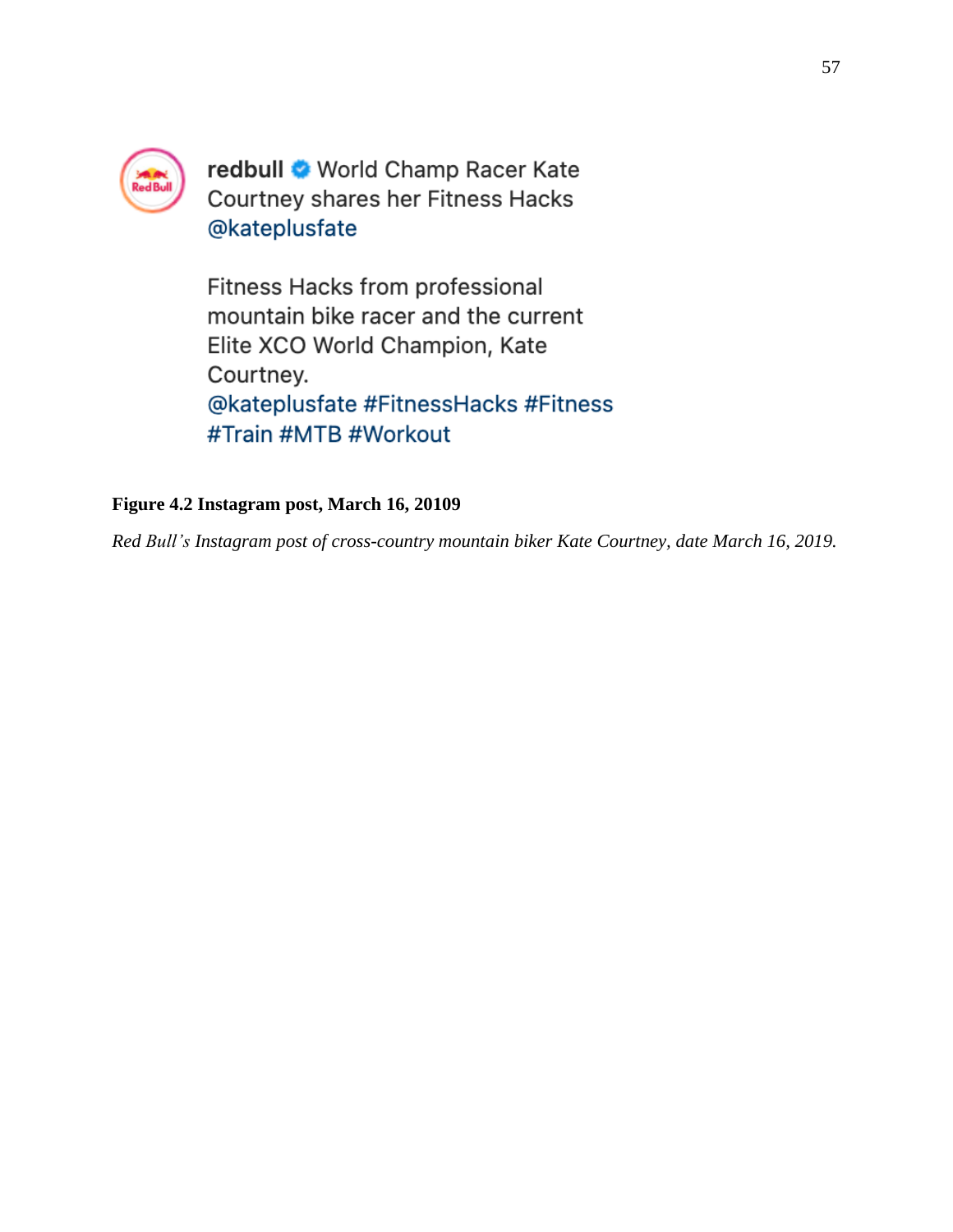white text appears and displays each question over two images—representing the two options—stitched together. For example, the question "Carbs or fat?" cuts across images of whole wheat bread on the top of the video screen and bacon sizzling in a cast-iron. The questionand-answer format of the video evokes the feeling of empowerment through guidance on how to take control of one's athletic performance, from the foods eaten to the disciplines/events chosen, to the workouts done, and more. Courtney's mannerisms are more pronounced than the workout routines, diet recommendations, and race tips she provides in the video. She smiles, uses her hands a lot, and cocks her head to the side as if in thought, which transforms information about the rigors of grueling training and macronutrient counting into a fun and engaging video.

While this particular post was a bigger production project, the rest of the Instagram posts about Courtney were candid videos of her at the gym. An illustrative example, shown in Figure 4.3 from April 8, shows Courtney standing on a balance board and flipping a 25-pound weight disk, catching each time with the alternate hand. This unusual exercise strengthens arms, shoulders, and back using the disc, while the balance board builds muscle strength from the core down to the feet; more importantly, the combination of disc flip and balance board also train the visual, vestibular, and proprioceptive systems, which play pivotal roles in athletic performance in sports, such as mountain biking (Cross, 2020; Lindberg, 2021).

#Fitspo is an abbreviated portmanteau that merges fitness with inspiration. A wide array of photos, videos, and texts are among the 73.5 million posts on Instagram that use this hashtag, but a repeated motif of thin and toned yet also curvy (large, defined buttocks and breasts) women wearing tight leggings and bralettes, bikinis, and dominate. Another hashtag in the April 8 post, #progressnotperfection, has 5.3 million posts on Instagram of largely the same type of content as #fitspo. While #trainhard is also included, the overall tone of the April 8 post, akin to the other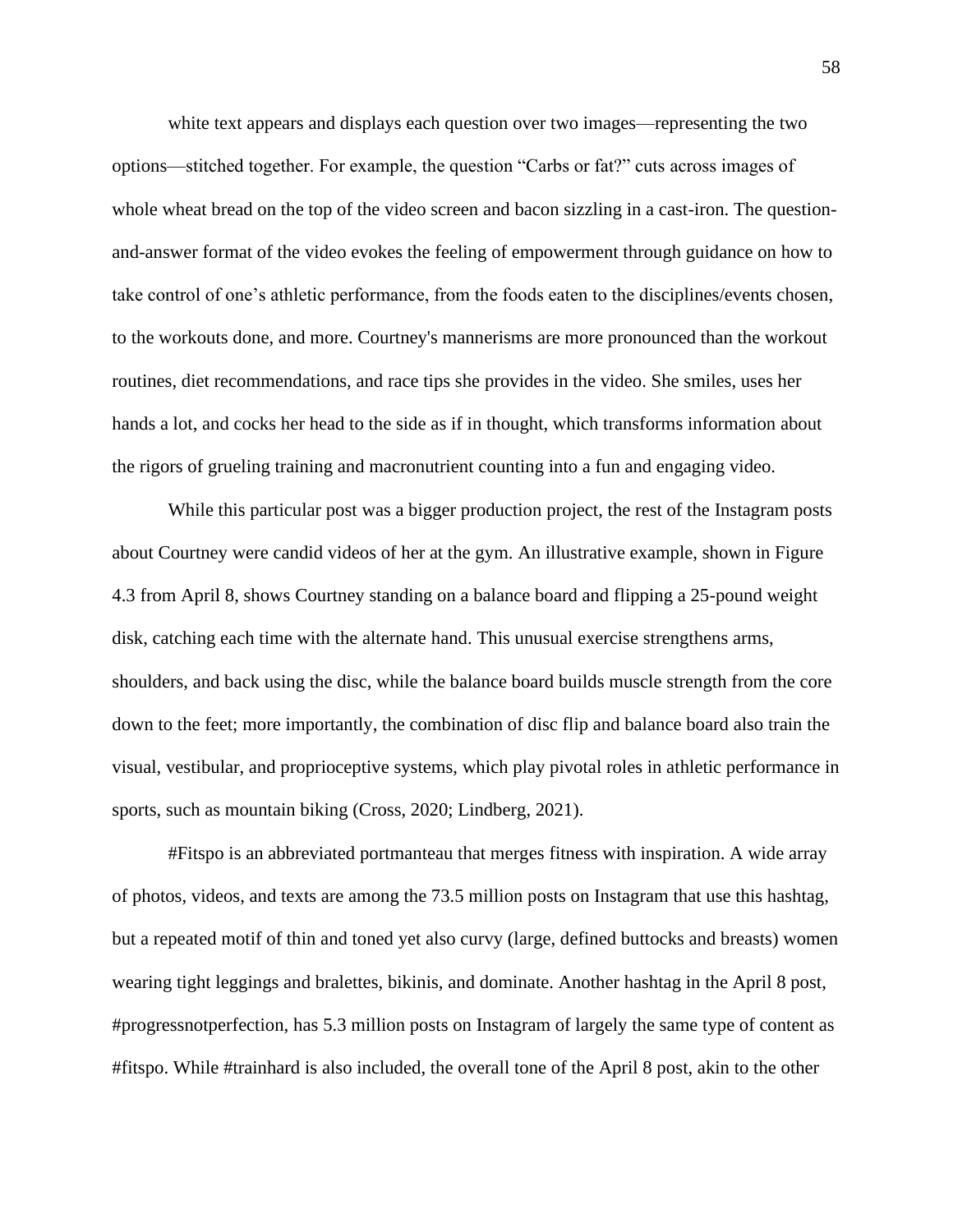

redbull & Balance V Focus V Strength V Kate Courtney can do it all **入** @kateplusfate #trainhard #keepitfun #newtricks #noshortcuts #progressnotperfection #fitspo #redbull #givesyouwings

**101w** 

# **Figure 4.3 Instagram post, dated August 8, 2019**

*Red Bull's Instagram post of cross-country mountain biker Kate Courtney, date August 8, 2019*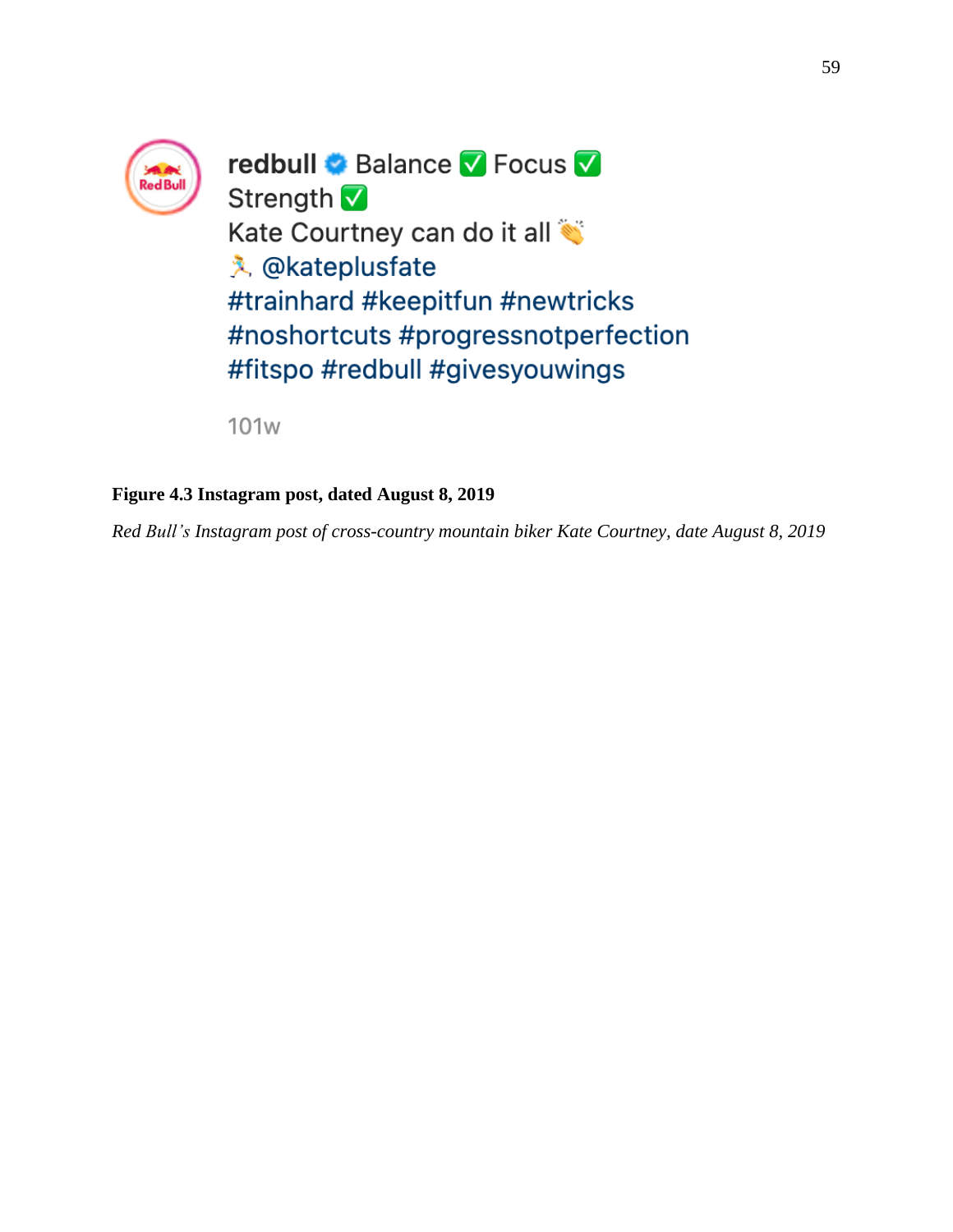ones of Courtney in the dataset (such as the Fitness Hacks post), is more suggestive of fitness than training. This distinction is important for the cultural assumptions that undergird them; while training is thought of as a practice to build strength and skill in a specialized area, fitness is generally associated with weight loss to achieve or maintain "a good shape and size," supposedly to feel good in one's body (Holland, 2016; Nidetch, 2017).

## **Who is Granted Visibility?**

My analysis showed that, while the athletes' femininity may not have been the central focus of Red Bull's posts, they were still noticeably showcased in various ways: the posts overall highlighted athletes who were young, white, slim and toned, with long, flowing hair. Red Bull sponsored 345 action sports athletes in 2019, based on the parameters of what constituted action sports outlined in the methodology chapter (*Red Bull Athletes - Overview*, 2019) Of those, 77 were women, as denoted by the use of the *she/her* pronouns in the Red Bull sponsored athlete web pages. Additionally, while I analyzed 23 female action sports athletes at length for this study, there were 16 additional athletes who were either briefly caught on camera, were identifiable as female action sports athletes through their profile @tagged on Red Bull's Instagram posts or being named directly in the YouTube videos. In that way, I argue that only 23 female action sports athletes were made *discursively* visible on Red Bull's social media platforms over 2019. A few of them were featured several times. For example, cross country mountain biker Kate Courtney (13%) featured more than anyone else in Red Bull's Instagram account. These were the details I noted on who received visibility in Red Bull's social media platforms over 2019. After documenting who was featured, I took analytic memos regarding any visual or textual cues toward postfeminist sentiments they had. The following are sample excerpts from my analytic memos about the visual details of the athletes noted in the data: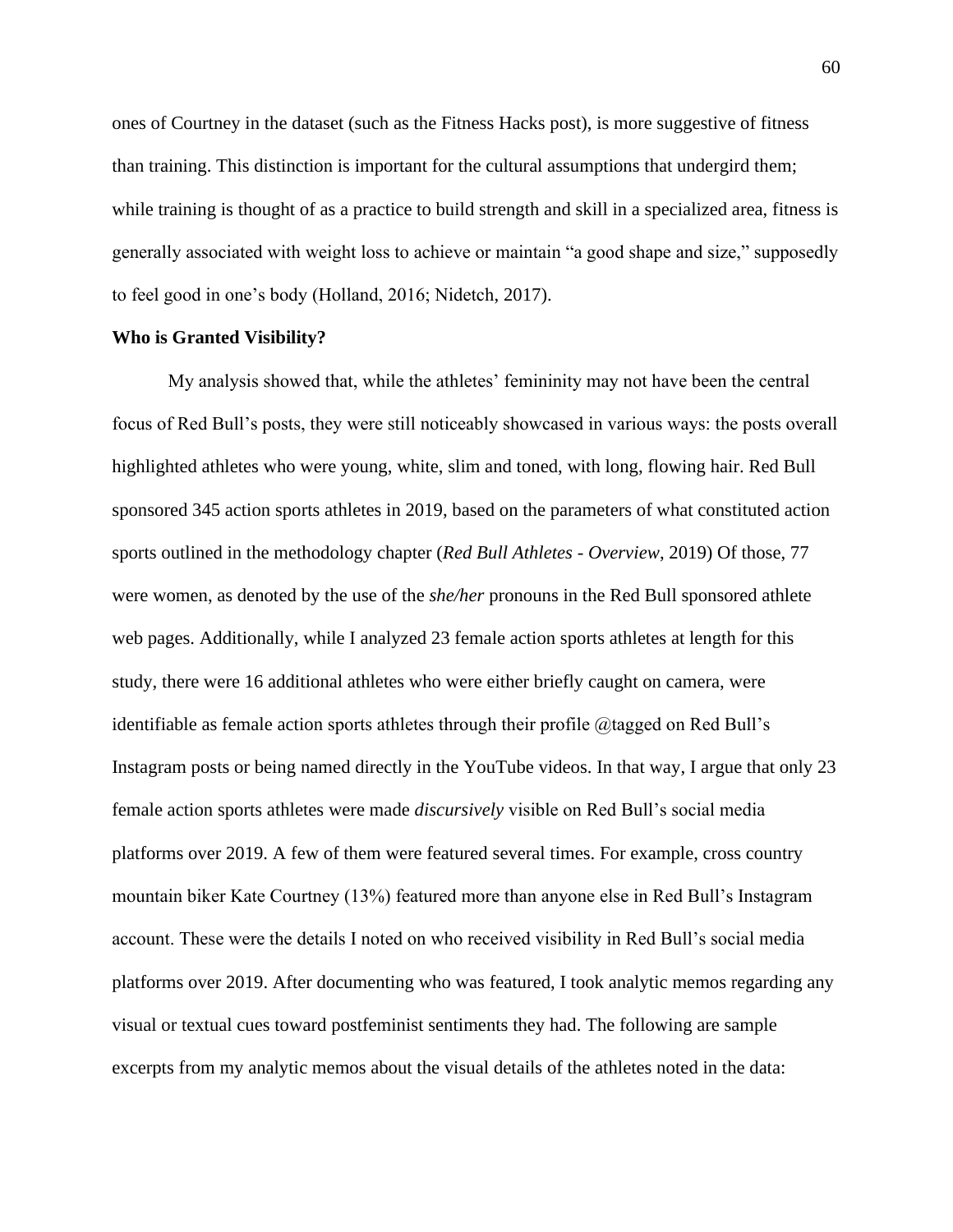*….The video opens with Shauna Coxsey flicking her long, blonde hair behind her shoulders, leaving it to cascade down her back as she jumps up to the first blue hold of the climb....(Instagram post, January 7, 2019)*

*….Michelle Parker's long, honey brown hair is streaked with blonde highlights that give it a sun-soaked beach look, and she has it tied loosely into a French braid under a hunter green beanie, which adorns with the Red Bull logo….(Instagram post, April 18, 2019). ….surfer Caroline Marks is wearing a full-length wetsuit, similar to what the guys wear, while Carissa Moore is adhering more to the traditional "sexy surfer babe" vibe with a cheeky bottom black bikini (April 7, 2019).*

*….Other instances where sports bras [in addition to the few of mountain biker Kate Courtney]....were on display include skateboarder Leticia Bufoni performing a trick out of a swimming pool….(Instagram post, January 18, 2019). For example, that mountain biker Kate Courtney was featured more than any other female action sports athlete on Instagram, with over half of those posts (8 of 17) displaying her in black sports bra and tight dark leggings at the gym.*

*And the following passages are examples of text found in the biographical web pages, YouTube video captions, and Instagram post captions:*

*….As ever, [surfer] Carissa's biggest supporters are her family, including her longtime love Luke Untermann. The couple married in 2017. "Getting married hasn't made dayto-day life that much different, but there's another level of commitment and content. It's been awesome." (Carissa Moore, biographical web page)*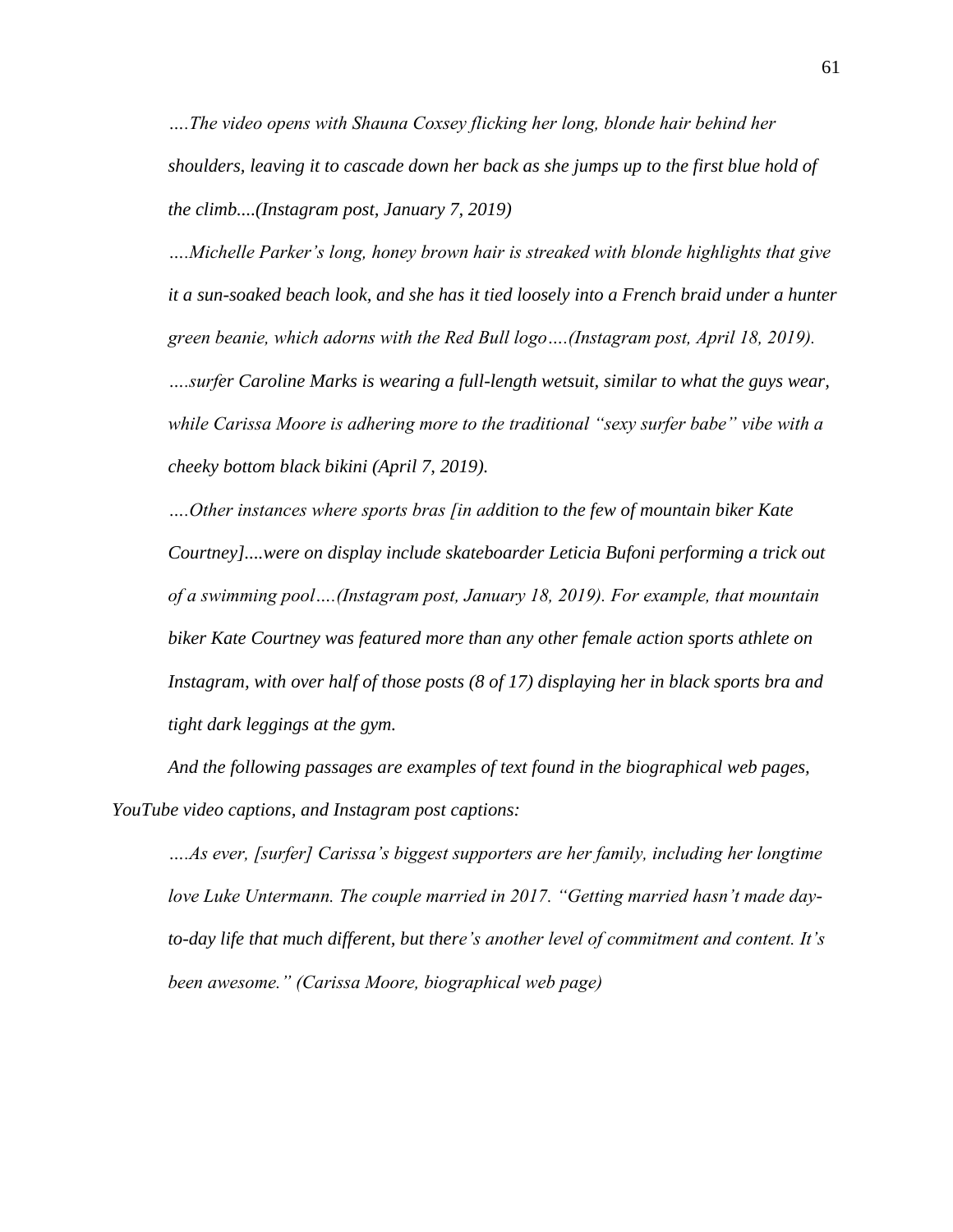*….In 2013, [mountain biker Jill] Kintner married Australian downhiller Bryn Atkinson, one of the top downhill mountain bikers in the world. The two support each other at races and are always looking out for one another. (Jill Kintner, biographical web page)*

## **Lifestyle as an Expression of Choice and Individualism**

In reflecting on the different ways in which postfeminism can be seen to operate in Red Bull's social media and web page content, I found myself increasingly turning to the idea of *lifestyle*. I came up with the idea of using the word lifestyle based on my summer days spent kayaking the Green River Narrows, a Class V, steep river canyon deep in the woods, with friends when I lived in Asheville, North Carolina. We would spend hours paddling kayaks that cost \$900-1,200 with paddles that averaged \$200 and in gear that collectively averaged \$500. We'd bring food and IPA beers with us and soak up the sun on boulders by the river, snacking, drinking, and just laughing and having fun. After making it to the takeout, we'd spend another hour or so hanging out by our cars—often Subaru Outbacks, Toyota Tacomas with camper shells, and Mercedes sprinter vans, with the occasional other. My friends and I were not just paddling during these days, we were *lifestyling.* Specific to this study, *lifestyling* in action sports contexts functions as "an order of discourse," a conceptual terrain where knowledge is formed and produced using discourses, in this instance discourses of lifestyle (Fairclough, 1992). According to Budgeon (2011), "by asserting that equality has been achieved postfeminist discourse focuses on female achievement, encouraging women to embark on projects of individualized self-definition and privatized self-expression exemplified in the celebration of lifestyle and consumption choices" (p. 281). So I wanted to examine how personal aspects of these athletes' lives were used to show their ability to freely choose how they present themselves and what they're willing to show us as viewers.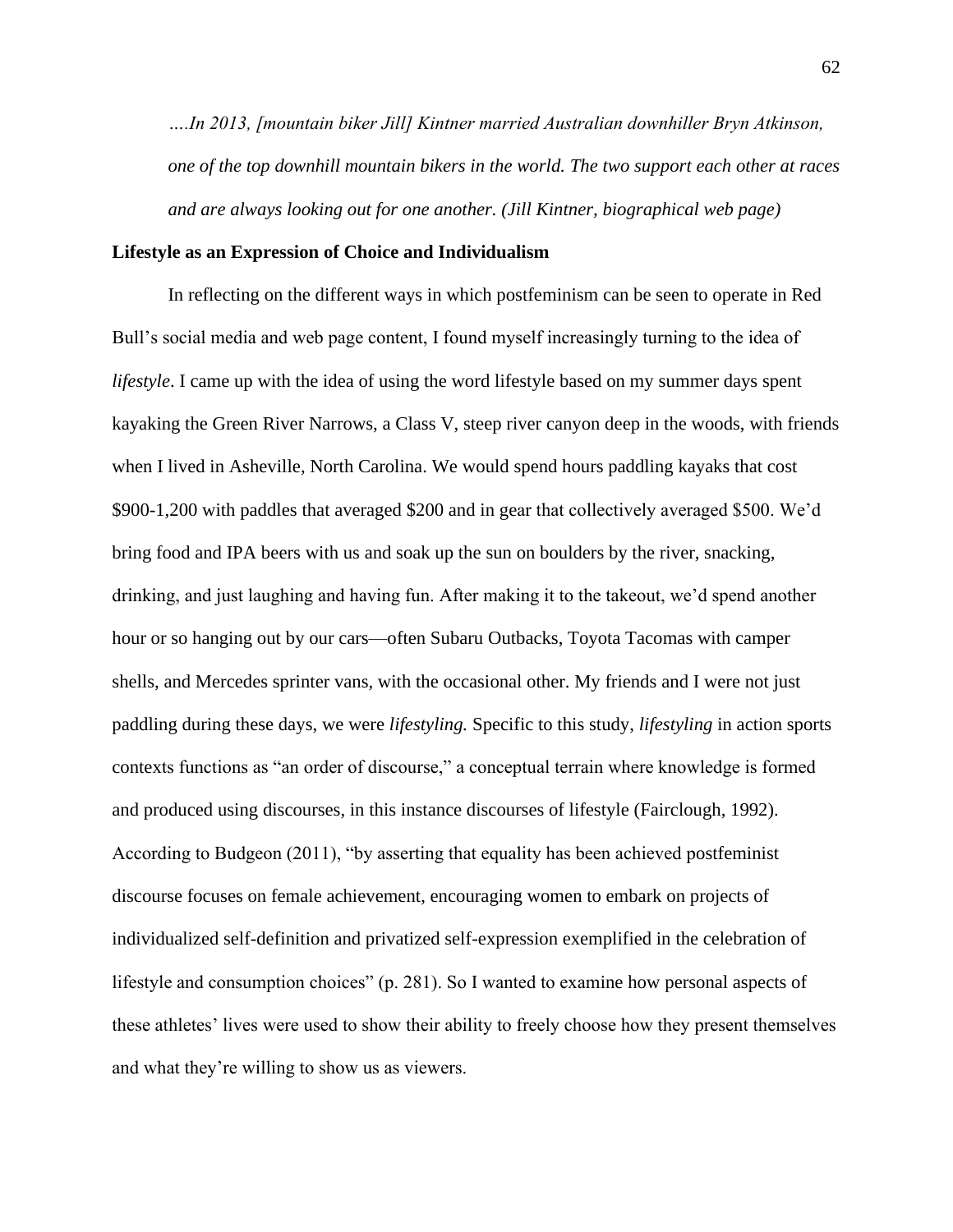While many Instagram posts were of the athletes performing their sport, with elements of femininity interwoven in, there was a surprising number of other posts that seemed to focus on the athletes' personal lives. For example, Red Bull posted an extensive Instagram video on March 3, 2019 of champion snowboarder Maddie Maestro (19 years old at the time of the post) "playing" a game of "This or That." Besides a few shots of Mastro throwing tricks on her snowboard toward the beginning of the clip, the majority of the 2 minutes, 22 second-video displays her standing in snowboarding gear at the bottom of a hill at a ski resort. Despite being fully loaded in gear with a jacket, helmet and ski goggles, two long soft blonde strands hang down around her face and land on her shoulders. The first 3 seconds have Mastro standing and introducing the post, "Hey guys, Maddie Mastro here. We're at the Burton US Open, and we're going to play This or That."

Mastro is at *the* core snowboarding event (Leonhart, 2018), and throughout the video we viewers learn that between "surfing or photography" she would prefer "maybe somebody taking photos of me surfing." And, if she had to choose between starting her day with yoga or The Office (TV show), she would "open my laptop, watch The Office, and then I get ready for my day." As she answers each question, doodles flash across the screen, such as surfboard, camera, and the iconic The Office Logo. Intermixed with lifestyle questions are ones related to the actual sport, such as her preference for Double cripplers over McTwists and landing big tricks first in a run vs. last.

A similar Instagram post from June 17, 2019 features snowboarder Hailey Langland (19 years old at the time of the post) playing a game Red Bull called "Show or Snow?" Red Bull does say in the caption that Langland is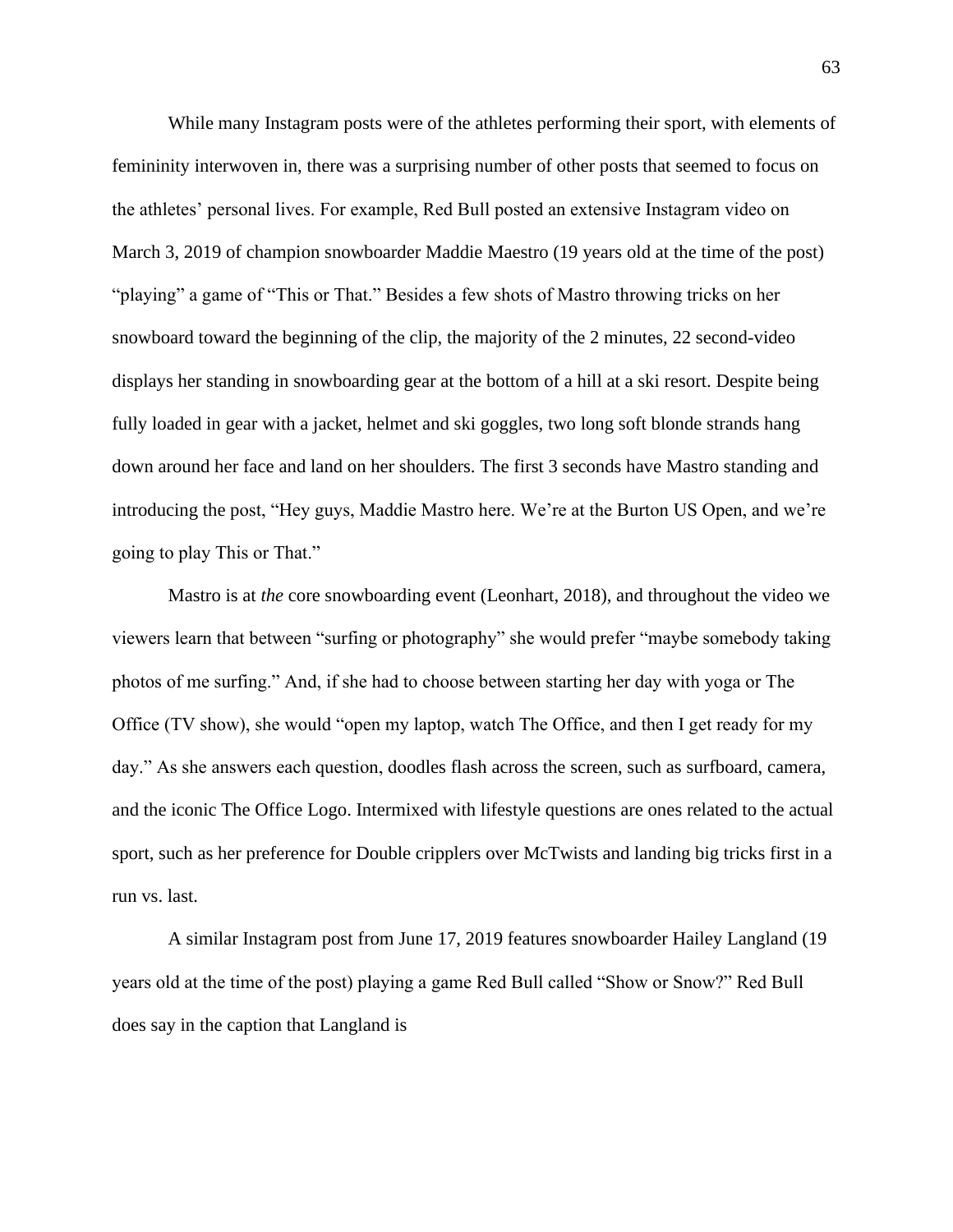*a regular top-ten competitor in the World Cup standings and an Olympian in 2018, her rail game is every bit as good as her air skills and she does both with impeccable style and flow. She earned silver at the 2019 X Games in Slopestyle to prove that point that she's versatile as heck.*

Immediately beneath the text that details her status are words that summarize what this particular post actually is about, what the viewer can expect to see in the video to the left of the caption:

It's time for a round of 'Show or Snow' with professional snowboarder Hailey Langland. Off the bat, Hailey is asked: "Can you show us the last photo you took on your phone?", talk about a start!

This caption is paired with a video edited similarly to Mastro's "This or That?" post. Three seconds of action are followed by unrelated questions about Langland's latest Google, Spotify shuffle result, last text sent, and newest photo taken. If she refuses to show, snow gets hit in her face.

MDA is concerned with multiple interactions between spoken and written language and kinetic features (including body posture, gaze, gestures, and cinematography effects, such as camera angles and graphics). The interaction of these semiotic choices is called inter-semiotic expansion and demonstrates the potential meanings that arise from their integration and interaction (O'Halloran, 2011). From this understanding, I was interested in exploring the application of motion graphics and upbeat music into these videos. Motion graphics is a type of animation where text is the primary element (*Motion Graphics Video Template (Editable)*, 2020). Web graphics turn the information a brand thinks we need to know into a feeling it wants us to have. So in the example of these two videos, both of the titles "This or That" and "Show or Snow?" flash across the screen above Mastro and Langland, signaling that these two athletes have choices as to what aspects of their personal lives they can share with Red Bull's audiences.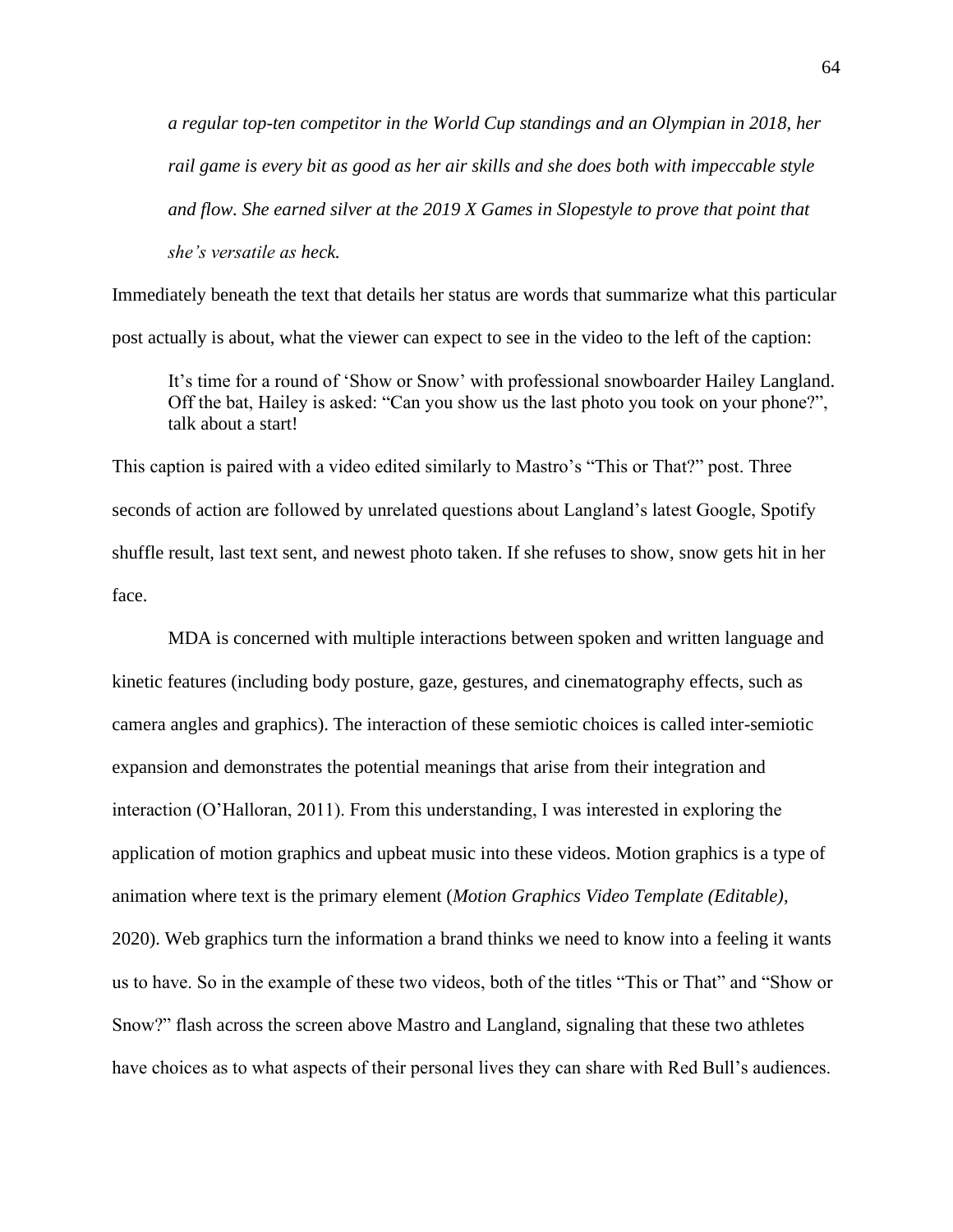That Langland answers all but one question suggests that she is okay showing Red Bull and its followers various aspects of her personal life. Throughout the videos, upbeat music plays, which produces the idea that these games are quick and fun activities. In addition, white graphics and doodles pop up on the screen throughout the videos as Langland and Mastro laugh, dance, and smile during and between answering questions, eliciting a fun and lighthearted vibe and suggesting that both of these athletes are enjoying themselves as they show the us that they are more than simply snowboarding champions whom Red Bull sponsors. They have hobbies and likes outside of sports, that at least during these posts, are more important to know about than the sports themselves. In that way, these videos position snowboarding as part of the whole lifestyle package that Langland and Mastro enjoy.

Supporting this notion of lifestyle discourse was the repeated use of a hashtag series, #skatelife #surfinglife #bikelife #lakelife #climbinglife, and #mtblife across Instagram posts. These hashtags are spin-offs of the original "salt life" idea, which is defined as "an authentic, aspirational and lifestyle brand that embraces those that love the ocean and everything associated with living the 'Salt Life'" (*Salt Life::Delta Apparel, Inc. (DLA)*, n.d.). Such an association indicates these athletes live the good life and do what they love with respect to their sports. They are not just competing or performing sports; they are living all of the aspects associated with, for example, climbing, or surfing, or skateboarding. For example, an October 19, 2019, Instagram post shows mountain biker Tahnée Seagrave clearing high jumps on the Utah desert trails with a caption, shown in Figure 4.4. The most illustrative example of this lifestyle discourse is the April 18, 2019 Instagram post of skier Michelle Parker as she gives a tour of her truck she has converted to use as a camper. A 3-minute, 7-second video accompanies the caption, shown in Figure 4.5.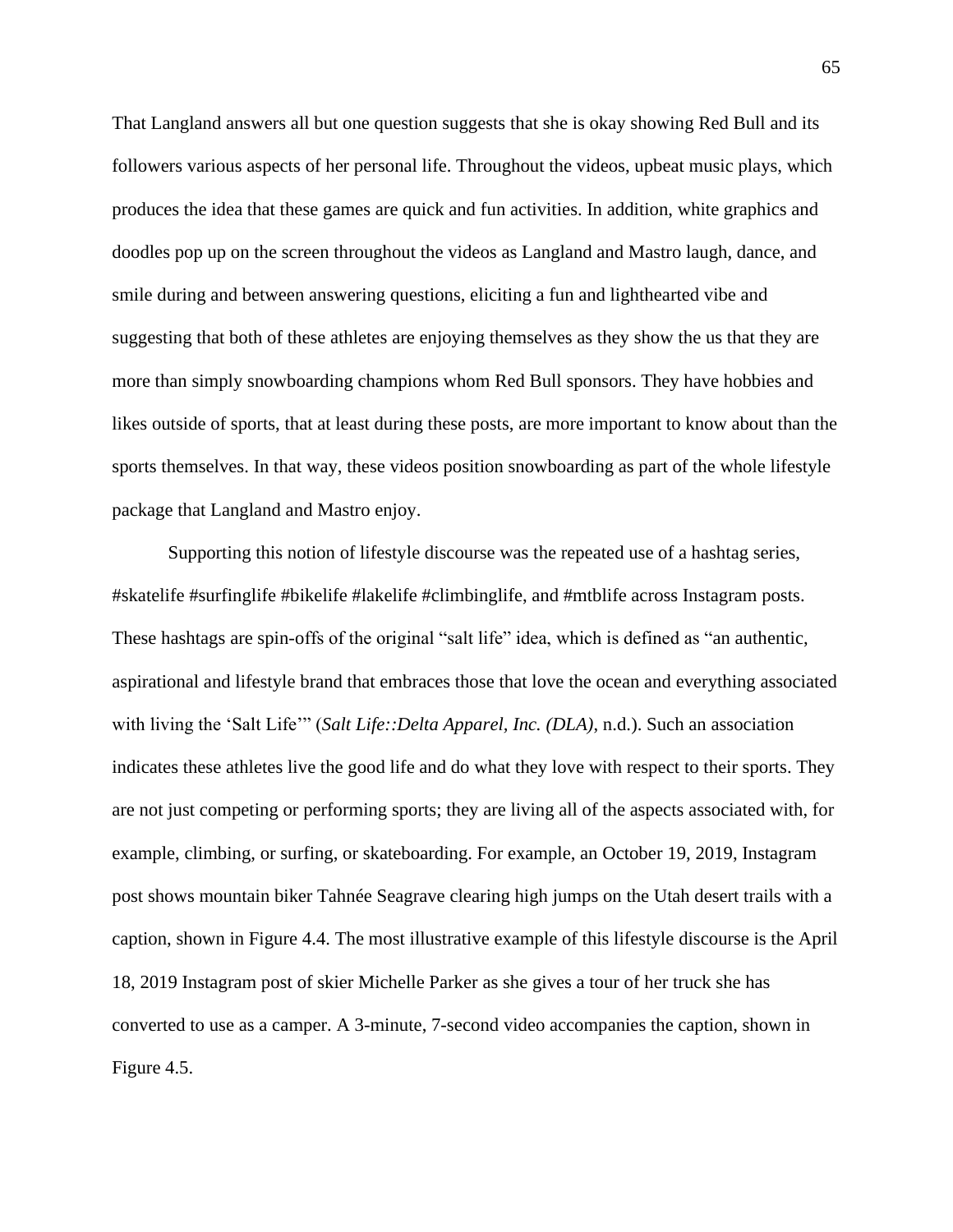

89w

# **Figure 4.4 Instagram post, dated October 19, 2019**

*Red Bull's Instagram post of downhill mountain biker Tahnée Seagrave, date October 19, 2019*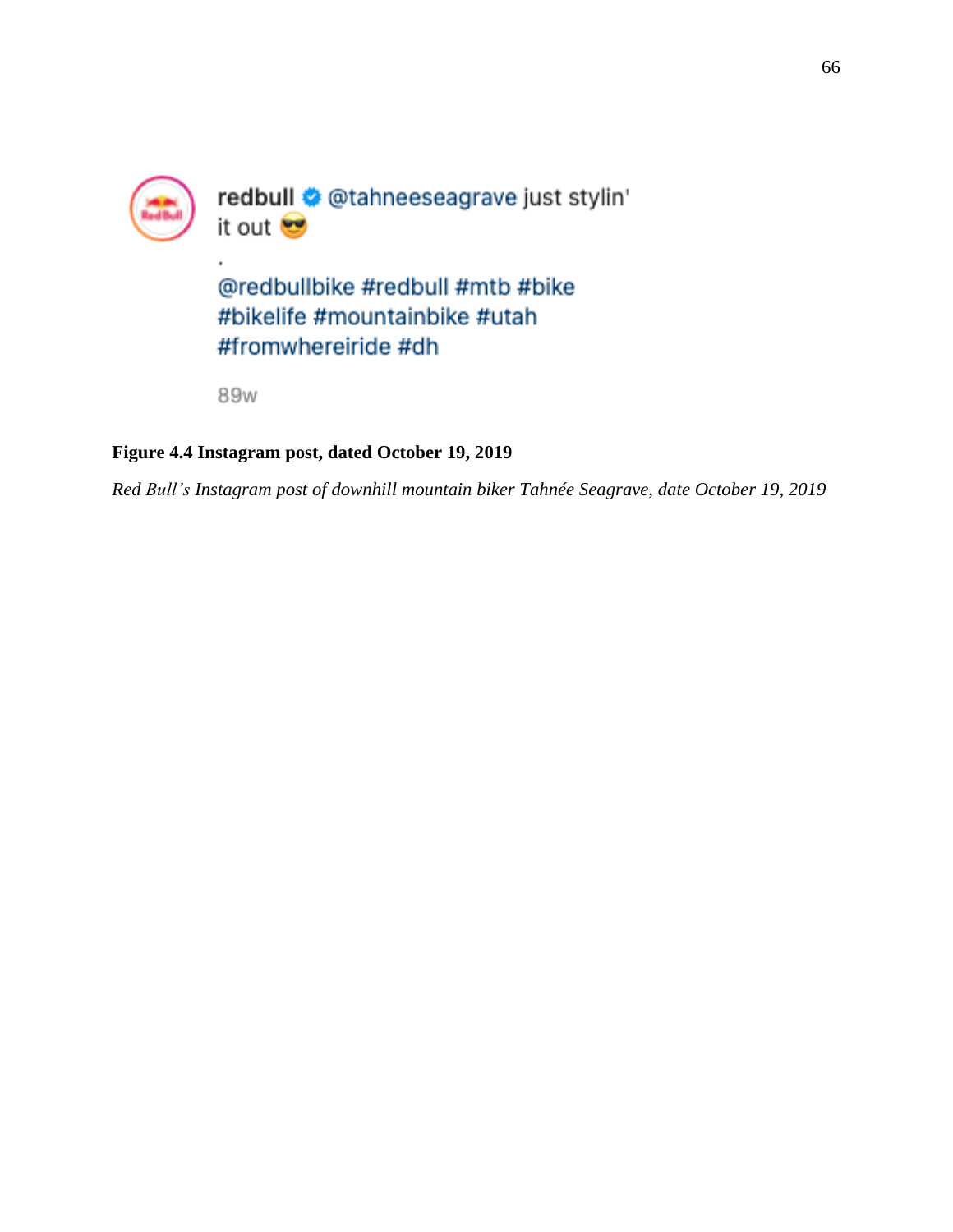

redbull Pro-skier @myshellparker gives us a tour of her off-season adventure maker

Take a look inside @myshellparker's fully loaded camper that she hits the road in while she's not in powder mode. ۰

# **Figure 4.5 Instagram post, dated April 18, 2019**

*Red Bull's Instagram post of big mountain skier Michelle Parker, date April 18, 2019*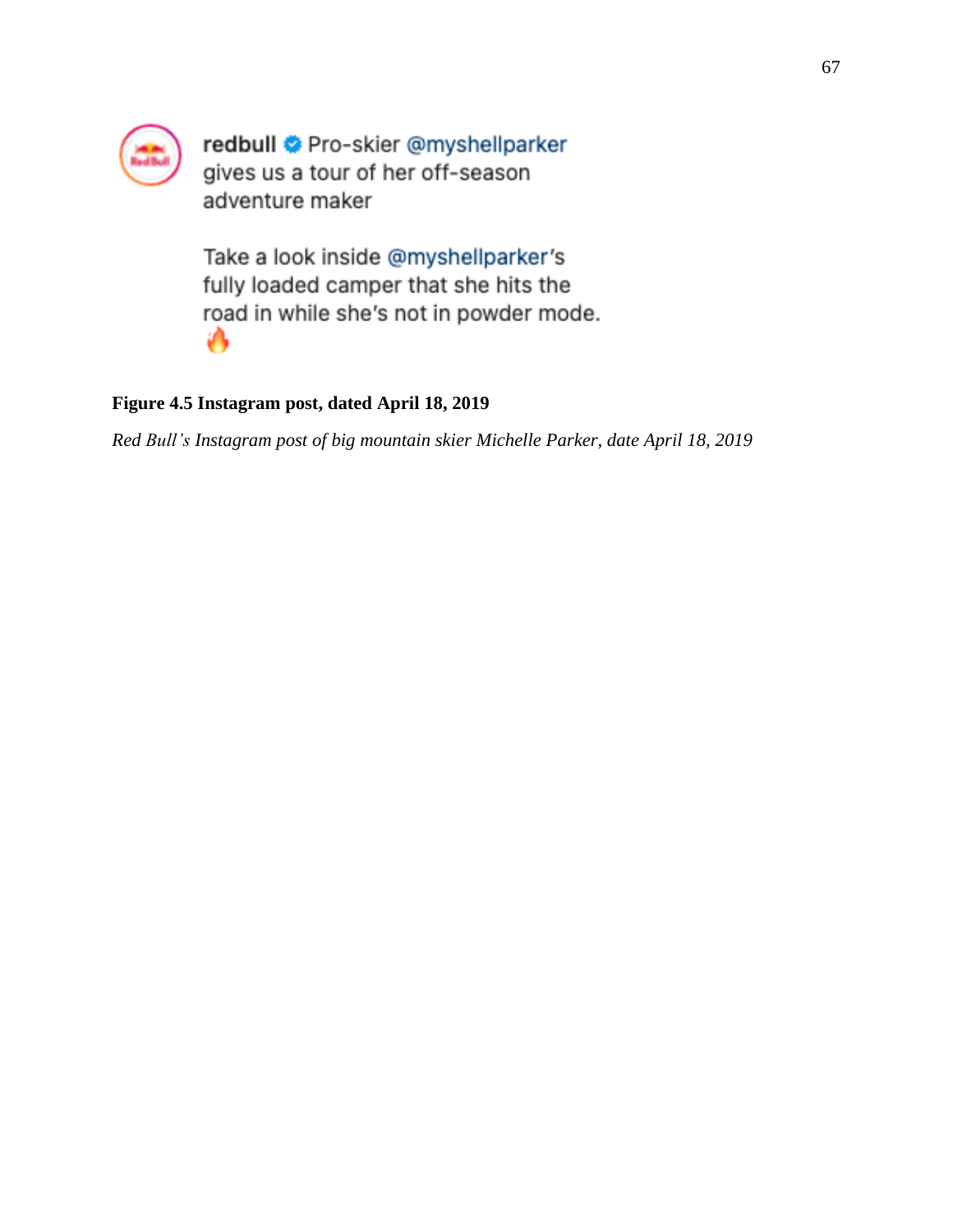After a quick few seconds of her skiing, the video transitions with Parker in the kitchenette space of her sprinter van pulling out two kazoos and a toy whistle from a metal-weave basket and saying, "We have a couple of kazoos for the campfire, and this whistle which is fun." She pulls on the whistle to make a sound and laughs, concluding, "that's a good one." Parker goes back into the metal basket and grabs a pair of gag glasses with the large nose and thick black eyebrows, saying "I also always like to have funny glasses on me. I don't know why; I just like them." The camera jumps to Parker wearing a pair of sunglasses rimmed with "okay" symbols, and she laughs while holding up the same gesture with her own hands. As Parker is putting away glasses, the camera zooms out to show a fuller first-look of the truck camper's insides behind her: pine wood walls, a Western-style baby blue throw blanket with white tassels on top of a wooden platform bed, oversized white comforter and pillows that complement the throw blanket. The space has a cohesive Southwest-boho look. Parker laughs one more time before the screen splits into a shot of the earth in space with jazz rock playing. The camera zooms into the earth and onto a side-view sketch of a white van emblazoned with the words, "Red Bull VAN LIFE."

The remainder of the video is Parker walking through all of the features of her truck camper setup, which include a semi-custom Capri 8-foot Retreat model camper top (MSRP starting at \$16,495) on a long-bed, four-door cab Toyota Tundra (MSRP starting at \$41,000), and a Specialized Stumpjumper mountain bike inside (MSRP starting at \$4,200). No skis, the gear for which Red Bull sponsors her, are found in the video, supporting the notion that this is a lifestyle video, not a sports video. In addition, she shows all sorts of little things similar to the glasses and kazoo that seem to provide an inside look into Parker's life beyond skiing. We see her essential oils, books, camera, and ukulele, items she calls "essential." As she puts it,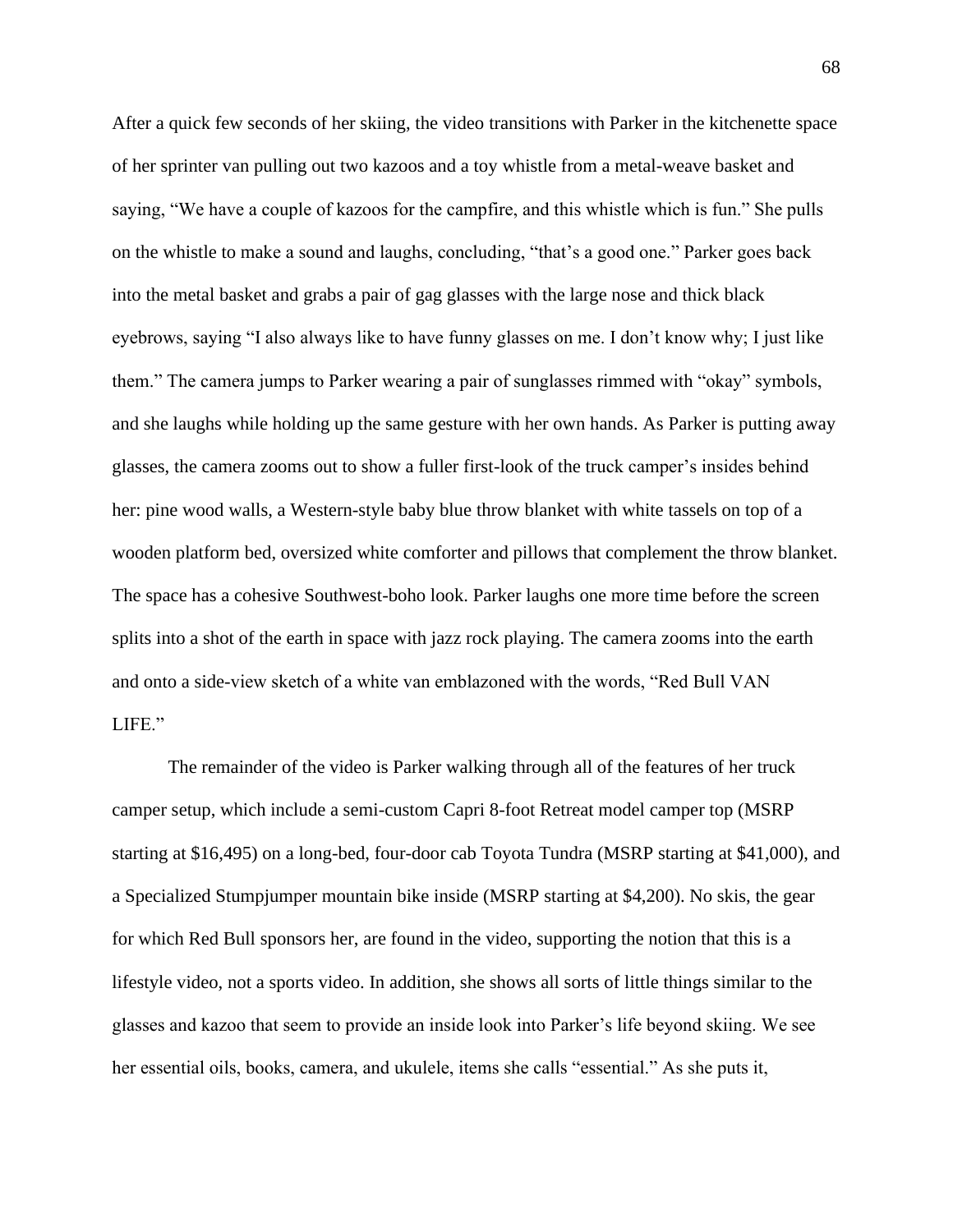One of our goals was to keep it [camper design] really simple, more time to play music and read your book and take photos or whatever it is….this camper opened up the opportunity to travel more and have more adventures and opportunities that are suitable to my *lifestyle…*.being outside and exercising is something that I need to maintain my *personal happiness*, and so this vehicle has made it much more accessible, and that's a beautiful thing.

# **The Formation of Empowered Sisterhood**

The cornerstone of postfeminist sensibility's success in postmodern societies is the perception that feminism as a movement has succeeded and equality achieved (Gill, 2007; Harrison, 2019, Toffoletti, 2016). While the findings from this study were broadly consistent with that notion, there were still media references to lingering inequities that female action sports athletes faced. However, these instances are undermined by neoliberal discourses by positioning the athletes as overcoming adversity by themselves through being rational, calculating, and entrepreneurial agents. For instance, Brazilian skateboarder Leticia Bufoni was described several times in both her bio web page and YouTube video (March 11, 2019), as "breaking down barriers for women," apparently through mere participation in the sport at an elite level. In addition, the bio page headlines with an image of her hitting a trick, bright pink hair flying, and a quote saying "Chase your dream and never give up!" The exclamation point suggests powerful emotional, discursively pushing viewers to pursue this idea, which demonstrates Gill's (2007) argument that in postfeminism, "the individual must bear the full responsibility for their life biography, no matter how severe the constraints upon their actions, (p.163). This idea is supported by a success story in paragraph 5 of the biography, which details Bufoni's decision (read, ability) to move from São Paulo to Los Angeles to pursue skateboarding full time, while in high school, and officially achieve (financial) success once she earned the \$25,000 prize in the Maloof Money Cup.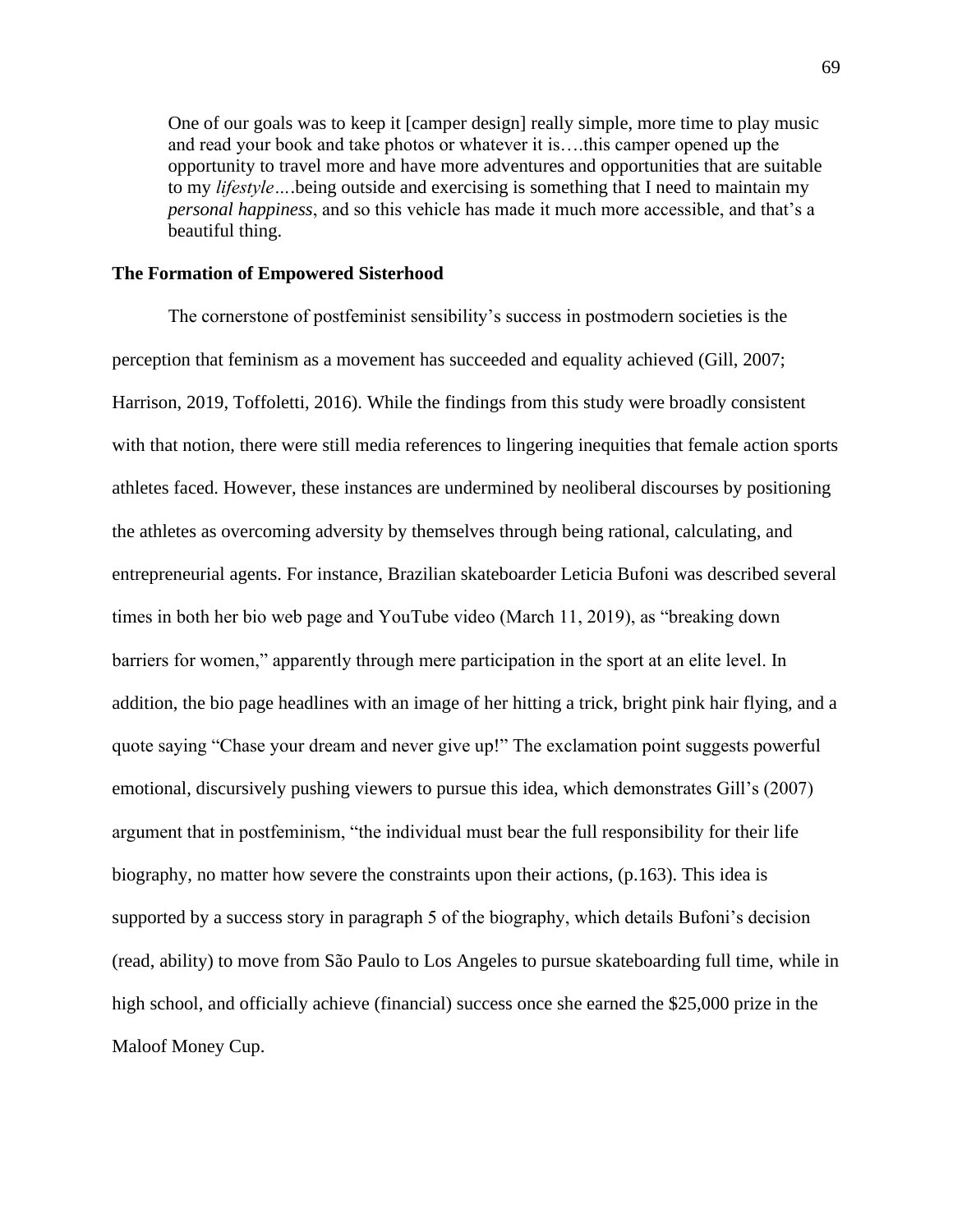Once achieving financial success, many of the seasoned athletes in Red Bull's roster

began efforts at teaching other girls or women how to do the same sport as a means of

empowering them. For example, pro surfer Carissa Moore was quoted in her bio page as having

starred in a documentary, *Riss*, which was centered around issues of body image:

I want to leave a message that I love surfing and I get to do what I love, but I've also gone through a lot of challenges. I want other girls to know I understand what they're going through. I want to empower women to believe in themselves and do what they love. (par. 16)

Recently, Carissa founded a charity that offers girls opportunities to learn about surfing and much more.

We're starting with a small mentorship program at home. The goal is to give back and encourage them to be strong, beautiful, confident young women—and also to give back in turn. Eventually we hope to do it on a bigger scale, like an exchange program with girls coming from all over. I think that's how you can really make the world better, by sharing your stories. (par. 18)

Other examples of bringing up other girls through their success include Olympic mountain biker Jill Kitner coaching women's bike camps (bio page), and freeride skier Michelle Parker launching a women's avalanche clinic (bio page). Cross country mountain biker Rebecca Rusch launched a series of female rider initiatives that she calls the SRAM Gold Rusch Tour (bio page). The series includes an all-girls mountain bike camp, race and training clinics at Sea Otter Classic, and other events for women. According to Rusch on her Red Bull bio page, the aim of these events is simple: "It's about getting more women on bikes and also building a network and giving them a voice" (par. 2).

The most notable example of women bearing the full responsibility for achieving equality is the YouTube video that was posted November 25, 2019, titled "Meet the Women Pushing Freeride MTB Boundaries | Originate With Michelle Parker." The 10 minute, 23 second video is about Red Bull skier Michelle Parker connecting with mountain biking's "top female riders [at]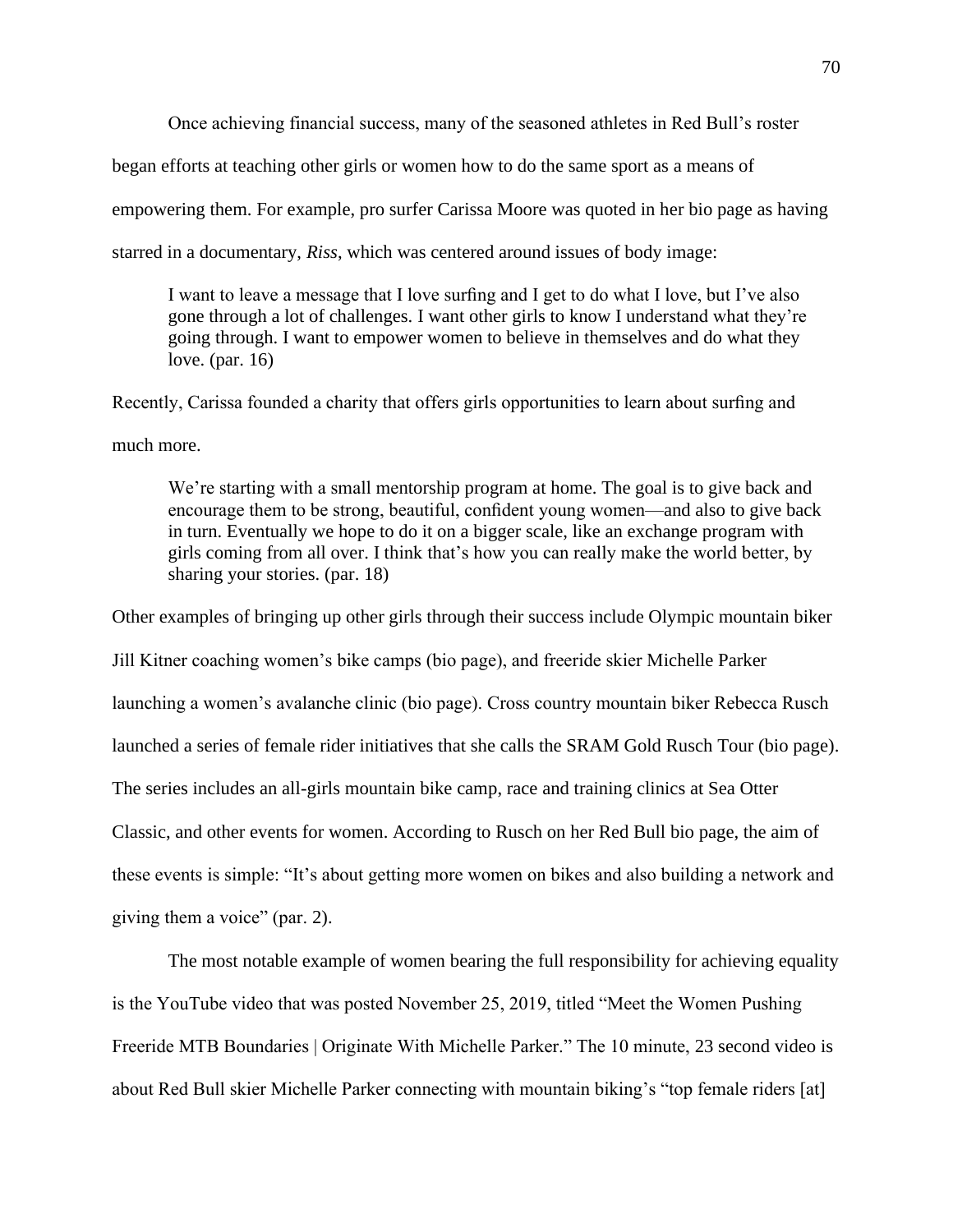Virgin, Utah—the birthplace of Red Bull Rampage, the biggest show in free ride mountain biking..." (video caption).

The screen opens with an aerial view of Parker cutting through the dense temperate rainforests of the Pacific Northwest. The next 30 seconds show a mix of aerial views, close-ups and zoom outs of Parker grinding around berms, clearing jumps, and down the steep trails before soft music begins and she starts talking.

"My interest in mountain biking started as a way to rehab injuries to be honest. It's a place of happiness. And once I get started on something I get really really fired up on it." At :57, the camera pans one last time across the lush green trees of PNW before cutting over to the vast brown Utah desertscape, home to the Red Bull Rampage.

"I think when I heard that formation was happening it became a no-brainer that I was going to be part of it," Parker says as she pops up onto the screen, cast in black and white. "It became an opportunity for me to contribute to women progressing in their sport."

"It's just a style of something that will hopefully widen the opportunity for female freeriding in the future," This time Red Bull mountain biker Tahnee Seagrave is talking. The screen cuts to a profile shot of her, also in black and white.

"Formation is really that forming the future and figuring out what it can look like," now it is Rebecca Rusch, the Queen of Pain and Red Bull endurance rider, speaking.

The camera shifts to a white screen with what looks like black ash falling. The words "ORIGINATE | FORMATION |SEASON TWO | EPISODE THREE" appear in black bold letters as a voiceover says "The gathering of the best female mountain bikers in the industry. There were six of them that were invited. You know at the end of the day it was giving these girls the opportunity to ride on a resurrected Rampage site." By the end of this quote at 1:40, an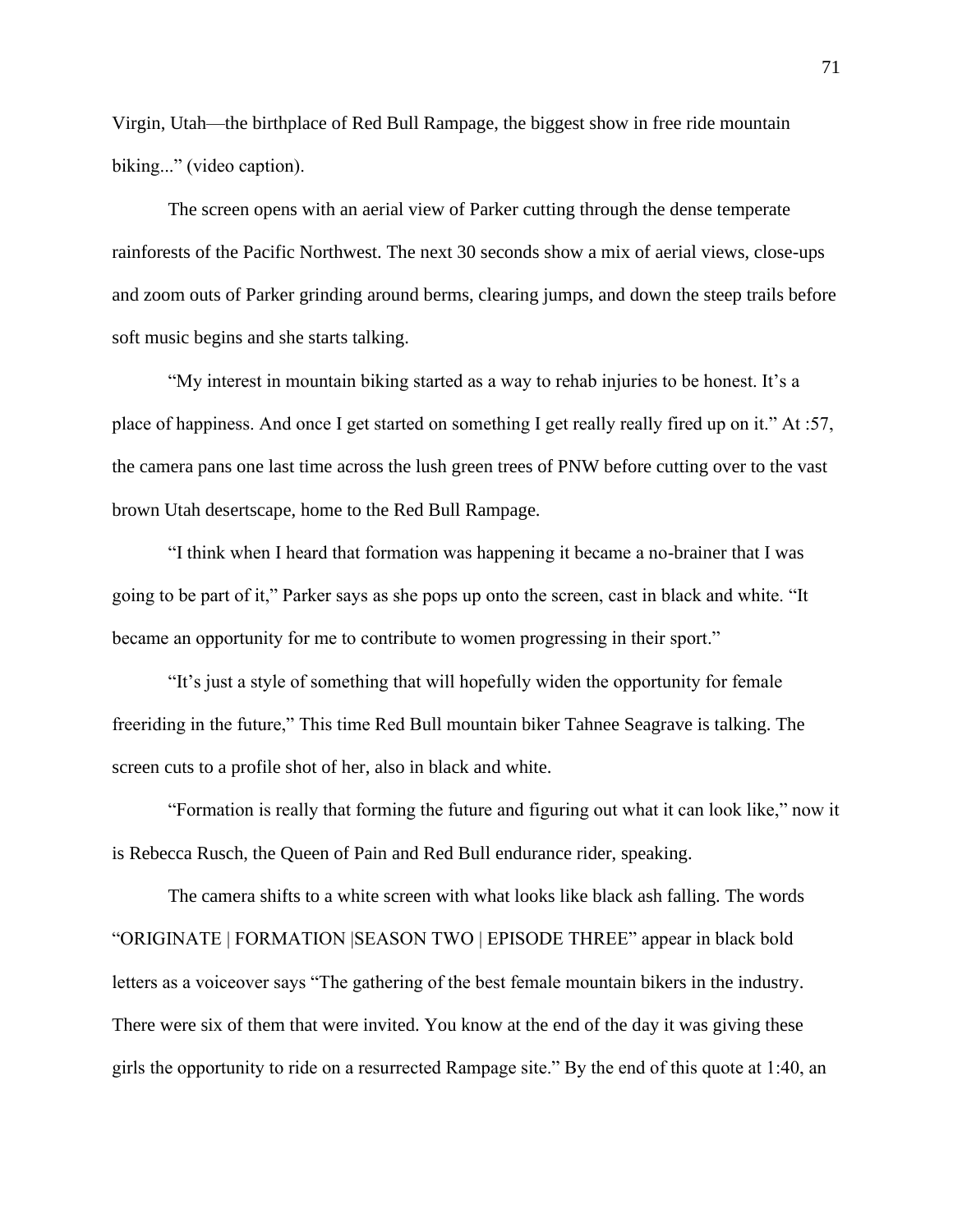aerial shot scans over an old Rampage site in Utah. The camera moves again to a side view shot of one of the female riders—Red Bull's Tahnee Seagrave—sitting on the cliff's edge looking out as a female voiceover says, "Tahnee Seagrave is one of the top female mountain bikers in the world she's consistently on the podium if not winning the world cups."

Another rider in a ponytail with earrings visible is pushing her bike uphill as another voiceover announces her: "Veronique Sandler has been one of these people that girls can look up to and feel like I want to do that I mean she's definitely a pioneer." Another quick cut shows a mountain biker standing and facing the camera, her eyes barely visible beneath the black fullface riding helmet. "I chose Micayla Gatto because I've known her for a long time," the screen finally reveals the owner of the voice, Katie Holden. Holden is a world-renown mountain bike racer and freeride champion and the founder of Formation, a week-long women's freeride mountain biking camp. Holden started it in the hopes of "elevating women's freeriding and to clear the path for the next generation of female freeriders" ("About Holden", n.d., para. 2).

"I know that she is an unreal rider. She's good; she's really good," Holden continues. Then the camera moves to another rider, in all black with her full-face covering her head and face. Holden says, "Hannah Bergeman's kinda like the dark horse; no one knows who she is. She's confident, and she's strong. I mean, I think Hannah's the future.

Another transition to a slow-motion adjustment of a red full-face: "Vaea Verbeek, she's an incredible rider. She's got an insane style, and she's really motivated."

The camera jumps to another rider adjusting her bike goggles as Holden continues, "Vinny's [Armstrong] got insane style, and all the girls really respect her, and she just charges on a big bike."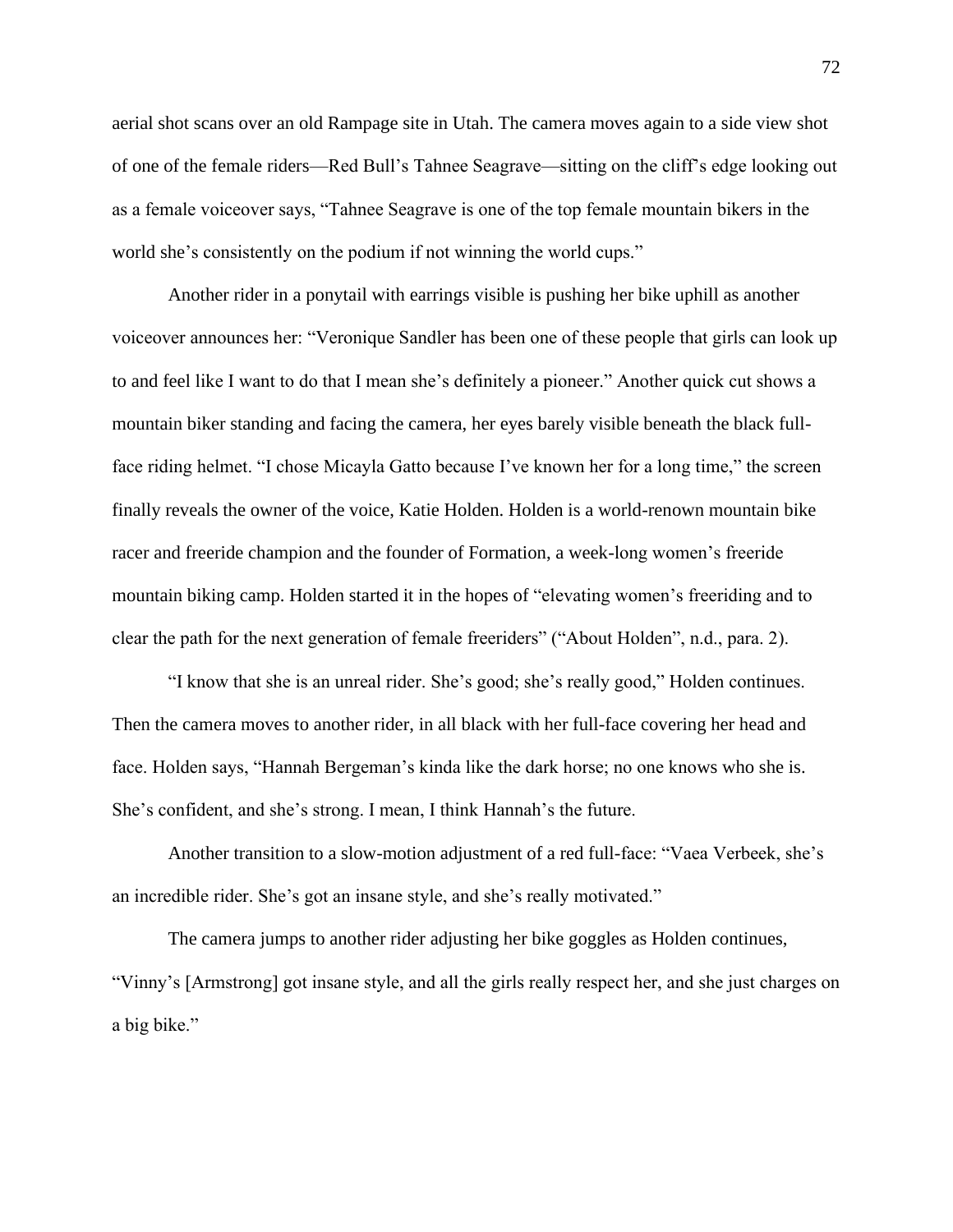The video moves back to a black-and-white profile of Holden looking into the camera and talking: "I feel like Casey [Brown] is this person that makes everything seem possible." Another rider pops up on the screen, looking out over a massive, coniferous-tree horizon as a different voice begins talking:

"From a young age, there was no way to prove yourself as a chick you weren't gonna get into any movies, there was no place for you unless you had proved yourself previously in racing." The camera rests closeup on her face, also cast in black and white, as she stares pointblank back at it, as if challenging those on the other side of the lens. The next two seconds (2:52- :53) carry those words into the next scene, the beginning of a race lineup. The starting line has the words "Proving Grounds" and a wooden 10-foot jump off ramp. The following minute details Brown riding and jumping off the jump track during the competition. During her ride, she crashes on the landing of a "sizable" jump. The video first shows a POV shot of her handlebars slamming into the dirt and bucking her over them. The blue sky and red bike sail across the screen as Brown crashes shoulder and head first into the ground. POV switches into the side view of a spectator who captured Brown's impact.

"Broke my collar bone and bruised my liver," Brown voices over the video of her clutching her arm tightly to her chest as people sprint over to her. "It's just part of the equation when you're riding in an event like this. That was the first time I'd been seen equally, like, as just a rider," the screen cuts back to Brown talking into the camera in black and white, "not like 'okay you're a chick on a bike;' you're just one of the riders. That was really insane for me to see that and be part of that."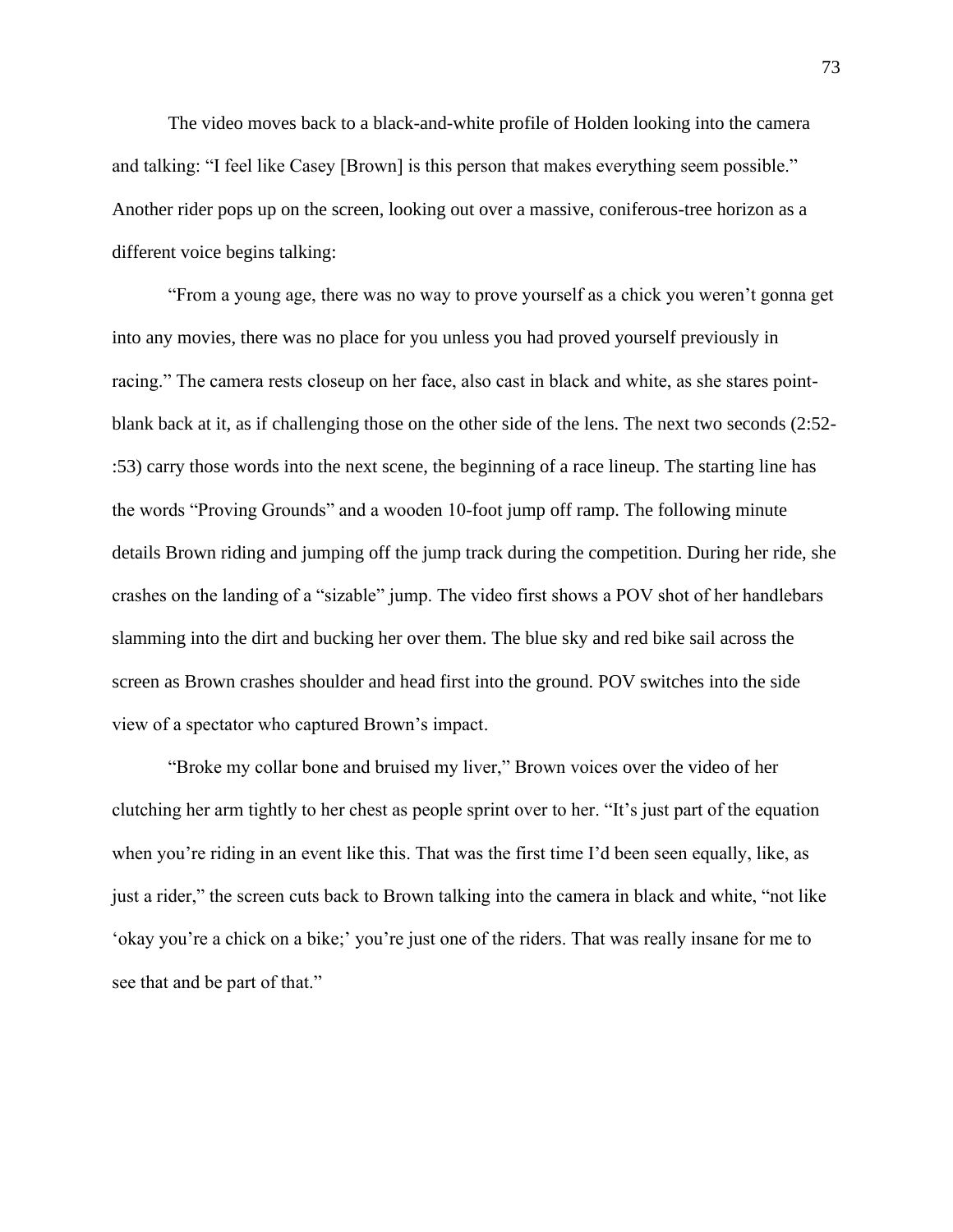The screen transitions back to the Utah desert, where a supermoon floats in the upper lefthand corner of the sky as the setting sun deepens the ochre shadows along a plateau's ridgelines. Brown's voice comes back.

"Even though I'm injured here I'm so stoked to see everyone here, and I just want to do as much as I can to this event. There's been so many opportunities for the racing world, but for the freeride world for women, this [Formation] is the first thing that's really come up that's serious and is gonna have traction in the industry."

The video continues in a similar fashion with the invited riders talking about the opportunity to contribute to creating the Formation event means to them. The camera cuts back and forth between profiles of the women talking and scenes of them surveying the buttes for competition route lines as Gatto remarks, "we're all pros, we've being doing this for quite a while, but many of us have never picked up a shovel and started digging our own lines" (4:45).

"The whole time I've been here, I couldn't stop but think, like, the most comparable place is Alaska for me. It's the same mindset. You're dropping into this steep exposed face, and you really don't want to fall," Michelle Parker, the Red Bull's pro skier, is talking again as the video transitions to a snow-covered ridgeline, where a tiny figure assumed to be her stands facing down the mountain, presumably about to drop down the mountain side. Quickly, the camera moves back to a rider sitting on her bike on top of a desert ridgeline.

"Until you get into the terrain and become more intimate with it, it's really intimidating, and I think that's what these girls experienced."

"It's definitely nerve-wracking, but at the same time I'm feeling pretty confident in what we've built and that it'll work well," says Hannah Bergemann as the camera moves between her and the other riders shoveling trail lines. Shots of the riders digging into the mountain with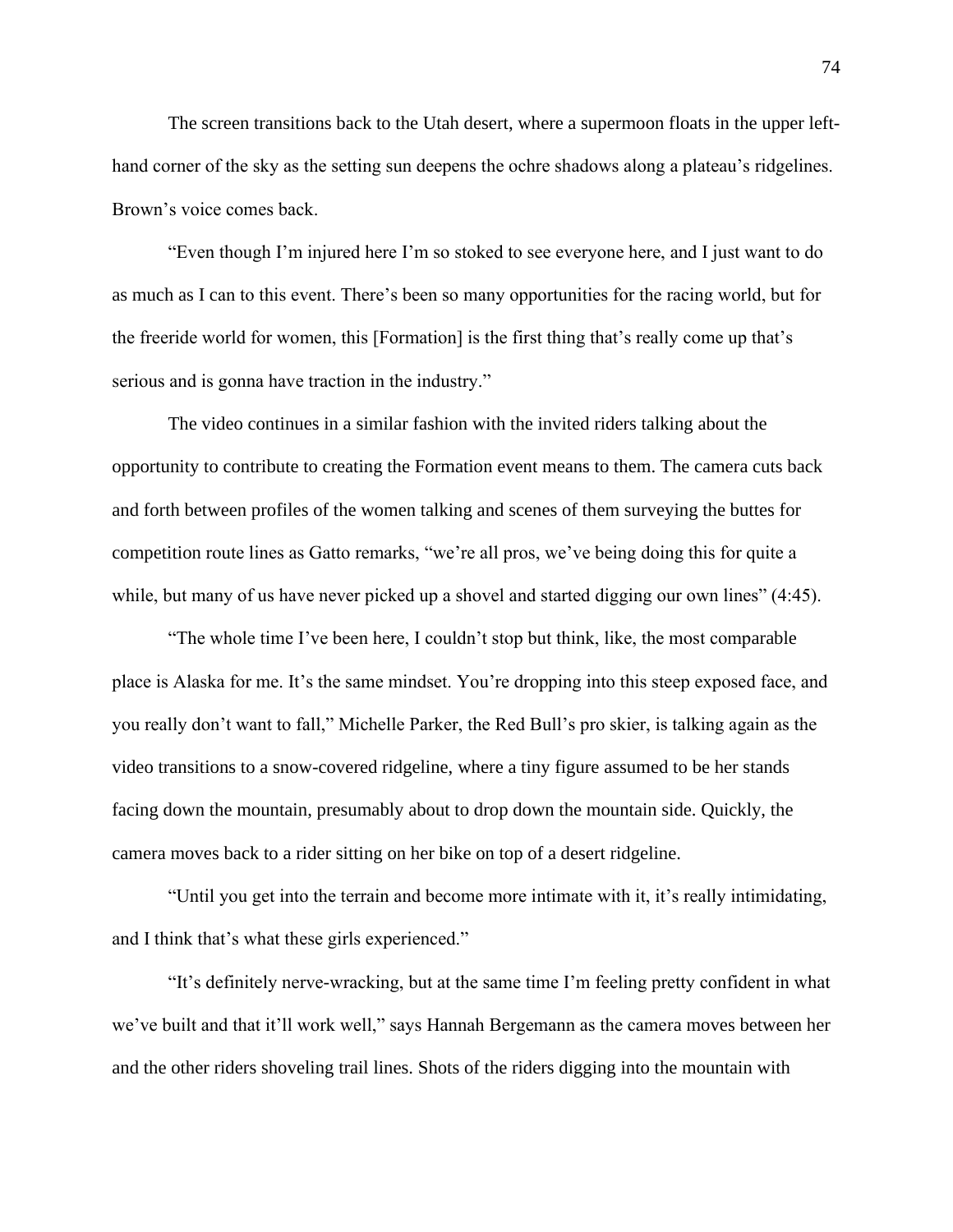shovels, surveying the aretes for routes, and sitting on their bikes looking out are intermixed with words like "intimidated," "super scared, but" "really intimidating, but" "nerve-wracking," "pretty scary," "don't know what to do, but", among others. Bergemann continues,

"It's been sick dialing it in with the other girls, and everyone's hyping each other up to send stuff so it's pretty good vibes."

Michelle Parker says, "I think that Formation is a pivotal turning point for these girls. The world is super interested and I think the world is super hungry like I am to see more women ripping; we want more women out there doing that. We want to see that. We want to experience that with them." Her words suggest that the only thing holding women back up to this point in mountain biking has been the women themselves, not a lack of funding, media visibility, corporation sponsorship, and so on. The Red Bull Rampage is not the only event where women are excluded from competition. Storm Chase, Red Bull Hixpania Hard Enduro, Red Bull Airborne, and Erzbergrodeo Red Bull Hare Scramble are others.

It is not until 6:55, over two-thirds of the way through the video, that a rider finally descends down the steep newly built trail. From now until 9:15, it finally is just mountain bikers jumping off building-sized boulders, balancing along foot-wide ridgelines**,** descending a 50-60 degree trail and clearing 10-foot gaps. The camera moves quickly back and forth between wideangle lens, slow-motion zoom view, and POV footage as fast-paced world music plays in the background. This two+ minutes of video produced nothing short of impressive.

#### **Conclusion**

This chapter outlined the specific ways Red Bull aids in articulating the female action sports athlete as a postfeminist cultural product through various production practices. The analysis featured indicative examples from the dataset that highlight these points. Approaching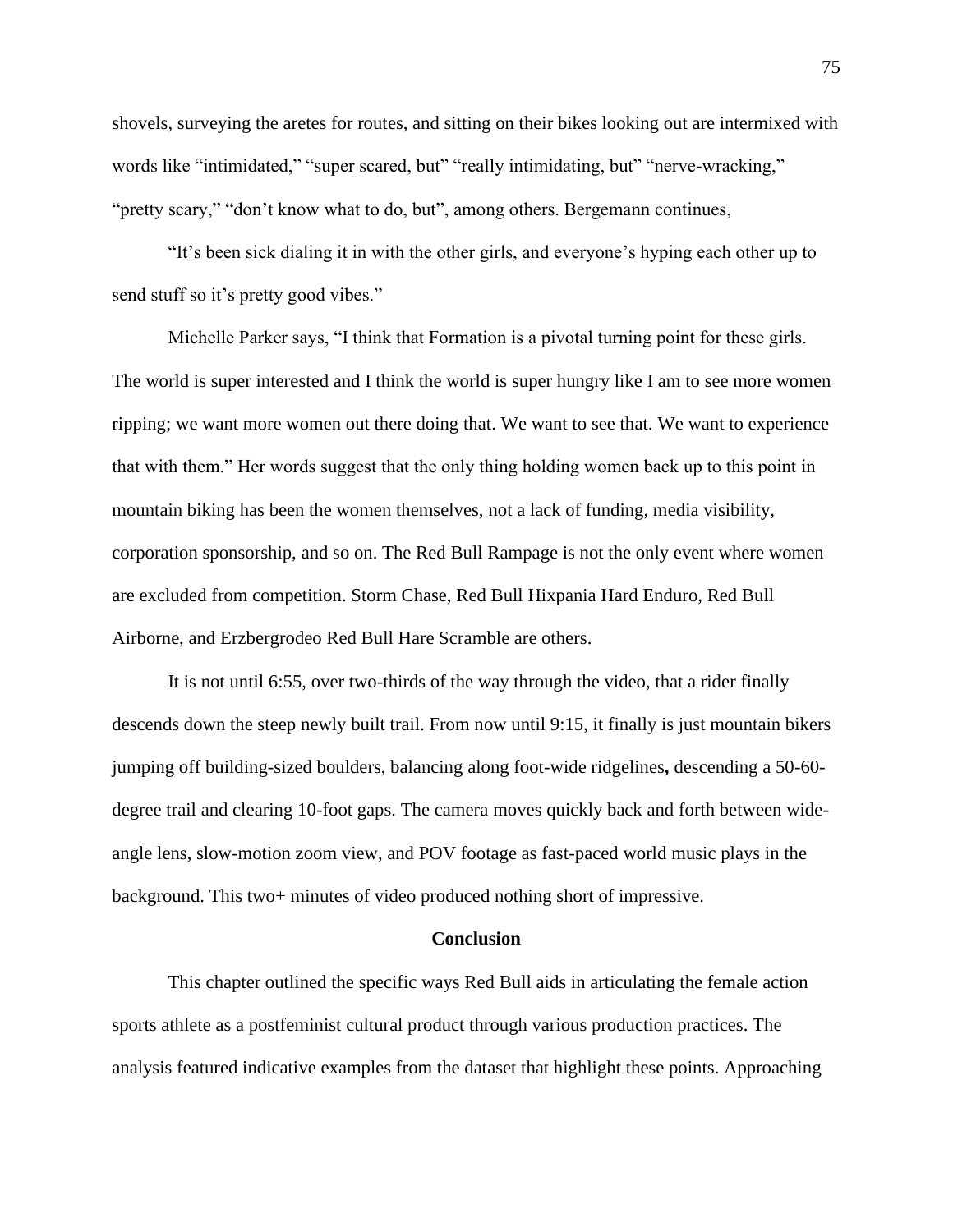media as critical objects of postfeminism allows for the disentangling of contradictions between feminist and anti-feminist narratives in media messages, which may manifest differently across media outlets and types of sports (Thorpe et al., 2017; Toffoletti, 2016). For example, Red Bull Media House produces content about action sports in ways that uphold values such as individualism, creativity, pushing boundaries, risk-taking in the pursuit of personal reward, and in that way it provides a space where those aspects of empowerment are enacted and performed (Baker & Simon, 2002; Fletcher, 2008). Red Bull's female action sports athletes do get to participate in parts of the message of empowerment, for example, by pushing the boundaries of what (these specific, sponsored) women are capable of. While this may appear to be a message of empowerment, women are largely constrained to only those messages. By constraining its sponsored female action sports athletes to postfeminist elements, Red Bull Media House articulates gender in ways that do not give women space to participate in what is empowering about action sports. The chapter details the really important contradictions found in the data that are the hallmarks of postfeminist sensibility. Findings show that although Red Bull attempts to represent its athletes as elite, its content still reproduces postfeminist ideas. As a result, these athletes are discursively constructed to perform a specific embodiment of athletic empowerment that still adheres to heteronormative criteria, such as long hair and feminine mannerisms, underscores their "otherness" in a space where these athletes already are tokens.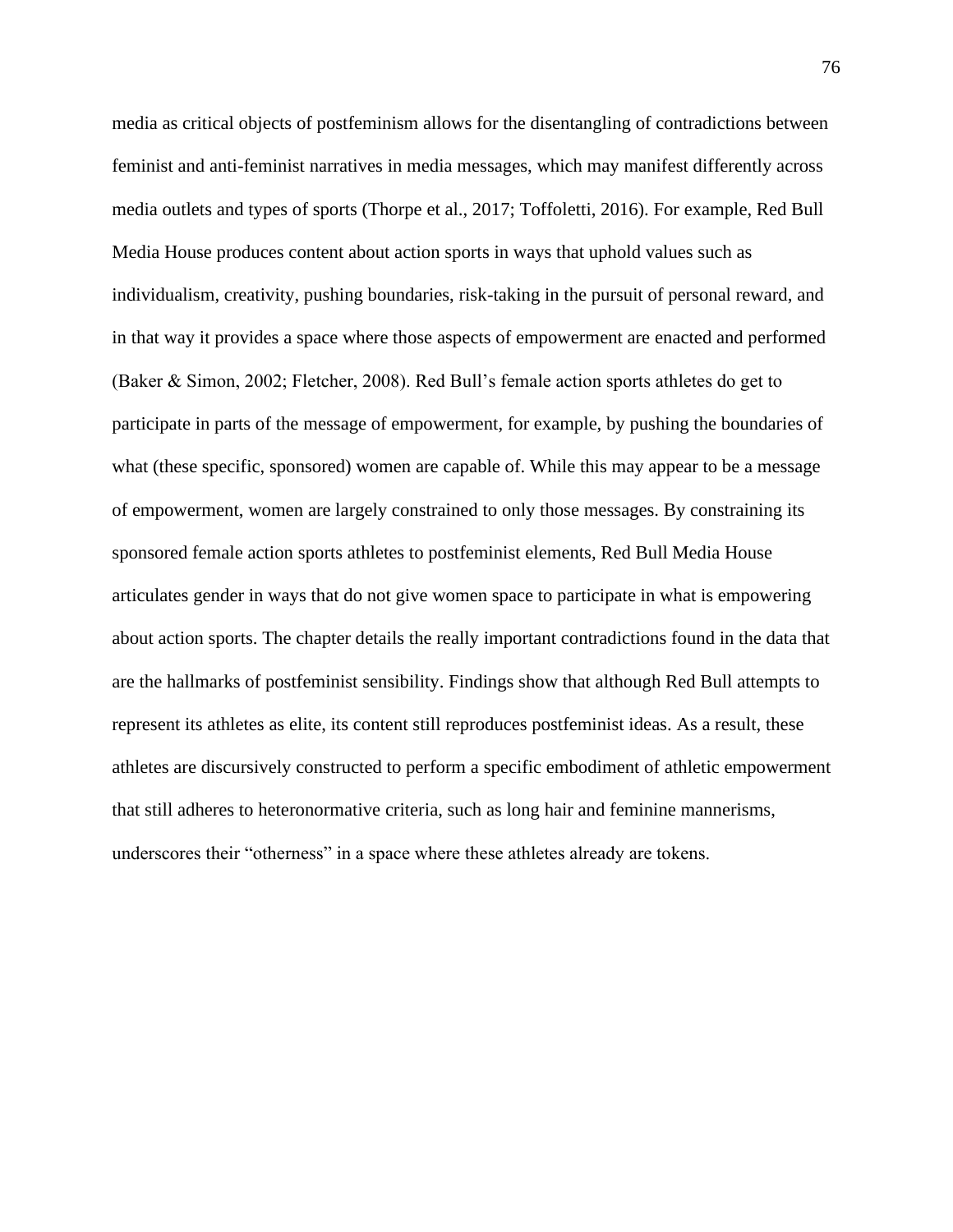#### Chapter V: Discussion

In a context where traditional sports have been criticized for ignoring or trivializing female athletes, it has been suggested that action sports harbor the opportunity to challenge hegemonic representational routines by offering discursive spaces to disrupt normative understandings of gender (Thorpe, 2008; Wheaton, 2015). Because Red Bull Media House is a highly visual and prominent representation of action sports cultures, it is critical to examine where Red Bull's media content aligns with and constrains that potential. In this chapter, I discuss the constitution of the female athletes in mediated action sports contexts as empowered agents, grounding this definition in postfeminist and related ideas, such as popular feminism. Ultimately, findings suggest that while action sports can provide spaces for counter-narratives to postfeminist sensibilities, at least in the context of Red Bull's social media content, action sports ultimately served as a repackaging of postfeminist discourses into different but still supporting narratives. I conclude by arguing that investigating Gill's (2007) dimensions in specific contexts is critical to understanding how in an age that appears to be postgender, difference is reproduced in a way that upholds media sexism and patriarchal interests.

### **Expressions of Dominance**

Red Bull's digital and social media content about the female action sports athletes it sponsors often portrayed them as dominant sportswomen in ways that can be considered liberatory. For example, the biographical header photos of its athletes where they are actively participating in their sports are in stark contrast to the common visuals of women in passive poses, which have been criticized for framing female athletes as passive objects for the male gaze (Fink, 2015; Bruce, 2016). In addition, there were references throughout the dataset to these athletes as dominant forces in their sports, such as Katie Omerod being described as "one of the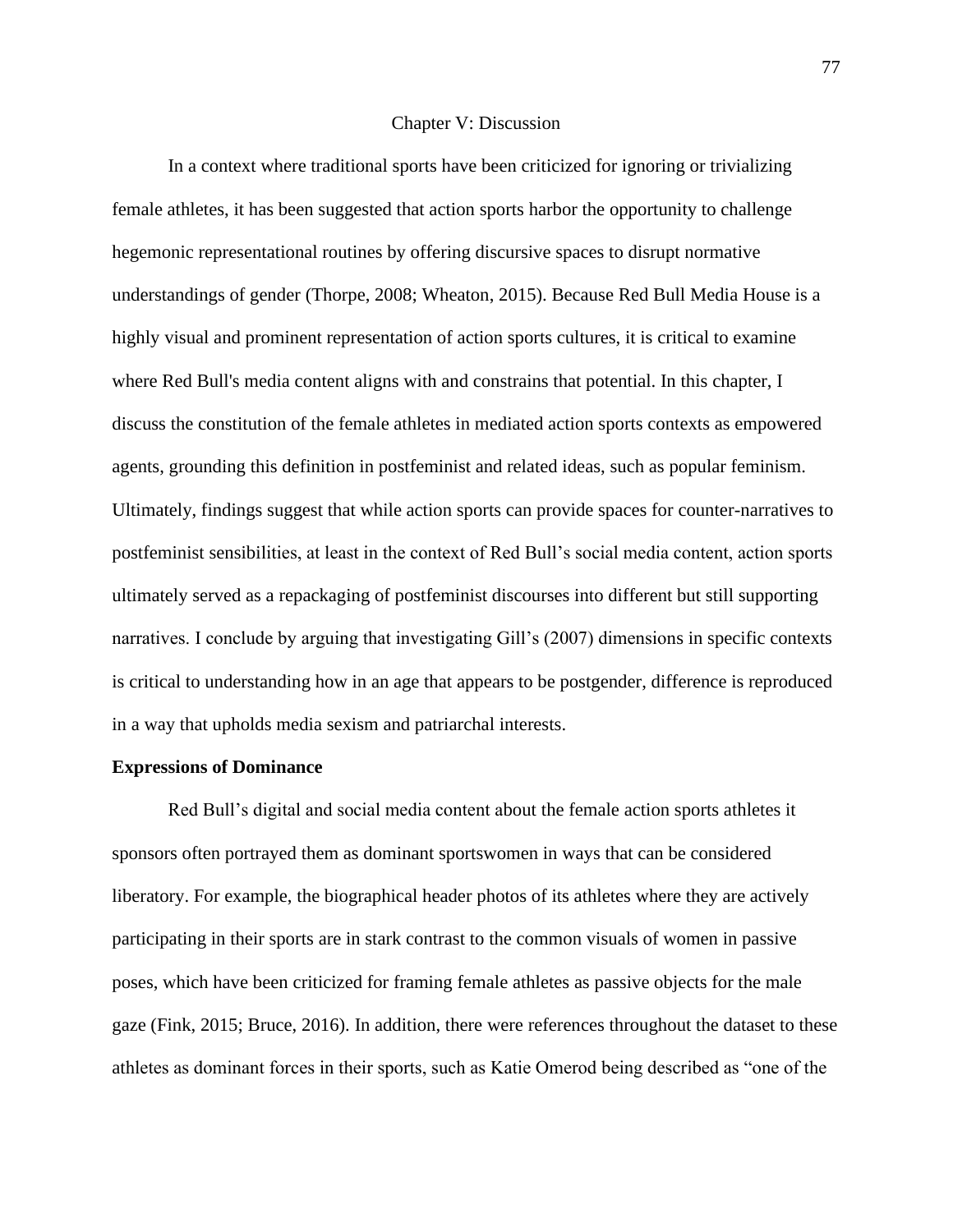brightest talents in world snowboarding." These verbal accolades largely exclude gender markers, accompanied by images that showcase feats of athleticism such as big-air snowboarding tricks and powerful turns on waves. Such renderings counter the tendency in mainstream sports media to represent female athletes with a visible fragility and a sort of "conventional feminine vulnerability" that ensures they stay sexually desirable to men (McRobbie, 2008, p. 79). Red Bull produces content about action sports in ways that uphold these niche sports' values such as individualism, creativity, pushing boundaries, risk-taking in the pursuit of personal reward, and in that way it provides a space where those aspects of empowerment are enacted and performed (Baker & Simon, 2002; Fletcher, 2008). The female action sports athletes do get to participate in parts of the message of empowerment, for example, by pushing the boundaries of what (these specific, sponsored) women are capable of.

While some of the findings from this study demonstrate the potential of major action sports media to represent female athletes in liberatory ways, what marks Red Bull's social media and website content as objects of postfeminism as a sensibility is "the entanglement of both feminist and anti-feminist themes within them" (Gill, 2007, p.149). Gill and the sports feminist scholars informed by her work have sought to respond to the increasingly complex framing practices by media that can no longer be defined simply as "good" or "bad" (Toffoletti et al., 2019). In that same vein, I argue that we must look beyond even individual images, an approach that enabled me to determine that even though Red Bull did produce some powerfully athletic content, these depictions were destabilized overall with postfeminist sensibilities of individualism, consumerism, and heteronormative femininity.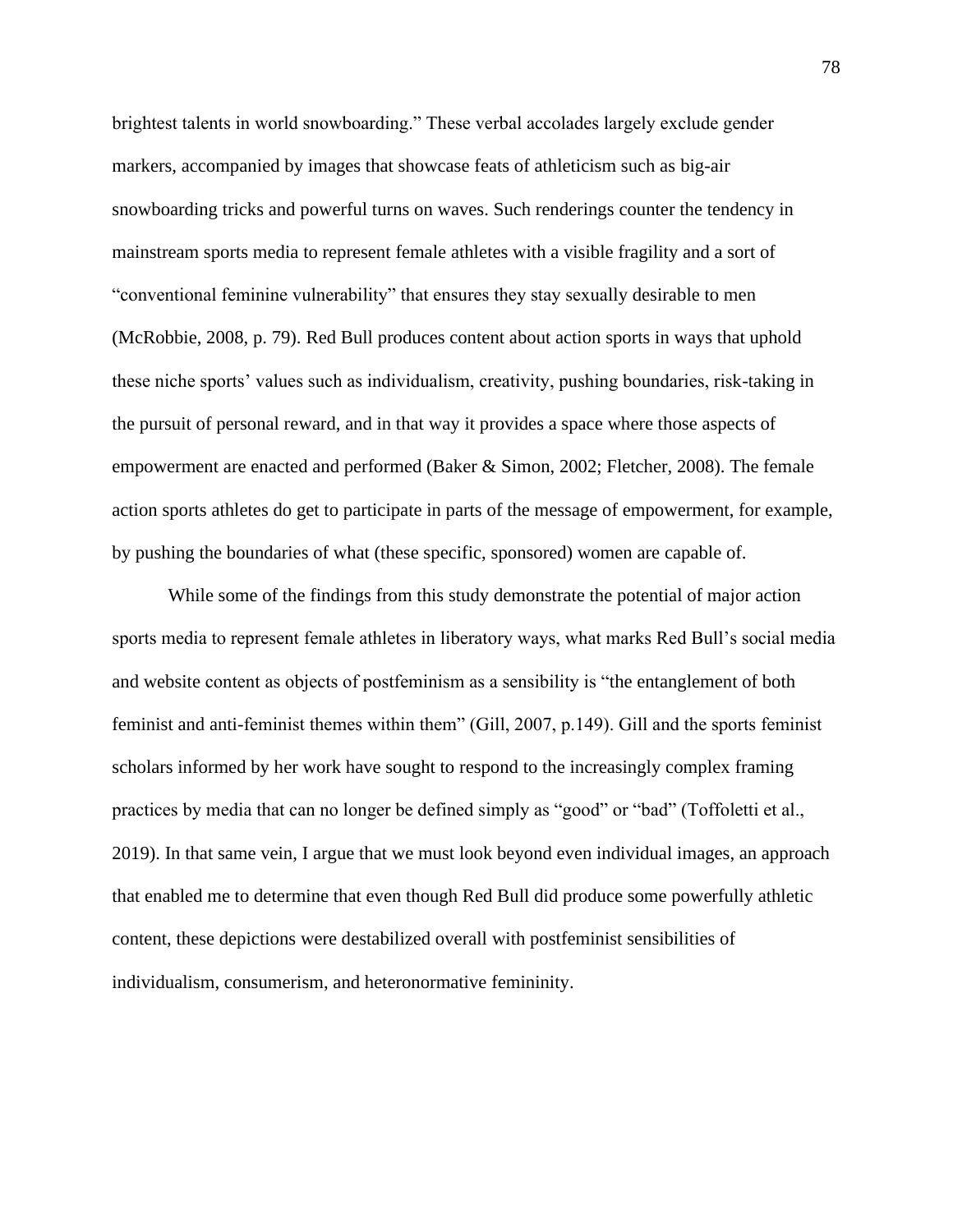#### **Femininity is More Than Sexy**

I sought to identify how Red Bull's social media and web page content included a range of modalities that expand on postfeminism's emphasis that femininity is inscribed solely from the body. One aim of this study was to explore any possible new or alternative narratives for female athletes in sports media, which is important to understand given that individual athletes may be constrained to appear in certain ways they think will earn them sponsors (Thorpe et al., 2017; Toffoletti & Thorpe, 2018a, 2018b).

That Red Bull sponsored 77 female action sports athletes over 2019 but only highlighted 23 of them gives an insight into the kinds of qualities women athletes must possess to gain visibility by the action sports media mogul. Many of the athletes who were featured in the social media posts have long blonde or honey brown, sun-kissed hair. They have lean, lightly tanned (white) bodies that are in bikinis while surfing and sports bras and form-fitting tights while working out. Such physical attributes have been remarked as signifiers of idealized youthful, white, western femininity (Gill, 2007; Thorpe et al., 2017; Toffoletti & Thorpe, 2018a, 2018b). Red Bull's social media and YouTube content over the course of 2019 functions to produce an image of a female action sports athlete worthy of sponsorship and visibility according to athletic prowess, for sure, but more importantly a prowess that is coupled with heteronormative standards of femininity, which represents a pattern that aligns with previous scholars' observation that sportswomen are granted visibility in digital spaces based primarily upon their ability to meet white, heteronormative standards of beauty (Banet-Weiser, 2012, 2015; Toffoletti & Thorpe, 2018b). Ultimately, these findings suggest that despite its potential to produce new and alternative representations about its female action sports athletes, Red Bull's Instagram posts and YouTube videos indicate little to no challenge to current discourses of dominant femininity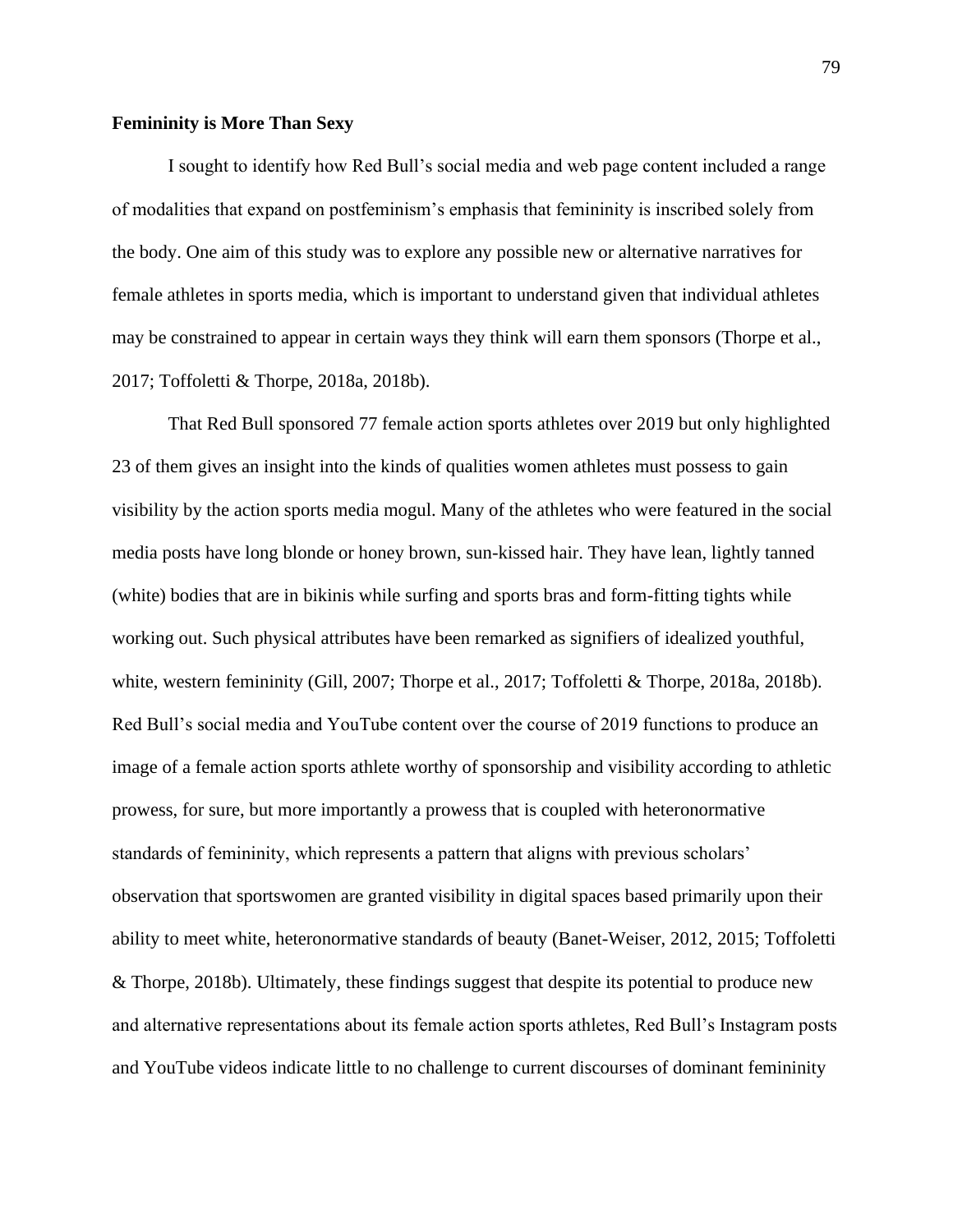that benefit constructs of whiteness, heterosexuality, and youth, among other characteristics (Bruce, 2016).

I understand that a growing number of scholars critique postfeminist sensibility's common application for centralizing whiteness, youth, heterosexuality, and middle-class into the primary focus of research (Butler, 2013; Dobson, 2015; Dosekun, 2015; Ferreday, 2008; McCann, 2015; Pilcher, 2016). Yet, I think it is important to still consider this nexus as it provides a way for exploring how white supremacy is maintained in the institutions of western societies. For example, that this analysis found that white, young, heternormative female athletes were the ones most often represented by Red Bull social media content demonstrates the usefulness of action sports media as a site for a postcolonial analysis of postfeminist media culture and sports (Gill, 2017).

# **Lifestyle as "Evidence" of Empowerment Through Choice**

Lifestyle has been defined as

individuality, self-expression, and stylistic self-consciousness. One's body, clothes, speech, leisure pastimes, eating and drinking preferences, home, car, choice of holidays, etc., are to be regarded as indicators of the individuality of taste and sense of style of the owner/consumer (Featherstone, 1987, 55).

Lifestyles both affirm a sense of identity or self and differentiate individuals from each other, solidifying a power hierarchy among social groups (Binkley, 2007). In modern, capitalist societies, the focus on lifestyles have been gaining prominence as everyday choices become seemingly unconstrained. This growth has been attributed to the decline of mass production and consumer uniformity and the increasing cultural desire for personalized consumption (Binkley, 2007). This combination has resulted in what Binkley refers to as "consumer lifestyles, which render personal identity a project of personal choosing" (p. 112). Lifestyles serve as the expressions of choice and agency that a self-aware individual adopts for her body, happiness, and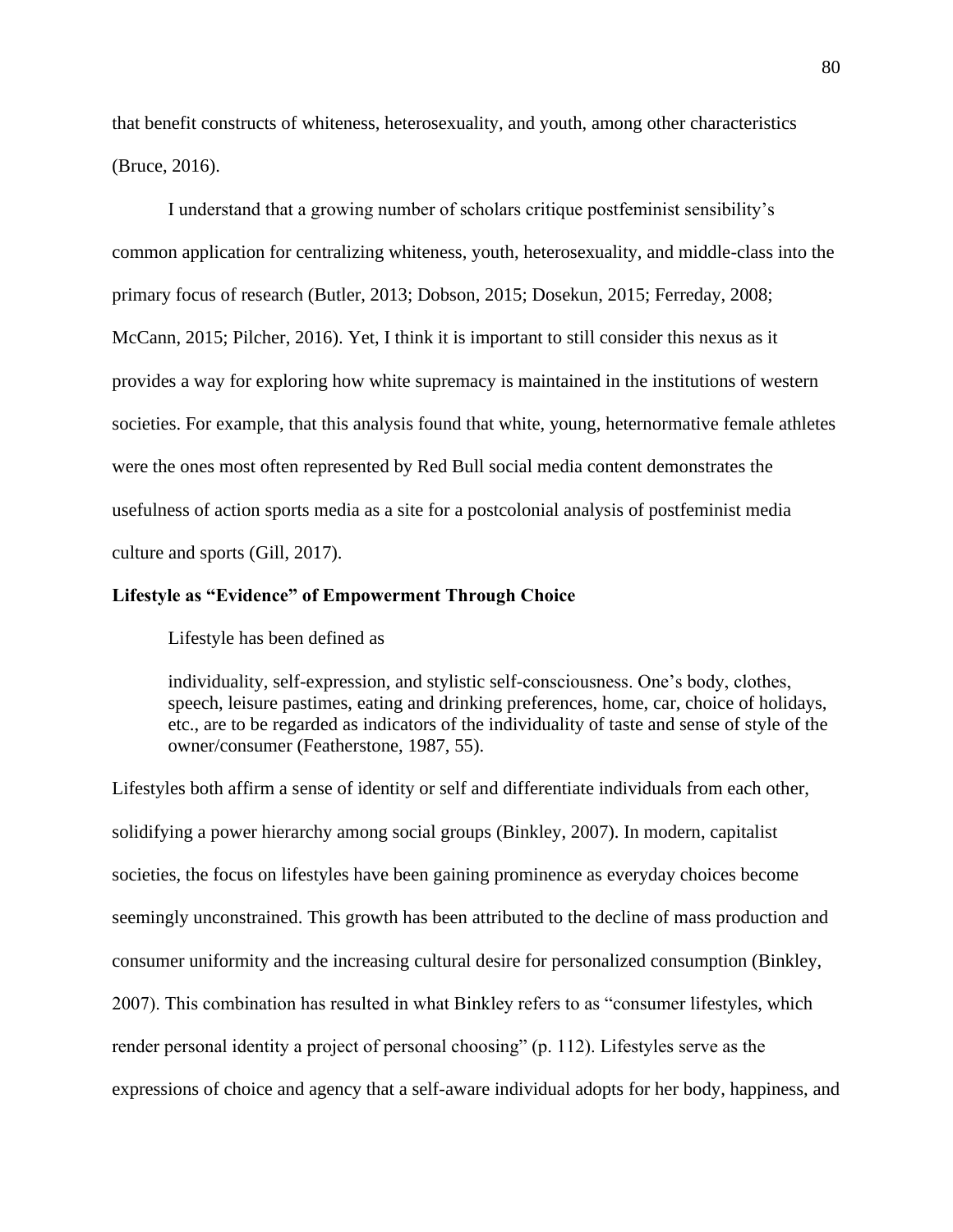life as a point of creativity or aesthetic investment. However, underneath this appearance of choice are the "inscriptions of social power and reproductions of social structures through which hierarchical symbolic boundaries are maintained, and through which the stratification of social groups is reproduced and naturalized (Binkley, 2007, p. 114).

In this way, lifestyles can join several courses of critical analysis together through examining individuals' subject positions while also considering the structural constraints that ultimately limit those positions. The concept of lifestyle provides a key entry point in critical discourse analysis research by providing a link between "macro level considerations of social structural and micro level considerations of creativity, choice, and identity" (Binkley 2007, p. 114). In particular to this research, the female action sports athletes are often positioned as neoliberal citizens who "choose" "adventure" and define their success in accordance with neoliberalism and capitalism. Success is measured in sponsorships and souped-up adventure rigs. Red Bull as a brand typifies an "adventurous" ideal that, while seemingly effortless and carefree, actually requires class privilege to achieve and maintain, while its social media and web page content contribute to the making of the ideal female action sports athlete as postfeminist through "adventurist" discourses. For example, the Instagram posts and YouTube videos with #vanlife and similar #life hashtags suggest a self-expression that is privatized, which gives the impression that these athletes are in control and can make personal choices in how they live. In showing us aspects of their personal lives, such as Parker's vans, Langland's texting habits, and Mastro's favorite people to hit the slopes with, these posts display a carefree lifestyle, full of adventure, travel, and friends essential to these athletes' personal happiness, as Parker put it. Such content suggests that structural, institutional, and cultural barriers to sportswomen have largely been eradicated. Life is now open and exciting, and these athletes are free to do and be as they like,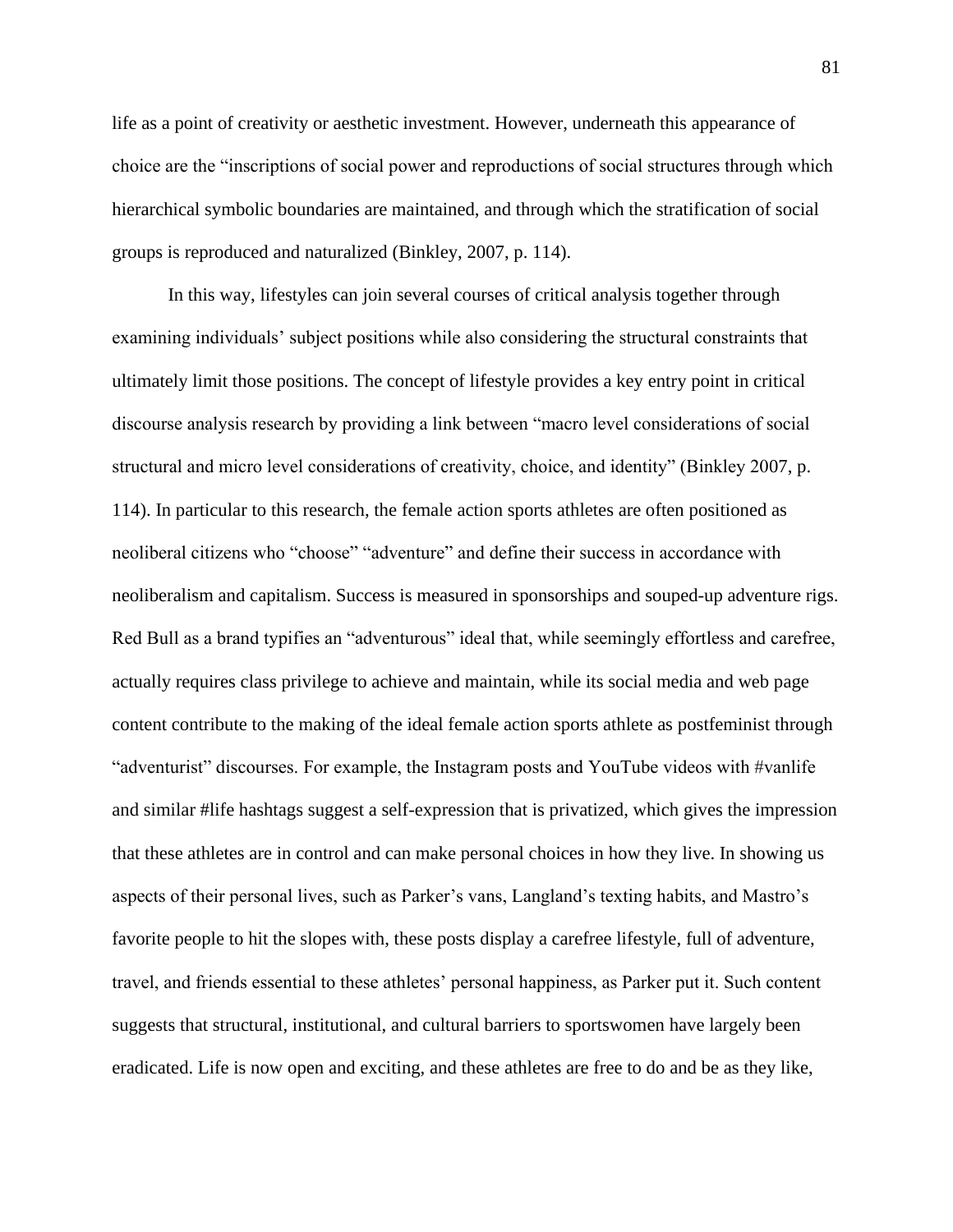look as they want to, and go wherever they want. And yet, problematically, that these athletes gain media visibility only when it is carefree, fun, and easy highlights an emphasis on consumerism that is reconstituted according to action sports lifestyle discourses. The cultural notion that a carefree lifestyle is indicative of feminism's success is significant considering the growing expectations and pressure for girls and women to be agentic, personally accountable, and self-directed in a postfeminist media culture, which as Toffoletti et al., (2017) argue, "intersects with the demands under neoliberalism and late-capitalism for individuals to demonstrate entrepreneurial, flexible, adaptable forms of subjecthood" (p. 371).

For example, #vanlife as a concept may not mean much for mainstream sports media producers or audiences, yet it is an important signifier of class and status among core action and outdoor sports enthusiasts and has been increasingly appealing to the sensibilities of the white middle-class (Bowles, 2020). This highly produced appeal works by creating the adventurous yet aesthetic lifestyle, such as through videos of gorgeous mountain locations, beautiful beaches, and the ability to travel freely in expensive campers doing expensive sports. Such social media posts are relevant for critical analysis because while they appear against mainstream values, they simply reconstruct those values through adventure discourse that makes them knowable—and desirable—to a new generation of consumers, my generation. Because while Parker's experience looks natural, significant consumptive effort would be needed to experience an ostensibly adventurous lifestyle "that appeals to contemporary middle-class sensibilities of appropriate class and taste" (Toffoletti & Thorpe, 2018b). The house with the white picket fence is being replaced as the symbol of ideal middle-class with the custom-built camper truck on the never-ending road trip. In this way, Red Bull does not simply represent its action sports athletes on its social media platforms but also acts as a sort of field guide to the newly emerging cultural symbols of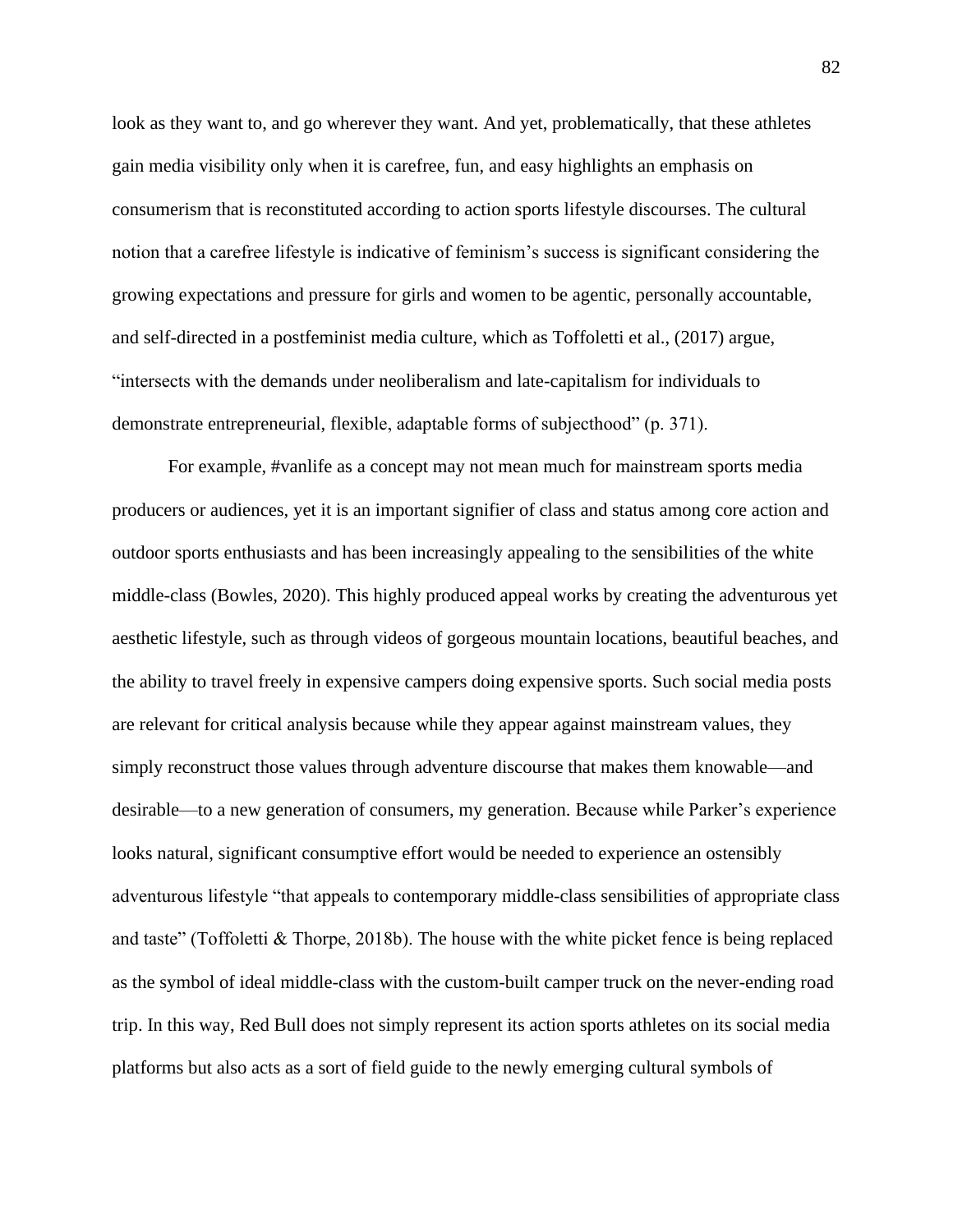economic success in postmodern societies. (Toffoletti  $&$  Thorpe, 2018b). What is more, that Parker gives viewers a tour of her adventure rig through detailing things such as her essential oils, throw blanket, ukulele, and goofy glasses highlights how an emphasis on consumption is seen as a form of female empowerment. Parker seemingly freely chooses to promote her highly personalized consumer lifestyle practices as exemplars of empowered and inspirational femininity, as part of maintaining her sponsorship with Red Bull.

## **Fun and Goofy as Self-Policing**

Much of the research to date has argued that either sportswomen post self-sexualizing content on social media platforms or sports media validate such subjectification (Thorpe, Toffoletti, & Bruce; Toffoletti, 2016; Toffoletti & Thorpe, 2018a, b; Toffoletti et al., 2019). Yet, the findings from my study suggest a need for feminists to look beyond sexiness and selfobjectification as the only counterpart to athleticism in a postfeminist media culture. What alerted me to this need were the poses many of the athletes were striking throughout videos and images. Poses are an important connotative feature in images because they signify broader ideas, values, and identities (Barthes, 1973; Machin & Mayr, 2012). Poses such as Mastro's head cocked to the side when she's thinking of an answer to This or That and Coxsey splayed out all over the ground after a bouldering fall prompt viewers to see the posts as playful and humorous in addition to inspirational. Such posts indicate the postfeminist discourses that ostensibly frame these athletes as taking pleasure in displaying a hetero-cute appearance, and more importantly, they have the freedom to do so because patriarchy is no longer a concern. However, these athletes gain media visibility only when having fun, being goofy, or winning still highlights a focus on self-surveillance that underscores the increasing expectations and pressure for young women in a postfeminist media culture to be agentic and self-managing (Thorpe et al., 2017).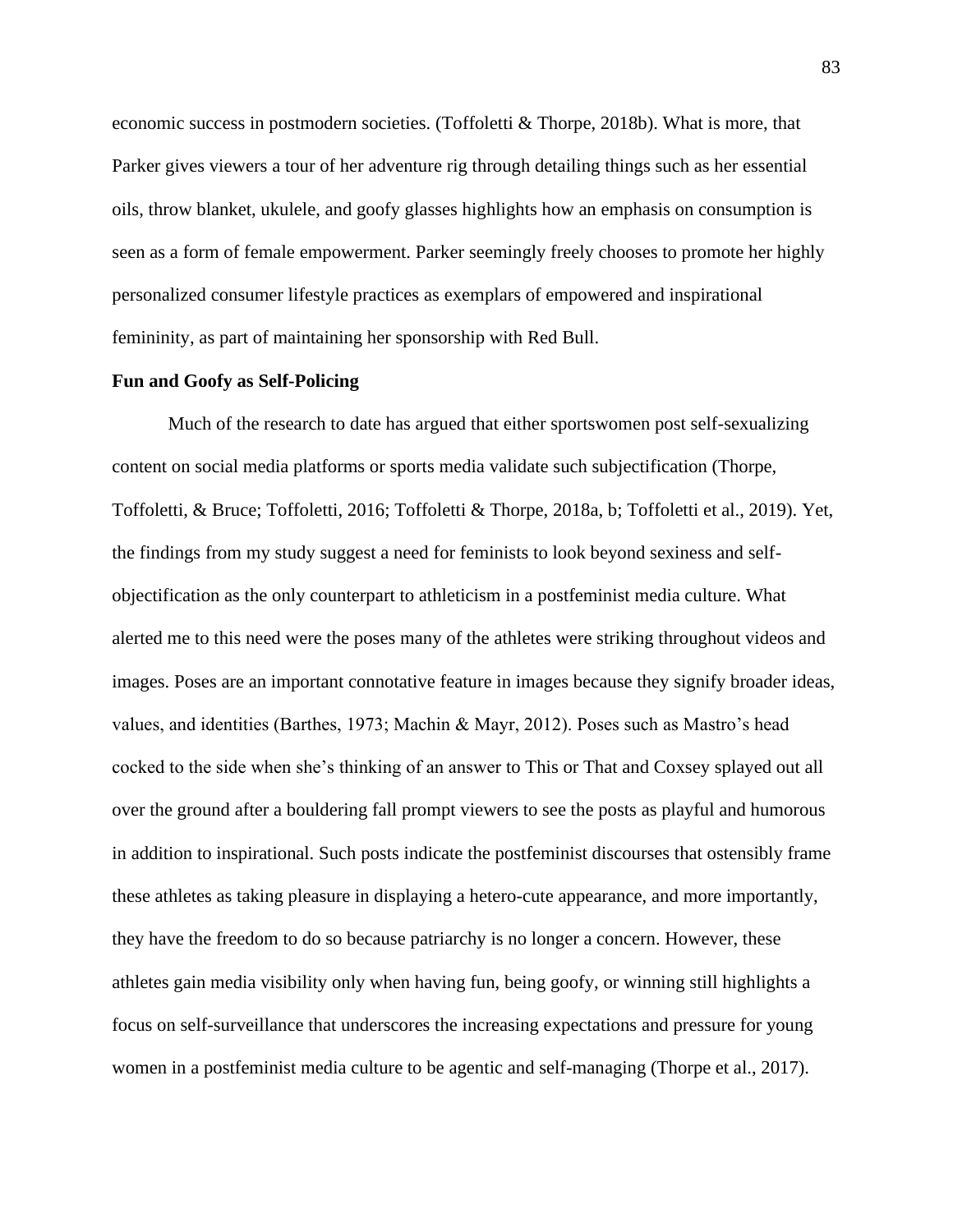Thus, if one focuses solely on aspects of objectification then one misses the other expressions of femininity in which women may be subjected to self-policing. Additionally, even if it is not hot or sexy, the appearance of cute and playful girls nevertheless looks the same: small or petite, white, thin but toned, young.

What I call "powerful yet playful," these discourses that display sports and training as fun and goofy align with some of Gill's (2007) observations about patterns in postfeminist media culture that stress the importance of "working on the self" appearing "effortless." In this way, it seems #fun posts and videos where they are being silly and goofy obscure the raw effort and work that go into being an elite athlete. That kind of effort and practice is not "feminine" in the least. It is ugly. It can be brutal. You get bruises and end your session with ice bags around your knees. Your body breaks. There are failures, and there are also successes achieved through brute strength. But what Red Bull often shows is elite athletes who are just kind of "goofing around." Because discourse not only produces knowledge but also renders other ways of knowing as unintelligible, ignoring their experiences with such fundamental elements of sports as injuries, disappointment, exhaustion, and even failure produces a vision of an effortless type of athleticism that, is also fundamentally unique to women in action sports. This uniqueness is in some ways situated as empowered. As indicated through many of the bio pages, for instance, the women of Red Bull are dominant, fierce and committed. Yet, when opportunities to witness those characteristics are undermined by a kind of "silliness "—as reflected in the Coxsey climbing video, for example—the expressions of feminist notions of empowerment become redirected in ways that do not challenge the existing hierarchy organized around patriarchy and the gender binary that undergirds it. In contrast, we are left to understand the female action sports athlete as both fierce and determined, but also "just goofing around." Ultimately, such discourses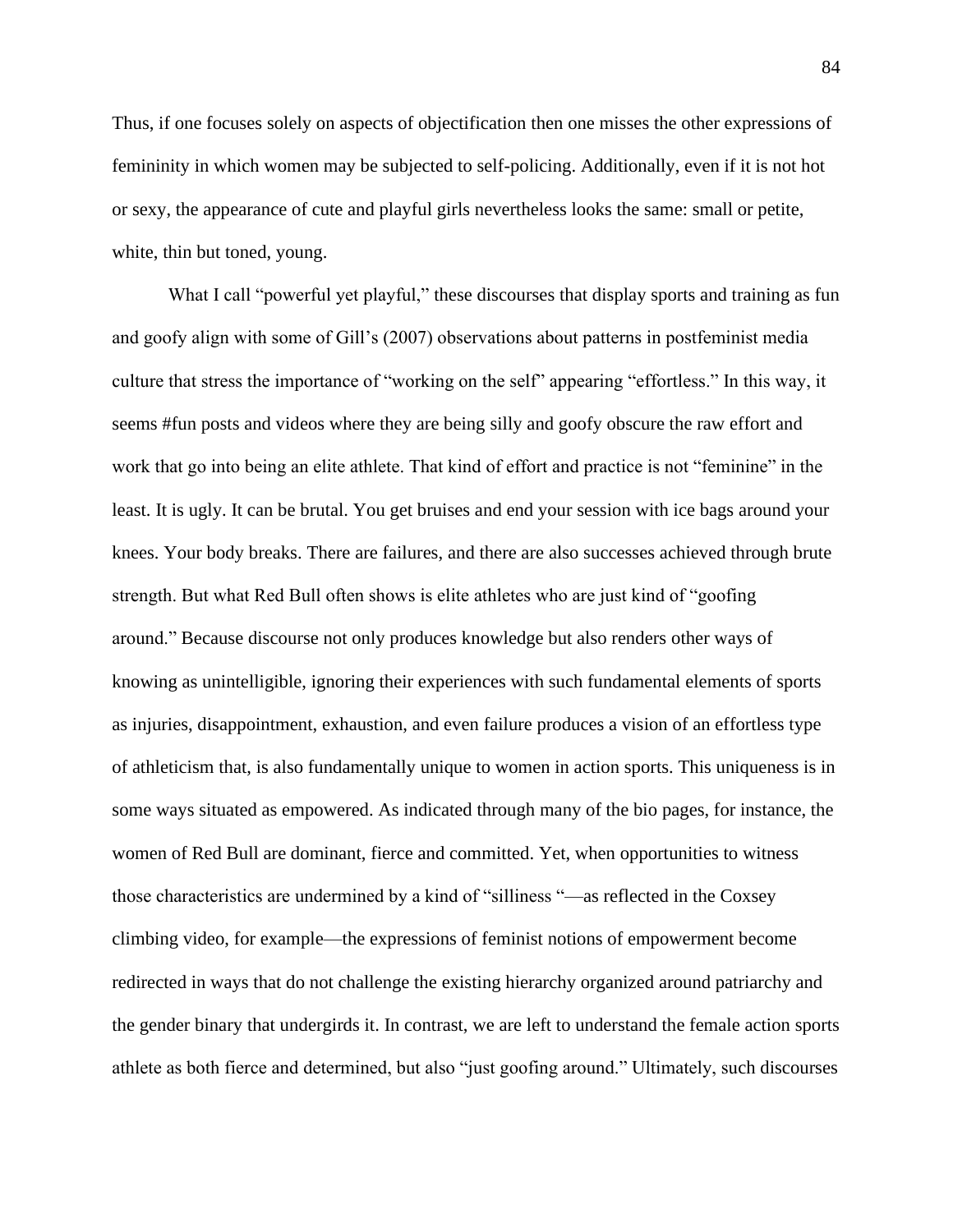produce a subject position that is non-threatening in a context (sports and athleticism) in which ideas of male dominance govern everything from organizational practices to everyday social interactions.

Self-monitoring has been a requirement to perform successful femininity for a long time (Gill, 2007). Women's magazines, shows, and other media have "offered" instructions on which clothes, grooming, behaviors, and mannerisms will enable women to emulate society's "upper class white ideal" (p. 155). However, what makes this call for self-surveillance uniquely postfeminist is the intensification of self-surveillance (along with the disavowal of doing so) as well as its spread into new areas of life, such as at the bouldering gym or on the ski slopes. If, as Gill (2007) argues, the work on the self must be understood as "fun" and "effortless," then I argue that the fun and effortless discourses function to hide the related aspects of compulsory femininity that are the impetus for self-surveillance. On one hand, women are having fun on their own terms. Yet that discourse of fun belies the work that goes into achieving elite status, so that while these athletes may not be framed as passive neither are they depicted as hard-working athletes. The exception is cross-country mountain biker Kate Courtney, who was regularly featured at the gym working out. However, the inclusion of hashtags such as #fitspo discursively locates such posts about Courtney within the "transformation imperative," a type of self-policing discourse "understood as part of a postfeminist sensibility because it represents an agentic self that produces itself into its most desired self" (Riley & Evans, 2018, p. 208). Moreover, such training Instagram posts were composed as fitness endeavors rather than athletic efforts discursively align with the wider cultural emphasis on self-care as an act of empowerment (Nash, 2018).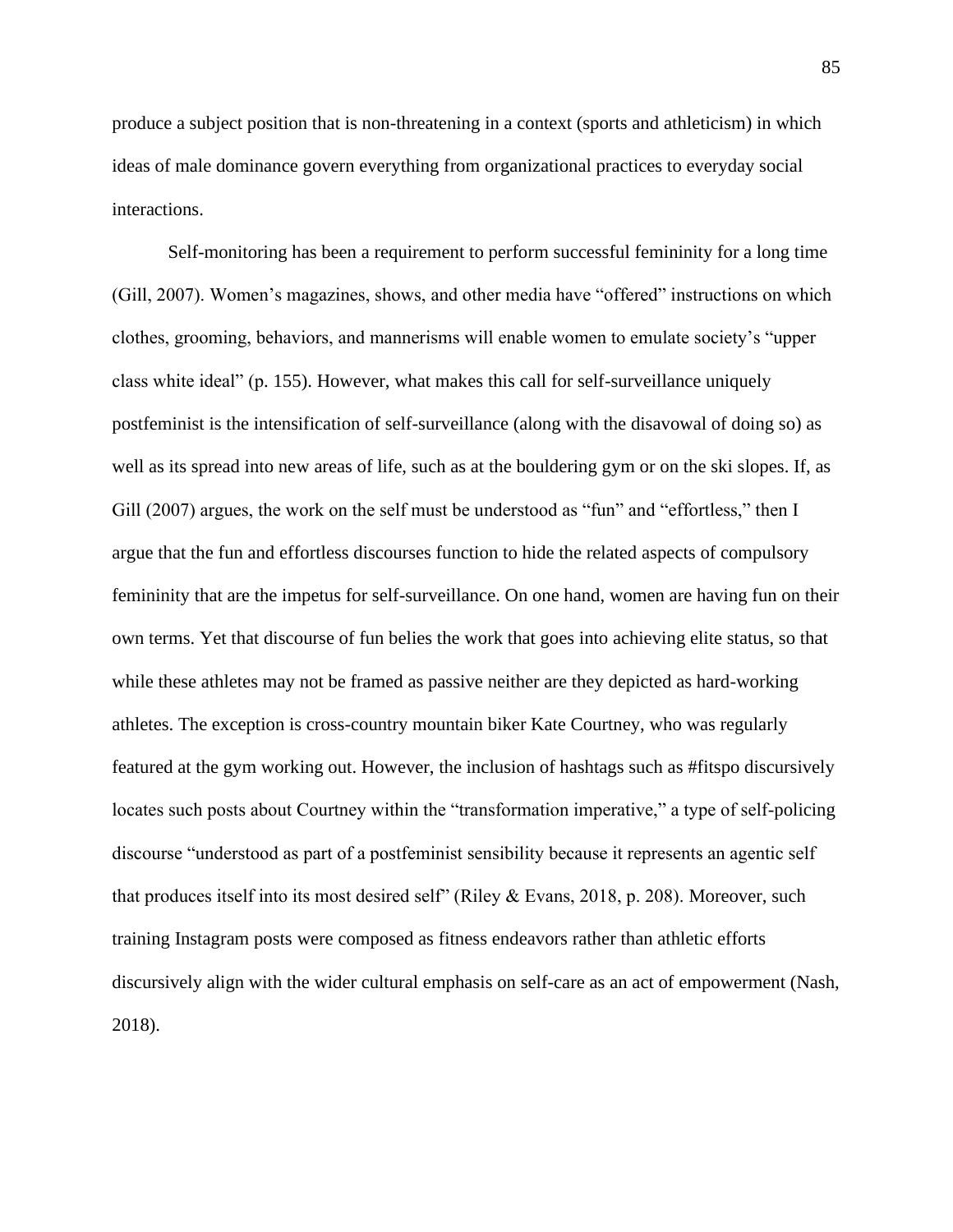# **Focus on Empowered Sisters Detracts from Oppressive Structures**

These findings show how feminism can still be considered an ongoing project without curtailing the sensibilities of postfeminism that undermine it. They provide a context for understanding how a focus on *inclusion* makes it particularly commodifiable, a notion in postfeminism's interrelated concept popular feminism. As evidenced in this data, Red Bull is among the many corporations that have capitalized on "decades of neoliberal commodity activism" by taking up women's issues as a key marketing strategy (Banet-Weiser, Gill & Rottenburg, 2020, p. 14; see also Mukherjee & Banet-Weiser, 2012). These findings illuminate that landscape through discursively urging consumers

to pay closer attention to girls and women and the obstacles they face in the world (and not surprisingly, these companies also imply that overcoming these obstacles depends on individual girls and women's energies and ambitions, rather than examining the ways capitalism depends on gendered divisions of labor) (Banet-Weiser, Gill, & Rottenburg, 2020, p. 14).

The idea that athletes such as Bufoni are "pushing the boundaries of sports" through merely existing and competing serves as an ideological-discursive formation maintaining the present postfeminist media culture wherein athletes must be "autonomous agent(s) who [are] responsible for making the self and who [are] prepared to be entrepreneurial and adaptable in achieving [their] goal" (Toffoletti, 2016, p. 205; see also Fairclough, 2013). This goal is achieved through monetary compensation and status recognition, articulating neoliberal capitalism, where successful female athletes encourage other girls and women to overcome personal adversities such as imposter syndrome. Thus, in describing any challenges its female action sports athletes face in their biographical web pages, Instagram posts, or YouTube videos, Red Bull frames their success as the outcomes of a steadfast and individual determination to overcome.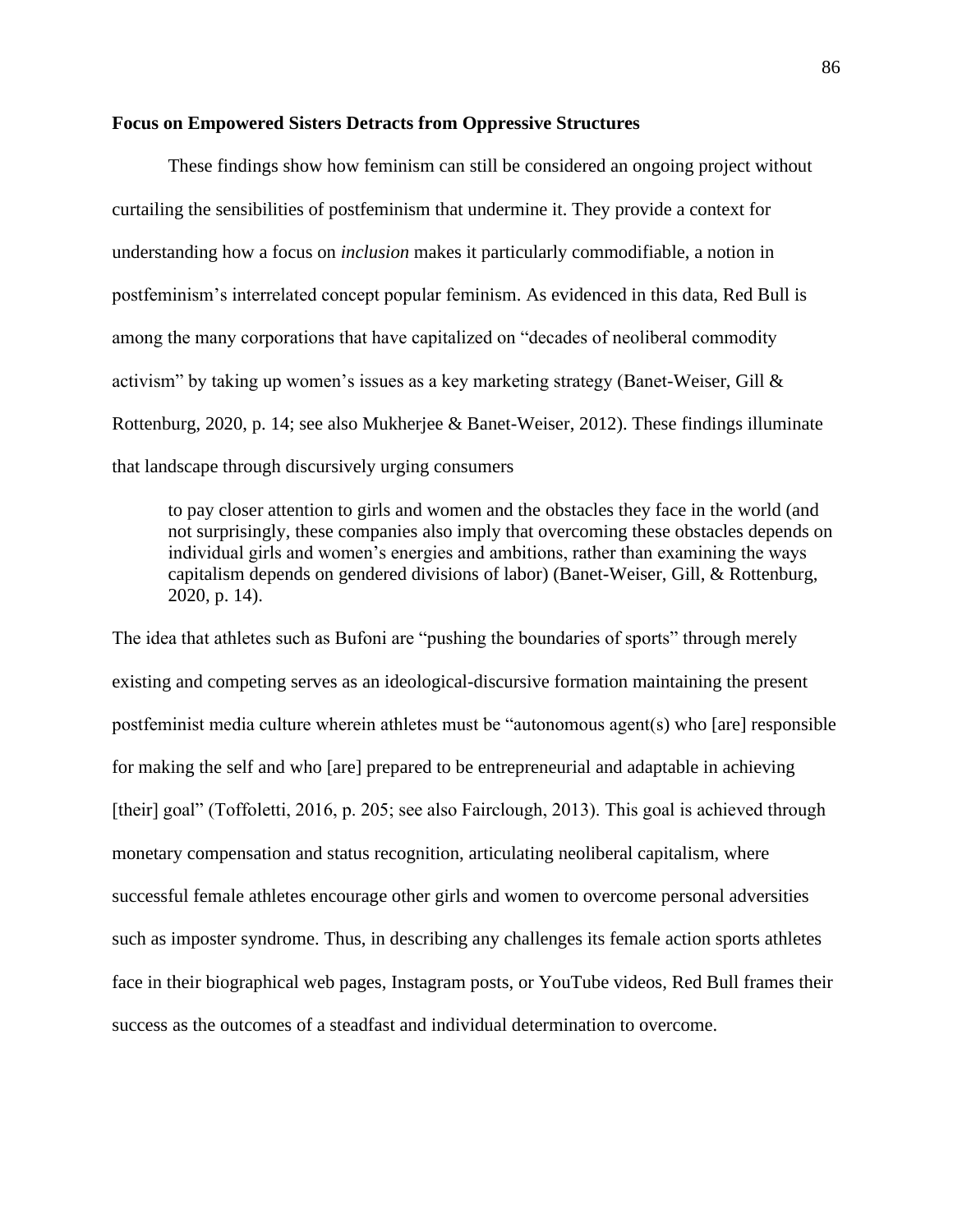As part of popular feminism, gender equality is framed as "smarter economics" by girl empowerment organizations and events teaching girls skills to address marginalization in different spaces, such as Formation (Banet-Weiser, Rottenburg, & Gill, 2017). The Formation YouTube video avoids approaching feminism as a political movement unified against structural inequalities and instead evokes popular feminist ideas that determination, individual resilience, and confidence can beat disenfranchisement. On one hand, these accomplishments are worth celebrating and Red Bull does just that by centering them on their bio pages. But lauding the efforts of women to "break barriers" without attention given to existing structures of injustice shifts the responsibility of change to women's shoulders. Thus, when Gatto explains that until now, she has yet to "pick up a shovel" and dig her own lines—she is speaking both literally and metaphorically. She may be describing how to actively build a trail from the dirt and rocks in the Utah desert, but she is also articulating a neoliberal narrative of responsibility for women to jump in and dig out their own path to success. No matter the structural and discursive injustices these women might face in an action sport dominated by men, then they will be rewarded with gender equality as long as they act entrepreneurial.

The title of the Formation video demonstrates how discoursal practice contributes to the reproduction of underlying and ongoing causes of sexism even as it attempts to transform the existing order of discourse—in this instance Red Bull's female riders attempting to carve out space in the top arena for mountain biking by creating their own different and separate version of the Red Bull Rampage (Fairclough, 1992; Wodak & Meyer, 2015). By producing a video of women empowering other women to create their own—and distinctly separate—version of the Red Bull Rampage, which is dubbed "the biggest show in free ride mountain biking," Red Bull ultimately contributes to "the promulgation of neoliberal rhetoric of women's empowerment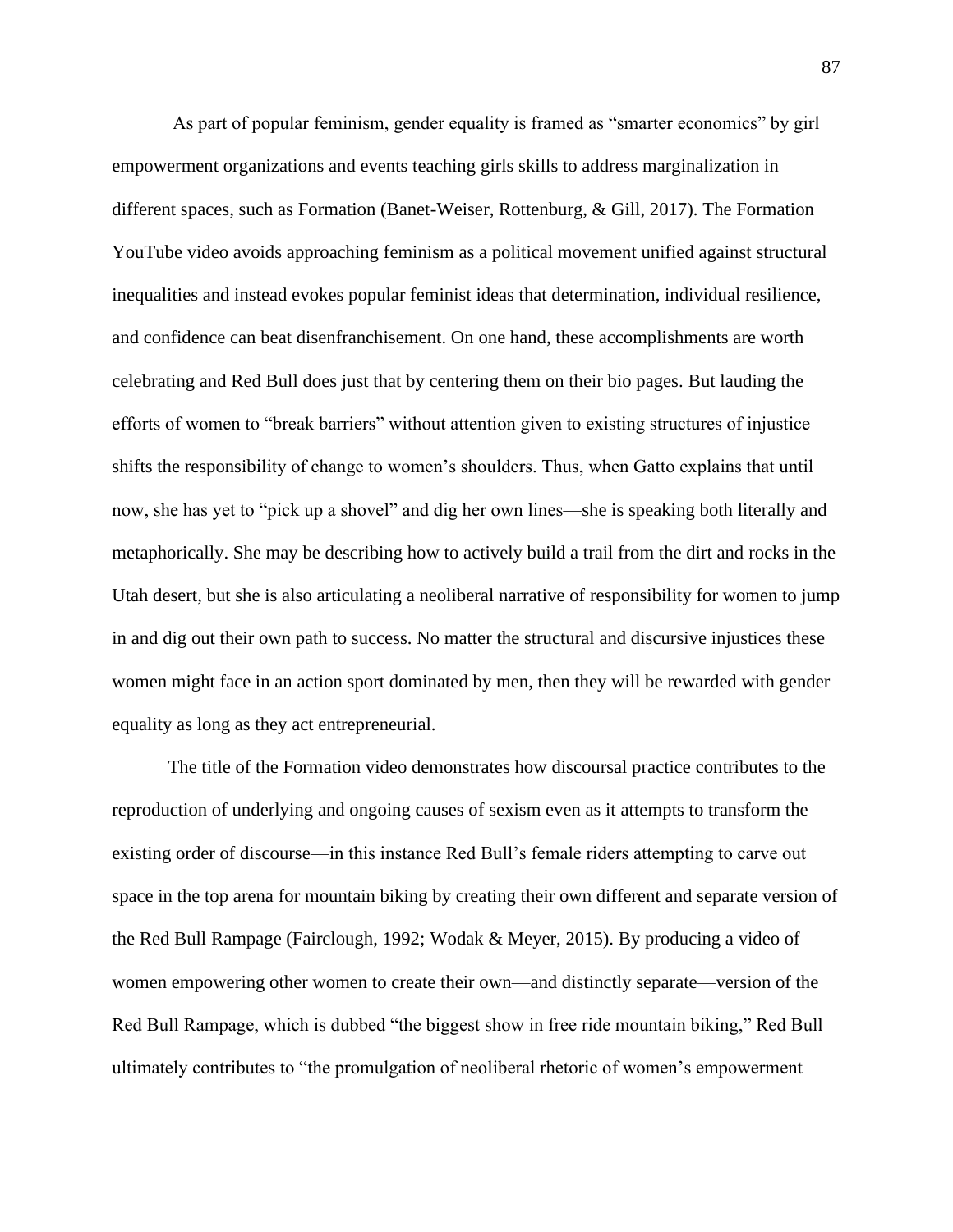while denying the underlying and ongoing causes of sexism" (caption from YouTube video; Toffoletti, 2016, p. 203; see also Gill, 2007, McRobbie, 2004).

In addition, this lack of women's invitation to several of Red Bull's signature action sports events is a noteworthy example of how sexual difference operates in Red Bull Media House's reproduction of postfeminist action sports media culture. The absence of women in events that are "the standard" coupled with the YouTube video above where women are included so long as the focus rests on women's empowerment marks sexual difference as natural and inevitable. This idea is reinforced in the end of the "Women Pushing Freeride MTB Boundaries" by longtime rider and Red Bull athlete, Rebecca Rusch:

The first time I went to a Red Bull Rampage to watch it was a few years ago, and my very first question was why aren't women competing here. Now another year later, we are here with kind of the evolution of that first question that I asked. There may never be women competing at the Rampage in the way that it looks now, but there may be something *more incredible than that.* (9:45-10:06, emphasis added)

To be clear, Red Bull Rampage is a competition; Formation is a camp (Johnsson, 2020; See, 2021). The combination of women's empowerment as their responsibility as well as something totally and easily achievable actually deflects attention away from the fact that Red Bull is in charge of this structural inequity by limiting its invites to its sponsored male athletes. Examining Red Bull Media House's posts as the critical objects of postfeminist inquiry creates space for describing and theorizing events such as the Red Bull Rampage, the context within which they take place, and how those events become part of the context.

# **Conclusion**

This chapter outlined the specific ways in which Red Bull aids in the articulation of the female action sports athlete as a postfeminist cultural product through various production practices. The analysis featured indicative examples from the dataset that highlight these points.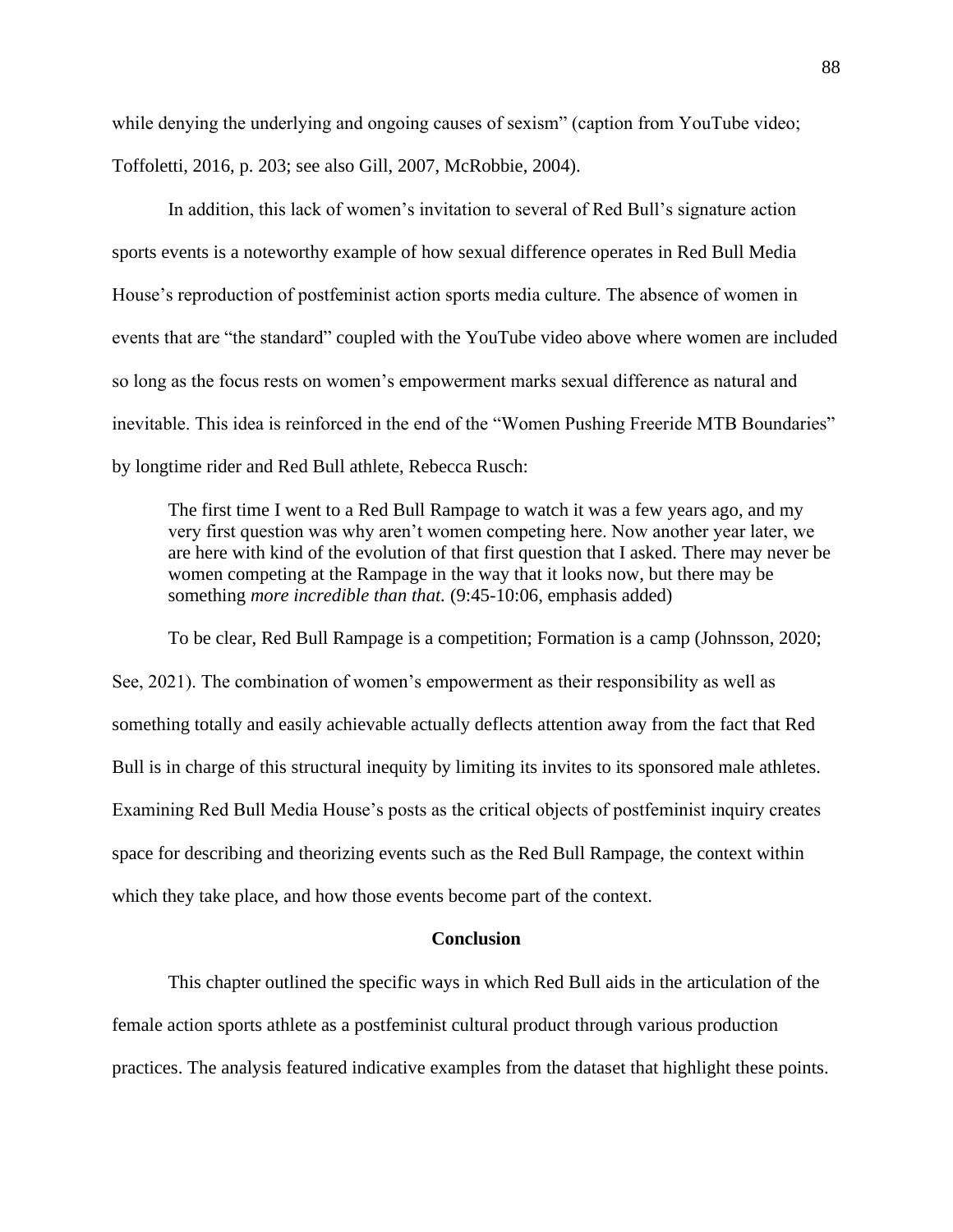Approaching action sports media as critical objects of postfeminism allows for the disentangling of contradictions between feminist and anti-feminist narratives in media messages, which may manifest differently across media outlets and types of sports (Thorpe et al., 2017; Toffoletti, 2016). While this may appear to be a message of empowerment, women are largely constrained to only those messages. By constraining its sponsored female action sports athletes within postfeminist elements, Red Bull Media House articulates gender in ways that don't give women space to actually participate in what's empowering about action sports.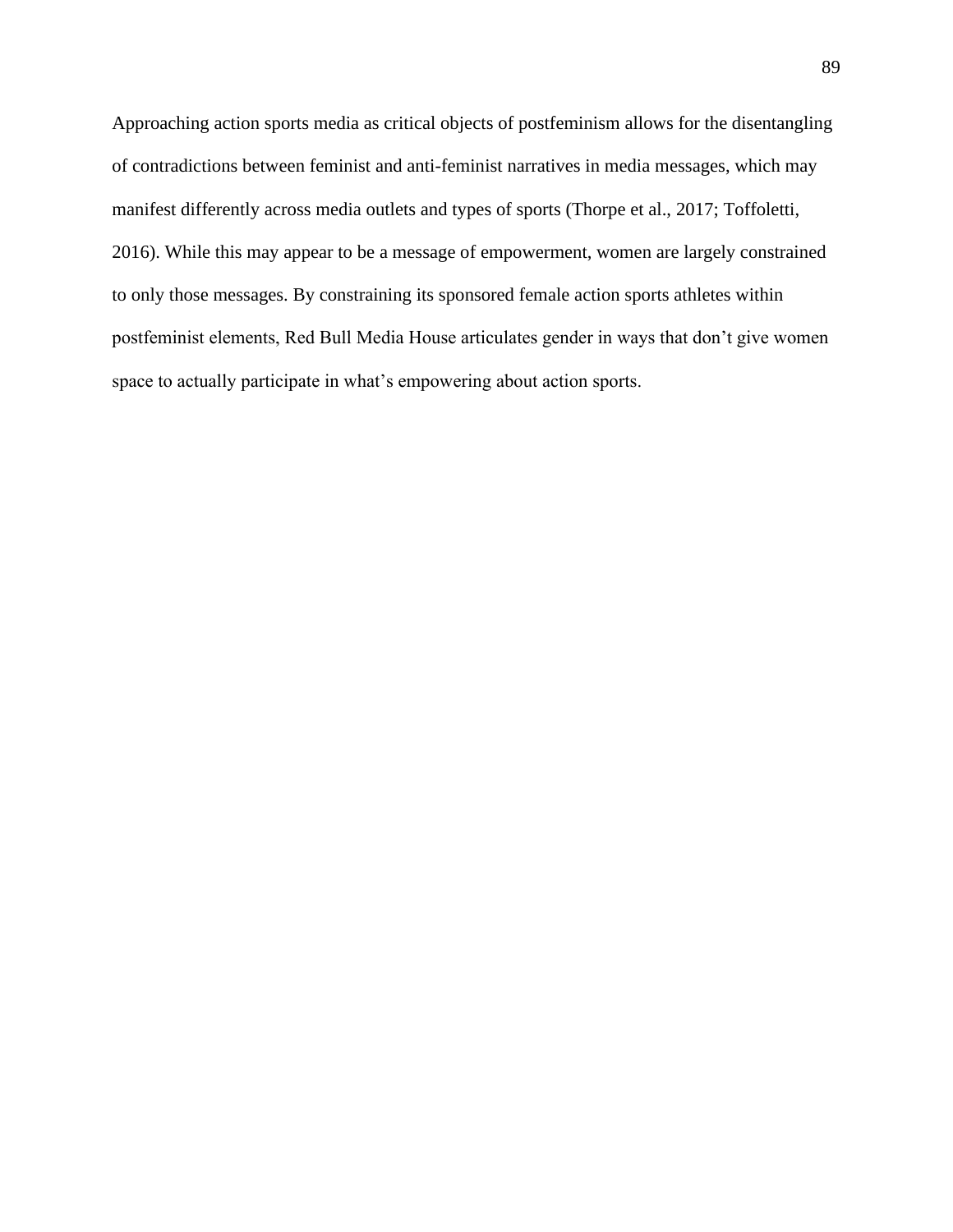#### Chapter VI: Conclusion

This chapter explores the implications for how postfeminism as a sensibility operates in action sports contexts. In the summary of my findings, I first will summarize major media representations that contributed to the neoliberal discourses that define female action sports athletes as postfeminist subjects who ostensibly represent empowerment that is at the same time constrained to heteronormative feminine standards. Then, I will recap how Red Bull's framing process of its female action sports athletes contributes to the increasingly hegemonic hold postfeminism as a sensibility has on women in and beyond sports (Gill, 2016). The chapter then moves onto a discussion of the findings' implications for conceptualizations of gender, action sports, and discourse. In doing so, I advocate for the expansion of what constitutes femininity and empowerment in future research that theorizes sportswomen's low status in digital and social media representations. In addition, I will detail implications for training media producers, by specifically examining how Banet-Weiser, Gill, and Rottenburg's (2017) tenets of assemblies can be deployed in the context of sports and how the narratives of feminism can be reinvested with critical meaning.

#### **Revisiting the Research Question**

This study explored the ways Red Bull contributes to the construction of female action sports athletes as products of a postfeminist media culture. To do this, I examined how Red Bull represented the female action sports athletes it sponsored in its biographical web pages, Instagram posts, and YouTube videos; how these representations were gendered, the ways in which this gendering was manifest discursively, and how discourses of empowerment (re)circulated postfeminist ideologies. In studying social media content of athletes produced by Red Bull, my aim was to explore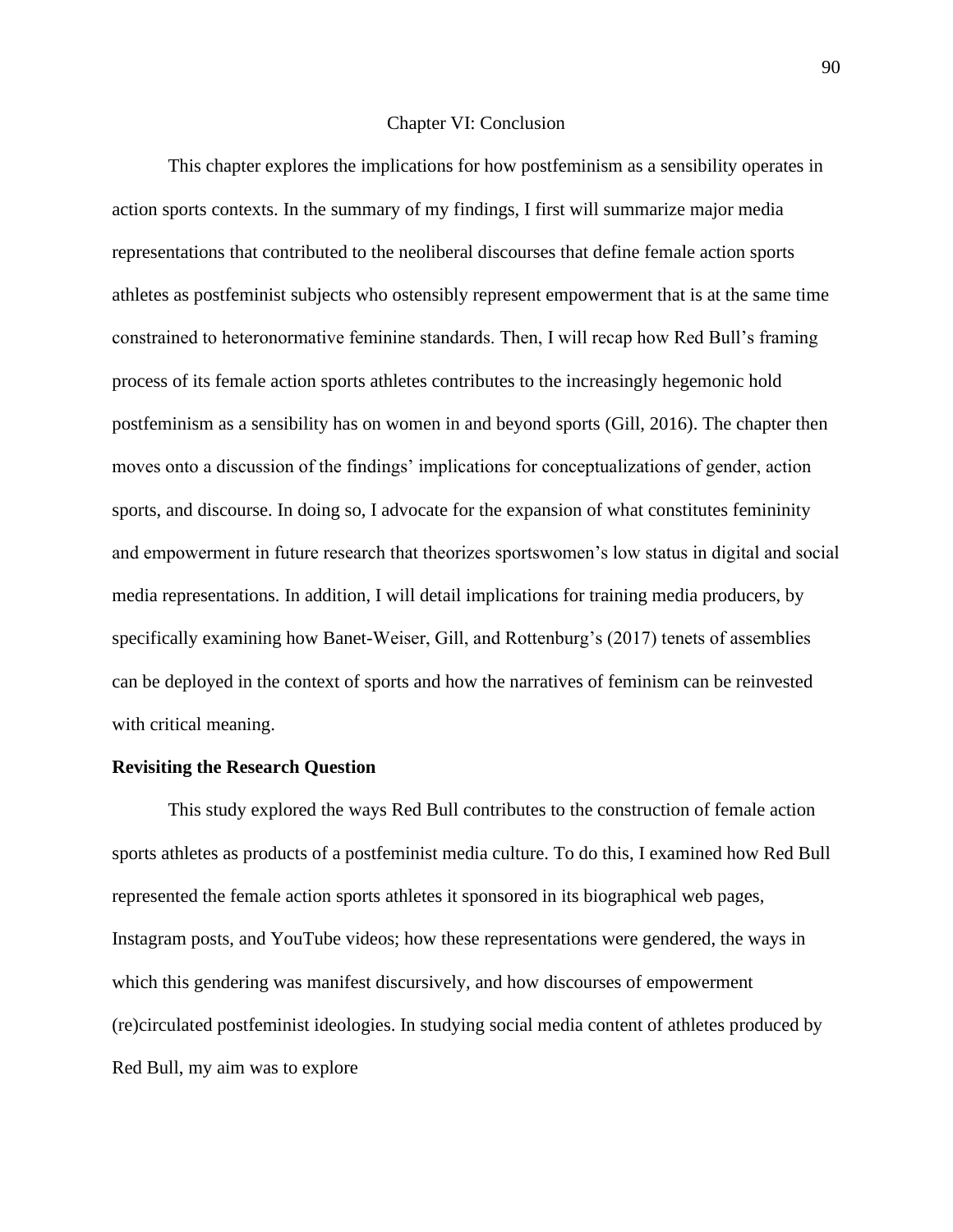how the ambiguities that manifest in attempts to reconcile sexuality and sporting prowess in the body of the 'empowered' female athlete might operate not only as representative of a new feminine sporting subjectivity but as a new form of sports media sexism that is increasingly difficult to identify, name and rebut (Toffoletti, 2016, p. 201).

This study sought to answer the following research question:

*RQ1: What postfeminist discourses are expressed about the action sports athletes in Red Bull Media House's social media content?*

# **Expanding the Definition of the Postfeminist Subject**

To respond to the question of how postfeminism as a sensibility was mobilized in Red Bull's social media platforms and website, I collected Instagram posts, YouTube videos, and biographical web pages to trace the construction of Red Bull's female action sports athletes as dominant and to show how this dominance was gendered through several types of postfeminist sensibilities. I moved through the data with an eye toward the relationship between the meanings of dominance and the sensibilities of postfeminism. The coding process revealed that Red Bull discursively defined empowerment in a mix of nongendered and gendered terms for the female action sports athletes. That is, while there seemed to be an attempt at naming empowered in a "neutral way" ostensibly, it nevertheless often held value-laden connotations related to the athletes' appearances and lifestyles. A closer examination of each theme using the devices of multimodal discourse analysis (Han, 2015; Norris, 2019), I determined that, for the most part, the themes that were developed revealed sensibilities of postfeminism that perpetuated sportswomen's marginal status. As I underwent analysis and reflection on the commercial motivations for these meanings, I determined Red Bull attempted to move past historical media framings of sportswomen by recasting them as superior athletes. However, my multimodal discourse analysis revealed that this very process of branding these athletes as empowered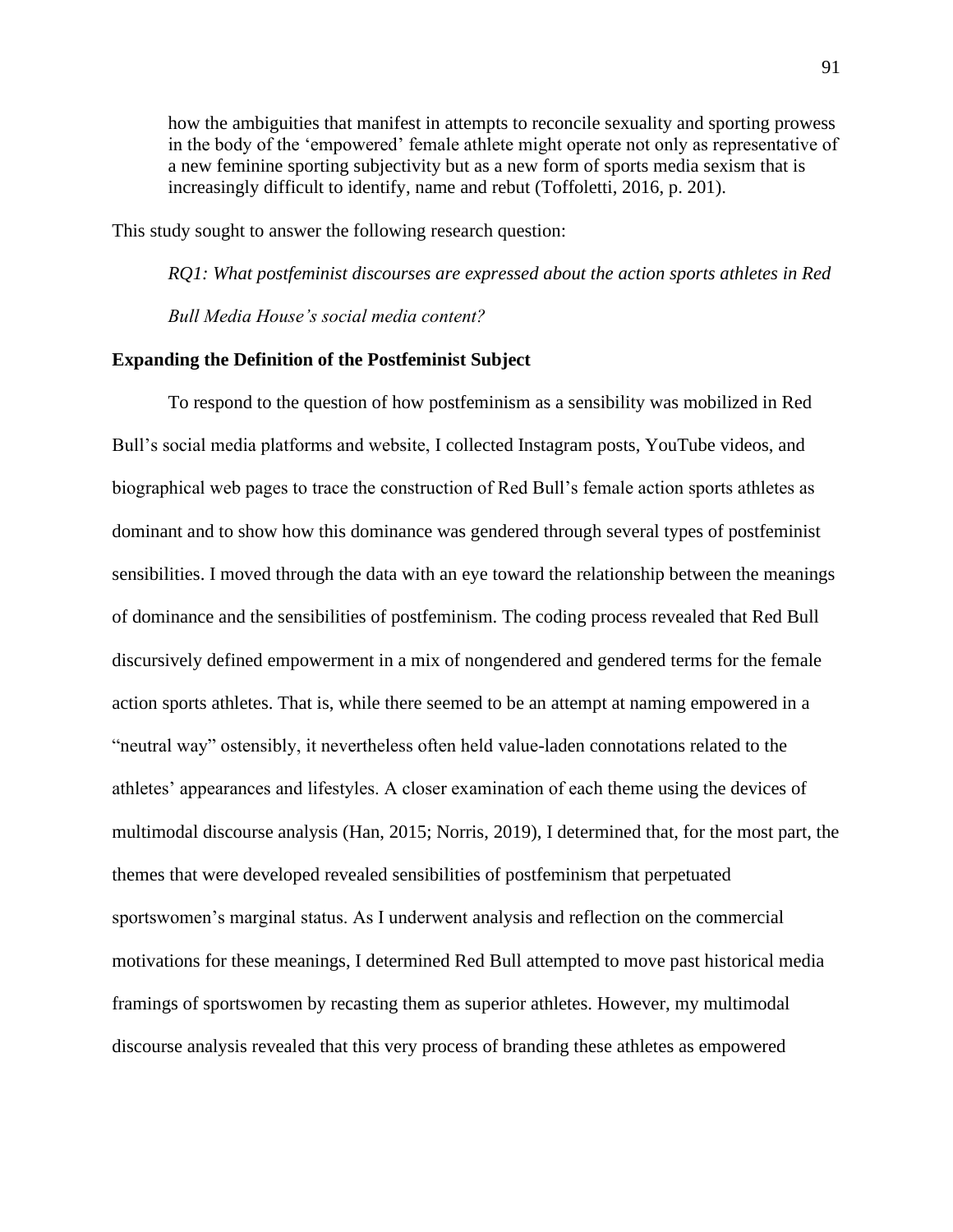actually contributed postfeminist sentiments that frame feminism as an apolitical lifestyle that can be achieved through individual acts such as consumption and self-monitoring.

I also found that Red Bull seemed keen to engage with the inequities remaining for girls in sports, particularly how those inequalities affected the athletes the company sponsors. Several web pages, Instagram posts, and one YouTube video demonstrated Red Bull's awareness of barriers that its female action sports athletes faced as a product of their gender, going so far as sponsor the all-women's downhill mountain bike event Formation. However, this was a highly produced video of an event sponsored by Red Bull that was about female mountain bikers empowering other female mountain bikers to work together, build a space to push themselves and encourage each other in performance, and in engage in zero critical dialogue about why such a space separate from men needed to be carved out for them. In the process of engaging with feminism, Red Bull produced a topography of "neoliberal commodity activism" that, when read through multimodal discourse analysis, ultimately serves to "deflect attention away from the wider structural and cultural conditions that sustain gender inequalities" (Thorpe et al., 2017, p. 370; see also Banet-Weiser, Gill, & Rottenburg, 2020). Athletes were either individually responsible for rising above the all-male terrain of sports, such as Leticia Bufoni in skateboarding or Carissa Moore in surfing. Once at the top, the female athletes were positioned *as personally responsible* for elevating other girls and women. Leticia Bufoni was congratulated for "breaking down barriers for women." Downhill mountain biker Jill Kitner was praised for her role in coaching at all-girls riding camps while Rebecca Rusch was saluted in her bio page for founding all-women's bike races.

Ultimately, the findings of the previous chapter demonstrated how major media producers such as Red Bull can be powerful institutions of cultural reproduction. By including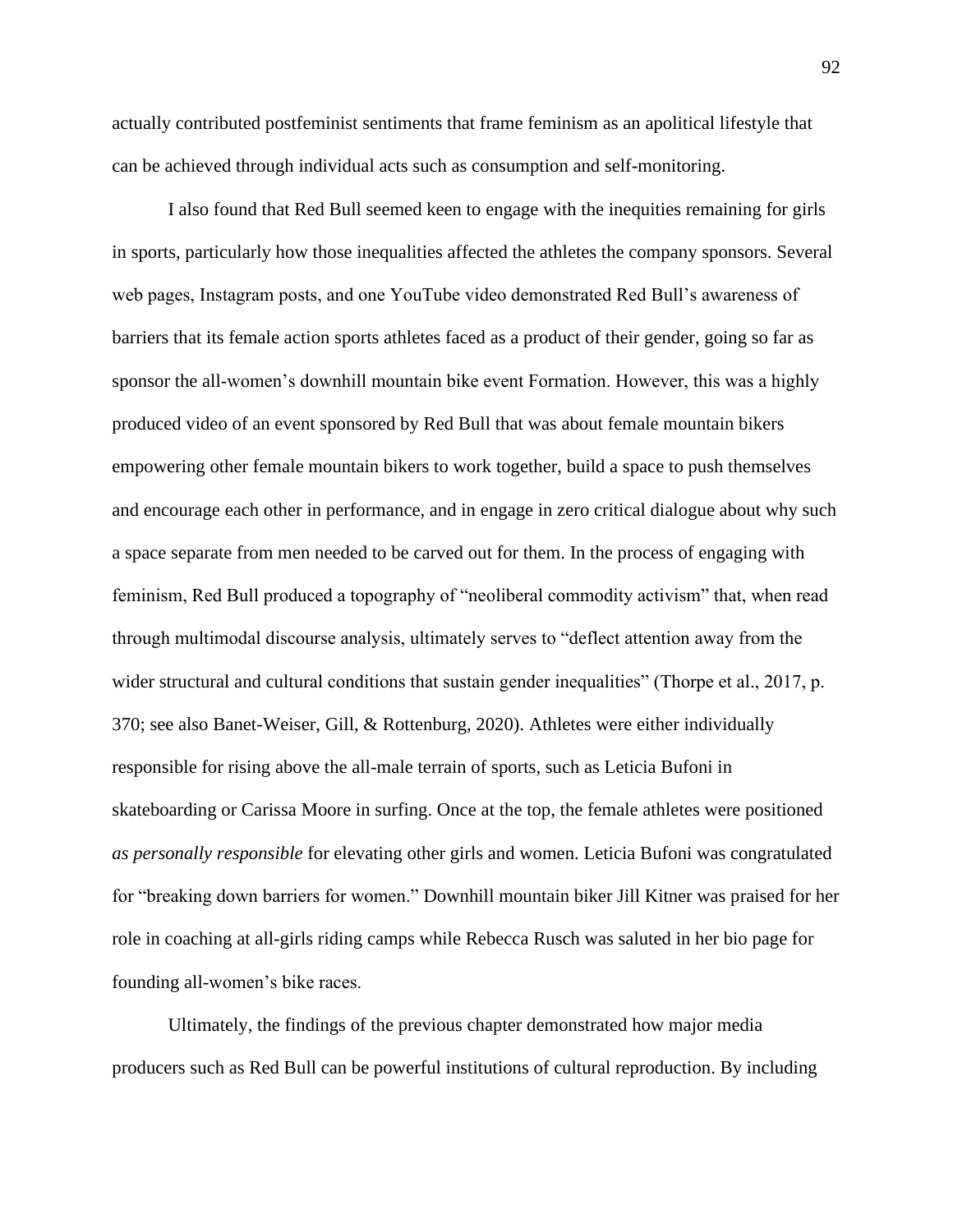high-action images and videos and celebratory text of its female action sports athletes, Red Bull as a highly visible media producer does contribute to the counter-hegemonic potential of action sports cultures to reimagine gender identities and relations. What is more, Red Bull refrained from posting any sexualized images of its athletes, which is particularly notable in light of postfeminist sensibility's rebranding of sexualization as an act of empowerment that sportswomen freely choose. However, my findings also illustrated that Red Bull also often incorporated postfeminist sensibilities into its posts despite their framings of its sponsored athletes as dominant forces in their respective sports. The multimodal realizations of Red Bull's posts enable viewers to make sense of the action sports world and sportswomen's place within it via fun, lifestyle, and consumption, which are demonstrated through various social practices (travel, fitness, attractiveness). A company that sponsors female athletes and posts about them in its social media platforms and YouTube channels, Red Bull signifies a system of values and attitudes that are realized and performed by merging lifestyle messages with "empowering" images, making it useful for understanding how postfeminism as a sensibility is applied in action sports contexts.

### **Limitations of Research and Future Directions**

This study was limited to what media producers did and misses how that representation is interpreted and internalized by audience members. Understanding how various conditions contribute to a postfeminist media culture should include the reciprocal nature of producerconsumer and how that, in turn, frames female action sports athletes as complicit or active in their own marginalization in postmodern societies. An analysis of the comments, which was part of my original research goal, could address some of the audience analysis questions needed to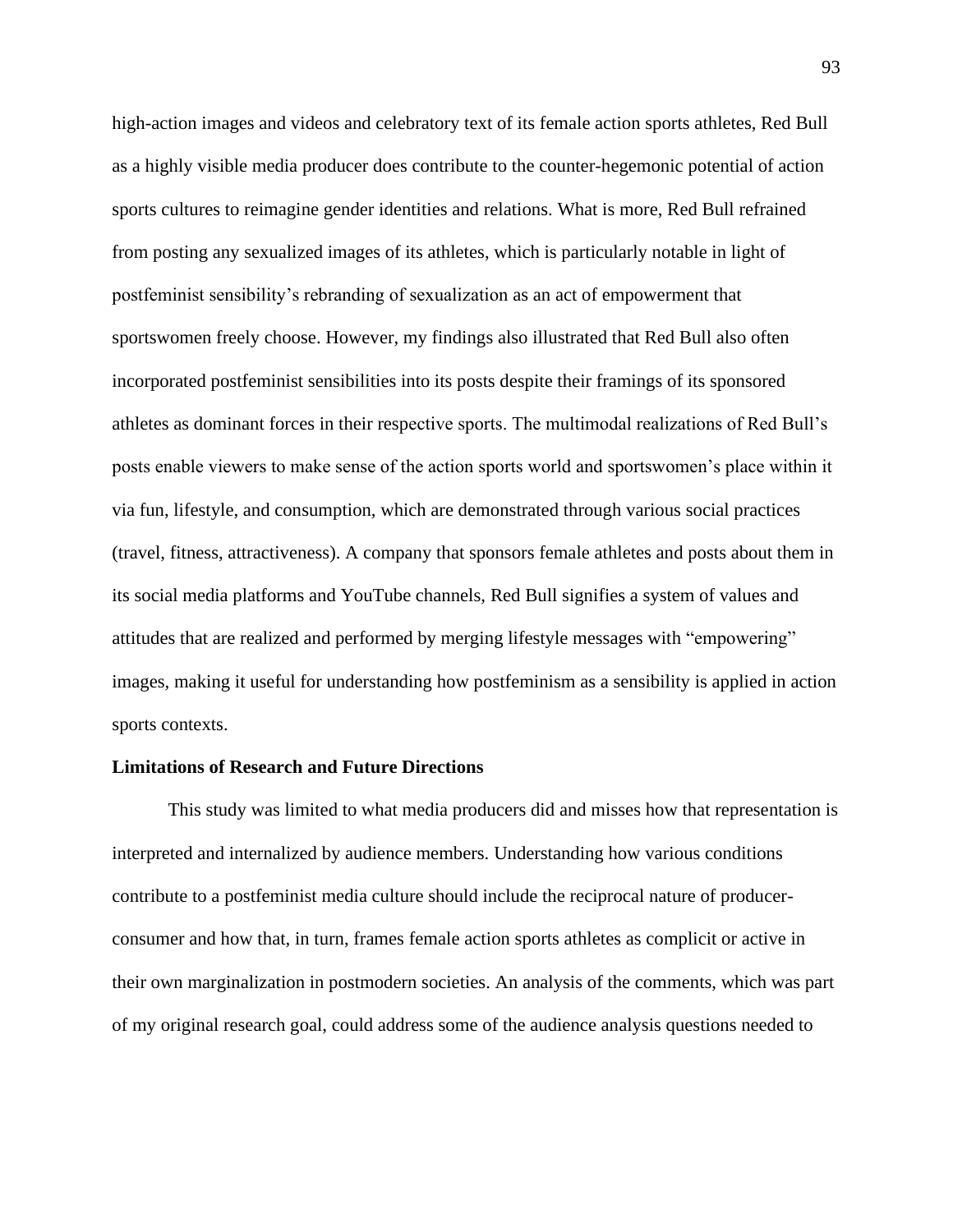gain a fuller understanding of how various conditions operate in tandem to produce a postfeminist media culture.

Similar to other analyses of postfeminist media culture, this one was limited to examining social media. Despite its ability to explore text as social practice, this study did not capture the meaning-making process of individuals navigating a postfeminist media culture. Further, no amount of data for a critical discourse analysis, which focuses only on the text (visual and verbal) can elucidate the motivations the media producers with Red Bull had when it created the videos. Conducting interviews, focus groups, and field studies are just a few examples of ways to do that.

# **Contributions**

Over recent years, feminist research has been moving away from theorizing women's marginalization in sports as a product of hegemonic masculinity to a complex consequence of "cultural conditions in which changing formations of female subjectivity reorient the responsibility for sportswomen's sexualization away from media institutions toward female athletes themselves" (Toffoletti, 2016, p. 201; see also Thorpe et al., 2017; Toffoletti et al., 2019). However, such research has limited itself in two distinct ways, which I attempted to address in this study. First is the focus on sportswomen's self-representation via their personal social media accounts as a means of exploring the wider cultural and structural conditions that sustain gender inequalities. Second is the rather limited range of heteronormative expressions of femininity that have been identified as constituting of postfeminist sensibility. The following paragraphs detail each of these contributions.

Other Forms of Feminine Expression

94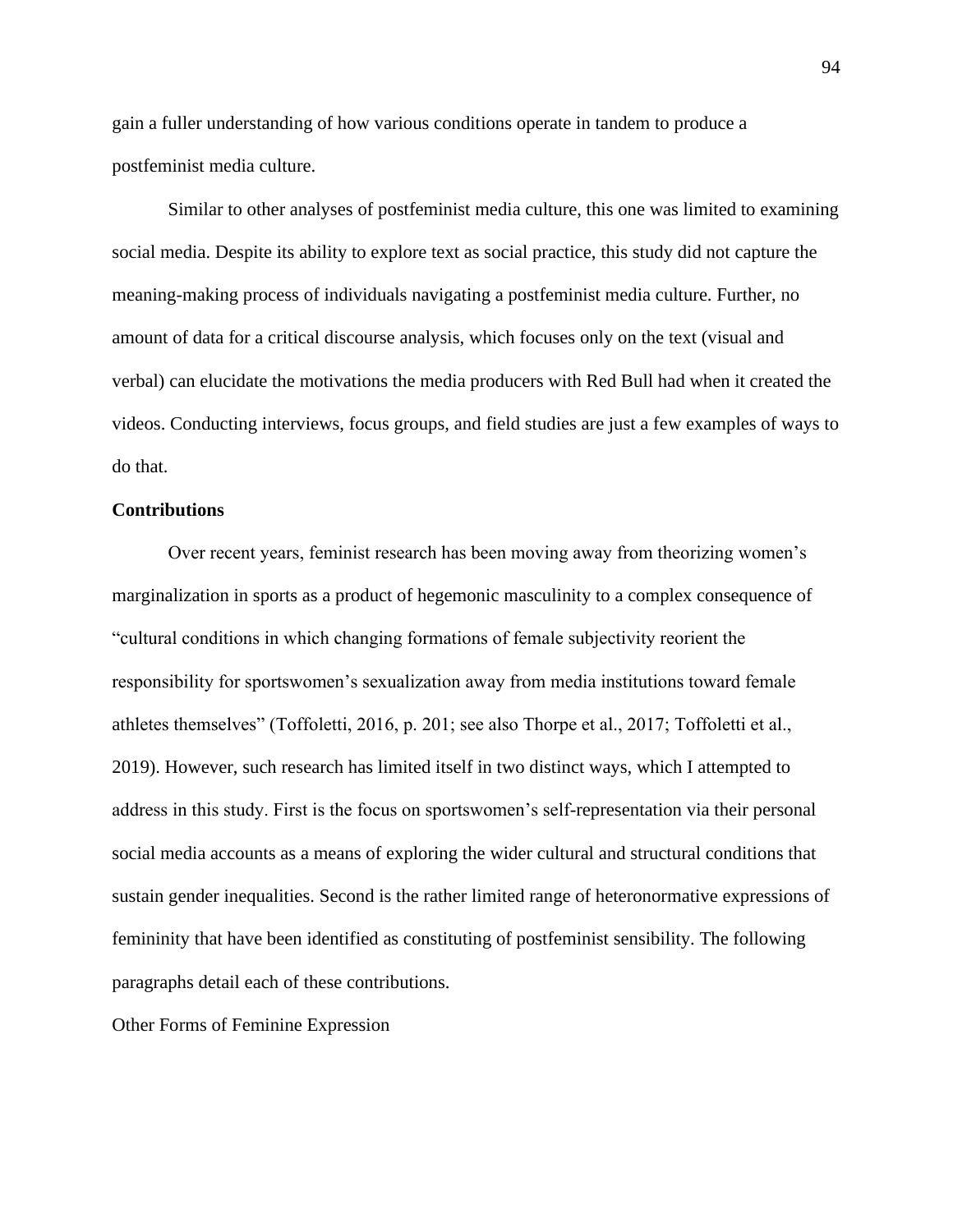In order to understand how postfeminist sensibilities reorient the responsibility from major media institutions and toward the athletes, it helps to understand the ways in which major media producers have historically framed female athletes. Bruce (2016) and Fink (2015) outline the specific ways major media producers historically trivialized female athletes, including which ones are still prevalent today, which are subsiding, and which are newly emerging. What the findings from this study suggest is that, rather than simply disappearing, some of the themes, such as infantilization, are merely being shifted over to the athletes themselves. When female athletes refer to each other as girls in YouTube videos created by Red Bull and share other aspects of their "private" lives unrelated to their sports in Instagram video posts produced by Red Bull are just two examples.

# *Media Producers*

Feminist sports scholars have been increasingly interested in the

distinct mechanisms by which new forms of sexism operate in a postfeminist media culture rest on crafting the female subject as an autonomous agent who is responsible for making the self and who is prepared to be entrepreneurial and adaptable in achieving her goal. (Toffoletti, 2016, p. 205)

In seeing female athletes as personally responsible for their success or failings to get the "right" attention from media (one that leads to sponsorship deals, for example), sexist representations of these athletes by the media are viewed as the results of how women choose to present themselves and not the products of media's values, operations, and structures. But this line of growing research has focused on the self-representation of female athletes, which maintains a gap that my study sought to address. I agree with Banet-Weiser, Gill, and Rottenburg (2020) that feminist scholars must conceptualize the "popular" of popular feminism as a space where meaning is contested, and this is where I see the most opportunity for constructive discussions for media institutions. If media institutions, similarly to other institutions, serve as mechanisms by which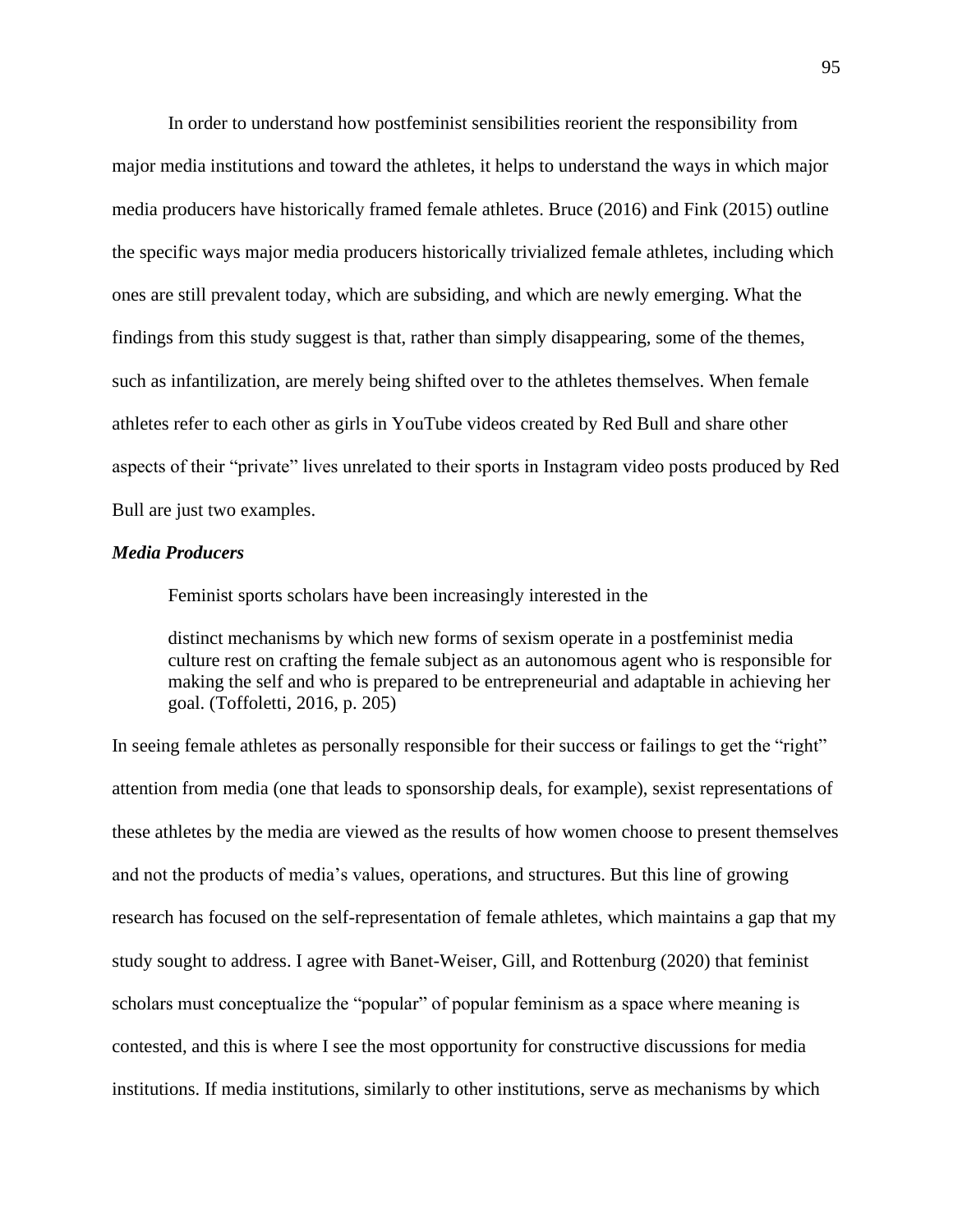meaning becomes constituted in a given society, then it serves feminist scholars to consider in what ways they specifically carry out postfeminist attitudes in their messaging. For example, if "female athletes are expected to be 'empowered' and resourceful enough to promote themselves and their sport through whatever means possible" (Toffoletti, 2016, pp. 205-206), my findings demonstrated one exact way this expectation is carried out. Red Bull included examples of what successful entrepreneurship as a female athlete looks like through its bio pages of athletes such as skateboarder Leticia Bufoni and surfer Carissa Moore, among others. One type of success in this postfeminist media culture is a major corporate sponsorship, such as that of Red Bull itself. Once these athletes have achieved it for themselves, they then instruct other girls and women through camps, events, sponsorships—how to obtain the same level of empowerment in a latecapitalist society.

The idea of "empowerment" to bring a sense of legitimacy for women athletes has become a commonsense tenet across sports and media, particularly social media**.** One finding from this study showed how empowerment was imbued with neoliberal assumptions shaped by capitalism. In other words, Red Bull's process of representing its female action sports athletes was invested with neoliberal logics and disinvested of critical feminism that would take structural and cultural conditions of media sexism (historical and present) into consideration. Based my data analysis on Red Bull's social media platforms and website, the results suggest the need for stories about empowerment to be told through a lens of critical political meaning in sports. This need for political understanding is confirmed in the instances where Red Bull made mention of remaining inequalities in its social media posts and biographical pages. Although feminism has been gaining public visibility in recent years and is facilitating discussion on topics such as representation and inclusion, the use of sportswomen's experiences as a means for action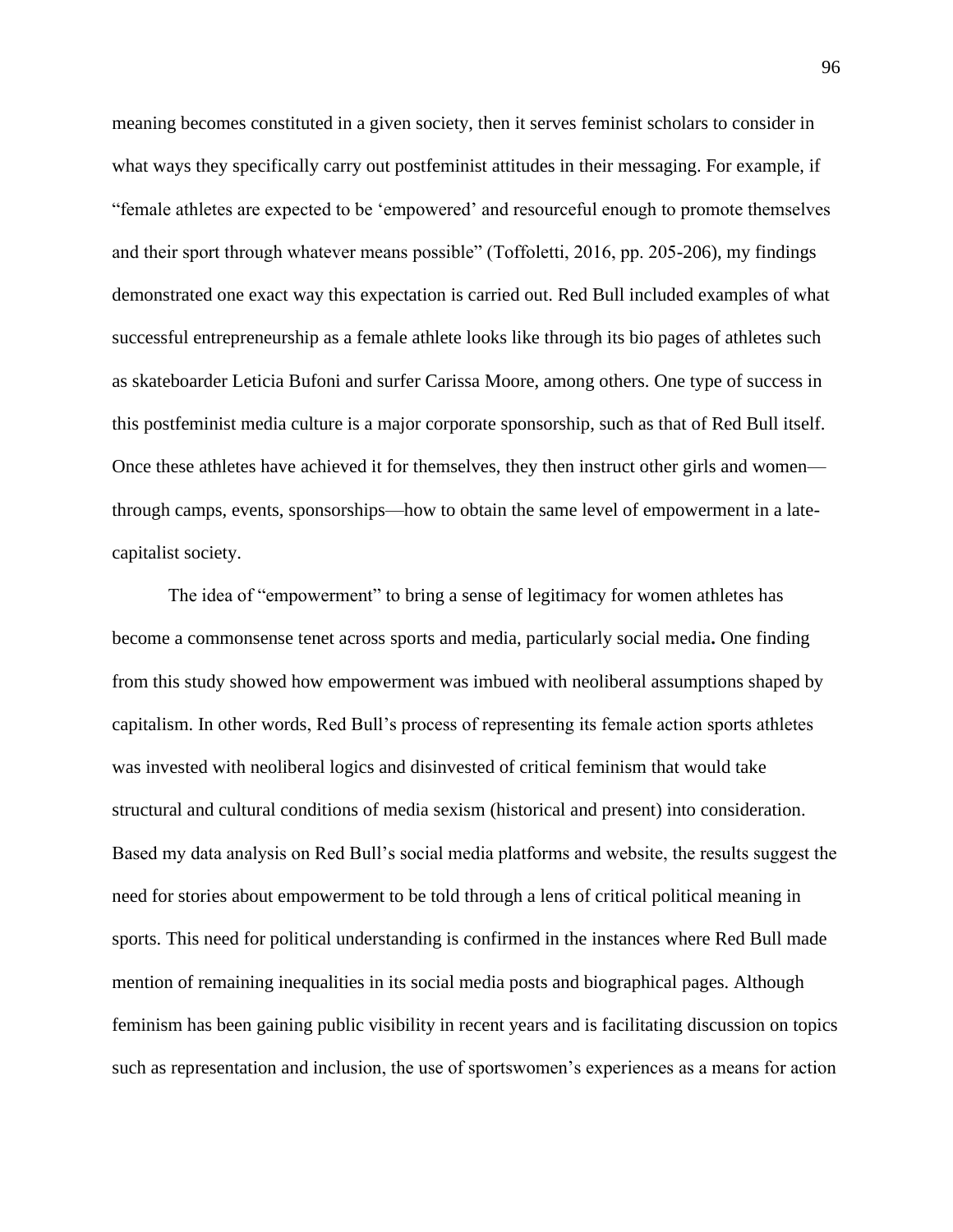needs to be specified at length in journalism education. Otherwise, media institutions risk continuing to highlight the versions of feminism—the predominantly heteronormative, white, and neoliberal corporate-friendly versions—that maintain feminism as a lifestyle of the privileged (Banet-Weiser, Gill, & Rottenburg, 2020). This is where race, class, sexuality, age, and disability—in combination with capitalism—must be part of the larger conversation in sports. During the current era of popular, neoliberal, and postfeminism, sports media must take on a more critical, intersectional approach to frame feminist struggles as interconnected with other liberation struggles as well as to a broader agenda that questions capitalism, which largely remain unheard. All that being said, I understand the inherent difficulty such a calling poses for institutions that currently benefit from the influencing relationship between capitalism and neoliberalism on feminism. For these reasons, it is important to understand that no total rejection of sexist discourse may exist, at least in the way that sports feminists think or want to achieve. I also understand and am avoidant of suggesting a specific path to liberation, which could only generate different, if new, criteria with similar borders against other ways of knowing, particularly from my position as white, cisgender, (visibly) able-bodied, and heterosexual. In accordance with McWhorter (1999, p. 181), I argue that "to know where we are going would be, at the outset, to have already failed."

What is more, action sports and the gender dynamics within them do not operate in a vacuum, and media producers would do well to contextualize experiences of multifarious women with broader historical and cultural contexts. For example, during the year of collected data (2019), thousands of women marched in Argentina to protest anti-abortion laws, and South Korean feminists built the #NoMarriage movement against the increased pressures to marry and have children (Gordon, 2019). The Women's March reached approximately 735,000 in the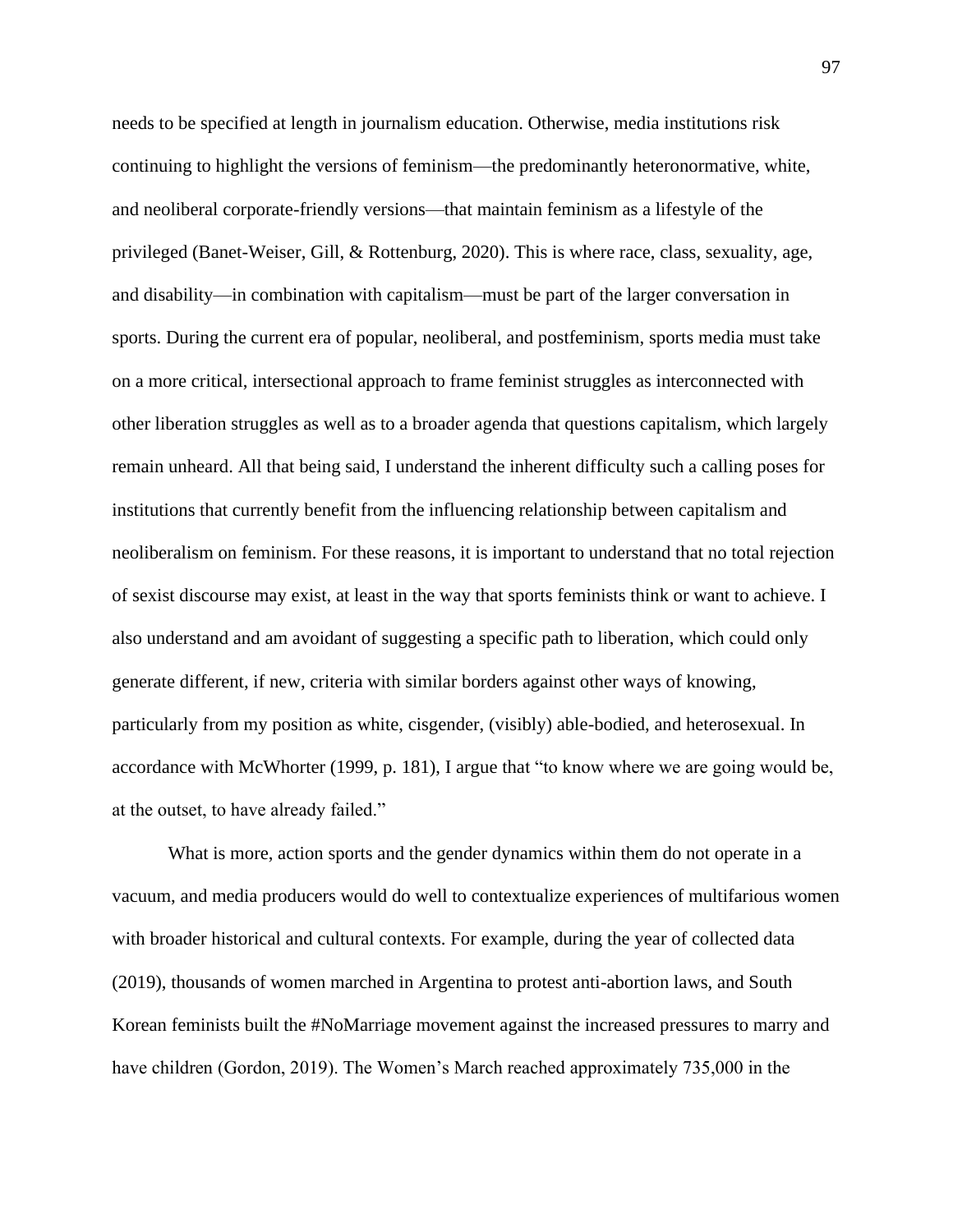United States in its third year (Chenoweth & Pressman, 2019). These are just a few events that underscore the need to think in terms of what Mason-Deece (2018) calls "assemblies," where "feminists think of connections and intersections between different realms of life, rather than reducing gender issues to a single realm" (Banet-Weiser, Gill, & Rottenburg, 2020, pp. 30-31). While I agree with Mason-Deece and others regarding a reconceptualization of feminism in research, I also push for media producers, particularly ones such as Red Bull with international athletes and audiences, to reframe their position from one that limits its efforts on media visibility into one that can potentially challenge the primary elements of gender inequity and sexism. This study's findings suggest that while discourses serve as practices of social (re)production, they are neither fixed nor complete, and they can be transformed in sports and via social practices in sports. Identifying the potential of critical feminism and political feminist movements become important elements of this discursive process, and this has significant consequences for women who have historically faced media sexism in contexts such as sports.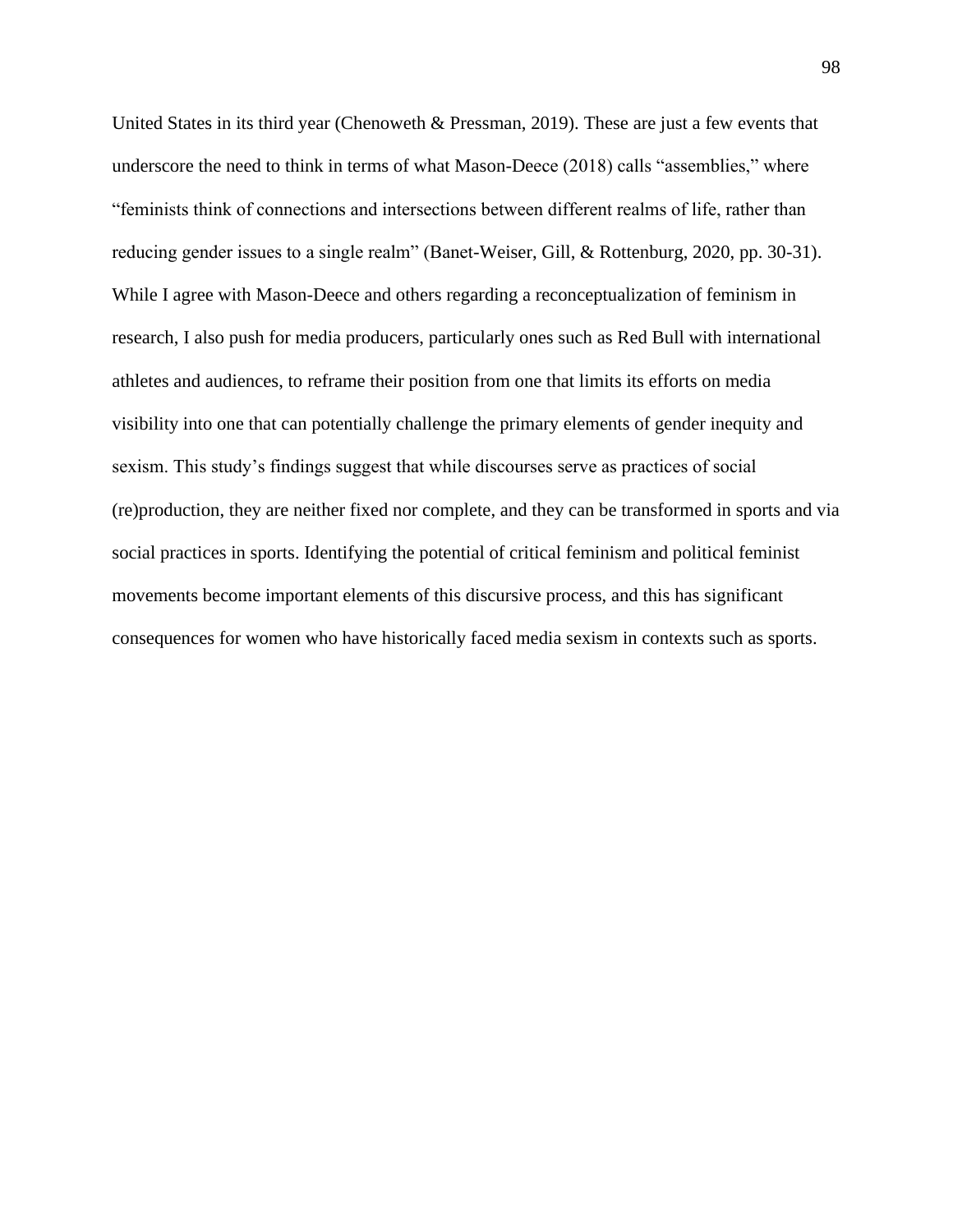### References

 *Shocked Face with Exploding Head Emoji*. (2017). Emojipedia. https://emojipedia.org/exploding-head/

*About*. (n.d.). Holden.<https://www.katieholden.com/about>

- Altheide, D., & Schneider, C. (2013). Plugged-In Research. In *Qualitative Media Analysis* (Second Edition). SAGE Publications, Ltd. https://doi.org/10.4135/9781452270043.n1
- Angelini, J., MacArthur, P., & Billings, A. (2012). What's the gendered story? Vancouver's prime time Olympic glory on NBC. *Journal of Broadcasting & Electronic Media*, *56*(2), 261–279. https://doi.org/10.1080/08838151.2012.678515
- Antunovic, D., & Hardin, M. (2012). Activism in women's sports blogs: Fandom and feminist potential. *International Journal of Sport Communication*, *5*(3), 305–322. https://doi.org/10.1123/ijsc.5.3.305
- Baker, T., & Simon, J. (2002). *Embracing Risk: The Changing Culture of Insurance and Responsibility*. University of Chicago Press.
- Baldry, A., & Thibault, P. J. (2009). *Multimodal Transcription and Text Analysis*. W. Ross MacDonald School, Resource Services Library.
- Banet-Weiser, S. (2012). *AuthenticTM: The Politics of Ambivalence in a Brand Culture (Critical Cultural Communication, 30)*. NYU Press.
- Banet-Weiser, S., Gill, R., & Rottenberg, C. (2019). Postfeminism, popular feminism and neoliberal feminism? Sarah Banet-Weiser, Rosalind Gill and Catherine Rottenberg in conversation. *Feminist Theory*, *21*(1), 3–24. https://doi.org/10.1177/1464700119842555
- Barker, C., & Jane, E. A. (2016). *Cultural Studies: Theory and Practice* (5th ed.). SAGE Publications Ltd.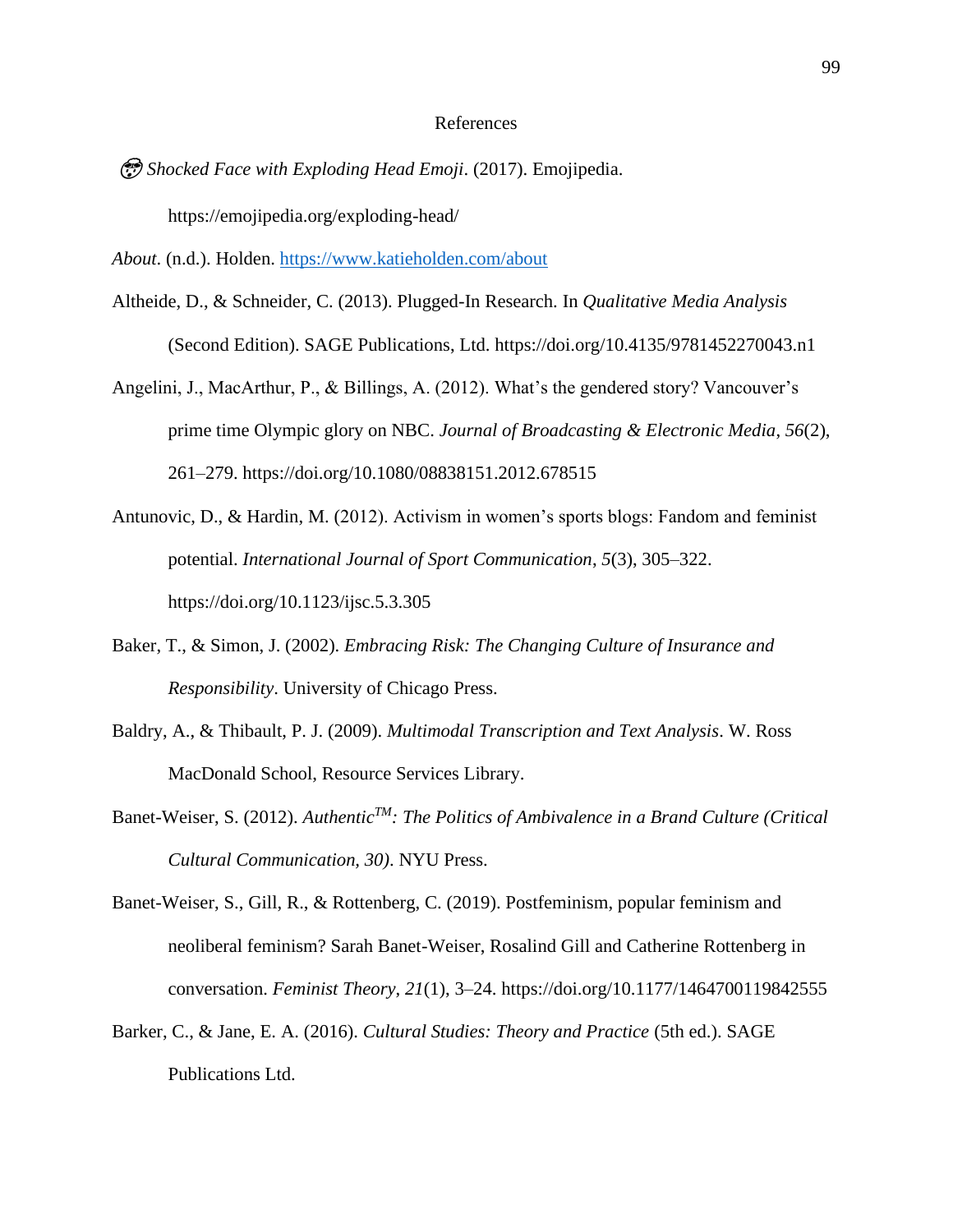- Baylis, C. (2021, February 1). *Sponsorship for Athletes: Everything You Need to Know*. The Sponsorship Collective. https://sponsorshipcollective.com/sponsorship-for-athleteseverything-you-need-to-know/
- Bacon, J. (2017, September 20). United ideas of creative minds Marketing Week. Retrieved from https://www.marketingweek.com/2012/12/12/united-ideas-of-creative-minds/

Barthes, R. (1973). Mythologies. London:Paladin

- Benkoil, B. (2014, November 10). *When a Brand Becomes a Publisher: Inside Red Bull's Media House*. Media Shift. http://mediashift.org/2014/11/when-a-brand-becomes-a-publisherinside-red-bulls-media-house/
- Billings, A., Angelini, J., MacArthur, P., Bissell, K., & Smith, L. (2014). (Re)Calling London: The gender frame agenda within NBC's primetime broadcast of the 2012 Olympiad. *Journalism & Mass Communication Quarterly*, *91*(1), 38–58. https://doi.org/10.1177/1077699013514416
- Billings, A., & Young, B. (2015). Comparing flagship news programs. *Electronic News*, *9*(1), 3– 16. https://doi.org/10.1177/1931243115572824
- Billings, A., & Angelini, J. (2019). Equity achieved? A longitudinal examination of biological sex representation in the NBC Olympic telecast (2000–2018). *Communication & Sport*, *7*(5), 551–564. https://doi.org/10.1177/2167479519863652
- Binkley, S. (2007). Governmentality and Lifestyle Studies. *Sociology Compass*, *1*(1), 111–126. https://doi.org/10.1111/j.1751-9020.2007.00011.x

Bochner, A. (2000). Criteria against ourselves. *Qualitative Inquiry*, 6, 266-272.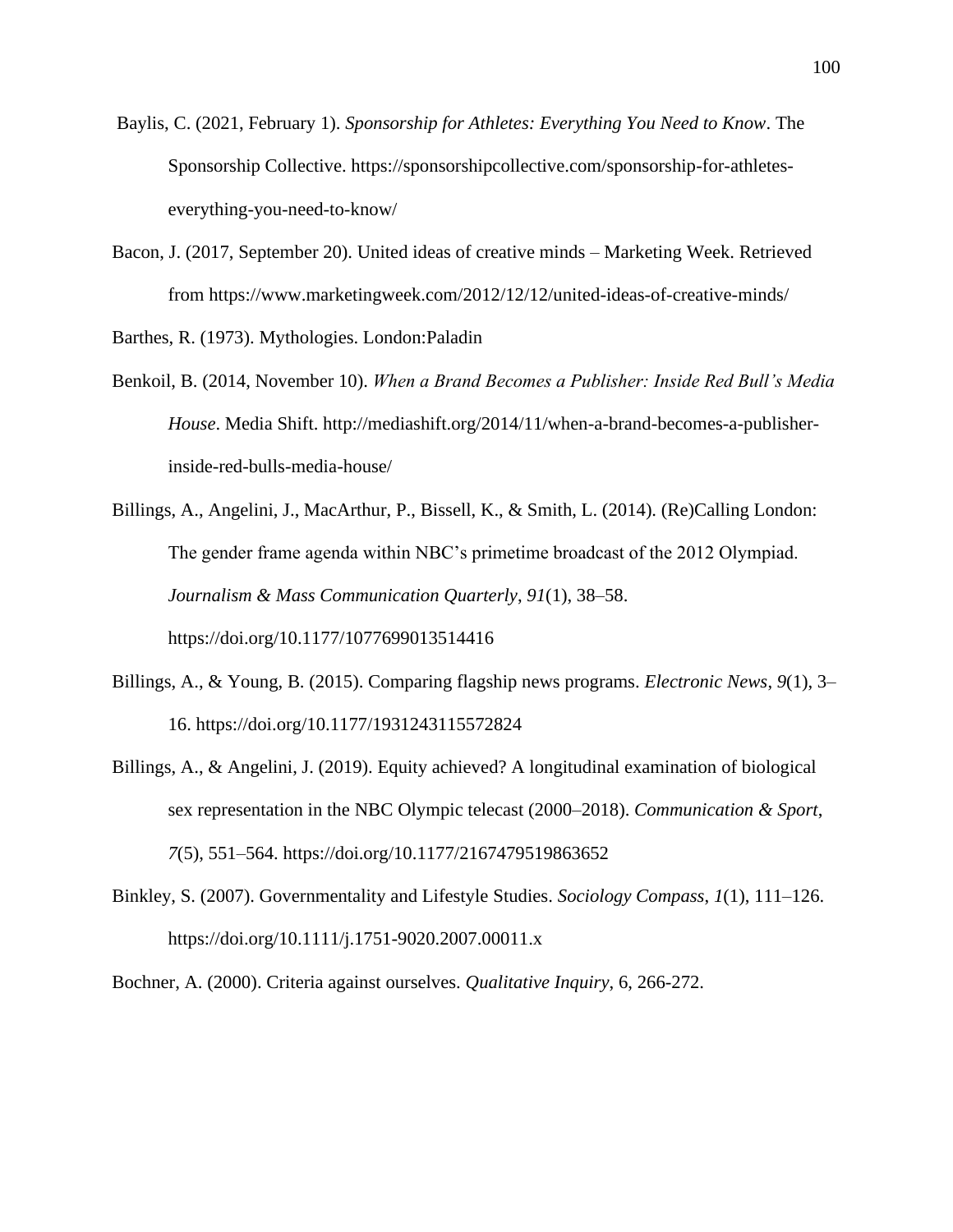- Bowles, N. (2020, July 3). *The #Vanlife Business Is Booming*. The New York Times. https://www.nytimes.com/2020/07/03/technology/the-vanlife-business-is-booming.html
- Braun, V., & Clarke, V. (2006). Using thematic analysis in psychology. *Qualitative Research in Psychology*, *3*(2), 77–101. https://doi.org/10.1191/1478088706qp063oa
- Bruce, T. (2015). Assessing the sociology of sport: On media and representations of sportswomen. *International Review for the Sociology of Sport*, *50*(4–5), 380–384. https://doi.org/10.1177/1012690214539483
- Bruce, T. (2016). New rules for new times: Sportswomen and media representation in the third wave. *Sex Roles*, *74*(7–8), 361–376. https://doi.org/10.1007/s11199-015-0497-6
- Bruce, T., & Hardin, M. (2014). Reclaiming our voices: Sportswomen and social media. In *Routledge handbook of sport and new media* (pp. 329-337). Routledge.
- Brymer, E., & Schweitzer, R. (2012). Extreme sports are good for your health: A phenomenological understanding of fear and anxiety in extreme sport. *Journal of Health Psychology*, *18*(4), 477–487. https://doi.org/10.1177/1359105312446770
- Carrington, B. (2007). Merely identity: Cultural identity and the politics of sport. *Sociology of Sport Journal*, *24*(1), 49-66.
- Chandler, D. (2017). *Semiotics: The Basics* (3rd ed.). Routledge.
- Chenoweth, E., & Pressman, J. (2019, February 1). *The 2019 Women's March was bigger than you think*. The Washington Post. https://www.washingtonpost.com/news/monkeycage/wp/2019/02/01/the-2019-womens-march-was-bigger-than-you-think/
- Claassen, P., Corrigan, K., Flower, A., Climbing Editors, & Raleigh, D. (2019, November 12). *Fancy Footwork: Six Foot-Focused Tips to Help You Glide up the Rock With Ease*.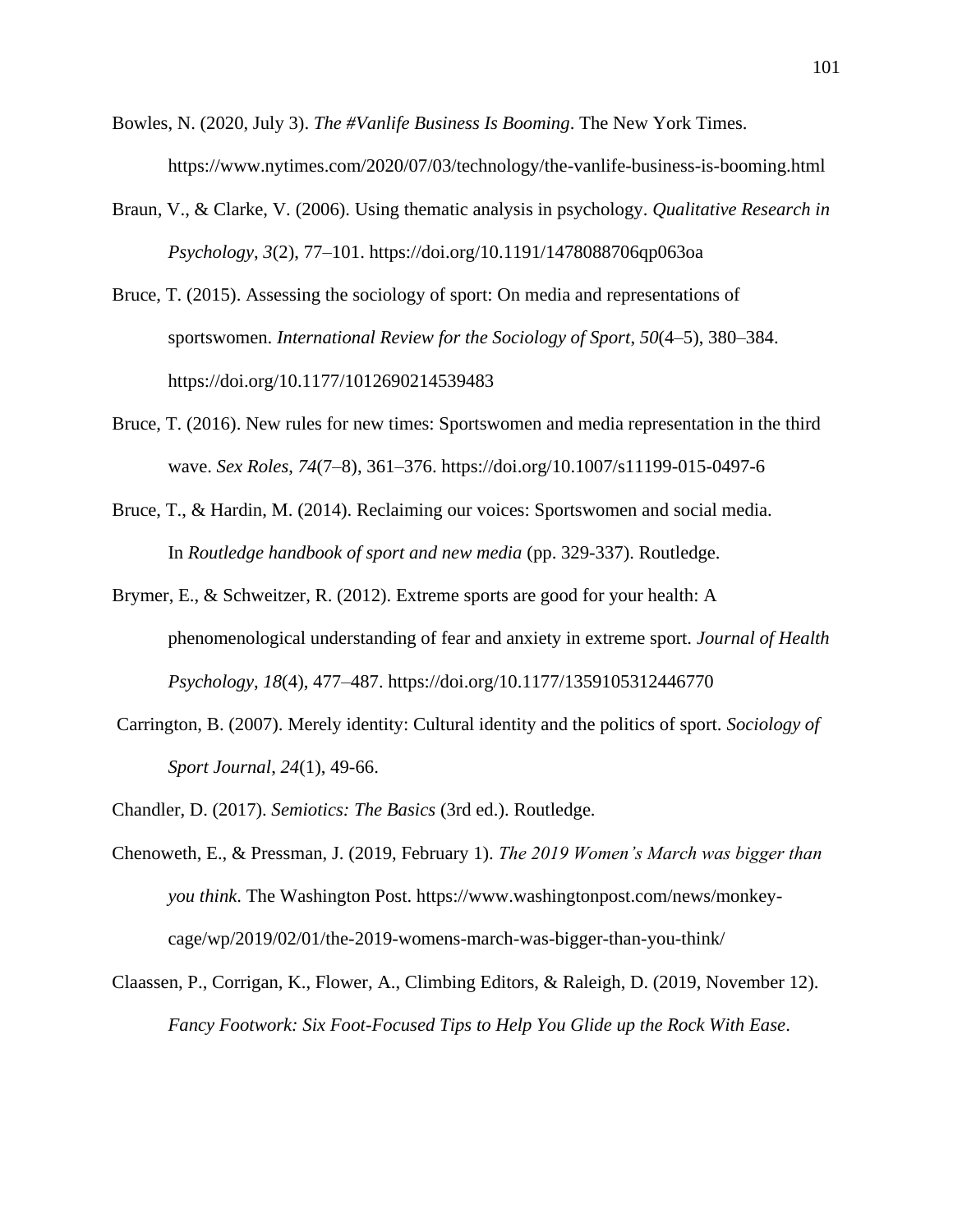Climbing. [https://www.climbing.com/skills/fancy-footwork-six-foot-focused-tips-to](https://www.climbing.com/skills/fancy-footwork-six-foot-focused-tips-to-help-you-glide-up-the-rock-with-ease/)[help-you-glide-up-the-rock-with-ease/](https://www.climbing.com/skills/fancy-footwork-six-foot-focused-tips-to-help-you-glide-up-the-rock-with-ease/)

- Coche, R., & Tuggle, C. (2016). The women's olympics? A gender analysis of NBC's coverage of the 2012 London summer games. *Electronic News*, *10*(2), 121–138. https://doi.org/10.1177/1931243116647770
- Connell, R. W., & Messerschmidt, J. W. (2005). Hegemonic masculinity. *Gender & Society*, *19*(6), 829–859.<https://doi.org/10.1177/0891243205278639>
- Cooky, C., Messner, M., & Musto, M. (2015). "It's dude time!" *Communication & Sport*, *3*(3), 261–287. https://doi.org/10.1177/2167479515588761
- Creswell, J., & Poth, C. (2007). Qualitative inquiry and research method: Choosing among five approaches.
- Creswell, J., & Creswell, D. (2020). *Research Design: Qualitative, Quantitative, and Mixed Methods Approaches*. Independently published.
- Cross, K. (2020, September 28). *Get Better at Mountain Biking from Your Living Room*. Outside Online. https://www.outsideonline.com/2411268/at-home-mountain-bike-training
- Dijk, T. V. A. (2008). *Discourse and Power* (2008th ed.). Palgrave.
- Donevan, C. (2017, November 14). Fighting an eating disorder when it's 'hard to want to get Better'. NPR. Retrieved from [https://www.npr.org/2017/11/14/562878894/fighting-an](https://www.npr.org/2017/11/14/562878894/fighting-an-eating-disorder-when-its-hard-to-want-to-get-better)[eating-disorder-when-its-hard-to-want-to-get-better.](https://www.npr.org/2017/11/14/562878894/fighting-an-eating-disorder-when-its-hard-to-want-to-get-better)

Donnelly, P. (2004). Sport and Risk Culture. In K. Young (Ed.), *Sporting Bodies, Damaged Selves (Sociological Studies of Sports-Related Injury)* (2nd ed., pp. 29–57). Emerald Publishing Limited.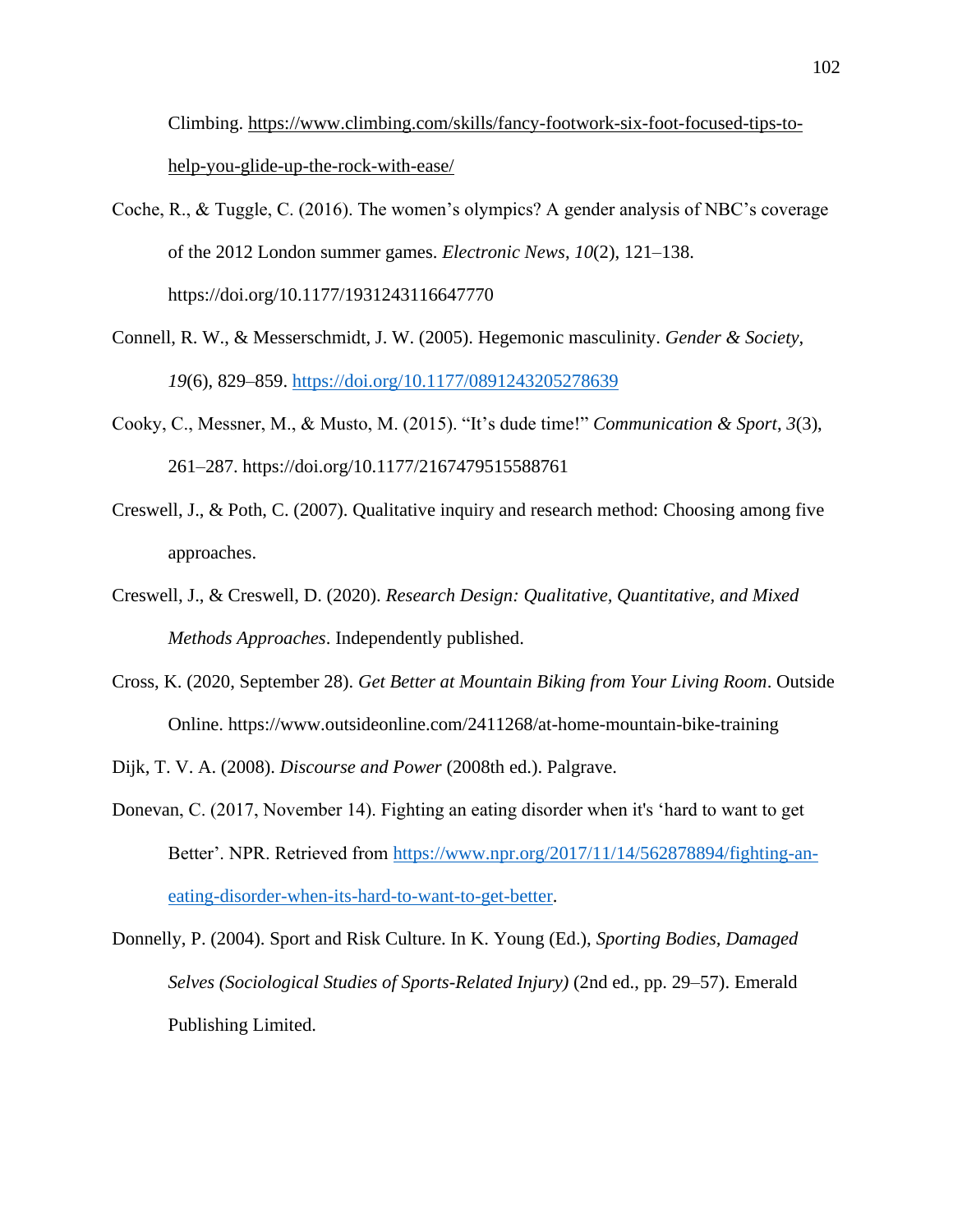- Döring, N., & Mohseni, M. R. (2018). Male dominance and sexism on YouTube: results of three content analyses. *Feminist Media Studies*, *19*(4), 512–524. https://doi.org/10.1080/14680777.2018.1467945
- Dougherty, C. (2015, September 8). *For Online Sports Videos, the Action Is No Longer on the Field*. The New York Times. https://www.nytimes.com/2015/09/08/technology/foronline-sports-videos-the-action-is-no-longer-on-the-field.html
- Gay, D., Hall, S., Janes, L., Madsen, A., Mackay, H., & Negus, K. (2013). *Doing Cultural Studies: The Story of the Sony Walkman (Culture, Media and Identities series)* (Second ed.). SAGE Publications Ltd.
- Fairclough, N. (1992). Discourse and text: Linguistic and intertextual analysis within discourse analysis. *Discourse & Society*, *3*(2), 193–217. https://doi.org/10.1177/0957926592003002004
- Fairclough, N. (2013). *Critical Discourse Analysis: The Critical Study of Language* (2nd ed.). Routledge.
- Featherstone, M. (1987). Lifestyle and consumer culture. *Theory, Culture & Society*, *4*(1), 55– 70. https://doi.org/10.1177/026327687004001003
- Fink, J. (2015). Female athletes, women's sport, and the sport media commercial complex: Have we really "come a long way, baby"? *Sport Management Review*, *18*(3), 331–342. <https://doi.org/10.1016/j.smr.2014.05.001>
- Fletcher, R. (2008). Living on the edge: The appeal of risk sports for the professional middle class. *Sociology of Sport Journal*, *25*(3), 310–330. https://doi.org/10.1123/ssj.25.3.310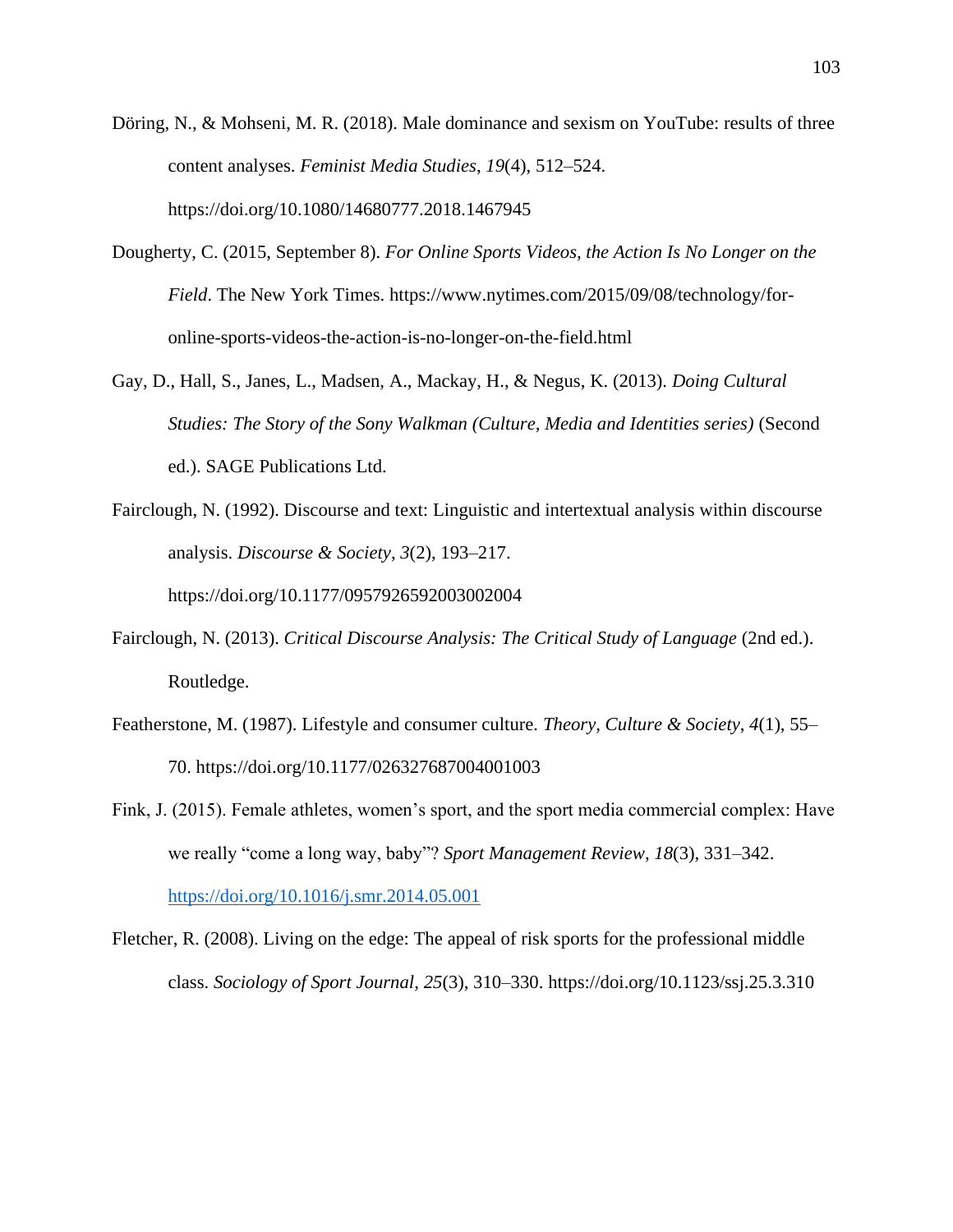Fink, J. S. (2015). Female athletes, women's sport, and the sport media commercial complex: Have we really "come a long way, baby"? *Sport Management Review*, *18*(3), 331–342. https://doi.org/10.1016/j.smr.2014.05.001

- Gilchrist, P., & Wheaton, B. (2011). Lifestyle sport, public policy and youth engagement: examining the emergence of parkour. *International Journal of Sport Policy and Politics*, *3*(1), 109–131.<https://doi.org/10.1080/19406940.2010.547866>
- Gill, R. (2007). Postfeminist media culture: Elements of a sensibility. *European Journal of Cultural Studies*, *10*(2), 147–166. https://doi.org/10.1177/1367549407075898
- Gill, R. (2011). Sexism reloaded, or, it's Time to get Angry Again! *Feminist Media Studies*, *11*(1), 61–71. https://doi.org/10.1080/14680777.2011.537029
- Gill, R. (2016). Post-postfeminism?: new feminist visibilities in postfeminist times. *Feminist Media Studies*, *16*(4), 610–630. https://doi.org/10.1080/14680777.2016.1193293
- Gill, R. (2017). The affective, cultural and psychic life of postfeminism: A postfeminist sensibility 10 years on. *European Journal of Cultural Studies*, *20*(6), 606–626. <https://doi.org/10.1177/1367549417733003>
- Gill, R., & Elias, A. S. (2014). 'Awaken your incredible': Love your body discourses and postfeminist contradictions. *International Journal of Media & Cultural Politics*, *10*(2), 179–188. https://doi.org/10.1386/macp.10.2.179\_1

Geertz, C. (1973). *Interpretation of Cultures* (Fifth Pr. ed.). Basic Books, 1973.

- Glaser, B. G., & Strauss, A. L. (1967). The discovery of grounded theory; strategies for qualitative research. Aldine Pub. Co.
- Golafshani, N. (2015). Understanding reliability and validity in qualitative research. *The Qualitative Report*. Published. https://doi.org/10.46743/2160-3715/2003.1870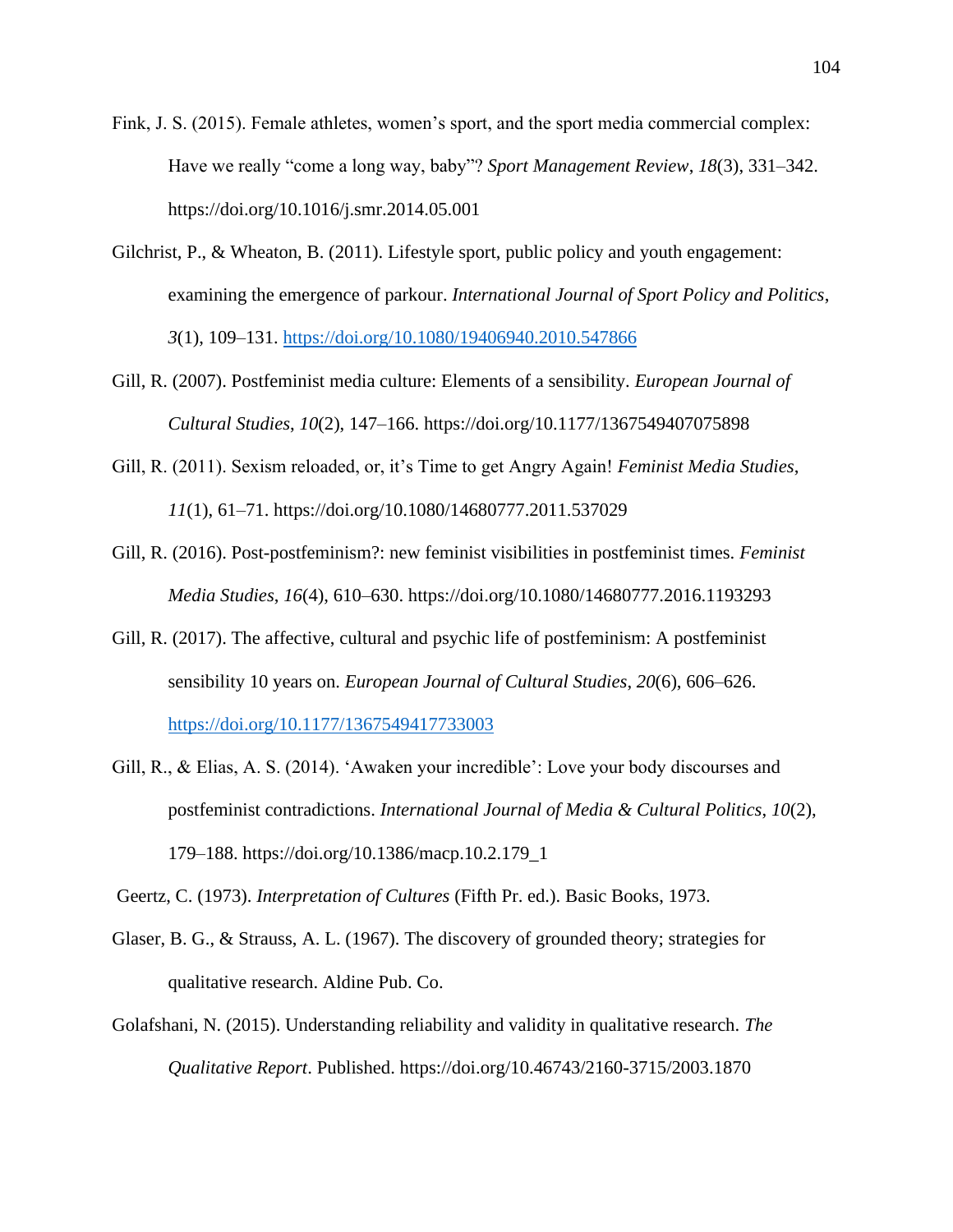Gramsci, A. (1971). *Selection from The Prison Notebooks*. Independently published.

- Guba, E., & Lincoln, Y. (1994). Competing paradigms in qualitative research. *Handbook of Qualitative Research*, *2*(163-194), 105.
- Hall, S. (1998). Notes on Deconstructing the Popular. In J. Storey (Ed.), *Cultural Theory and Popular Culture: A Reader* (2nd ed., pp. 442–453). University of Georgia Press.

Hall, S. (2001). Encoding/decoding. *Media and Cultural Studies: Keyworks*, *2*.

- Halliday, M. (1978). *Language as social semiotic: The social interpretation of language and meaning*. University Park Press.
- Han, C. (2015). How to do critical discourse analysis: A multimodal introduction. *Australian Journal of Linguistics*, *35*(4), 415–418. https://doi.org/10.1080/07268602.2015.1033673

Hardin, M. (2005). Stopped at the gate: Women's sports, "reader interest," and decision making by editors. *Journalism & Mass Communication Quarterly*, *82*(1), 62–77. https://doi.org/10.1177/107769900508200105

- Hardin, M., & Corrigan, T. (2008). Media and the business of high school sports: A case for closer scrutiny. *Journal of Sports Media*, *3*(2), 89–94. https://doi.org/10.1353/jsm.0.0023
- Hardin, M., Lynn, S., & Walsdorf, K. (2005). Challenge and Conformity on "Contested Terrain": Images of Women in Four Women's Sport/Fitness Magazines. *Sex Roles*, *53*(1–2), 105– 117. https://doi.org/10.1007/s11199-005-4285-6
- Harrison, G. (2019). "We want to see you sex it up and be slutty:" Post-feminism and sports media's appearance double standard. *Critical Studies in Media Communication*, *36*(2), 140–155. https://doi.org/10.1080/15295036.2019.1566628
- Henderson, M. (2001). A shifting line up: Men, women, and Tracks surfing magazine. *Continuum*, *15*(3), 319–332. https://doi.org/10.1080/10304310120086803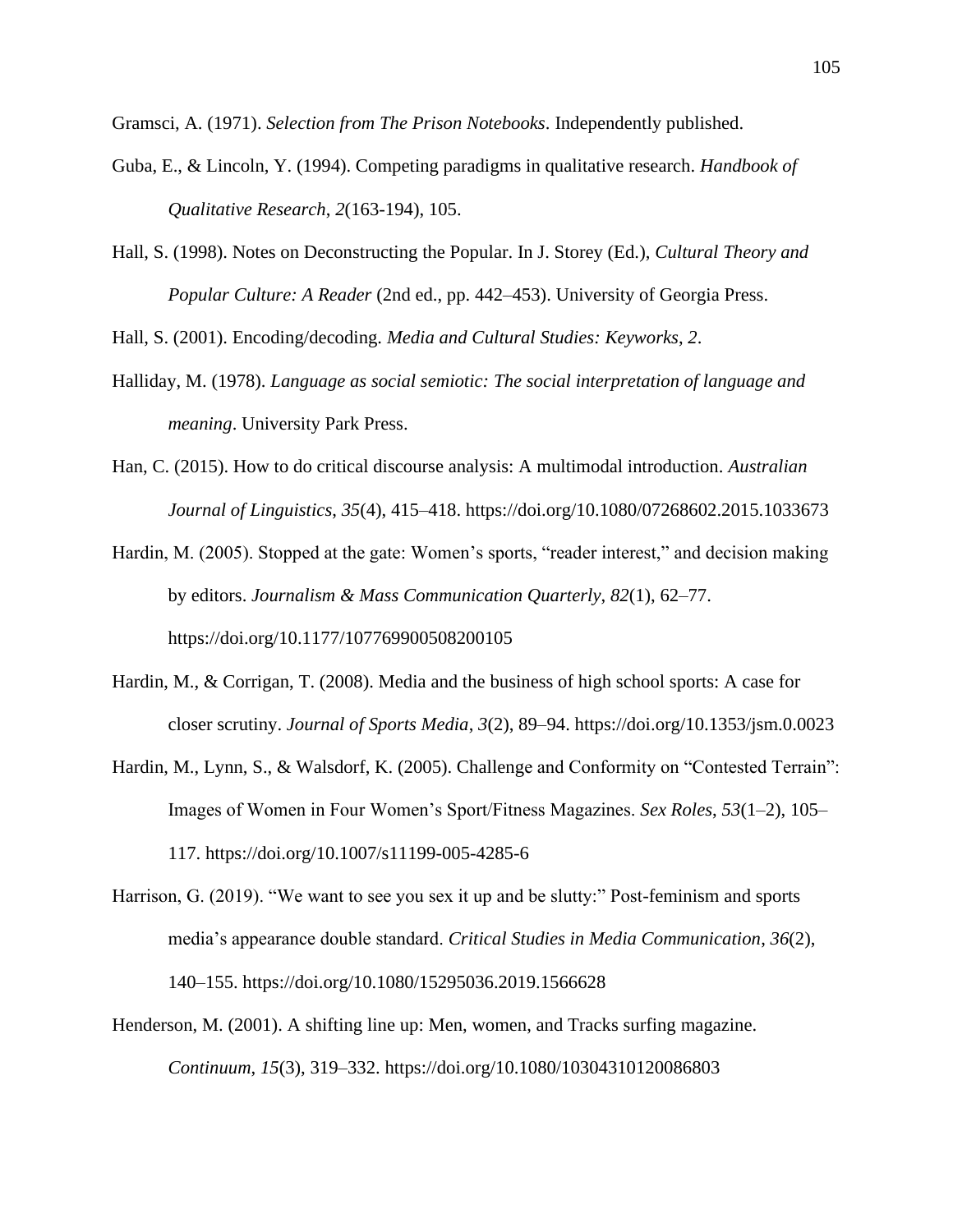- Henson, M. (2018, February 1). The heroic message one company is sending about what really makes us beautiful. Fox News. Retrieved from [https://www.foxnews.com/opinion/the](https://www.foxnews.com/opinion/the-heroic-message-one-company-is-sending-about-what-really-makes-us-beautiful)[heroic-message-one-company-is-sending-about-what-really-makes-us-beautiful.](https://www.foxnews.com/opinion/the-heroic-message-one-company-is-sending-about-what-really-makes-us-beautiful)
- Holland, E. (2016, July 14). *Why the 'fitspo' movement is damaging to women*. The Conversation. [https://theconversation.com/why-the-fitspo-movement-is-damaging-to](https://theconversation.com/why-the-fitspo-movement-is-damaging-to-women-60453)[women-60453](https://theconversation.com/why-the-fitspo-movement-is-damaging-to-women-60453)
- Jackson, R., Drummond, D., & Camara, S. (2007). What Is qualitative research? *Qualitative Research Reports in Communication*, *8*(1), 21–28. https://doi.org/10.1080/17459430701617879
- Jette, S. (2006). Fit for two? A critical discourse analysis of Oxygen Fitness Magazine. *Sociology of Sport Journal*, 23(4), 331–351. https://doi.org/10.1123/ssj.23.4.331
- Jonsson, H. (2020, October 24). *Open your eyes to the amazing wonders of Red Bull Rampage*. Red Bull. https://www.redbull.com/ng-en/red-bull-rampage-for-dummies
- Kane, M. J. (2013). The better sportswomen get, the more the media ignore them. *Communication & Sport*, *1*(3), 231–236. https://doi.org/10.1177/2167479513484579
- Karlyn, K. R. (2011). *Unruly Girls, Unrepentant Mothers: Redefining Feminism on Screen*. University of Texas Press.
- Kaufman, M. (2001). Board sports stoke equipment, apparel sales. *Sports Business Journal*, 4(18), 24.
- KeonYoo, S., Smith, L., & Kim, D. (2013). Communication Theories and Sport Studies. In *Routledge Handbook of Sport Communication* (pp. 22-33). Routledge.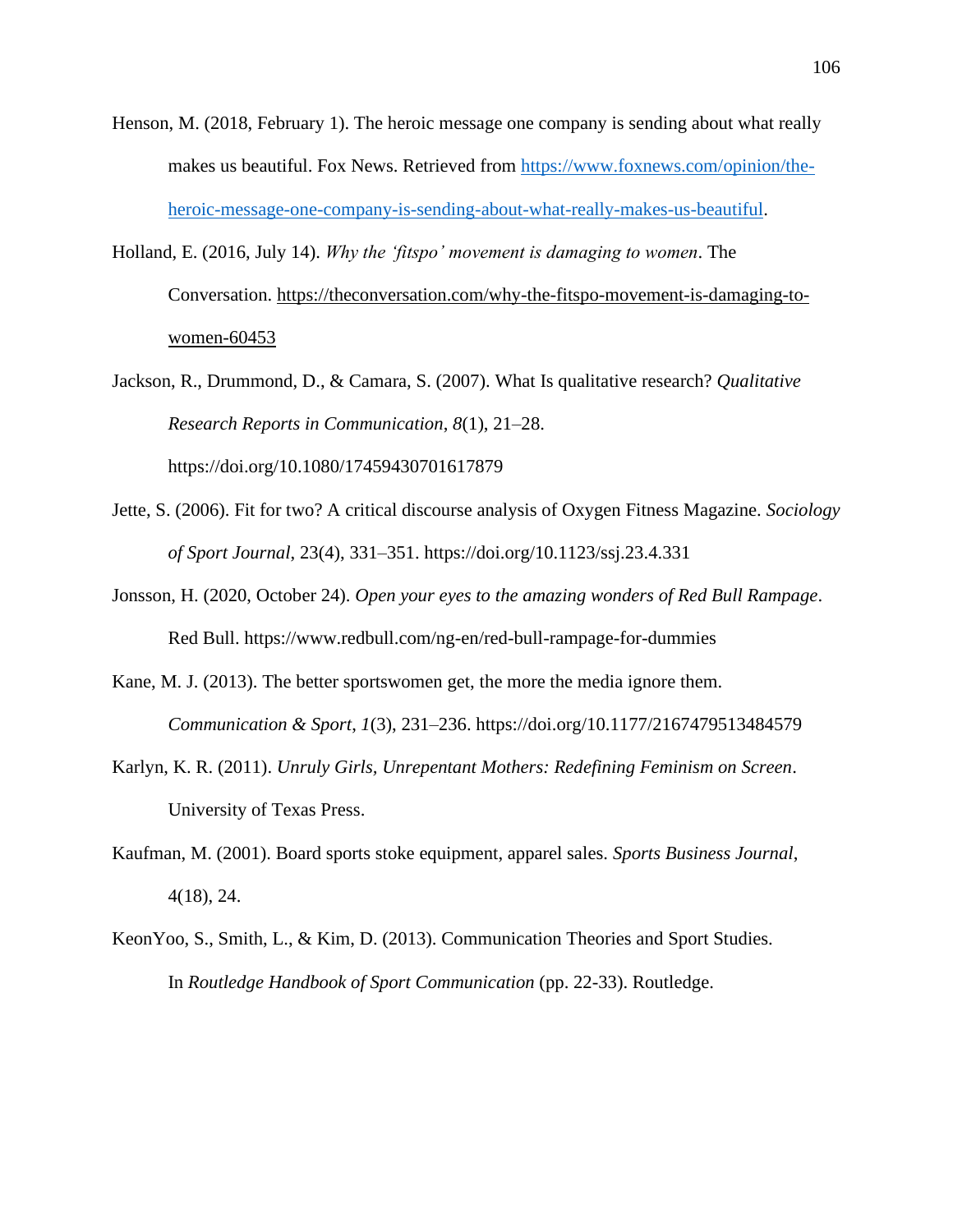- Kessel, P. (2019, December 4). *10 facts about Americans and YouTube*. Pew Research Center. https://www.pewresearch.org/fact-tank/2019/12/04/10-facts-about-americans-andyoutube/
- Kotler, S. (2014). *The Rise of Superman: Decoding the Science of Ultimate Human Performance* (1st ed.). New Harvest.

Laclau, E. (1977). *Politics and Ideology in Marxist Theory: Capitalism*. New Left Books.

- Laurendeau, J. (2008). "Gendered risk regimes": A theoretical consideration of edgework and gender. *Sociology of Sport Journal*, *25*(3), 293–309.<https://doi.org/10.1123/ssj.25.3.293>
- Leve, A. (2012). The circuit of culture as a generative tool of contemporary analysis: Examining the construction of an education commodity. *Australian Association for Research in Education (NJ1)*.
- Lindlof, T., & Taylor, B. (2017). *Qualitative Communication Research Methods* (4th ed.). SAGE Publications, Inc.
- Lindberg, S. (2021, February 24). *Not Just for Rehab: Using Balance Boards to Enhance Exercise*. Breaking Muscle. https://www.healthline.com/health/fitness/balance-boardexercises
- Liu, Y., & O'Halloran, K. (2009). Intersemiotic texture: analyzing cohesive devices between language and images. *Social Semiotics*, *19*(4), 367–388. https://doi.org/10.1080/10350330903361059
- Long, M. (2019, March 22). *Why Red Bull Media House is the 'King of Content.'* Sports Pro Media. https://www.sportspromedia.com/from-the-magazine/red-bull-media-housevideo-content-gerrit-meier-interview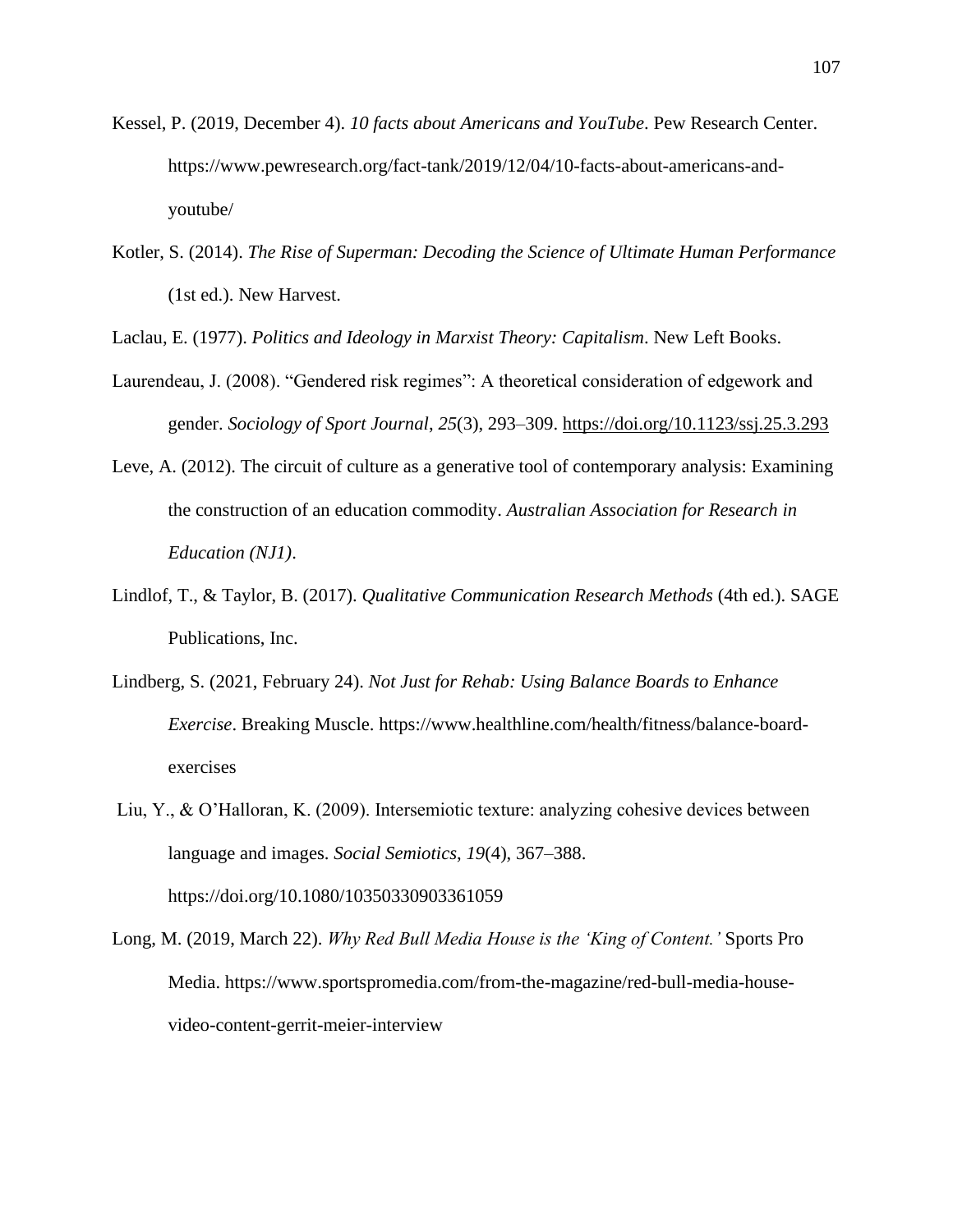- Lyng, S. 1993. ''Dysfunctional Risk Taking: Criminal Behavior as Edge- 1060 work.'' Pp. 107- 30. In Adolescent Risk Taking, edited by N. Bell and R. Bell. Newbury Park: Sage.
- Machin, D., & Mayr, A. (2012). *How to Do Critical Discourse Analysis: A Multimodal Introduction* (1st ed.). SAGE Publications Ltd.
- Marwick, A. E. (2015). Instafame: Luxury selfies in the attention economy. *Public Culture*, *27*(1 75), 137–160. https://doi.org/10.1215/08992363-2798379
- McRobbie, A. (2004). Post‐feminism and popular culture. *Feminist Media Studies*, *4*(3), 255– 264. https://doi.org/10.1080/1468077042000309937
- McRobbie, A. (2008). *The Aftermath of Feminism: Gender, Culture and Social Change (Culture, Representation and Identity series)* (1st ed.). SAGE Publications Ltd.
- Meyer, M. (2001). Between theory, method, and politics: positioning of the approaches to CDA. In R. Wodak & M. Meyer (Eds.), *Methods of Critical Discourse Analysis* (pp. 14–31). SAGE Publications.
- *Motion Graphics Video Template (Editable)*. (2020, September 8). Biteable. https://biteable.com/blog/what-is-motion-graphics/
- Molyneaux, H., O'Donnell, S., Gibson, K., & Singer, J. (2008). Exploring the gender divide on YouTube: An analysis of the creation and reception of vlogs. *American Communication Journal*, *10*(2), 1-14.
- Mukherjee, R., & Banet-Weiser, S. (2012). *Commodity Activism: Cultural Resistance in Neoliberal Times (Critical Cultural Communication, 21)* (Illustrated ed.). NYU Press.
- Nash, M. (2018). Empowering "sporty sisters" through "active living": A feminist multi-modal critical discourse analysis of the Lorna Jane fitness fashion website. In K. Toffoletti, H.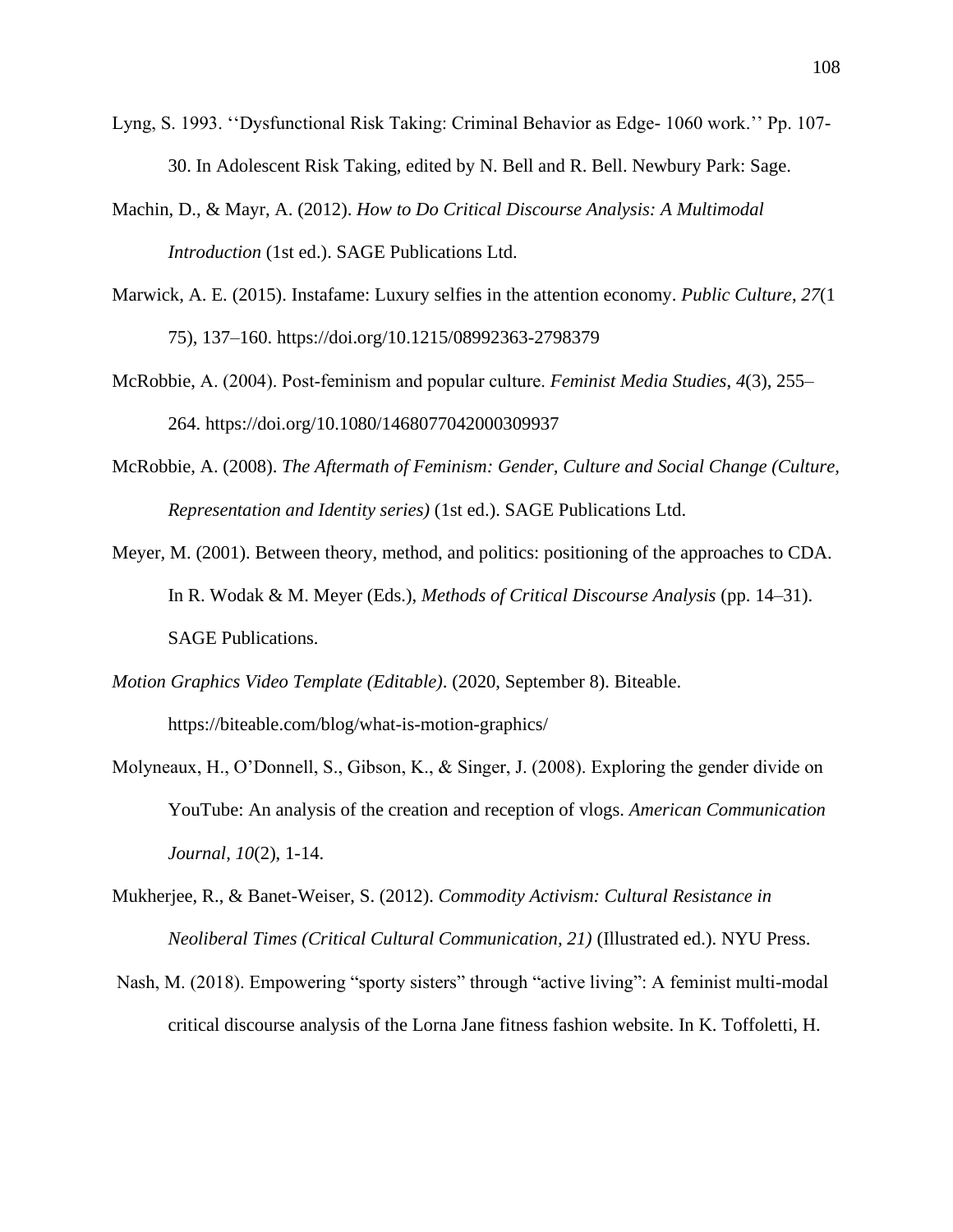Thorpe, & J. Francombe-Webb (Eds.), *New Sporting Femininities: Embodied Politics in Postfeminist Times.* (p. 277). Springer International Publishing AG.

- Nidetch, J. (2017, June 17). *The Difference Between "Fitness" and "Training."* IMS Fitness. https://imsfitness.com/difference-fitness-training/
- Norris, S. (2019). *Systematically Working with Multimodal Data: Research Methods in Multimodal Discourse Analysis* (1st ed.). Wiley-Blackwell.
- O'Halloran, K. (2011). Multimodal Discourse Analysis*. Companion to Discourse. London and New York: Continuum.*
- Outdoor Foundation. (2017). Outdoor recreation participation topline report 2017.
- Pauwels, L. (2011). Researching websites as social and cultural expressions: Methodological predicaments and a multimodal model for analysis. In E. Margolis & L. Pauwels (Eds.), The SAGE Handbook of Visual Research Methods (pp. 570–590). London: Sage.
- Pegoraro, A. (2010). Look who's talking—athletes on Twitter: A Case Study. *International Journal of Sport Communication*, *3*(4), 501–514. https://doi.org/10.1123/ijsc.3.4.501

*Red Bull Media House. (n.d.). Retrieved from <https://www.redbullmediahouse.com/>*

*Red Bull Athletes - Overview*. (2019). Red Bull. https://www.redbull.com/us-en/athletes

- Saldaña, J. (2015). *The Coding Manual for Qualitative Researchers* (3rd ed.). SAGE Publications Ltd.
- *Salt Life:: Delta Apparel, Inc. (DLA)*. (n.d.). Delta Apparel, Inc. Retrieved July 9, 2021, from https://www.deltaapparelinc.com/our-brands/salt-life
- See, J. (2021, April 7). *Taking the Leap with Red Bull Formation*. Red Bull. https://www.redbull.com/us-en/theredbulletin/formation-freeride-mountain-bike-insidestory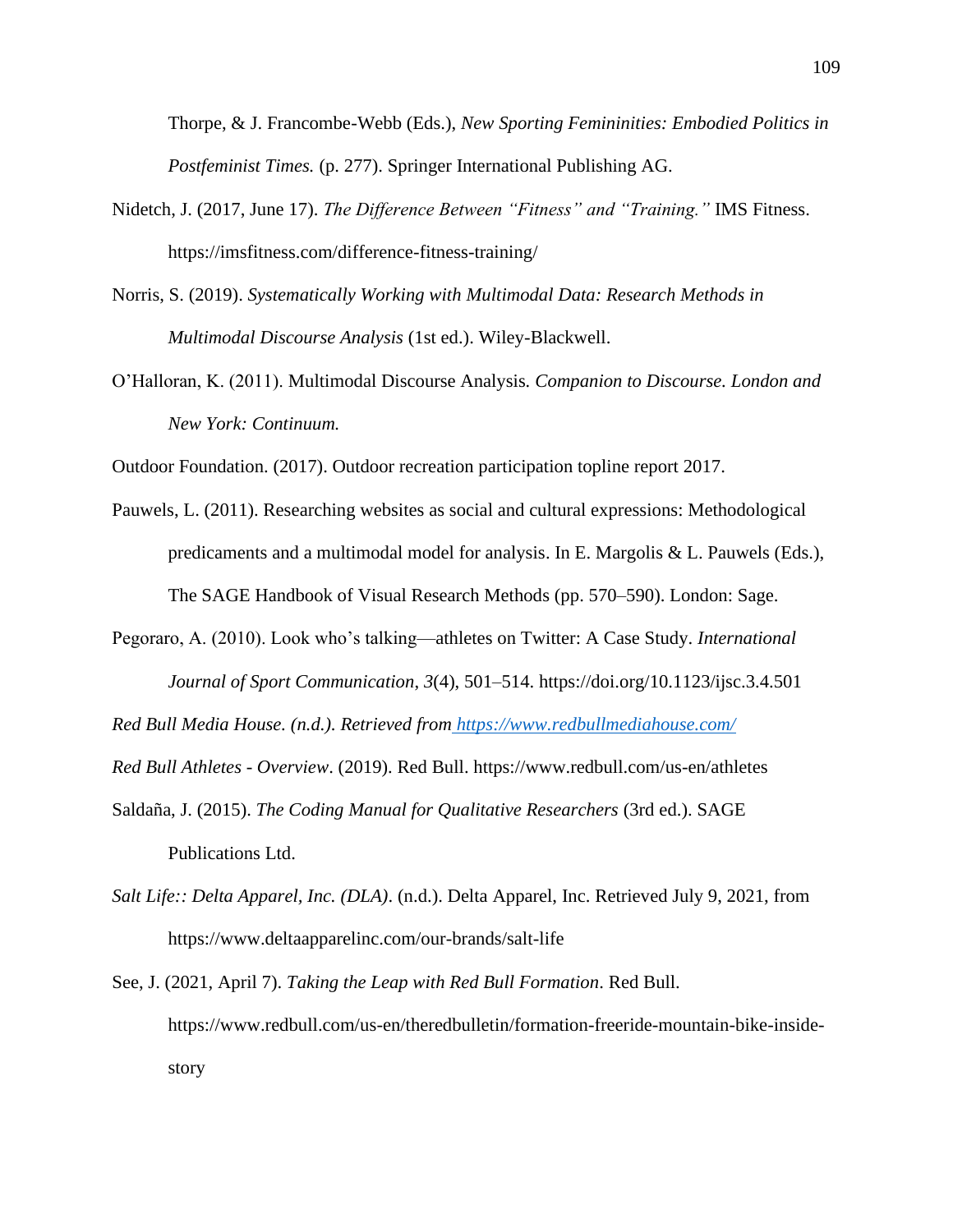- Spencer, S. (2011). *Visual Research Methods in the Social Sciences: Awakening Visions* (1st ed.). Routledge.
- Sriwimon, L., & Zilli, P. (2017). Applying critical discourse Analysis as a conceptual framework for investigating gender stereotypes in political media discourse. *Kasetsart Journal of Social Sciences, 38*(2), 136–142.
- Taher, A. (2019). *Instagram: Key Global Statistics 2019*. Instagram: Key Global Statistics 2019. https://blog.digimind.com/en/trends/instagram-key-global-figures-2019
- The Economist. (2021, June 7). *The pandemic pushed more Americans to try out van life*. https://www.economist.com/united-states/2021/06/05/the-pandemic-pushed-moreamericans-to-try-out-van-life
- Thorpe, H. (2008). Foucault, technologies of self, and the media: Discourses of femininity in snowboarding culture. *Journal of Sport and Social Issues*, *32*(2), 199–229. https://doi.org/10.1177/0193723508315206
- Thorpe, H. (2010). Bourdieu, gender reflexivity, and physical culture: A case of masculinities in the snowboarding field. *Journal of Sport and Social Issues*, *34*(2), 176–214. https://doi.org/10.1177/0193723510367770
- Thorpe, H. (2017). Action sports, social media, and new technologies: Towards a research agenda. *Communication & Sport*, *5*(5), 554–578. https://doi.org/10.1177/2167479516638125
- Thorpe, H., & Olive, R. (2021). *Women in Action Sport Cultures: Identity, Politics and Experience (Global Culture and Sport Series)* (1st ed. 2016 ed.). Palgrave Macmillan.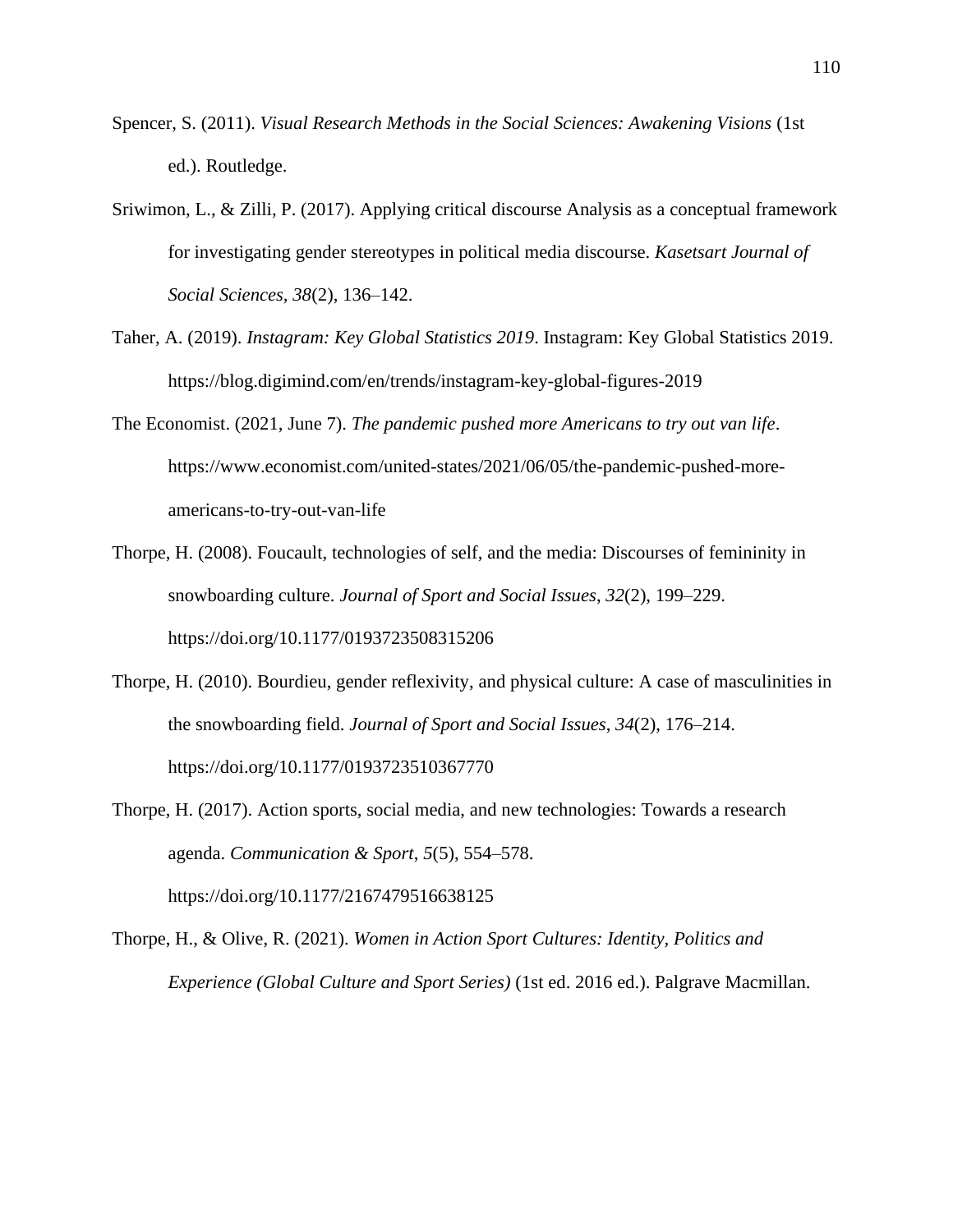- Thorpe, H., Toffoletti, K., & Bruce, T. (2017). Sportswomen and social media: Bringing thirdwave feminism, postfeminism, and neoliberal feminism into conversation. *Journal of Sport and Social Issues*, *41*(5), 359–383. https://doi.org/10.1177/0193723517730808
- Thorpe, H., & Wheaton, B. (2011). 'Generation X Games', action sports and the olympic movement: Understanding the cultural politics of incorporation. *Sociology*, *45*(5), 830– 847. https://doi.org/10.1177/0038038511413427
- Thorpe, H., & Wheaton, B. (2019). The Olympic Games, agenda 2020 and action sports: the promise, politics and performance of organizational change. *International Journal of Sport Policy and Politics*, *11*(3), 465–483.

https://doi.org/10.1080/19406940.2019.1569548

- Tierney, P. (2020, June 1). *Is Red Bull Dolomitenmann the toughest extreme sport relay of them all?* Red Bull. https://www.redbull.com/int-en/red-bull-dolomitenmann-info
- Toffoletti, K. (2016). Analyzing media representations of sportswomen—Expanding the conceptual boundaries using a postfeminist sensibility. *Sociology of Sport Journal*, *33*(3), 199–207. https://doi.org/10.1123/ssj.2015-0136
- Toffoletti, K., & Thorpe, H. (2018a). Female athletes' self-representation on social media: A feminist analysis of neoliberal marketing strategies in "economies of visibility." *Feminism & Psychology*, *28*(1), 11–31. https://doi.org/10.1177/0959353517726705
- Toffoletti, K., & Thorpe, H. (2018b). The athletic labor of femininity: The branding and consumption of global celebrity sportswomen on Instagram. *Journal of Consumer Culture*, *18*(2), 298–316. https://doi.org/10.1177/1469540517747068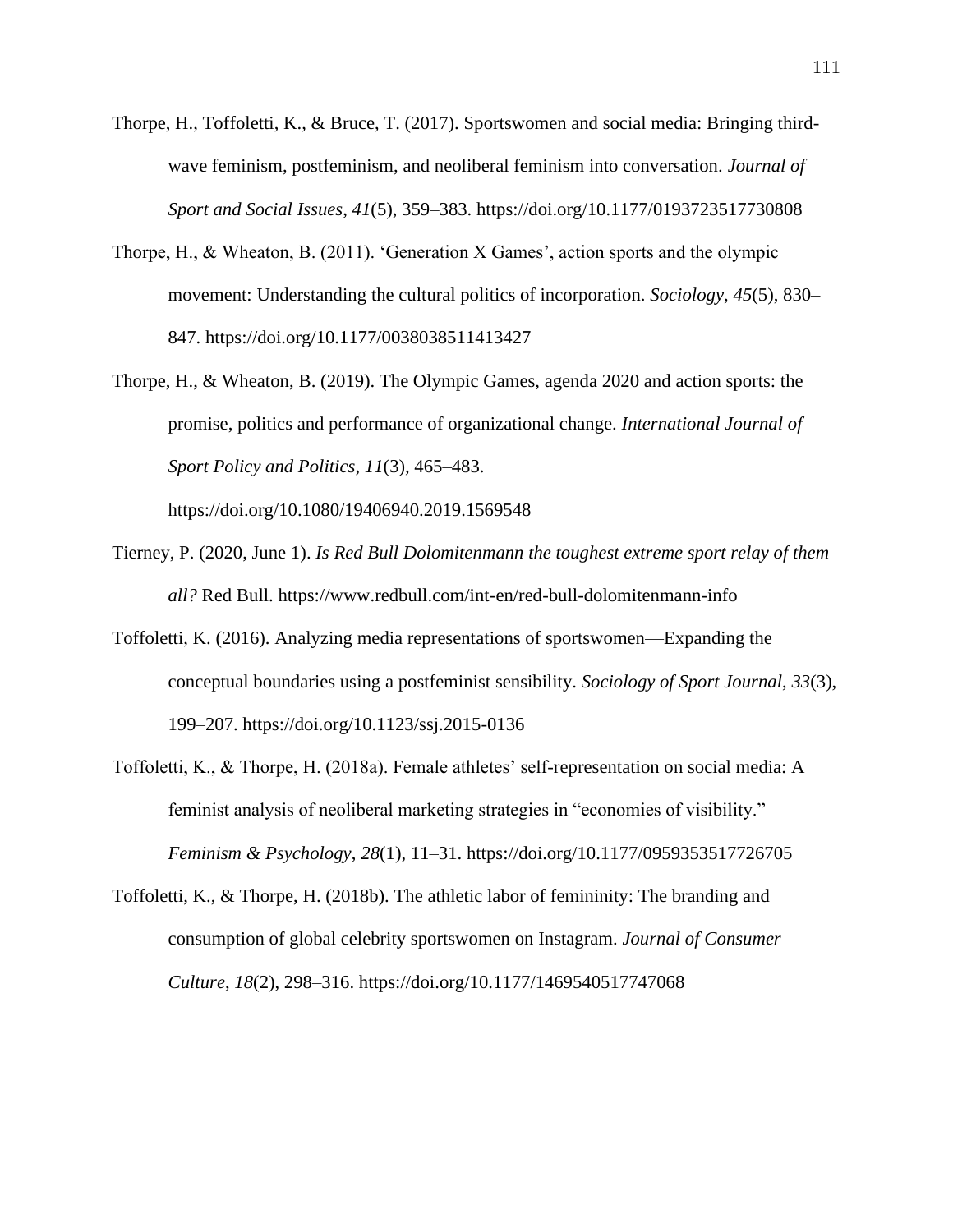Tracy, S. J. (2010). Qualitative quality: Eight "big-tent" criteria for excellent qualitative research. *Qualitative Inquiry*, *16*(10), 837–851. https://doi.org/10.1177/1077800410383121

Tuchman, B. (1978). *Making News: A Study in the Construction of Reality*. Free Press.

- U.S. Department of the Interior, U. S. F. a. W. S., and U.S. Department of Commerce, U.S. Census Bureau. (2016). 2016 National Survey of Fishing, Hunting, and Wildlife-Associated Recreation.
- van Bottenburg, M., & Salome, L. (2010). The indoorization of outdoor sports: an exploration of the rise of lifestyle sports in artificial settings. *Leisure Studies*, *29*(2), 143–160. https://doi.org/10.1080/02614360903261479
- Weick, K. E. (2007). The generative properties of richness. *Academy of Management Journal*, *50*(1), 14–19. https://doi.org/10.5465/amj.2007.24160637

Wenner, L., & Billings, A. (Eds.). (2017). *Sport, Media and Mega-Events*. Taylor & Francis.

- Wheaton, B. (2015). Assessing the sociology of sport: On action sport and the politics of identity. *International Review for the Sociology of Sport*, *50*(4–5), 634–639. https://doi.org/10.1177/1012690214539160
- Wheaton, B., & Beal, B. (2003). Keeping It real: Subcultural media and the discourses of authenticity in alternative sport. *International Review for the Sociology of Sport*, *38*(2), 155–176. https://doi.org/10.1177/1012690203038002002
- Wheaton, B., & Thorpe, H. (2018). Action sports, the Olympic Games, and the opportunities and challenges for gender equity: The cases of surfing and skateboarding. *Journal of Sport and Social Issues*, *42*(5), 315–342. https://doi.org/10.1177/0193723518781230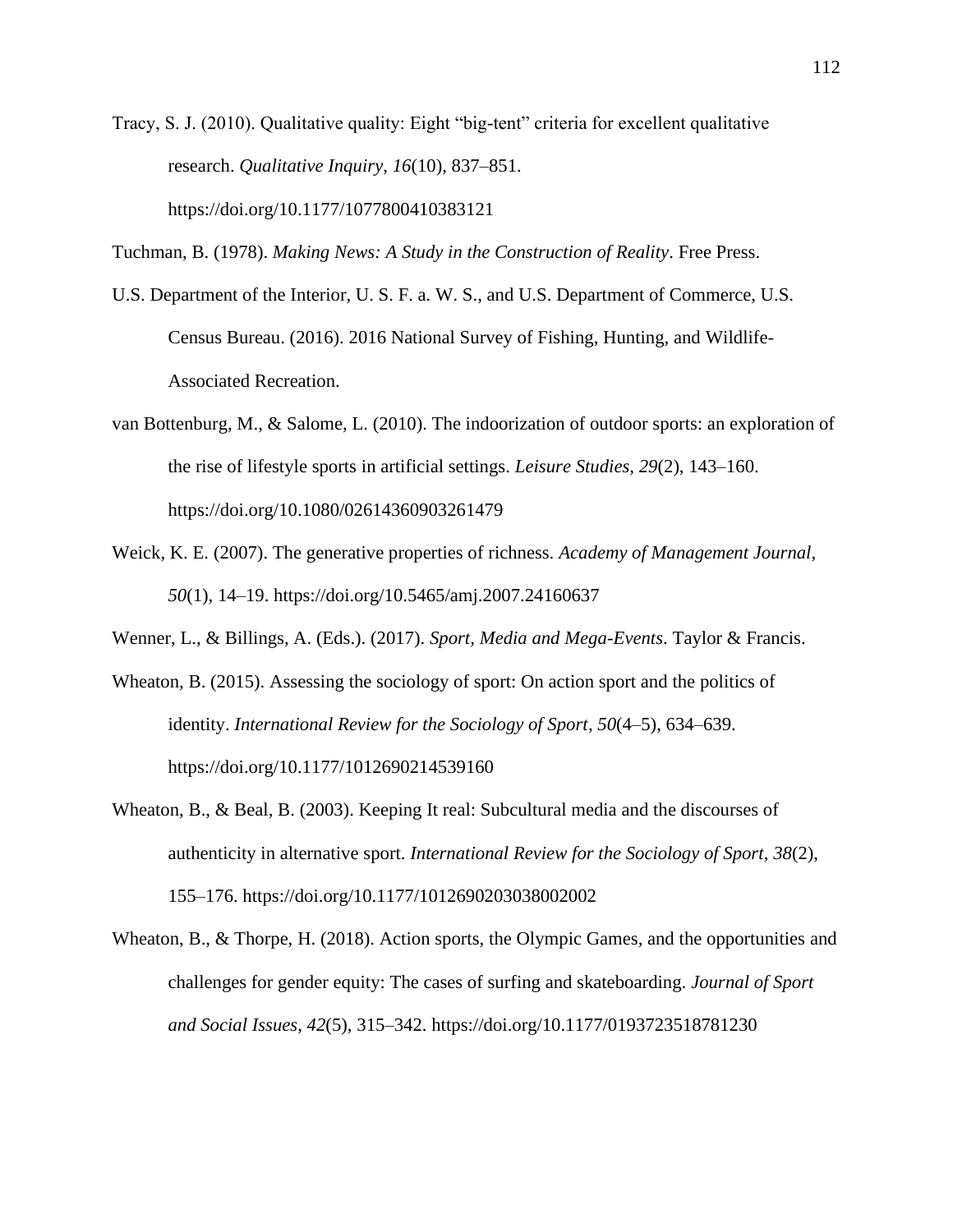Wheaton, B., & Thorpe, H. (2019). Action sport media consumption trends across generations: Exploring the olympic audience and the impact of action sports inclusion. *Communication & Sport*, *7*(4), 415–445. https://doi.org/10.1177/2167479518780410

- Wheaton, B., & Tomlinson, A. (1998). The changing gender order in sport? The case of windsurfing subcultures. *Journal of Sport and Social Issues*, *22*(3), 252–274. https://doi.org/10.1177/019372398022003003
- Whiteside, E., & Rightler-McDaniels, J. (2013). Moving toward parity? Dominant gender ideology versus community journalism in high school basketball coverage. *Mass Communication and Society*, *16*(6), 808–828.

https://doi.org/10.1080/15205436.2013.778998

- Widdowson, H. G. (1998). The theory and practice of critical discourse analysis. *Applied Linguistics, 19*(1), 136–161.
- Wodak, R. (2002). What CDA is about–a summary of its history, important concepts and its developments. In *Methods of Critical Discourse Analysis (Introducing Qualitative Methods series)* (First ed., pp. 1–13). SAGE Publications Ltd.
- Wodak, R., & Meyer, M. (2015). *Methods of Critical Discourse Studies (Introducing Qualitative Methods series)* (Third ed.). SAGE Publications Ltd.
- Wotanis, L., & McMillan, L. (2014b). Performing gender on YouTube. *Feminist Media Studies*, *14*(6), 912–928.<https://doi.org/10.1080/14680777.2014.882373>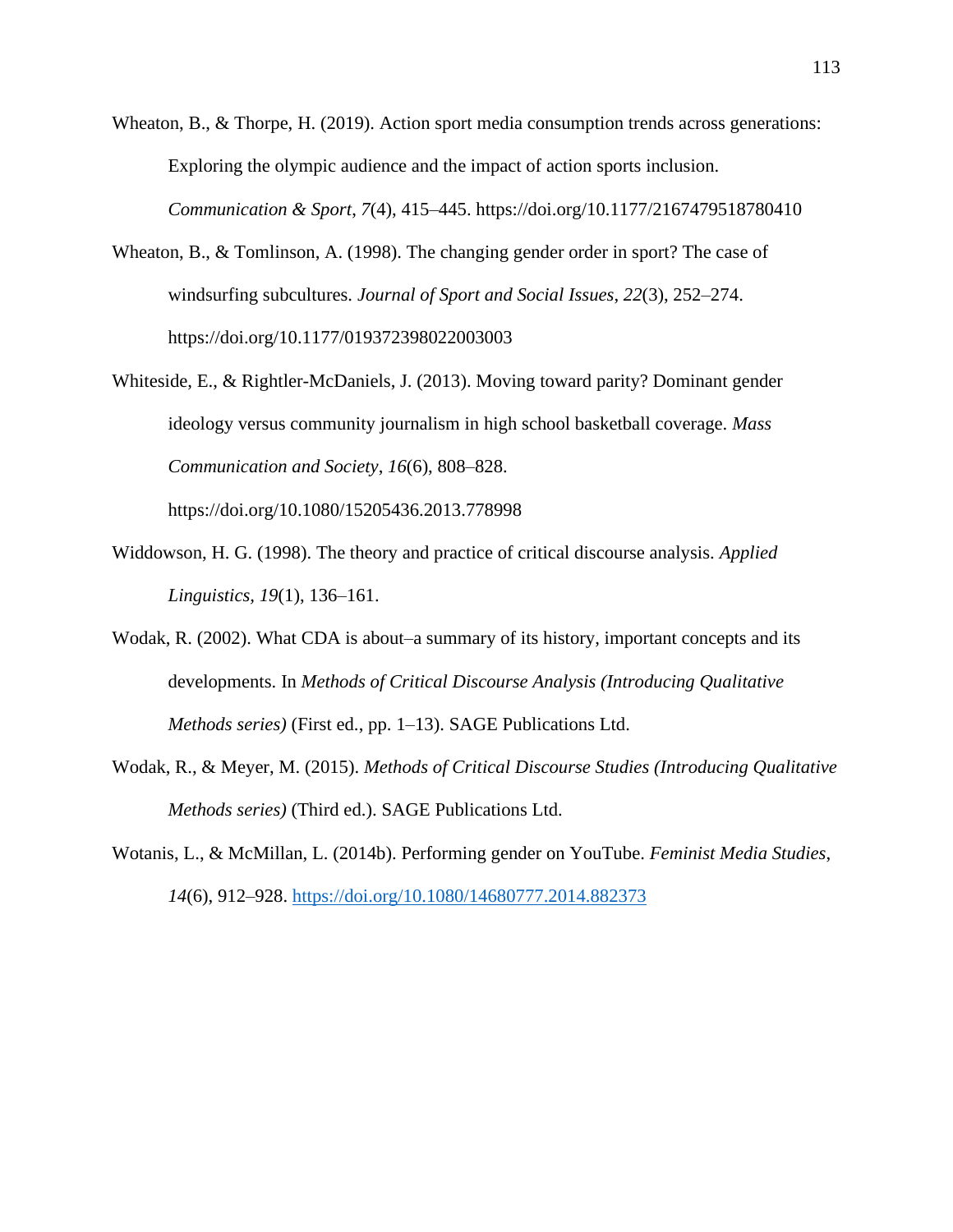## Appendix 1

| Athlete                | Sport                     | Country       | Age | <b>Career Start</b> | Style                   |
|------------------------|---------------------------|---------------|-----|---------------------|-------------------------|
| Anna Gasser            | Snowboarding              | Austria       | 28  | 2013                | Slopestyle              |
|                        |                           |               |     |                     | and big air             |
| Arianna Tricomi        | <b>Skiing</b>             | Italy         | 27  | 2014                | Big mountain            |
| Carissa Moore          | Surfing                   | <b>USA</b>    | 27  | 2004                | Competition             |
| <b>Caroline Marks</b>  | Surfing                   | <b>USA</b>    | 18  | 2011                | Competition             |
| Hailey Langland        | Snowboarding              | <b>USA</b>    | 19  | 2016                | Slopestyle              |
|                        | Mountain                  | <b>USA</b>    | 38  | 1995                | and big air<br>Downhill |
| Jill Kintner           | <b>Biking</b>             |               |     |                     |                         |
| <b>Justine Dupont</b>  | Surfing                   | France        | 28  |                     | Big wave                |
| <b>Kate Courtney</b>   | Mountain<br><b>Biking</b> | <b>USA</b>    | 24  | 2013                | Cross country           |
| Katie Omerod           | Snowboarding              | England       | 22  |                     | Big air                 |
| Leticia Bufoni         | Skateboarding             | <b>Brazil</b> | 27  | 2007                | <b>Street</b>           |
| <b>Lindsey Vonn</b>    | <b>Skiing</b>             | <b>USA</b>    | 35  | 2002                | Downhill and            |
|                        |                           |               |     |                     | giant slalom            |
| <b>Maddie Mastro</b>   | Skiing                    | <b>USA</b>    | 20  | 2016                | Halfpipe                |
| Maja Kuczynska         | Skydiving                 | Poland        | 20  | 2012                | Skydiving               |
| Meagan Ethell          | Wakeboarding              | <b>USA</b>    | 23  | 2012                | Boat and<br>cable       |
| Michelle Parker        | Snowboarding              | <b>USA</b>    | 32  | 2006                | Big mountain            |
| Nouria Newman          | Kayaking                  | France        | 28  | 2010                | whitewater              |
| Pauline Ferrand-       | Mountain                  | France        | 27  | 2012                | Cross                   |
| Prevot                 | <b>Biking</b>             |               |     |                     | country                 |
| <b>Rachel Atherton</b> | Mountain<br><b>Biking</b> | England       | 32  | 2007                | Downhill                |
| Rebecca Rusch          | Mountain                  | <b>USA</b>    | 51  | 1986                | Cross country           |
|                        | <b>Biking</b>             |               |     |                     |                         |
| Sasha Diguilian        | Climbing                  | <b>USA</b>    | 28  | 2010                | Lead climb<br>and ice   |
| Shauna Coxsey          | Bouldering                | England       | 27  | 2012                | Gym                     |
| Tahnée Seagrave        | Mountain<br>biking        | England       | 24  | 2013                | Downhill                |
| Yndiara Asp            | Skateboarding             | <b>Brazil</b> | 22  | 2018                | Skateboard<br>street    |

## *Table 1. Female Action Sports Athletes Sponsored by Red Bull*